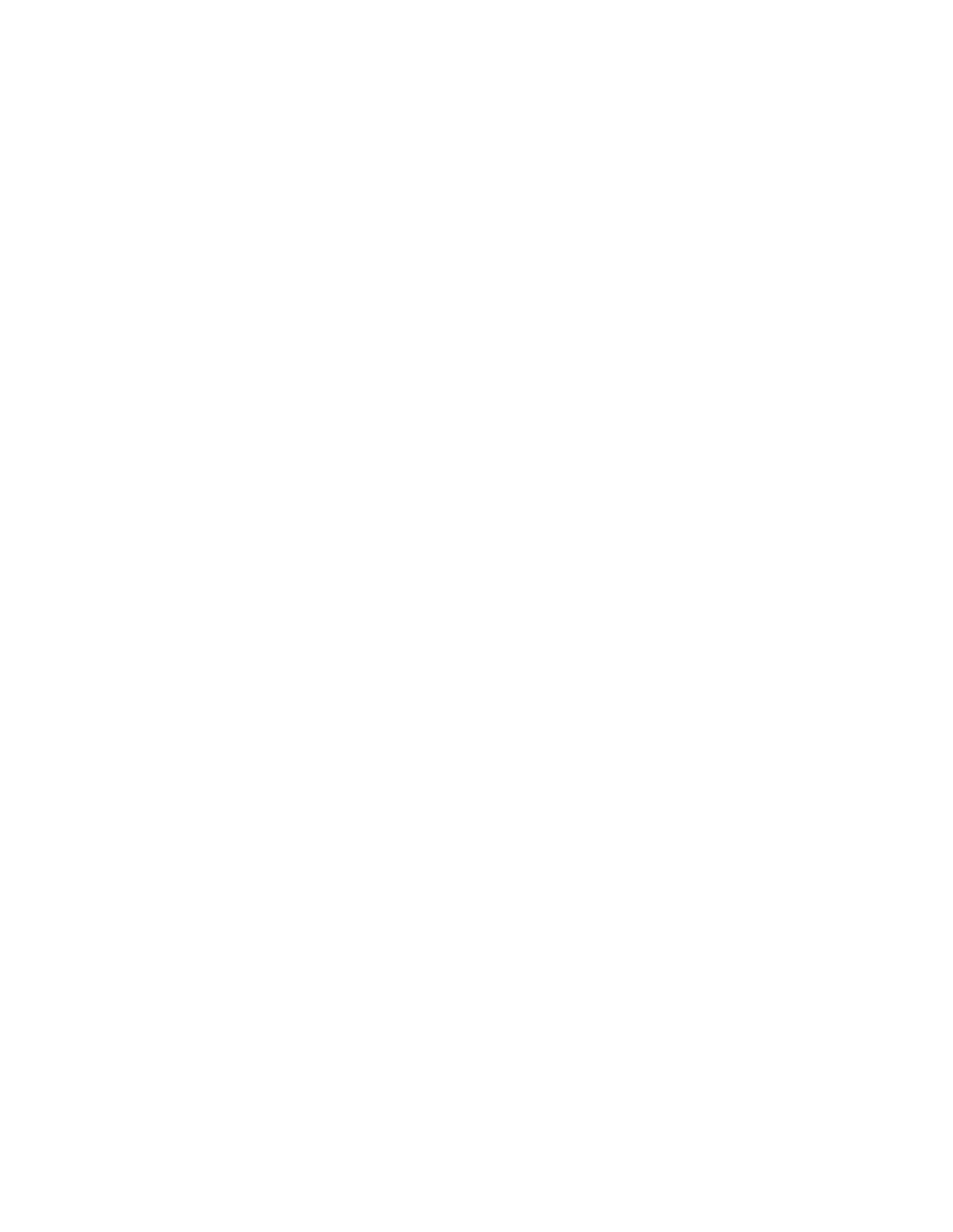# **Contents**

| Foreword |                                                  | $\mathbf 5$              |
|----------|--------------------------------------------------|--------------------------|
| 1.       | General Background                               | $\overline{\phantom{a}}$ |
| 2.       | Definition, Categorisation and Scope of Practice | 15                       |
| 3.       | Education and Training                           | 21                       |
| 4.       | Curriculum for Complementary Therapy Courses     | $27\,$                   |
| 5.       | Professional Associations                        | 31                       |
| 6.       | The Consumer                                     | 33                       |
| 7.       | The Regulation of Complementary Therapists       | 39                       |
| 8.       | Recommendations                                  | 43                       |
|          | <b>Conclusion</b>                                |                          |
|          | <b>Appendices</b>                                |                          |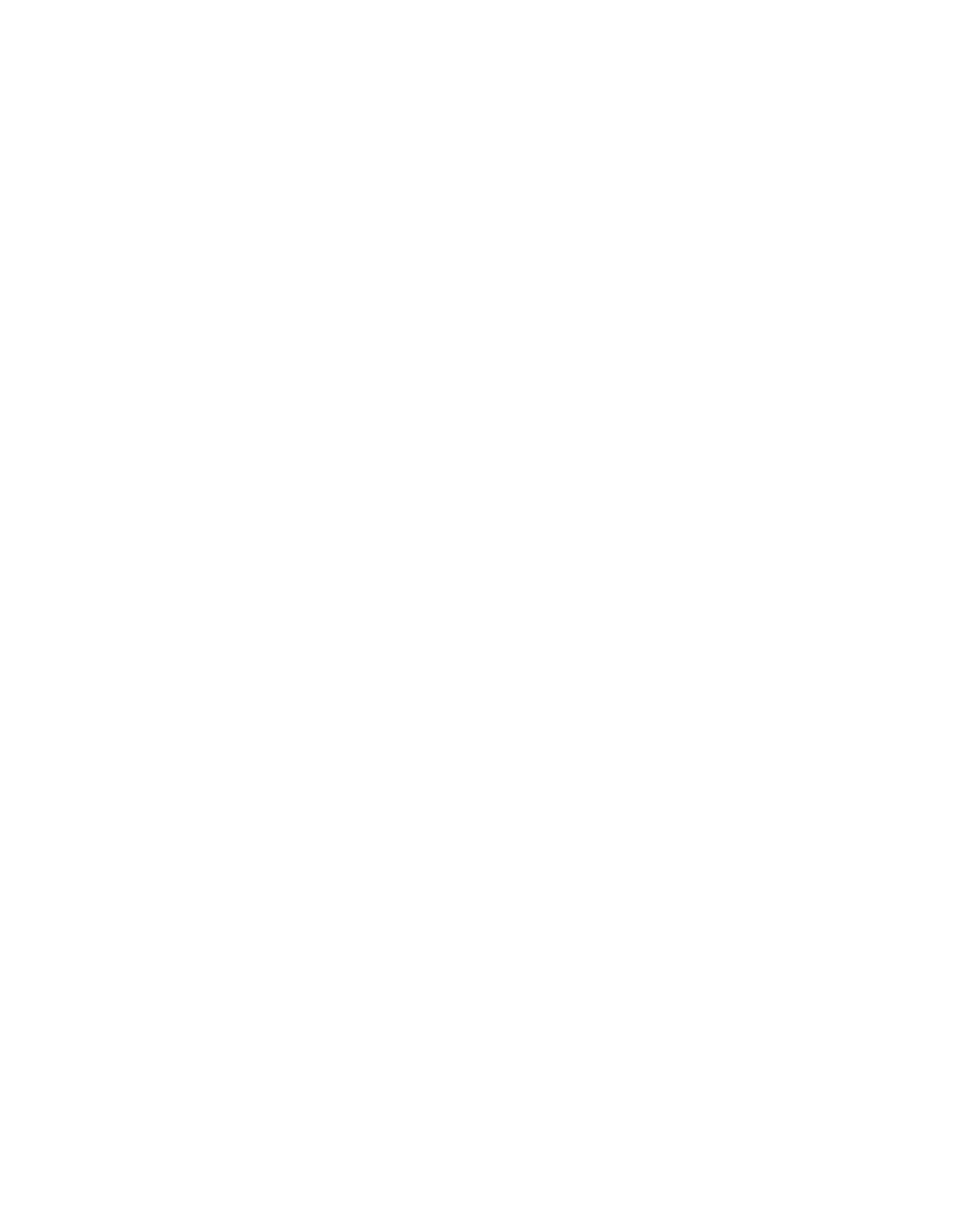# **Foreword**

<span id="page-4-0"></span>Over the two years that the National Working Group on the Regulation of Complementary Therapists has been in existence, I have become increasingly aware of the level of commitment that exists within the complementary therapy sector for the greater development of the sector and for the elimination of areas of concern to them, such as variations in standards of education and training or codes of practice. It has been a source of great re-assurance and encouragement as regards these areas of concern to find, from the information submitted to the Working Group, that many professional associations are already at a high level of development.

What remains to be done is for all professional associations to reach these high standards through a process of unification and federation where necessary for different associations involved in the same therapy. Every therapist practising a complementary therapy should be a competent, qualified and registered member of a relevant professional association. This will ensure that the public will be able to access up-to-date sources of information and make an informed judgment as to what they can expect from a competent and registered practitioner.

It is frequently the case that the term ''complementary therapist'' is inaccurately applied, usually by the media, to an untrained and/or unregistered self-styled practitioner who has come to public notice through malpractice. A sham practitioner or rogue trader might be a more accurate description. With greater unification of the sector and availability of reliable, accessible sources of information for the public, it is hoped that such sad cases will become even more of a rarity.

On a more positive note, such sources of advice will make information on the many benefits of complementary therapies available to an even wider public. Appendix 3 of this report outlines examples of research, particularly research in the interesting and expanding area of integrated healthcare, where conventional medicine and complementary therapies interact and work in tandem and where the client or patient can avail of the benefits of the best of both sectors.

It has been my good fortune to have been involved in this process of development as Chairperson of the Working Group. I hope that recommendations 1 to 7 in Chapter 8 will be implemented without delay and that the stage will be reached, which is the culmination of these recommendations, where recommendation 8 can be attained. This is a stage where an overarching body, whether that is a Council or a Congress, will oversee issues in a unified and harmonised complementary sector. The public will be able to avail of the many benefits of complementary therapies in the knowledge that their therapist is qualified, competent and registered and that they, as a consumer, have full support, information and protection from the wider complementary sector.

There are many people to be acknowledged and thanked: the wider complementary sector who provided information and attended the consultative forum; the Department of Health and Children for their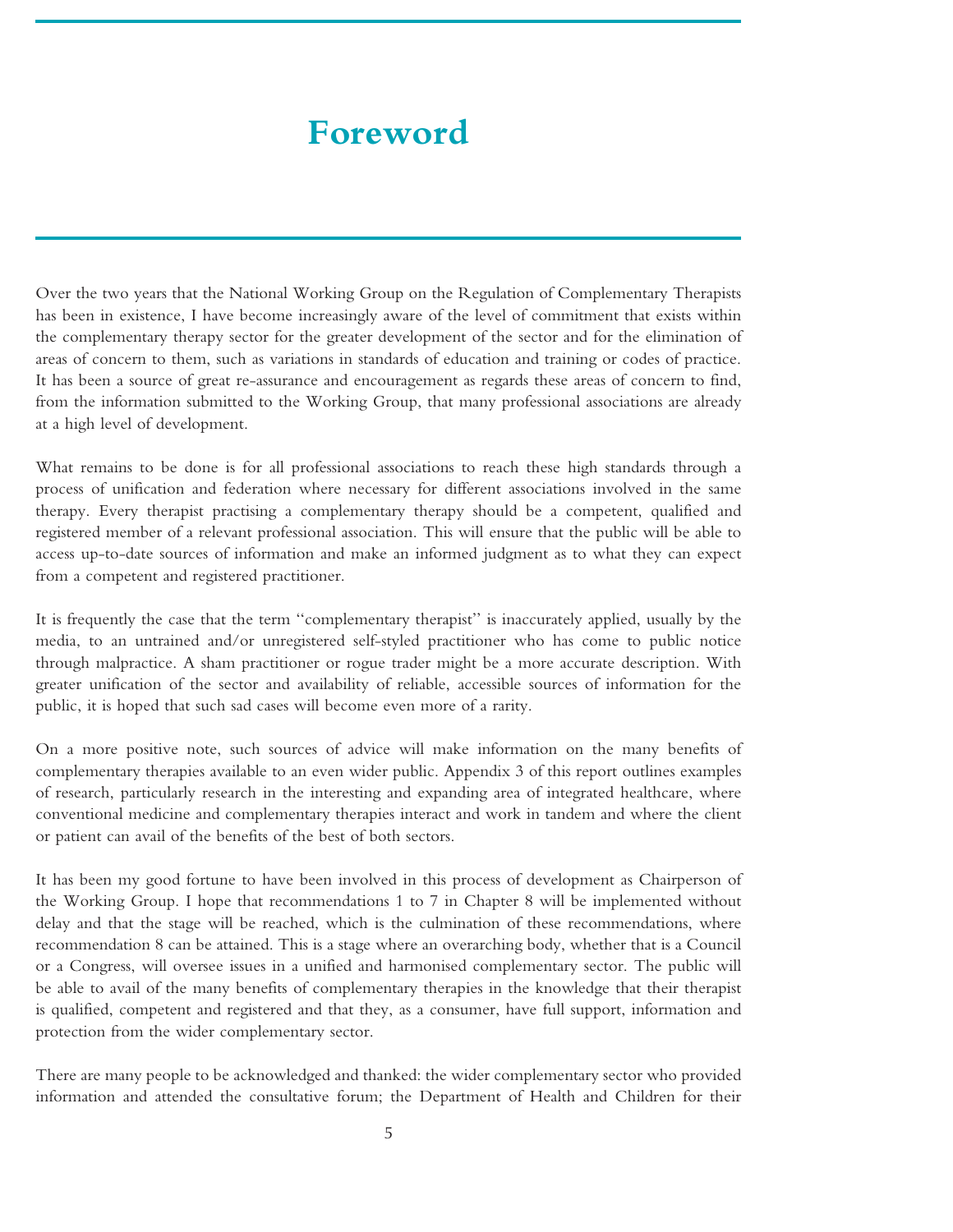support, especially William Beausang and the Secretariat, Anne Tighe and Ruth Dunne; Suzanne Campbell, who undertook research on behalf of the Working Group; and the members of the Working Group who have given generously of their knowledge, skills, expertise and, above all, time over the past two years. To them, many thanks for their commitment and hard work. At this time we remember particularly the important contribution of Working Group member Sally Quinlan of the Irish Society of Homeopaths who died in June 2005 and to whom this report is dedicated.

Teri Garvey Chairperson of the National Working Group

November 2005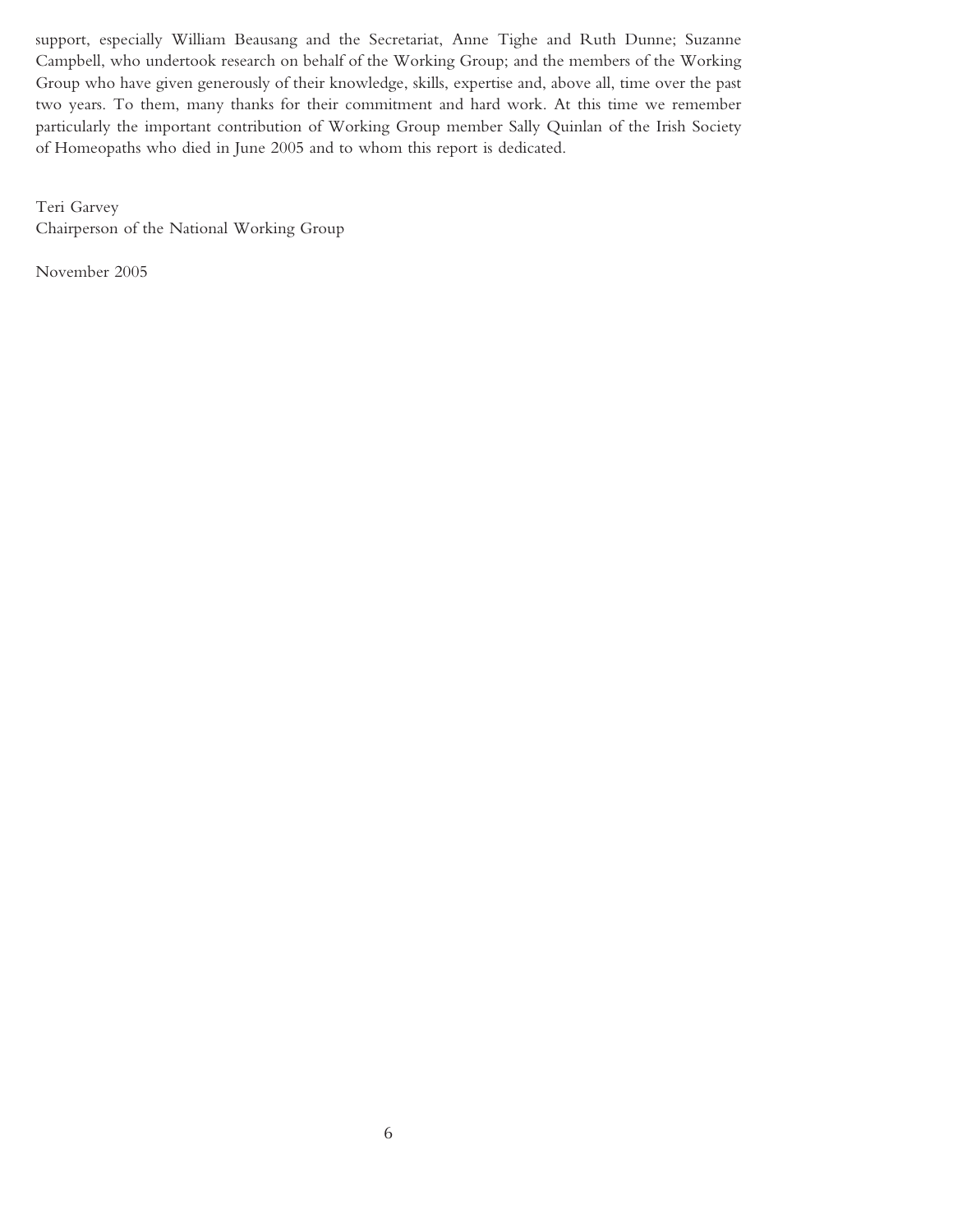# **CHAPTER 1**

# <span id="page-6-0"></span>**General background to this report**

It is widely accepted that there has been a large increase in the number of people using complementary therapies, here in Ireland and worldwide. This report will not cover in detail material already covered by the O'Sullivan report of 2002 (The Regulation of Practitioners of Complementary and Alternative Medicine in Ireland) regarding the use of complementary therapies and definitions of same. People unfamiliar with this report are recommended to read it. The report can be found at the following website address:

http://www.dohc.ie/publications/regulation of practitioners of complementary and alternative medicine.html.

# **Consumer Choice and Information**

The focus of this report is the regulation of complementary therapists and, as such, does not deal directly with the efficacy of such therapies.

It is for the consumer to make the choice of which therapy they intend to use. Whether they wish to consult a qualified therapist such as a homeopath or an acupuncturist, a healer, the seventh son of a seventh son, a person reputed to have a cure for a particular ailment or a person with a special skill with bones; the choice is theirs.

However, the public needs a reliable, current source of information regarding standards to be expected in relation to good practice. The public also needs to know where they can find a competent and qualified therapist; how they can check that this therapist is currently registered with an association for that therapy and what grievance procedures are available to them should difficulties arise.

Some professional associations currently provide such sources of information through websites, leaflets, information days, contact numbers and help lines. Others are less organised and need to be supported in developing this area of communication.

### **Use of the term ''therapist''**

Where the term "therapist" is used in this report, it is implicit in the term that the person is appropriately qualified and a currently registered member of a relevant professional association.

Reputable professional associations have codes of practice, grievance structures, disciplinary procedures and training standards. They have current registers of practitioners and continuing professional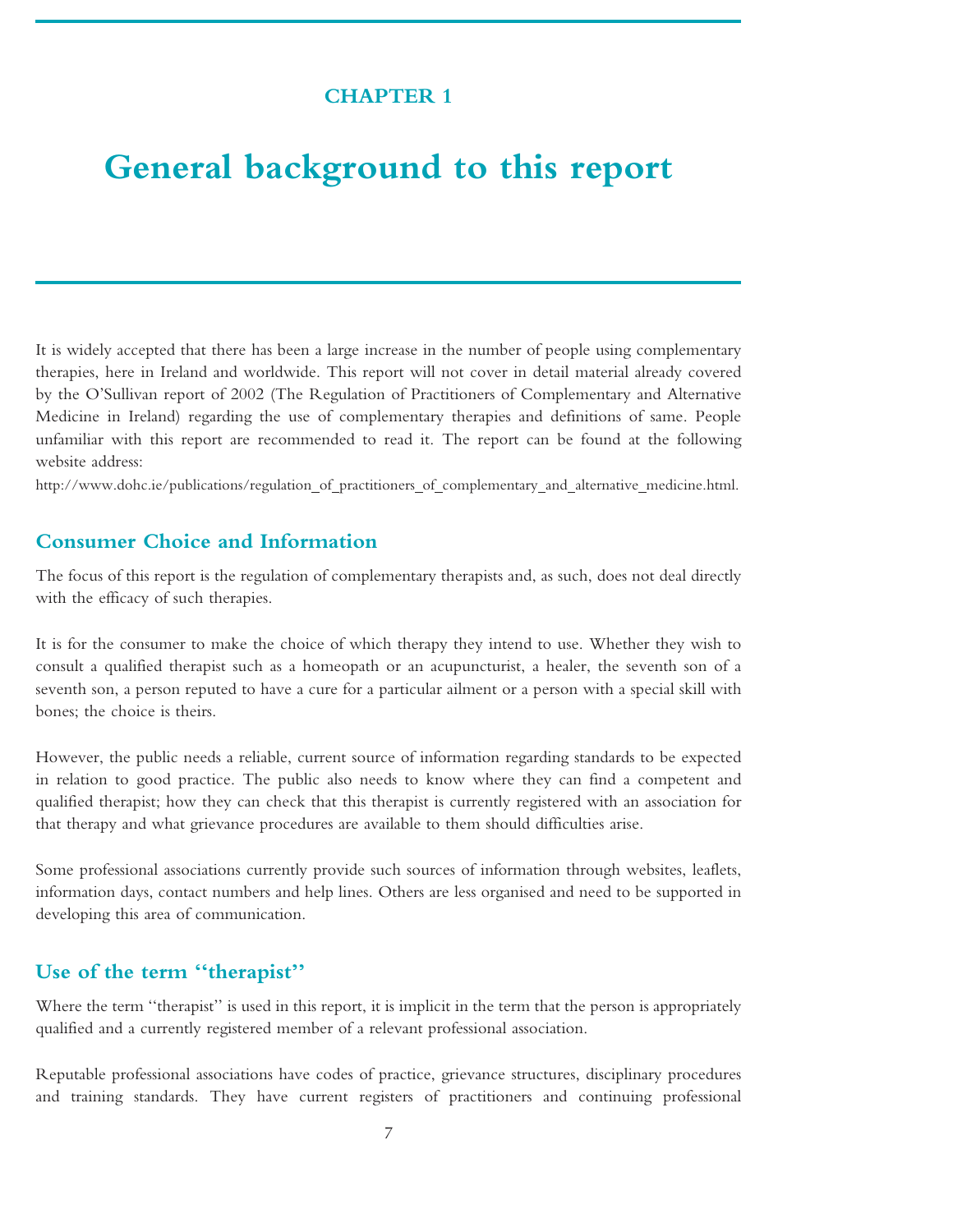development structures. They insist on members having insurance cover for their members and supply sources of information on their therapy and their members to the public.

Reputable therapists do not claim to cure, they do not impose conditions regarding conventional medicine, they abide by a code of ethics and good practice which they make available to a client on the first consultation, they do not seek to impose their personality or their personal judgment and they do not claim to be the sole authority.

What the term ''therapist'' does not cover in this report are the rogue traders and sham practitioners who may practise various mishmashes of therapies without any qualifications and without any on-going education or monitoring.

Such people exist in the complementary field, as in many other areas. Just as one would not entrust the design of an extension or the rewiring of a house to somebody sticking a leaflet through the letterbox with only a mobile phone number on it, so it would also be expected that the public would exercise as much care and responsibility in taking sensible, informed decisions with regard to their own health care.

## **Use of the term ''Complementary''**

The word ''complementary'' rather than ''alternative'' is used throughout the report. Use of the term ''alternative'' sets up an either/or position whereas, for most therapists, the ideal position would be the best use of both conventional and complementary systems. Reputable therapists would recommend consulting conventional medical practitioners where they think that is advisable and if it has not already been done thereby availing in particular of the diagnostic expertise of conventional medicine.

No reputable therapist would advise bypassing the use of modern diagnostic procedures such as scans, blood tests or x-rays where the need for these is evident. To quote one well-known proponent of complementary therapies, Dr David Reilly of the Glasgow Homeopathic Hospital ''If you don't believe drugs and surgery are important, try operating an emergency ward for thirty minutes without them.''

#### **Research on Complementary Therapies**

Research in the area of complementary therapies will be covered in Appendix 3 to this report but it is important to realise that research is increasing in this area. It is increasingly being supported by bodies such as the Foundation for Integrated Health in the United Kingdom with Government funding and in the United States arising from the White House Commission. Given our small population size, it is unlikely that there will be major research projects of the RCT (randomised controlled trial) type here but complementary therapy will benefit from the expansion of research available internationally. More research in Ireland needs to be encouraged, particularly quality of life and whole systems research.

#### **Integrated Health Care**

Of increasing interest and of great hope to the complementary sector is the fast-growing area of integrated/integrative medicine or integrated healthcare, where complementary therapies are available in a conventional healthcare setting and with conventional healthcare funding.

Many hospitals, health-centres, GP practices and health areas in Ireland have an involvement in this area. For this development to expand more widely it is essential that the flow of information between the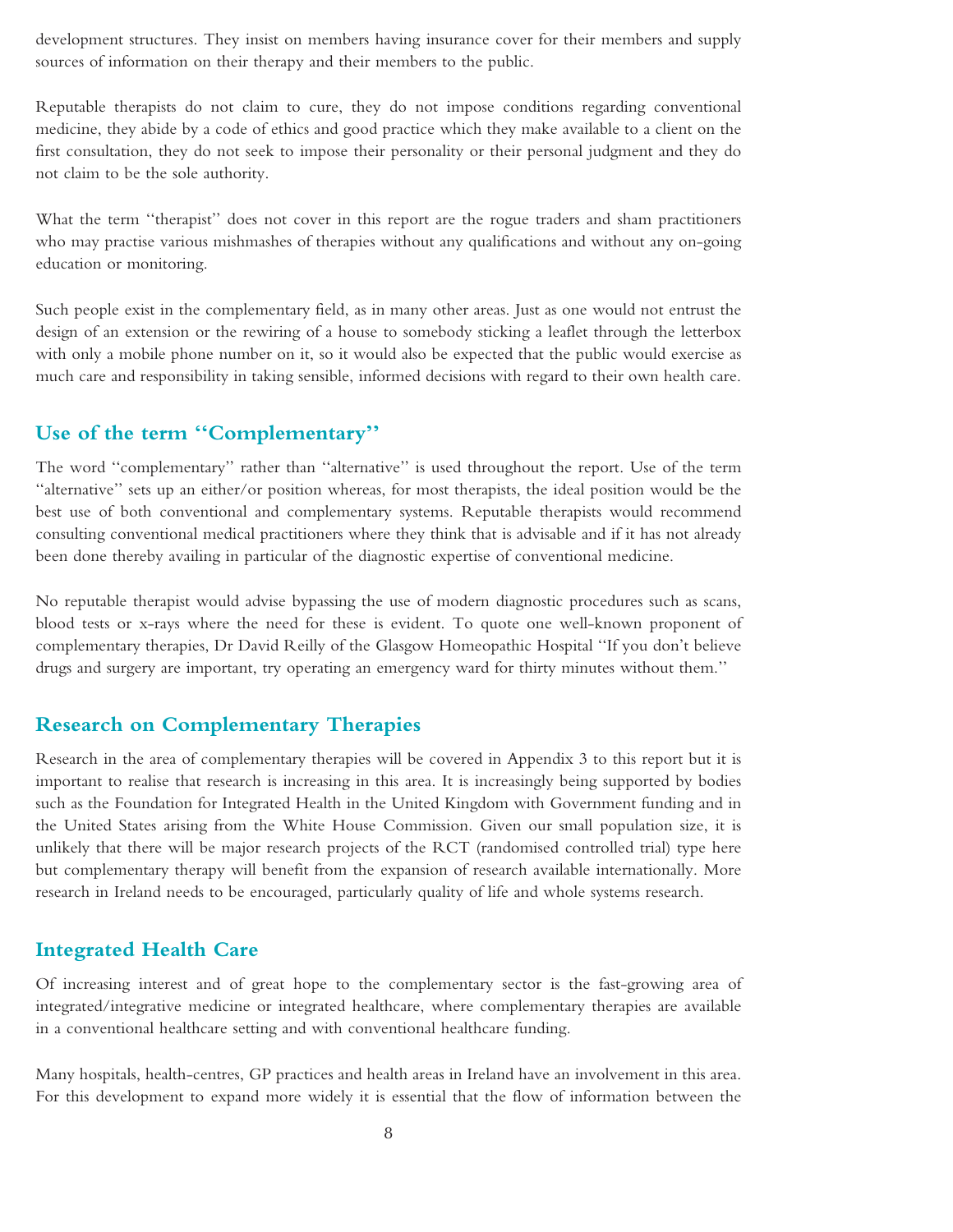conventional and the complementary sectors is increased to educate more providers of conventional healthcare of the benefits, not least financial, of integrated medicine.

Complementary therapies have been used for some considerable time in the area of palliative care and there is considerable research from behavioural medicine studies in this area to show the benefits of therapies such as yoga, meditation, visualisation and hypnotherapy.

Such therapies have also been used in cardiac programmes for reduction of stress levels and reduction of cholesterol levels. Names such as Benson, Selye, Simonton, Spiegel, Ornish, Kabat Zinn are familiar to many from studies in psychoneuroimmunology or behavioural medicine. Increasingly, studies are being conducted on less severe conditions, particularly common chronic conditions which can remain intractable to conventional medical treatment.

The Glastonbury Health Centre and the St Margaret's Surgery studies  $(Russo 2000)^{1}$  show how the use of complementary therapies in a conventional setting not only benefit the patients but can be self-funding initially and can cut future costs. The Glastonbury study was a project where over 600 patients were referred to a complementary service for chronic conditions relating to muscles and joints. The therapies used were acupuncture, herbal medicine, homeopathy, massage therapy and osteopathy.

Eighty-five percent of persons reported an improvement in their condition. Of even more interest if you are a fund manager or an economist, the figures showed that the project was self-funding. The improvement in well-being came at no extra cost. When the figures were compared for reduced referrals to secondary care, the team estimated the corresponding savings to be over  $\mathcal{L}$ ,18,000. To quote Russo ''This analysis demonstrates the potential for improving patient care and producing longer term cost savings at no extra cost to the health service.''

The St Margaret's Surgery general practice project used homeopathy for certain chronic conditions; childhood eczema, sinusitis and chronic nasal catarrh. Ninety-five per cent of respondents were satisfied their condition improved. The number of GP consultations for a sample of the participants was compared for the year before treatment and for the year after treatment. The findings indicated a significant saving in consultation time. The most common outcome was where no consultations were needed with the GP in the year after treatment.

A conservative estimate of the total cost savings for the group selected, only 65% of the total group, was approximately  $\mathcal{L}$ , 12,000. This was the cost of running the entire homeopathy service.

The conclusion here, as at Glastonbury, was that the use of complementary therapies can not only be self-funding but can cut future costs through a reduction in secondary referrals, drug use and GP consultations. This again has the benefit of reduced waiting lists and freeing up services for those in need of conventional treatment.

Whether it was the effects of massage on mother-baby interaction, the use of tai chi in preventing falls in elderly nursing home residents, the benefits of massage on recruitment and retention of staff in the oncology units in Hammersmith and Charing Cross Hospitals, or the benefits to staff morale in Glasgow Homeopathic Hospital allowing them to work more efficiently, reducing staff sickness and avoiding burnout; all these projects in integrated medicine or integrated health are good news for patients, staff and hospital and practice administrators.

<sup>&</sup>lt;sup>1</sup> Integrated Healthcare: A Guide to Good Practice, Hazel Russo, The Foundation for Integrated Medicine 2000.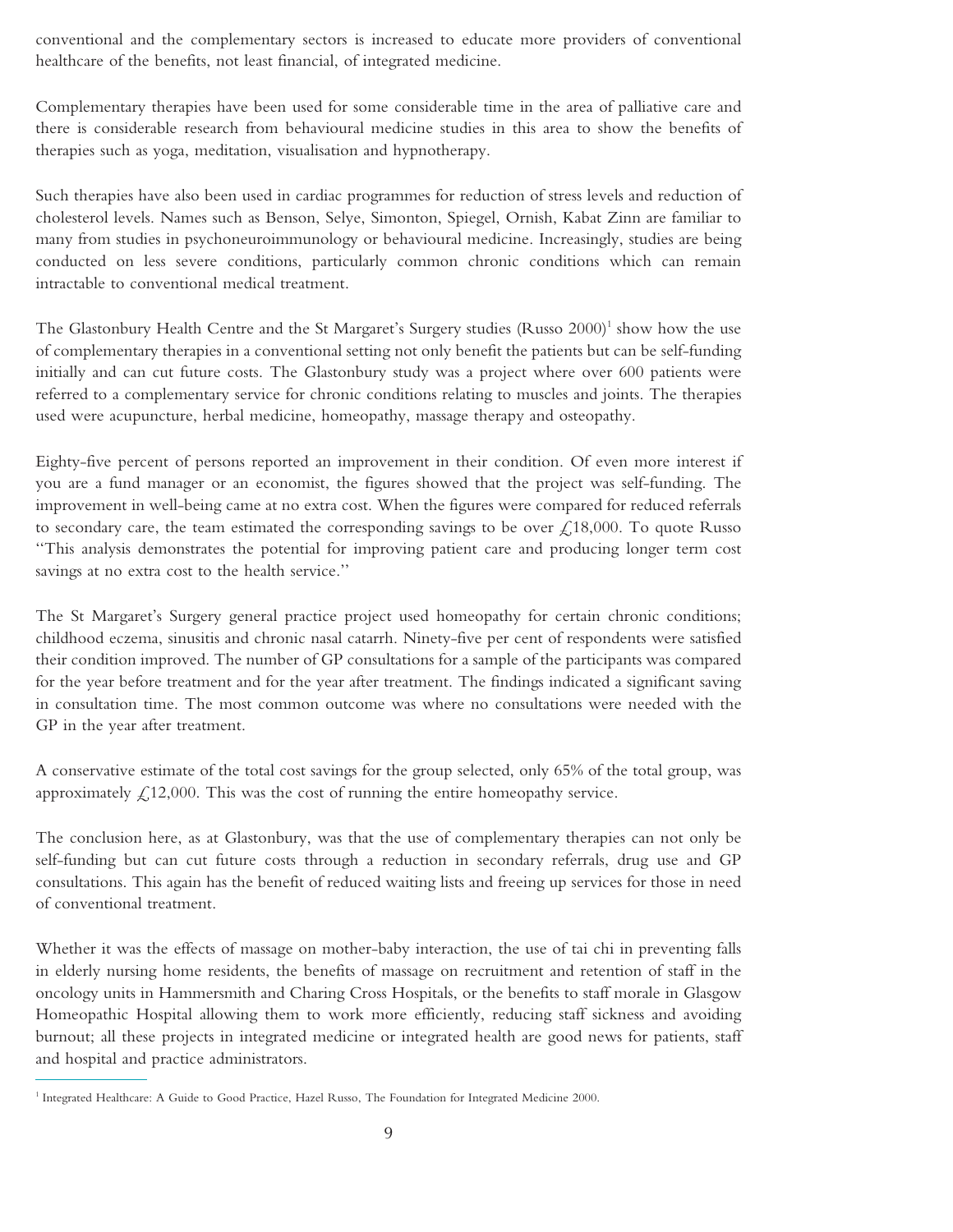The outcome of a second research project at Christie NHS Trust Hospital in Manchester on the use and efficacy of a combination of three essential oils in counteracting the MRSA bug is eagerly awaited by health care officials who might never previously have considered the potential of complementary therapies. In December 2004, the hospital announced that initial research showed that essential oils may kill the MRSA bacteria. Researchers tested 40 essential oils against ten of the most dangerous bacteria and fungi. Two of the essential oils were found to kill the MRSA bug and E-coli instantly while onethird of the oils showed positive results over a longer period of time. New trials are underway involving around 100 patients.

### **Foundation for Integrated Health Award Scheme**

The provision of a Foundation for Integrated Health award scheme for such projects in the United Kingdom has no doubt made some conventional healthcare providers more aware of the potential benefits to all concerned. On-going research on the benefits of complementary therapies for patients, carers, staff and administrators make it clear that the further development of complementary therapies and the better regulation of complementary therapists is something that cannot be overlooked by any health system.

The initiation of such an award system for integrated projects here in Ireland is something that would contribute enormously to bridging gaps between the complementary and conventional medical sectors and would help strengthen and expand projects that are currently underway here and could help to initiate further projects.

#### **Primary Health Care**

Conferences on health issues frequently refer to the importance of primary care, usually referring to the GPs as the ''gate-keepers''. However, it could be said that the essence of primary care starts with the patient or person themselves being pro-active and dealing with health promotion. This fits with the central tenets of complementary therapies. They are person-centred and they have a holistic approach to managing health and promoting well-being. The focus is on staying well, on taking steps to maintain one's immune system to minimise one's chances of becoming ill and then to support the healing mechanisms of the body when illness strikes.

In this paradigm, primary care starts with the person themself at home. It focuses on protecting the immune system, dissipating stress and practising good health habits in diet and exercise. At work, increasingly, employers are offering in-house complementary therapies to their staff for the same reasons.

In an integrated system the complementary therapist might be included in the primary care team. Such complementary care needs to be well organised by reputable therapy bodies and reputable, competent, well-qualified and monitored therapists. This leads us to the work of the National Working Group on the Regulation of Complementary Therapists.

# **Origins of the National Working Group on the Regulation of Complementary Therapists**

In November 2002, the Minister for Health and Children announced the establishment of a National Working Group on the Regulation of Complementary Therapists to advise on future measures for strengthening the regulatory environment for complementary therapists. The establishment of this group had its origins in the concerns of the complementary therapy sector for the greater development and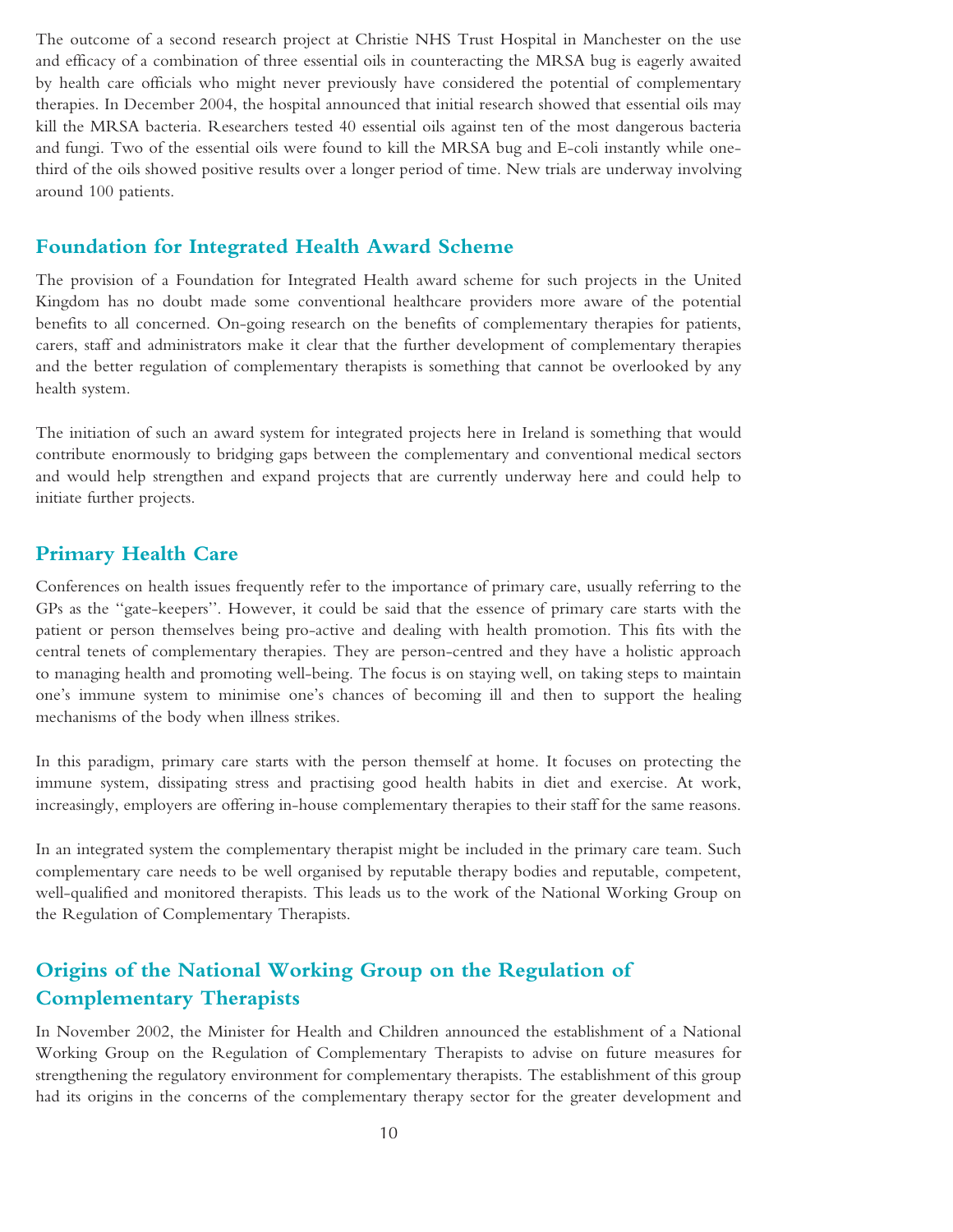harmonisation of the sector. Professional associations have developed for some therapies. Through the usually voluntary, hard work of many committed therapists, many of these associations have developed standards of qualification and continuing professional development; codes of ethics and good practice; systems of registration, monitoring and regulation; sources of information for consumers; and links with international bodies for the individual therapies.

However there are issues, which we shall return to throughout this report, of disparity in standards of educational qualifications and of confusion in the mind of the consumer as regards registration of therapists. Such disparity and confusion allows rogue practitioners to operate.

The situation may not be as bad as that described by Stone and Matthews (1996)<sup>2</sup>. While acknowledging the creditable success of some well established therapy areas or therapies in Britain in organising themselves and their willingness to set their own houses in order, they go on to say ''Beyond these wellestablished therapies the situation is too often a messy and dis-organised array of fragmentary legitimising bodies which must be a cause of considerable bewilderment to even the most determined and conscientious of consumers''.

However, there are many areas here in Ireland which need harmonisation and development and the complementary therapy sector was anxious to enlist the support of the Department of Health and Children for this reason. From their contacts with the Department of Health and Children, a consultative forum was organised in June 2001. To build on the discussions of that forum and a subsequent survey, the O'Sullivan Report was commissioned. This report recommended that a National Working Group on the Regulation of Complementary Therapists be set up to further progress the work done to date, to examine the practical steps involved in the better regulation of complementary therapists and to continue to develop the consultative process for stakeholders in the sector.

### **Composition of the National Working Group**

The Working Group had its first meeting on May  $28<sup>th</sup>$ , 2003 and comprised representatives of the main therapy groups as selected by the various groups for those therapies, a consumer representative, the Department of Health and Children, the Department of Education and Science and Ministerial nominees. A list of members of the Working Group can be found in Appendix 1.

In the composition of the group, a balance had to be struck between the need to facilitate focused and effective working, which constrained the size of the group, and the need to ensure appropriate representation with the required skills, knowledge and expertise.

Initially, therapists from the complementary sector expressed the fear that if a therapy did not have a representative on the Working Group it could be overlooked. It was made clear that, while a person's own therapy background would inform their contributions to the work of the group, once functioning as a group each person was working for the benefit and development of the entire complementary sector.

#### **Work of the Group**

In its work, the group first considered the state of play of the different and differing associations for various therapies. It looked at background information on the number of associations for different therapies, the number of schools from which therapists are qualifying and the number of therapists in

<sup>&</sup>lt;sup>2</sup> Complementary Medicine and The Law, Julie Stone and Joan Matthews, Oxford University Press 1996 reprinted 2003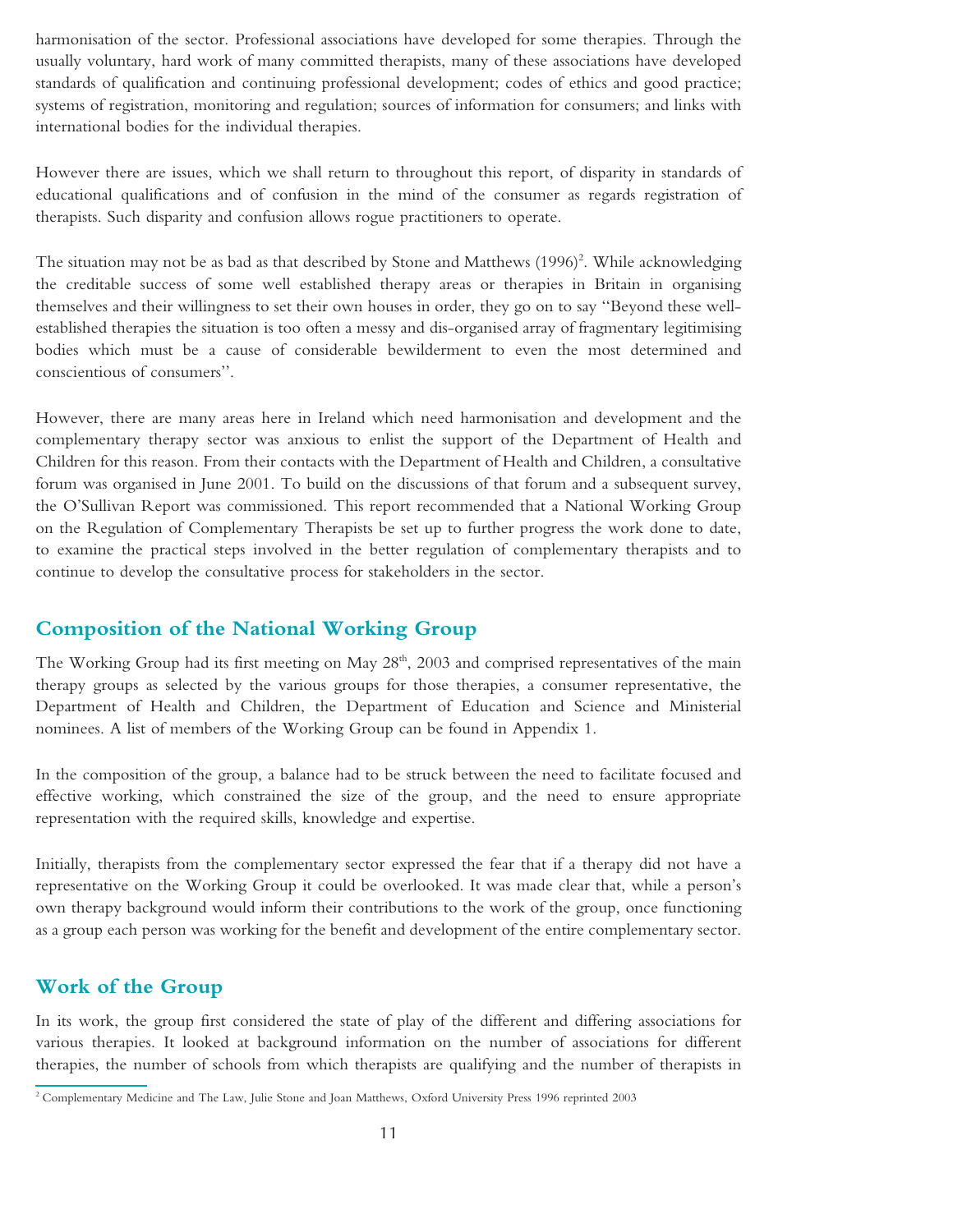practice. It also considered the level of communication and contact between the different organisations representing the same therapy.

What emerged was a spectrum of situations. At one end of the spectrum was a position where the therapy in question was represented by a single professional association with highly developed levels of initial qualification, with a code of ethics and good practice, with registration and on-going continuing professional development. At the other end of the spectrum was the example of a therapy represented by many associations with no common agreement on standards of qualification or practice. Regarding communication between the organisations, one source was quoted as saying ''the situation is complex with much in-fighting''.

The professional associations for most therapies had a commitment to the best development of the complementary sector and had a strong focus on continually improving and harmonising their standards. The impetus for regulation of the sector and for the development of better standards, with resultant greater protection for the public, was coming from themselves. The lack of unity and confusion about standards and qualifications in some therapies were causes of concern to them. The variation in courses being offered and the lack of coherent, current sources of information for the public also caused concern.

These concerns were addressed by the Working Group and are reflected in the recommendations to the Ta´naiste and Minister for Health and Children regarding facilitated work days and the provision of a comprehensive information booklet for the consumer.

# **Quality and Accountability**

Two of the key principles in the  $2001$  Health Strategy<sup>3</sup> were identified as quality and accountability. These fundamental principles are just as relevant to complementary therapy practitioners as they are to conventional health practitioners.

Action 106 of the Health Strategy on Quality and Fairness signalled the intention to enhance the regulation of complementary therapists as part of the comprehensive programme of reform envisaged for the regulation of health and social care professionals generally. Quality healthcare services need to be underpinned by the excellence of the skills, knowledge, expertise and high standards of professional conduct maintained by all those who offer healthcare services to the public. Protection of the public must be at the heart of effective regulation of any activity.

People's trust in the standard of all care being provided must be copper-fastened by a guarantee of quality and accountability. They need to be properly informed so they can be confident that a practitioner providing a service is competent to do so. Therefore, they need the provision of reliable and up-to-date information which is crucial for them in making an informed choice about a therapist and a therapy.

Because the principles of quality and accountability relating to the education and training of therapists is so central to any development of common standards, the Working Group focused its attention on that area from early-2004. This was followed by the question of definition and categorisation of therapies and the question of professional associations.

<sup>3</sup> Quality and Fairness — A Health System for You, Health Strategy, Department of Health and Children 2001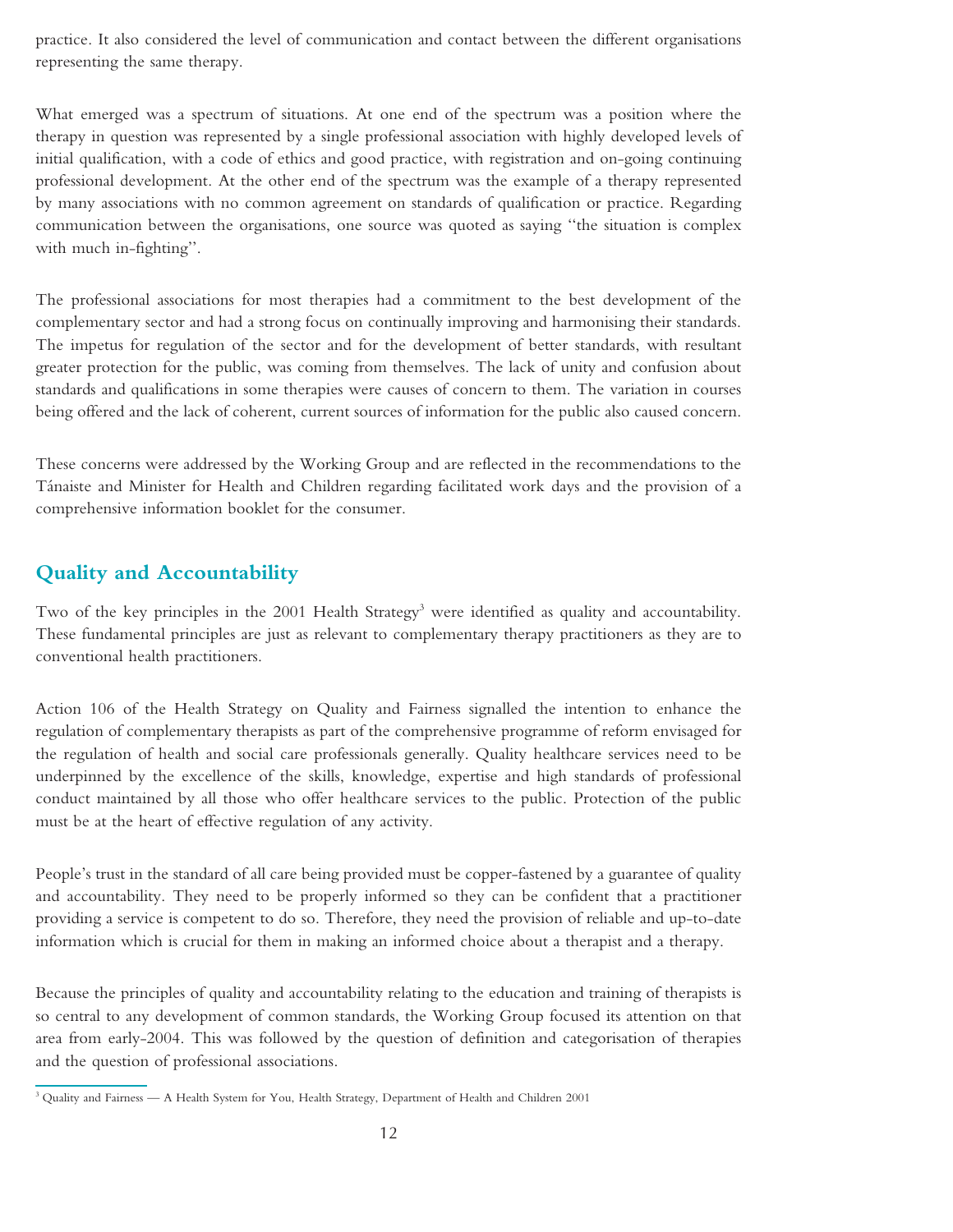### **Consultation with the wider sector**

As part of the on-going consultative process, the Working Group held a forum for the complementary sector and interested bodies in September 2004 to consult with them on outstanding issues of concern, to introduce the Working Group and to inform them of the work of the Group to date.

At this forum, the various therapy bodies were encouraged to begin the process of unifying and federating the different and differing therapy bodies for the same therapy. It was highlighted that differing bodies can unite and promote inclusivity while still preserving diversity. A federation of bodies for the same therapy is essential for cohesive strength in the sector and for greater success in developing the aims and goals for the therapy in question. Speakers from the Yoga Federation of Ireland discussed how the various yoga bodies had come together to federate as an umbrella organisation for the further development and promotion of yoga.

### **Importance of federating**

Since then, and arising out of the efforts of the Working Group, most of the acupuncture groups have come together to form the Acupuncture Council of Ireland and the herbalism groups have done likewise as the National Herbal Council. Groups in the massage and aromatherapy areas are also in the process of federating.

Not every professional association may agree to join a federation of associations for that therapy. However, for greater harmonisation of standards, for clearer information and for greater protection of the public it is essential that such a process continues for all therapies. This should ultimately lead to an overarching, overseeing body for all federated therapies such as a Council for Complementary Therapies.

Greater unity among professional associations representing the same therapy is, as has been stated, essential. With competing rivalries, egos and political infighting among some professional associations, it may not always be an easy process. However, without such federation and harmonisation, progress in the development of common standards and sources of information will be delayed.

One member of the Working Group described the process which has already happened for their therapy. ''It did not happen easily and it did not happen overnight. Everybody came together and agreed to step down from the platform and elect a new body for the therapy.'' If egos and interests can be put aside in the interests of the bigger picture, if differing bodies can agree to ''step down from the platform'' and elect a representative body for that therapy then greater progress will be made.

### **Summary**

The use of complementary therapies is increasing in Ireland and worldwide as is the area of integrated medicine where conventional medicine and complementary therapies form an integrated healthcare system in many conventional medical settings.

The Irish professional associations for complementary therapies are seeking to promote and develop their sector, particularly in the area of harmonisation of standards of practice and qualifications.

Through their interaction with the Department of Health and Children over a number of years, the National Working Group on the Regulation of Complementary Therapists was set up in 2003 to progress practical areas of regulation.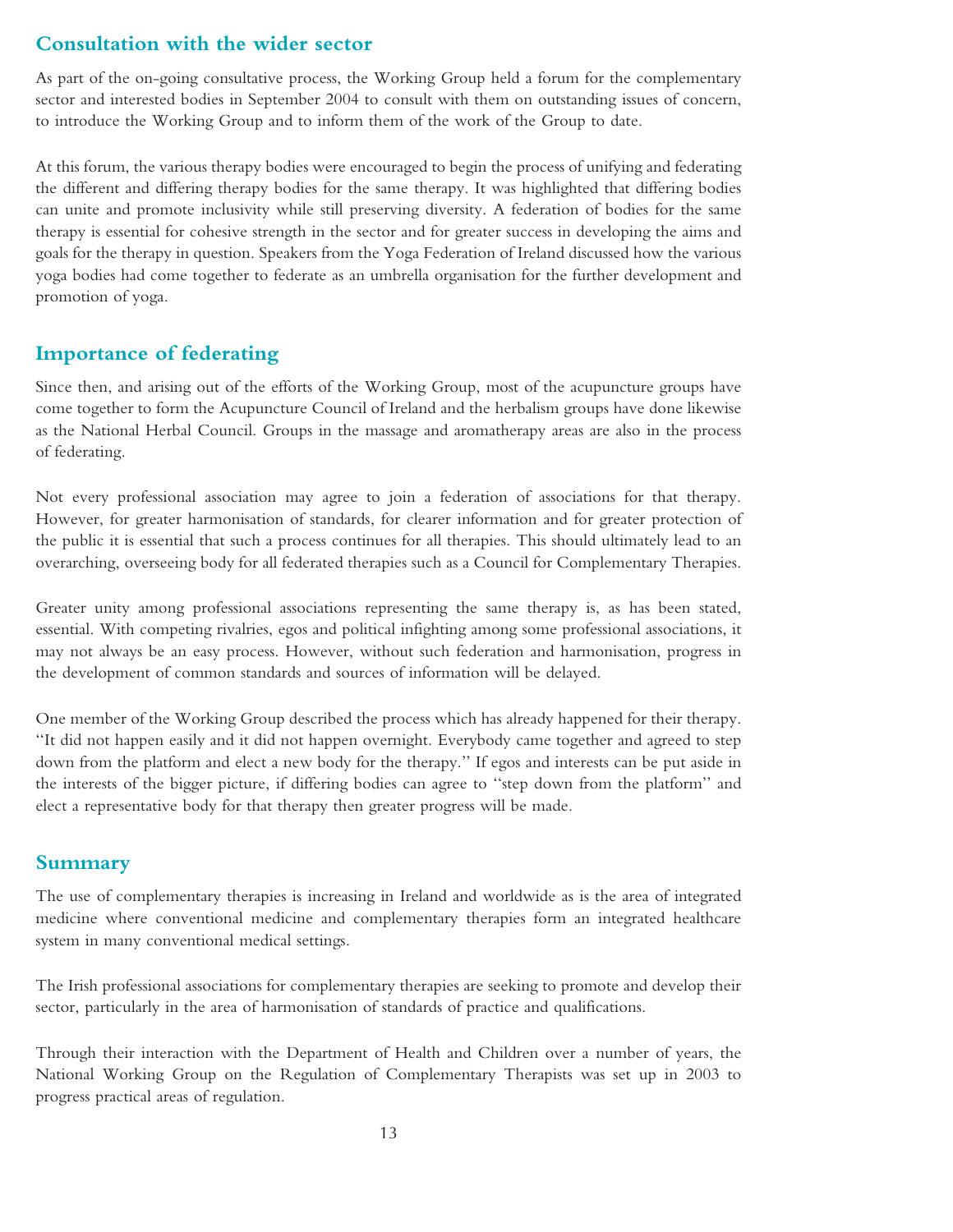The Working Group addressed the areas of definition and categorisation, education and training, professional associations, unification of the sector and differing professional associations for the same therapy.

Over the life of the Working Group, associations for several therapies have come together to unite as one overall group for the therapy in question.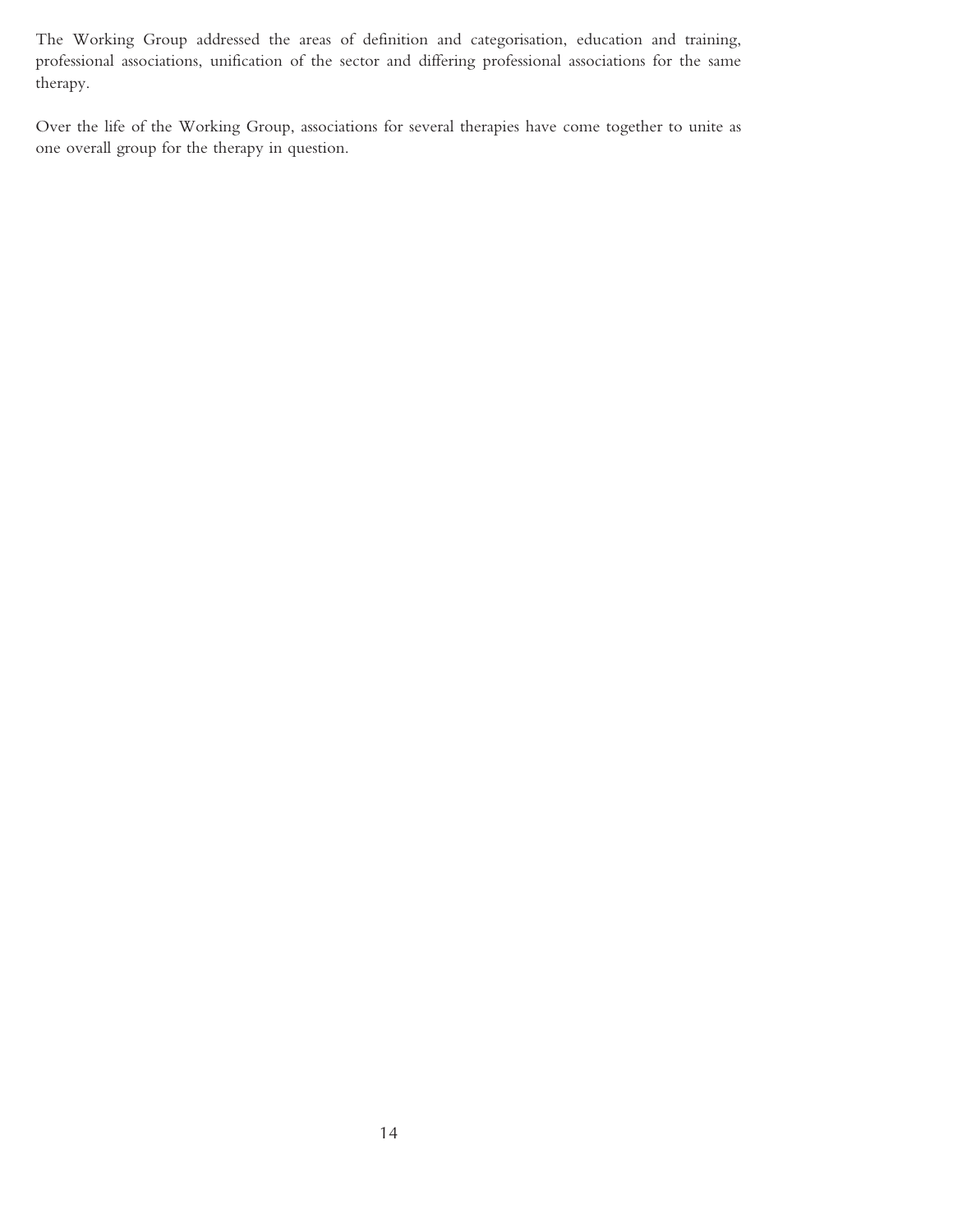### **CHAPTER 2**

# <span id="page-14-0"></span>**Definition, Categorisation and Scope of Practice**

### **Definition**

In his report of 2002, Tim O'Sullivan stated ''Complementary therapies are extremely varied and complex and are practised by a very wide range of practitioners so it would be very difficult to find a totally satisfactory and all-encompassing definition''.

The situation hasn't changed since as regards a succinct definition covering all therapies. However, Zollman and Vickers (1999) and the Cochrane Collaboration offer two perspectives on definition which are worth considering. They both use the older term ''complementary medicine'' rather than ''therapies''. The use of the word ''therapies'' includes the therapeutic aspect inherent in the word medicine but also allows for the promotion of well-being inherent in the philosophy of most, if not all, complementary therapies.

''Complementary Medicine refers to a group of therapeutic and diagnostic disciplines that exist largely outside the institutions where conventional health care is taught and provided.'' *(Zollman and Vickers (editors), ABC of Complementary Medicine, Complementary Medicine in conventional practice, Bmj publishing group, 1999)*

''Complementary and Alternative Medicine (CAM) is a broad domain of healing resources that encompasses all health systems, modalities and practices and their accompanying theories and beliefs, other than those intrinsic to the politically dominant health system of a particular society or culture in a given historical period. CAM includes all such practices and ideas self-defined by their users as preventing or treating illness or promoting health and well-being. Boundaries within CAM and between the CAM domain and that of the dominant system are not always sharp or fixed.''

*(Cochrane Collaboration)*

The range of therapies which may be considered complementary is vast. The task of this Working Group is to advise the Minister for Health and Children on the regulation of complementary therapists. There was no prior definition of what constitutes a complementary therapy or of which therapists, if any, would be excluded from consideration on the grounds of the therapy they practise. The focus was on the initial education and training of the therapists, their continuing professional development and also the area of professional associations for individual therapies. This orientation arose from the focus on protection of the public and on the quality and accountability of complementary therapists as described in the O'Sullivan report (2002).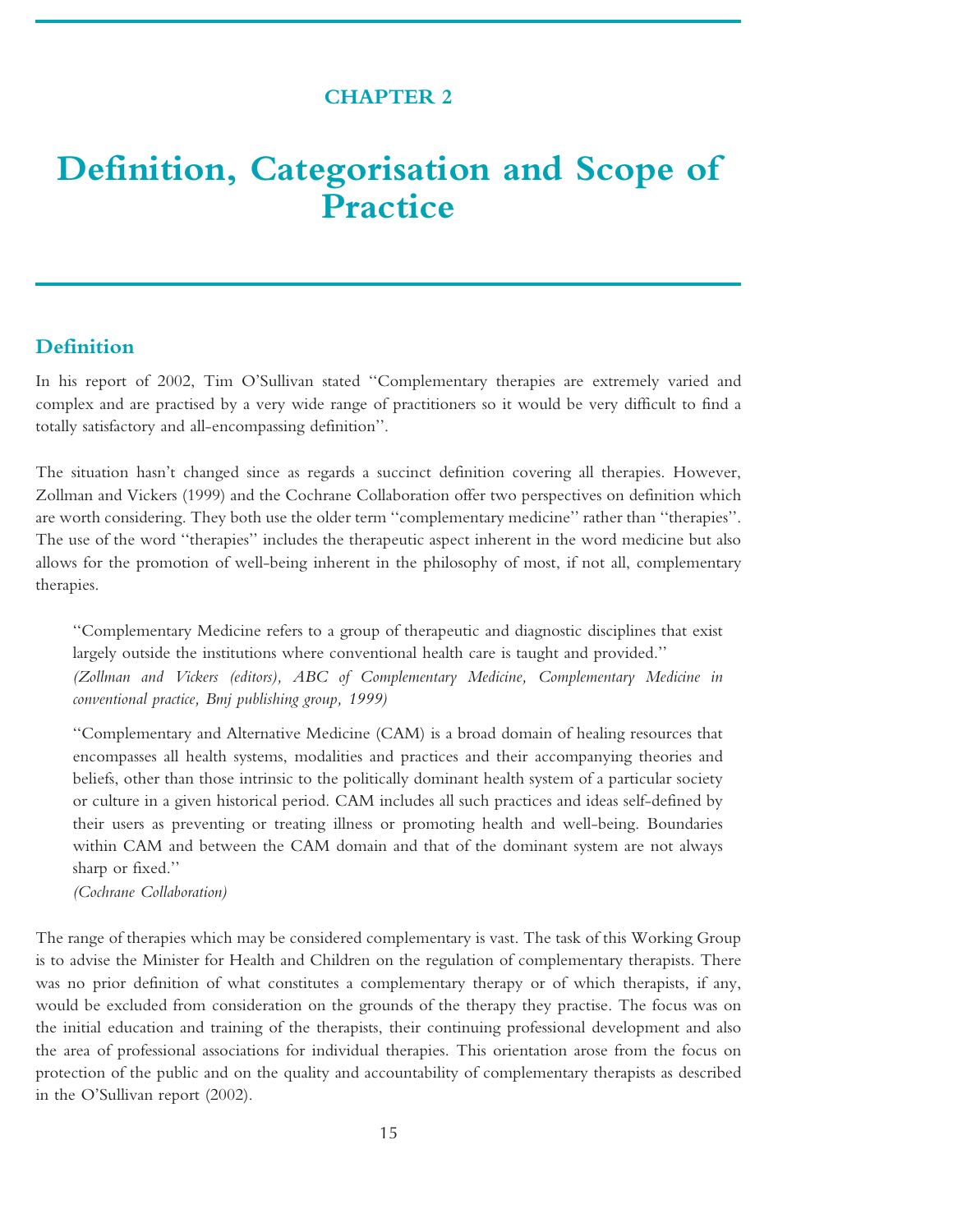The Working Group uses the term ''complementary'' rather than ''alternative''. The client is the person who decides whether they will consult a conventional medical practitioner or a complementary practitioner. It is their choice to consult a complementary practitioner perhaps following, or alongside, a conventional medical treatment for some condition or to use a complementary therapy in the first place, i.e. as an alternative to conventional treatment. The decision as to which approach to take lies with the client. The decision to treat, however, lies with the complementary therapist and will be influenced by factors such as code of ethics and scope of practice which will be dealt with later in the report.

The focus of the Working Group's concerns was the area of the professional standards of persons practising complementary therapies and not the question of the efficacy of one therapy over another. The group did consider the question of the definition of a complementary therapy and what follows is based on that consideration.

A complementary therapist is a practitioner of a healing philosophy or tradition that offers health-related advice and treatment that is considered to be of a different use, acceptance, study and understanding to mainstream western, conventionally practised medicine. A complementary therapist could be described as one who is trained in a coherent but non-conventional system of therapeutic intervention.

Complementary therapies comprise a vast range of practices. There are those which aim to achieve therapeutic benefit based primarily on the physiology of western medicine e.g. sports and therapeutic massage and western medical herbalists. There are also therapies which primarily rely on a modern western understanding of the mind-body connection and its influence on healing, e.g. hypnotherapy, re-birthing, neuro-linguistic programming. Other therapies originate from the medical systems of different cultures, based on what can be called vitalistic systems of medicine. Such therapies as Chinese medicine, shiatsu, ayurvedic and Tibetan medicine have physiologies, diagnoses and treatment parameters based on theories of the vital or life-force of the individual. Some therapies span two or more of these categories, e.g. re-birthing, amatsu, cranio-sacral therapy and kinesiology.

Complementary therapy theories generally use the word ''holistic''. A central defining tenet of the theory and practice of a complementary therapy is that it works with the whole person; body, mind, emotions, spirit and energy within their socio-economic context. It sees the client as the integration of all these aspects. In treatment, the whole person is considered not just the presenting issue. Implicit in this is the theory that, with appropriate help, clients are capable of increasing well-being and, in many cases, freeing themselves from illness. By utilising such traditional systems and other energy-based systems of healing in this holistic, mind-body way the immune system is protected and well-being is promoted.

The defining aspects of a complementary therapy may be seen as the holistic approach to well-being which underpins all therapies and working with the client's own energy and life force to promote self-healing.

## **Categorisation of therapies**

A majority of the members of the Working Group favoured a two category system of categorisation based on the element of risk involved for the client. Such risks could be physical and/or psychological and depend both on the level of intervention and the level of invasiveness of the therapy. Risks in Category 1 would include such issues as puncturing of the skin, ingestion of products etc. Categorisation on the basis of risk arises out of practicality and is in keeping with the protection of the public remit of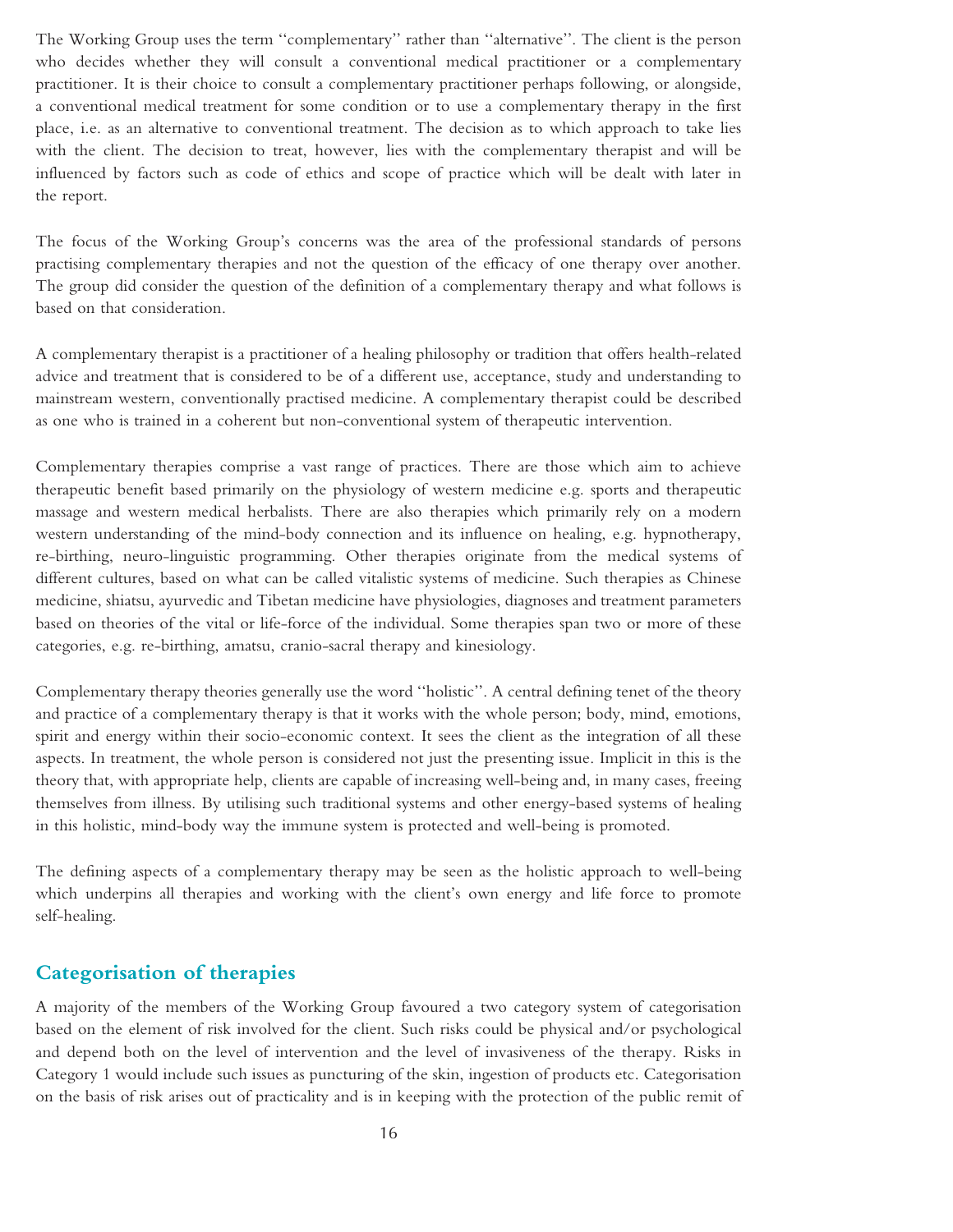the Working Group. The categorisation does not concern efficacy of a therapy or the body of knowledge and length of history of any particular therapy.

- **Category 1** therapies include acupuncture, herbalism, Traditional Chinese Medicine (TCM), aromatic medicine and homeopathy.
- **Category 2** includes all other therapies.

It is also recognised that the level of risk involved in any therapy may vary depending on particular aspects inherent to the therapy involved. For instance, while the herbal and acupuncture aspects of TCM cause it to be seen as a Category 1 therapy, other TCM elements such as Tai Chi and Qi Qong do not carry the same level of risk. The level of risk involved is also influenced by the condition of a client e.g. in aromatherapy, a pregnant client or one with a condition such as epilepsy would carry a greater level of risk. Similarly, mind-based therapies such as hypnotherapy, re-birthing and neuro linguistic programming can be seen as having an element of psychological risk related to the stability or fragility of the client's own psychological state.

It is very important that, where relevant, levels of risk should be categorised within therapies irrespective of the placement of the therapy in Category 1 or 2. This concerns therapies such as aromatherapy and therapeutic massage in particular. It should be covered in the therapist's initial education and training and maintained by continuing professional development. It is implicit throughout this report that any reference to a therapist is based on the assumption that the therapist is fully qualified for the level of treatment they are providing and that they are a member of a professional association relevant to the therapy they are practising.

It is imperative that the initial education and training of the therapist clearly distinguishes between the levels of risk involved in a therapy; whether they are intrinsic to the therapy itself or arise from a condition relevant to the client. It is also imperative that through continuing professional development of the therapist and membership of a relevant professional association that this knowledge of risk is maintained on an on-going basis. It is also taken as a given that any professional association will implement a code of ethics and good practice which ensures that practitioners are competent to practise the level of therapy offered by them. This competence should be monitored on an on-going basis by the professional association. Professional associations should also provide public information on their therapies including a complaints procedure.

### **Scope of Practice**

Guidelines must be given to therapists (as mentioned already under the section on categorisation) when undergoing their initial education and training and later through continuing professional development as to the scope of practice for their therapy. In particular, guidelines on the limits to the scope of practice, on contraindications to treatment and on questions of diagnosis must be given.

As part of their code of ethics and good practice, all professional associations for complementary therapies should advise therapists to refer a client for conventional medical investigation if they have any doubts as to the seriousness of a condition, the presenting symptoms or any new symptoms which arise in the course of treatment. When to treat, when to refuse to treat or to refuse to continue to treat, and when to refer on for conventional medical procedures or to advise a client to seek conventional medical advice; these are all extremely important matters for any complementary therapist and are as essential for them as they are for any conventional practitioner.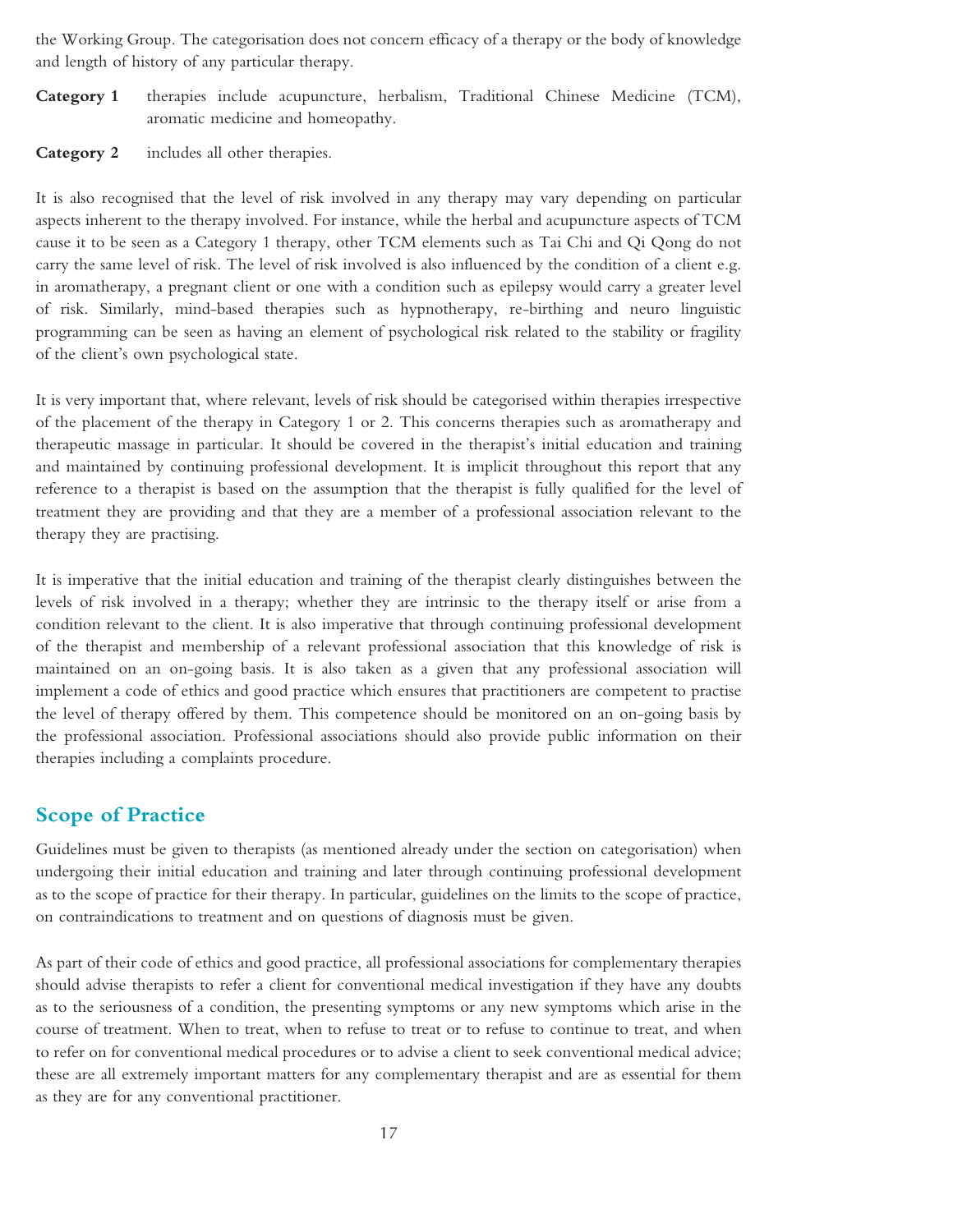As regards the question of diagnosis in complementary therapies, much hinges on what is meant by the use of the term. Conventional medical diagnosis consists of history taking, clinical examination and investigations as appropriate. In many therapies (e.g. reflexology, aromatherapy, reiki, etc.), therapists are very specifically advised not to diagnose medical conditions but therapists may carry out an assessment of a client. Other therapies may diagnose as part of their therapy (e.g. TCM, acupuncture, medical herbalism, etc.) but would have established diagnostic limits.

Conventional diagnosis is a function of conventional medicine; it is not necessarily a function of complementary therapies. Evaluation of a client is in accordance with the philosophy of healing of a therapy and in a manner appropriate to the treatment as, for instance, in homeopathy where finding the combination of symptoms and characteristics indicates the appropriate remedy. In TCM, diagnosis is done in terms of TCM diagnostic categories. Diagnostic tools include history taking, assessment of signs and symptoms as well as culturally particular diagnoses such as pulse and tongue diagnoses. Patients are referred for conventional medical diagnosis when the symptoms are severe and/or indicate a potentially serious condition or where, in less acute cases, clients do not respond to the complementary therapy in question or where new symptoms arise in the course of treatment.

Frequently clients approach a complementary therapist having previously obtained conventional medical diagnosis and treatment. Currently, and particularly where complementary therapists are not working in direct co-operation with conventional medical practitioners, there are no satisfactory routes of communication between both conventional and complementary practitioners.

Increasingly however, people are approaching complementary therapists with the knowledge, approval and indeed sometimes the recommendation of their medical practitioner. With expanding emphasis, both nationally and internationally, on integrated medicine where conventional and complementary practitioners work together and communicate with each other, the question of diagnosis will become less of an issue.

A feature of diagnosis which complementary practitioners feel is particular to their approach is the attention paid to the total physiological and psychological aspects of the individual. Complementary diagnostic systems are frequently concerned with ''patterns of imbalance'' in addition to a specific disease entity or a precise cause. This approach arises from the energistic or vitalistic aspects of many complementary therapies where patterns of disharmony provide the framework for treatment and where the treatment attempts to restore balance and harmony, vitality and the flow of energy to the client.

It is important to distinguish between aspects of assessment and diagnosis. Assessments are made prior to treatment by a complementary therapist. Arising out of an evaluation of the assessment, the therapist will be aware (because of their initial education and training, continuing professional development and therapy body membership) whether treatment can proceed or whether this particular case/condition is beyond the scope of practice of their therapy and level of qualification and needs to be referred to a conventional medical practitioner or a more qualified practitioner of their own therapy.

#### **Summary**

There is no one definition for complementary therapies. A definition of a complementary therapist that emerged from the Working Group is ''A practitioner of a healing philosophy or tradition that offers health-related advice and treatment which is considered to be of a different use, acceptance, study and understanding to the mainstream western, conventionally practised medicine''.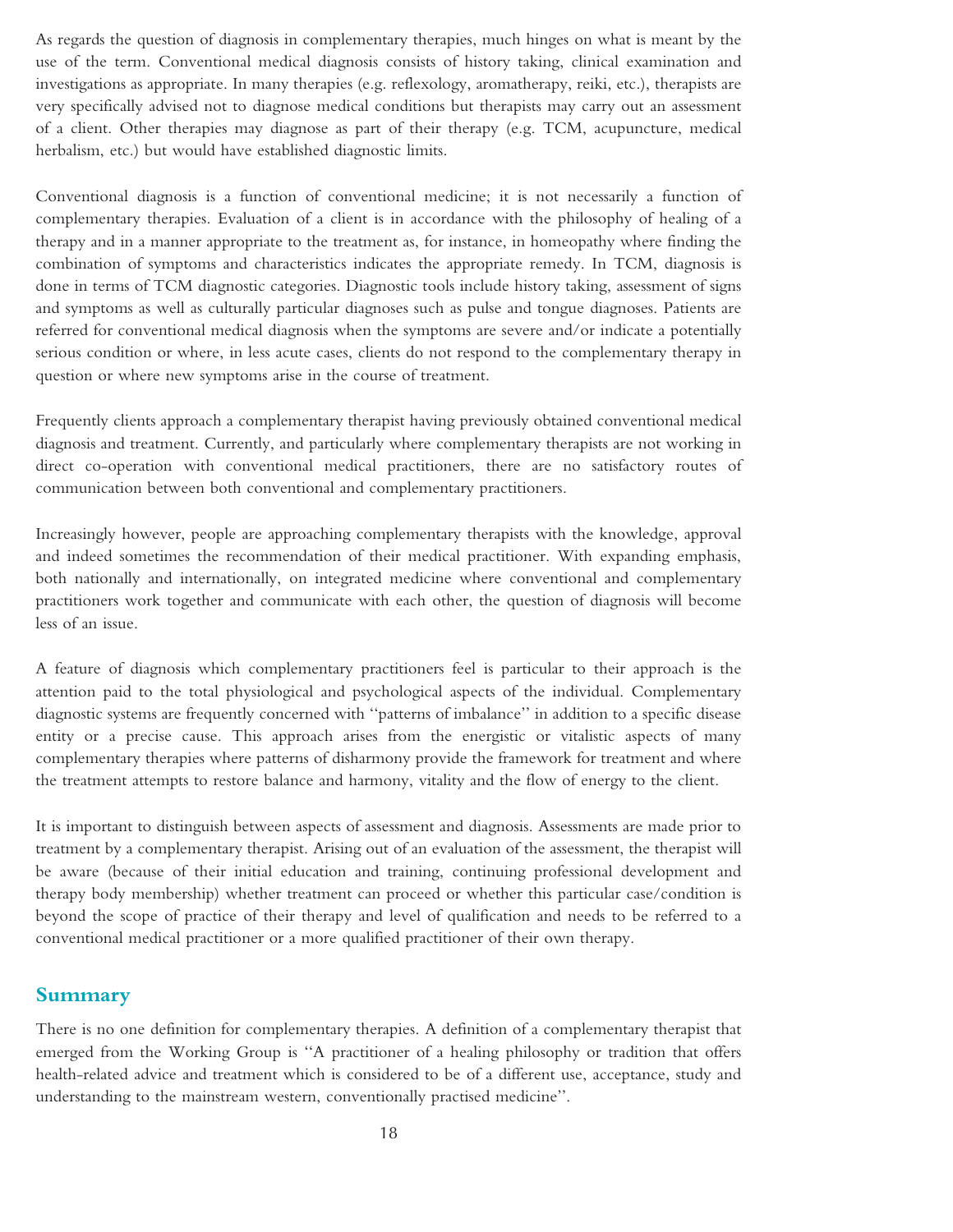A central defining tenet of the theory and practice of a complementary therapy is that it is holistic, i.e. working with the whole person; body, mind, emotions, spirit and energy.

Therapies were divided into two categories, based on the element of risk involved for the client.

- **Category 1** includes herbalism, acupuncture, aromatic medicine, homeopathy and Traditional Chinese Medicine (TCM).
- **Category 2** includes all other therapies.

The level of risk involved in any therapy may vary depending on particular aspects inherent to the therapy involved or the condition of the client.

Codes of ethics and good practice, which involve direction as to the scope of practice allowed and knowledge of risks involved, must be implemented by a professional association for its members as part of their original training and maintained by continuing professional development.

Complementary diagnosis, where it takes place, is based on the paradigm of the therapy in question and is not the same as conventional medical diagnosis.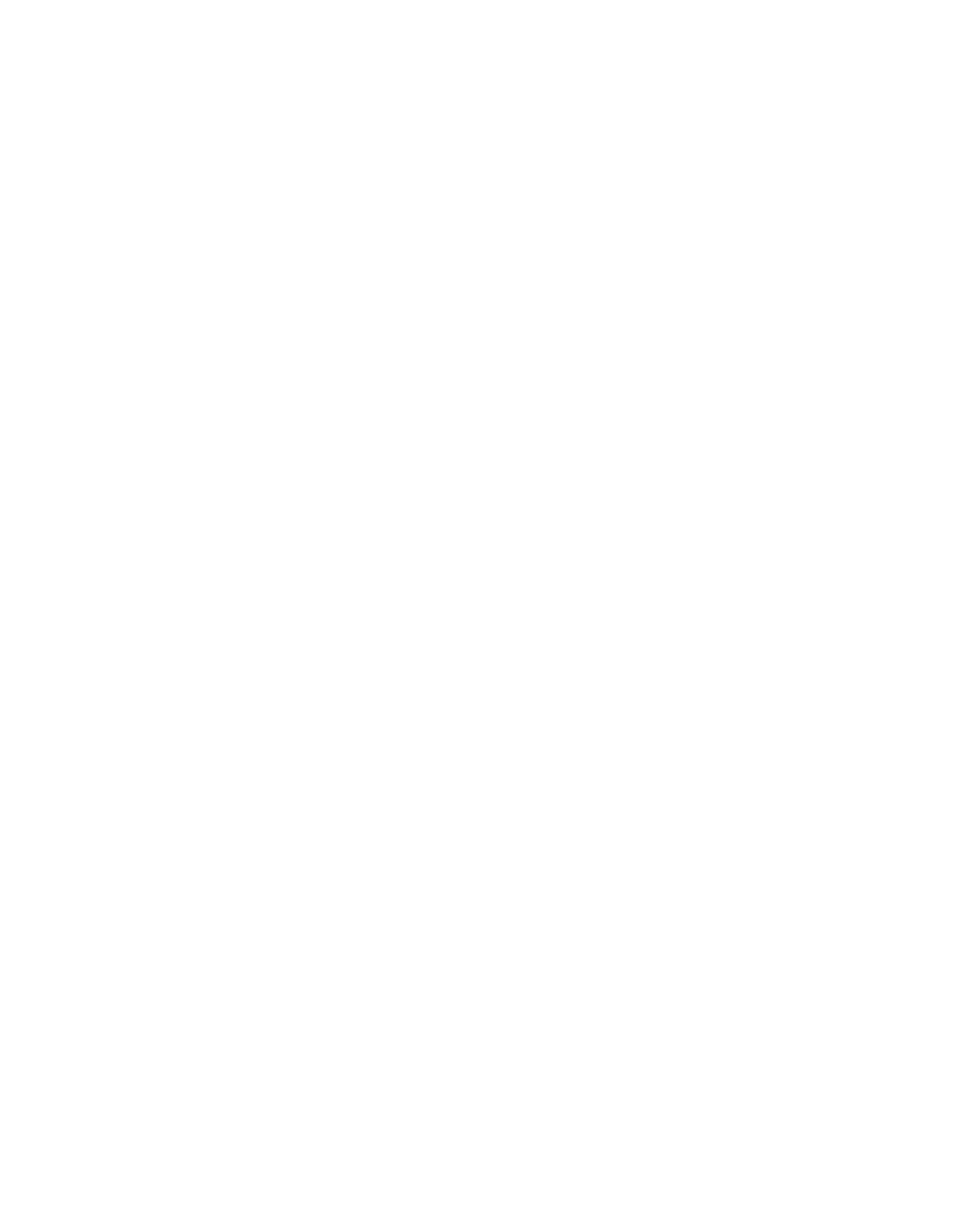## **CHAPTER 3**

# <span id="page-20-0"></span>**Education and Training**

### **The Current state of play: Education and Training**

At present there is an array of courses in the area of the initial and on-going education and training of complementary therapies. Courses vary widely and unacceptably in levels of quality even where a single therapy is in question. The variations cover aspects of course content; course duration; theoretical and, where applicable, practical components of courses; assessment procedures; qualifications and practical experience of course providers, tutors and trainers.

Course providers currently come from either professional associations or from commercial interests. Often there is little communication or agreement between both sectors. There is, at present, no one source of independent, external assessment, validation and accreditation which would provide for monitoring of educational programmes and of providers, tutors and examiners.

Concerns have been expressed by the professional associations and by members of the Working Group about:

- **•** the number of therapists practising therapies on the basis of inadequate home study courses;
- courses not including practical aspects where these are integral elements to the proper practice of the therapy;
- **•** courses taught by therapists whose own practical experience of the therapy is inadequate or non-existent.

The continuation of such a situation is untenable both for the professional associations in the complementary therapy sector and for the Department of Health and Children.

### **Matters relating to professional practice**

As regards proper professional practice, concern has been expressed about people practising a therapy who are not members of any professional association relevant to that therapy. This gives rise to questions of continuing professional development and, not least, insurance.

As regards professional associations, in very many therapies there are differing associations at varying stages of development and expertise. Communication between these associations ranges from good to fragmented to hostile. Although many therapies are at very different stages of development in relation to a regulatory framework, there does seem to be a general consensus that a credible system of regulation is a desirable goal for their therapy.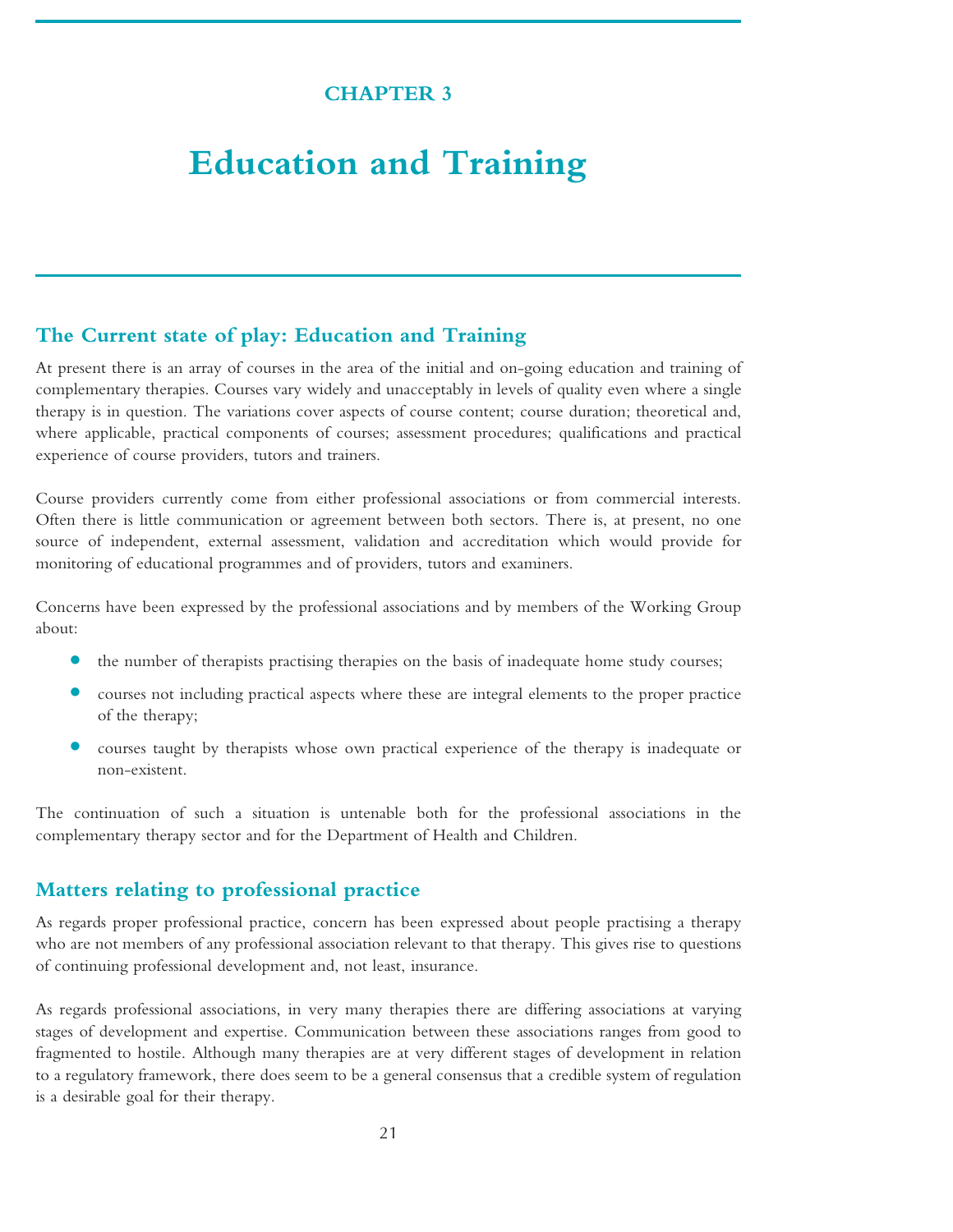The importance of a unified approach between professional associations, covering the same therapy in particular and for all therapies in general, cannot be underestimated in relation to matters of proper professional practice. These matters cover:

- **•** initial education and training;
- **•** registration with <sup>a</sup> professional association;
- **•** on-going monitoring and clinical supervision, where relevant;
- **•** ethical considerations, proper business practices, continuing professional development and grievance and disciplinary procedures.

Although this section deals in the main with education and training, it is not possible to separate entirely from that the question of professional associations. Input, advice and provision of educational programmes for instance will have to be informed by consultations with professional associations. But which associations? What associations could be used as arbiters of best practice?

A most urgent consideration for the professional associations is to seek a harmonisation and a unity between their varying associations, very particularly where those differing associations are dealing with the same therapy. This harmonisation and unity is essential to the development of robust systems of voluntary self-regulation.

Self-regulation is a process in which individual therapies develop their own education programmes, codes of ethics, statistics, research programmes and competency standards. This process will need the support of the Department of Health and Children to address areas of concern and to help existing registering bodies improve communication between themselves. The support could be in the form of forums for the sector in general and small-group symposia for single therapies with multiple associations. In the long-term, on-going support and development could come from an over-arching group such as a Complementary Therapies Council which would represent all the stakeholders in the sector.

# **Possible routes to independent external validation of education and training programmes**

In October 2003, the National Qualifications Authority of Ireland (NQAI) launched a new framework of 10 levels of qualification which contains 15 award types. These range from basic literacy and education to doctoral level and cover all award types in the state in the education and training sectors.

The new framework is ''the single nationally and internationally accepted entity through which all learning achievements may be measured and related to each other in a coherent way and which defines the relationship between all education and training awards.'' The NQAI has also determined descriptors for these award types and has set out the overall standards of knowledge, skills and competences required for an award at each level within the framework.

A process of implementation is now underway which involves the Further and Higher Education and Training Awards Councils (FETAC and HETAC) establishing arrangements in consultation with stakeholders governing quality assurance procedures, standards for awards across various disciplines in the new framework, and procedures for validation of programmes leading to these awards.

It is HETAC or FETAC who will be the primary contact point for industry and providers regarding the content, standards and learning outcomes for particular awards. A flexible approach, rather than a prescriptive one, is to be adopted under which programme providers satisfy HETAC or FETAC that: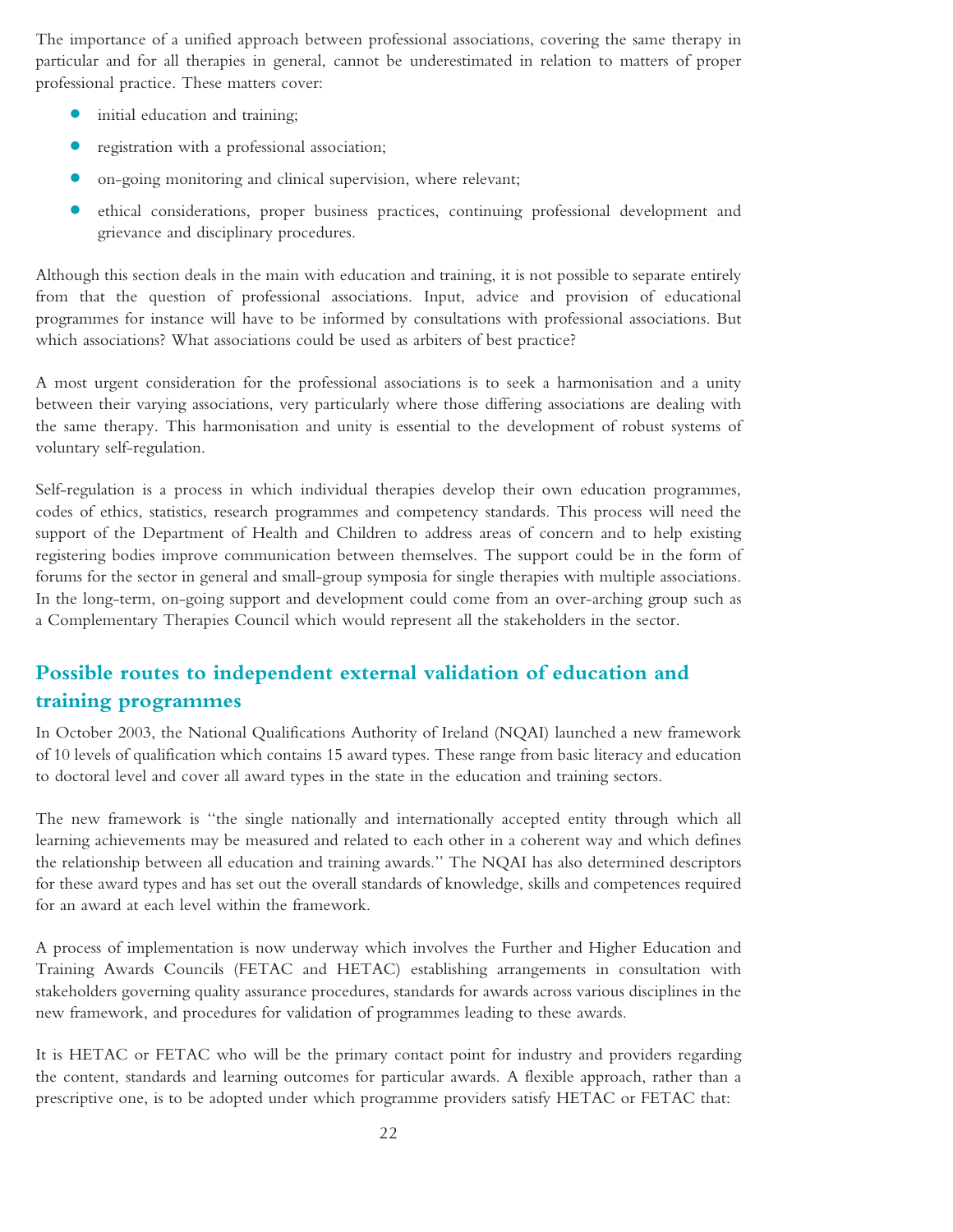- **•** their quality assurance procedures are satisfactory
- **•** their programme is suitable for validation (staff, policies, processes, resources, and course structures are capable of achieving the learning outcomes and standards required within the framework for a particular award)
- **•** their arrangements for assessment of learners are fair and consistent
- **•** they implement the NQAIs policies for access, transfer and progression
- **•** they have protection for learners.

As a result of the development of an extensive framework of qualifications, and because of the opportunity for course providers and professional associations to collaborate with HETAC and FETAC in the development and assessment of such courses, the way seems clear for the development of independently validated and accredited courses in complementary therapies.

It is obvious that HETAC and FETAC would need to consult closely with the professional associations for each therapy to be considered and for programmes and providers to be evaluated for course validation and accreditation. But the question still arises. With which therapy body, which professional association would HETAC or FETAC consult as arbiters of best practice and information on the course requirements for any therapy? If there are several associations for the same therapy how would one be selected for consultation on matters of course content? It is obvious that the multiple associations which represent the same therapy would first need to come together in some form of federation or umbrella body to facilitate effective consultation with HETAC or FETAC concerning that therapy and courses specific to it. In the interim period, HETAC and FETAC will consult the relevant sector as widely as possible.

A single, voluntary self-regulating body for each individual therapy would achieve a more focused and efficient approach to all matters related to that therapy and, in particular, to matters pertaining to external validation of education and training. It ought to be possible for an umbrella body or federation of associations to be formed which would preserve the diversity of the separate associations and promote inclusivity for the greater good of the therapy concerned.

Given the number of separate therapies which are likely to be seeking validation and accreditation of courses, logistically it would be advisable for various therapies to come together to agree on standard course modules which would be common to all therapies. This could include best practice, elements of running a business, codes of practice, professional ethics etc. at one level and common elements such as basic clinical sciences e.g. anatomy, physiology, etc. at another level where associations could agree on a common approach to these areas. This would also avoid duplication of work. Accompanying these common modules would be modules relevant to each specific therapy.

Continuing professional development is another area which would need a degree of consultation between providers, HETAC and FETAC and the professional associations. HETAC and FETAC could validate and accredit these areas, as they would with initial education and training courses, and the professional associations would deal with registration requirements, research, insurance, matters of ethical practice and disciplinary matters. The question of grand-parenting and of qualifications acquired outside the state is another area where consultation would be necessary between providers, HETAC and FETAC and the various professional associations.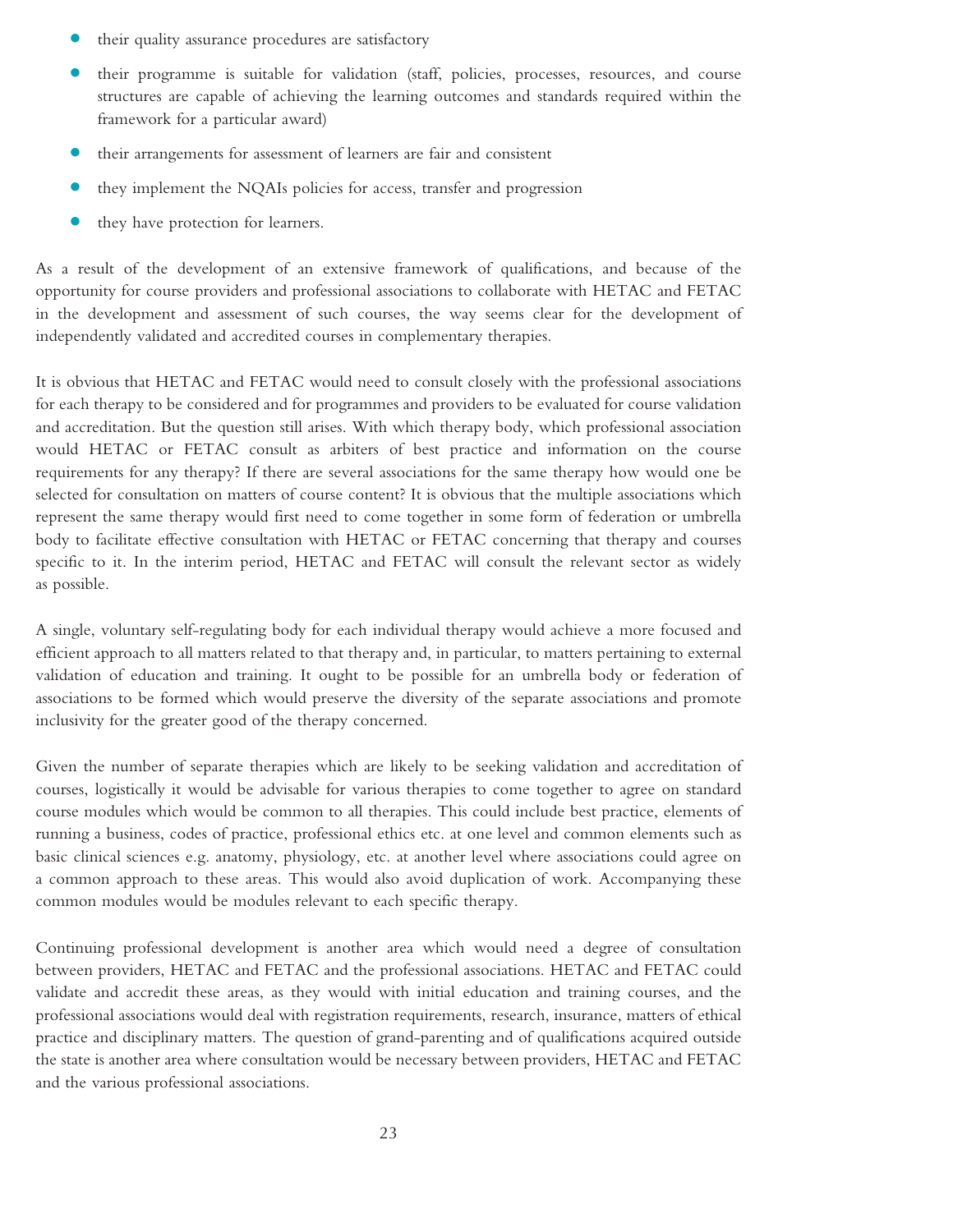Expertise and high standards are prevalent in many professional associations. This expertise ranges from initial education and training provision to continuing professional development programmes, which is a mandatory requirement in many associations for renewal of registration of members. Therefore, there is already a base for development in many therapies which will greatly facilitate future negotiations with HETAC and FETAC as regards validation and accreditation.

Providers in the statutory sector are obliged to have their programmes validated by FETAC or HETAC or another relevant awards body, apart from programmes of a leisure or recreational nature which are not intended to lead to an award under the Qualifications (Education and Training) Act 1999. Validation is optional in the private sector. Awards under the national framework of qualifications confer obvious advantages in terms of the national status and portability of awards, particularly in the context of emerging proposals from the European Commission relating to the development of a European Framework of Qualifications.

The National Qualifications Authority of Ireland provides a service, Qualifications Recognition — Ireland, which provides advice for individuals on the comparability of international awards made by bodies outside the State relative to the Irish system. Details are available at www.nqai.ie.

Many therapies already have policy documents and guideline reports available which should further facilitate the processes involved e.g. in homeopathy the European Council of Classical Homeopathy have developed guidelines for the accreditation of courses, for code of ethics, for continuing professional development, and for policy on research. Similarly WHO TCM have guidelines on training and exam standards for TCM.

This position is replicated in other therapies and should facilitate the development of a template of modules common to all courses and those which are specific to a single therapy but which have to be accepted and agreed on by differing associations within that single therapy. This would help with greater harmonisation within the professions especially with regard to education and training. It would also facilitate the transfer of credits system in keeping with the Bologna agreement as part of the international programme for lifelong learning.

## **Conventional Healthcare Practitioners and Education and Training**

If conventional healthcare practitioners are practising complementary therapies it is essential that they are qualified to standards comparable to any practitioner in that therapy and comply with the requirements of an appropriate registering body for that therapy. While there may be prior knowledge of, and qualification in, basic clinical sciences and principles of conventional diagnosis, which may be accepted for credits in any education and training programme in the complementary therapy they wish to practise, it would also be important that any area which might have specific requirements for that therapy be complied with. For example, anatomy and physiology as it might relate to yoga rather than to conventional medicine etc.

## **Therapies not using independent external validation**

For therapies where there is not, at present, any body of knowledge which can be taught, examined and evaluated, it is clear that the question of independent, external validation does not arise.

In the interests of safety and protection of the public, it is important that in such cases, an assessment of the level of risk involved in the practice of the therapy is considered with a view to providing the public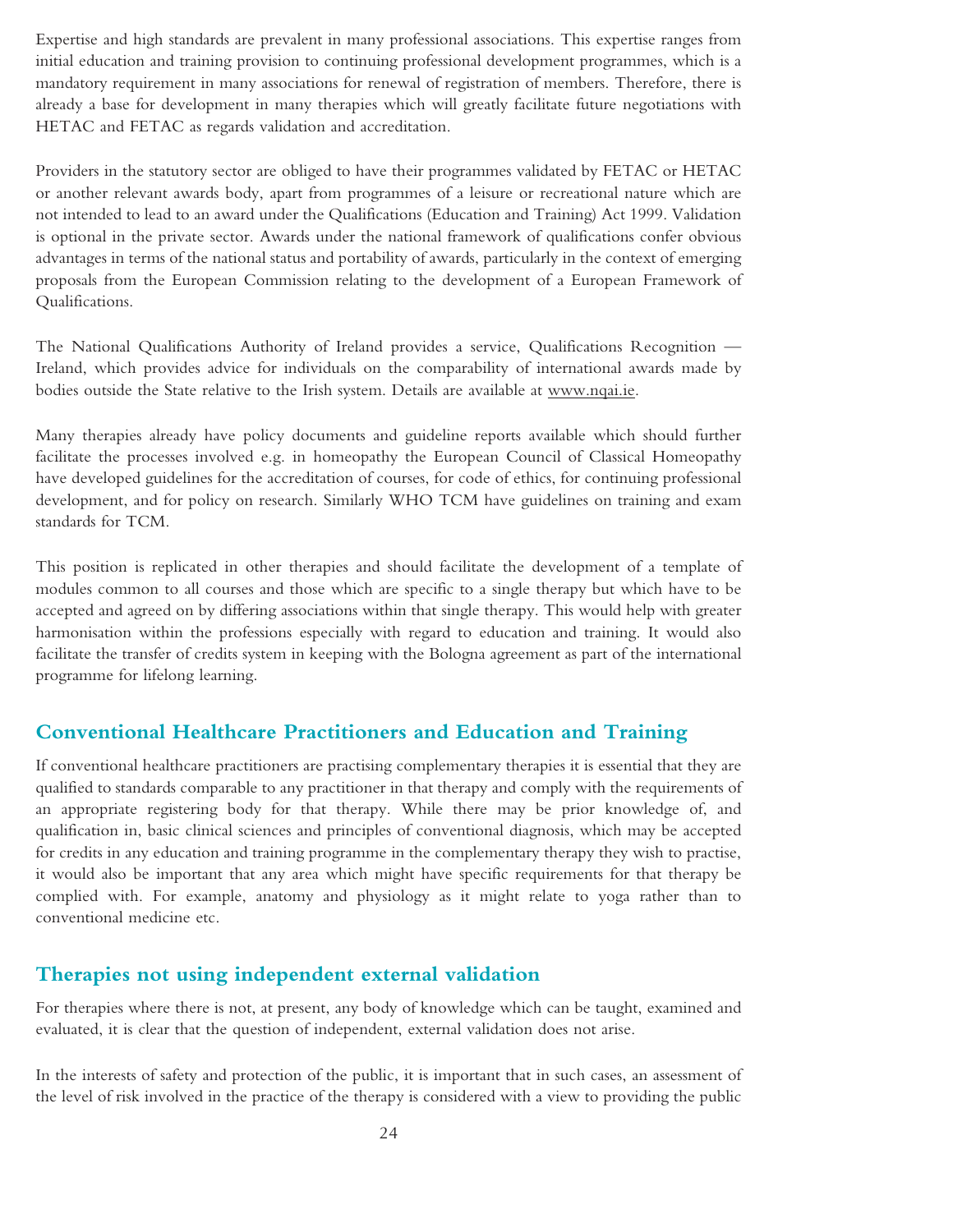with a checklist or kite-mark of reference as regards dangers, standards, proper practices, etc. The public should be provided with a reliable source of information or consumer guide as to what they might expect from such a therapist and as to the professional association guidelines for the proper practice of that therapy.

## **Summary**

Education and training courses for complementary therapists can vary widely and up to now there has been no co-ordinated system of external, independent validation and accreditation available.

The new ten level framework of qualifications from the NQAI now offers a route to independent validation of education and training courses for complementary therapies.

To evaluate such courses the training awards councils — HETAC and FETAC — will need to collaborate with the course providers and the professional associations or preferably an overall association or federation of associations for each therapy.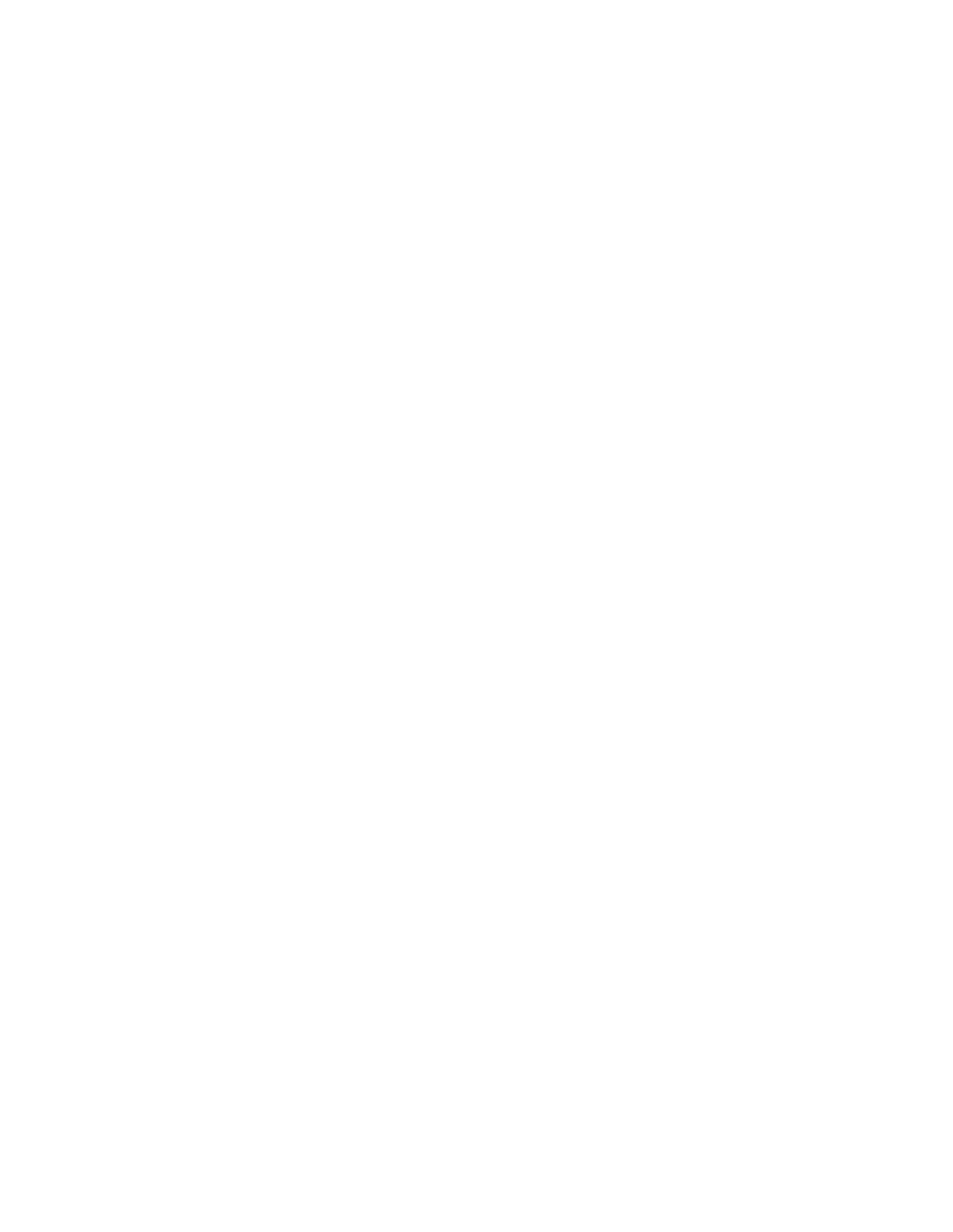## **CHAPTER 4**

# <span id="page-26-0"></span>**Curriculum for complementary therapy courses**

Some therapies have long-established and well-developed curricula. Through affiliations to international associations, these curricula are often linked into broader models, usually European. For other therapies, or indeed for other professional associations within the same therapy, levels of curricula may vary. With that in mind the Working Group considered what should form the essential elements in any therapy curriculum.

### **Curriculum template for any complementary therapy**

The Working Group recommends that every course should include the following areas to an appropriate level related to the therapy being studied:

- **•** Ethics and Code of Practice
- **•** Scope of Practice including:
	- duty of care
	- contra indications
- **•** Professional/practitioner development including:
	- professional conduct
	- communication skills
	- confidentiality
	- client relationships
	- psychological relationships
	- membership of related professional body national/international
	- awareness of reflective practice and CPD
	- business practices
	- record keeping
- **•** Clinical practice including:
	- case history
	- questioning
	- assessment
	- diagnostic issues
	- contact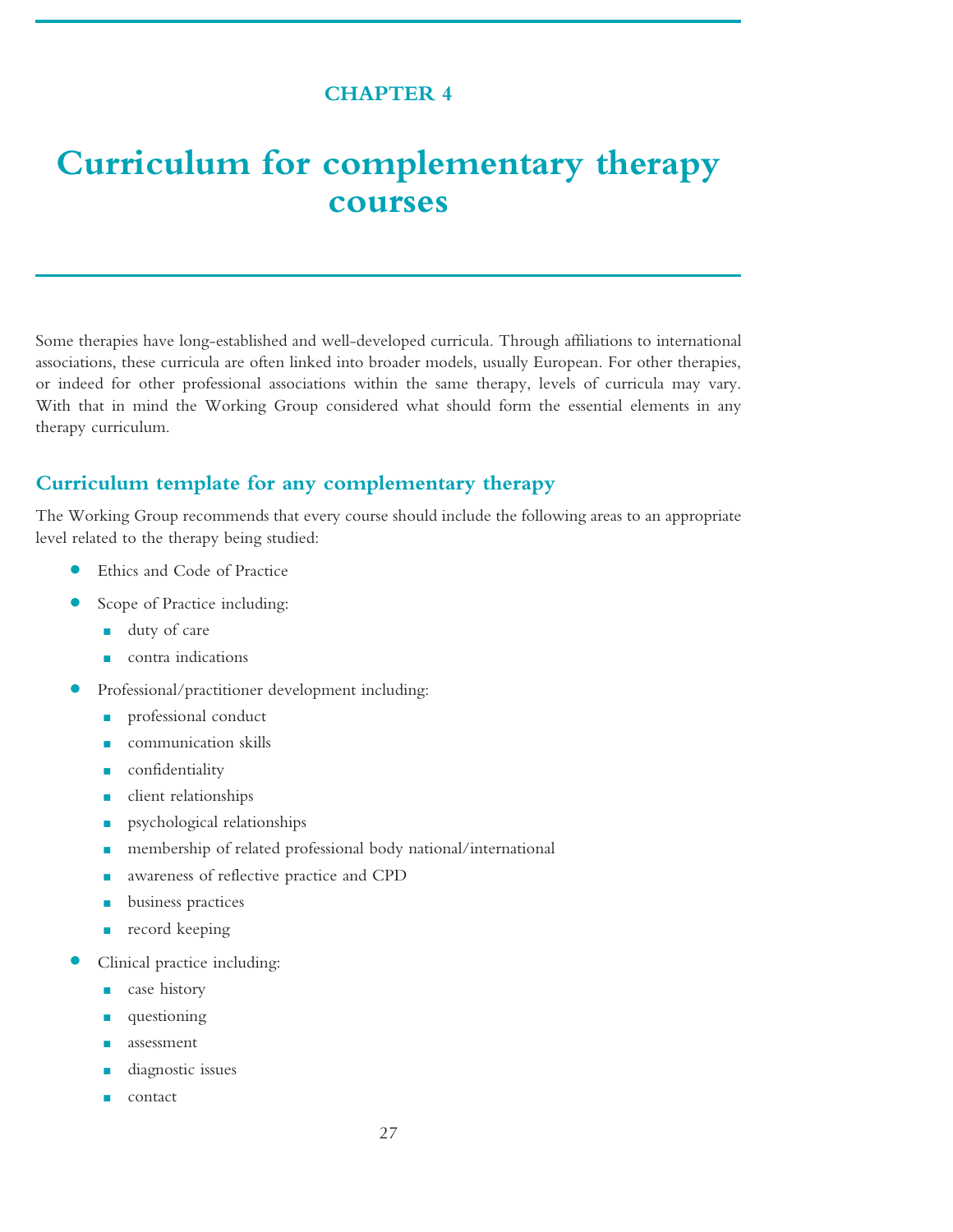- pharmacology
- developing trust
- **•** Clinical supervision
- **•** Referral
- **•** Anatomy, physiology and pathology
- **•** Nutrition
- **•** First aid and basic requirements of health and safety
- **•** Legal obligations of service providers including:
	- health and safety
	- equality
	- child protection
- **•** Personal development
- **•** Study skills and research
- **•** History, philosophy, theory and practice of the particular therapy being studied

The aim of any training must be to establish basic competencies in the practitioner, competencies which are developed into skills through clinical supervision in initial training and which are developed and consolidated through continuing professional development. For those already practising, the concept of supportive grand-parenting and bridging can be used to facilitate those who may have extensive clinical and empirical experience but whose training standards may be lacking in other aspects. Bridging training may be required as part of grand-parenting, where it has been identified by the professional organisation that there are gaps in the practitioner's knowledge that need to be filled before they can become fully registered. The professional association would inform the applicant of what areas need further training and where this can be obtained. Normally a time frame of 2-3 years is given for this to be achieved, depending on the amount of training that is needed.

As with the initial training and accreditation of courses by HETAC or FETAC, under the new framework of qualifications there will be a process of accreditation of prior learning under which individuals may seek to have evidence of their learning assessed by reference to the requirements of awards in the new framework. This could involve producing a portfolio of work as evidence or sitting assessments or doing further modules to address gaps. It could be a combination of all of these which would eventually result in the person being given an award under the new framework.

### **Admission Criteria for Students**

The question of admission criteria for students into any course providing a qualification to practise as a therapist, and the required background for course tutors, was also considered.

Concern was expressed about proposals in the United Kingdom to allow 16 to 18 year old students onto courses which would allow them to practise as therapists (as opposed to courses to gain knowledge of a therapy for their own interest such as an evening/weekend class or a longer PLC course aimed at the beauty/leisure industry). It was agreed that age 18 should be the minimum age for entry to a course. Many professional associations prefer age 21 and age 23 was suggested for mind-therapy courses where life-experience is extremely important.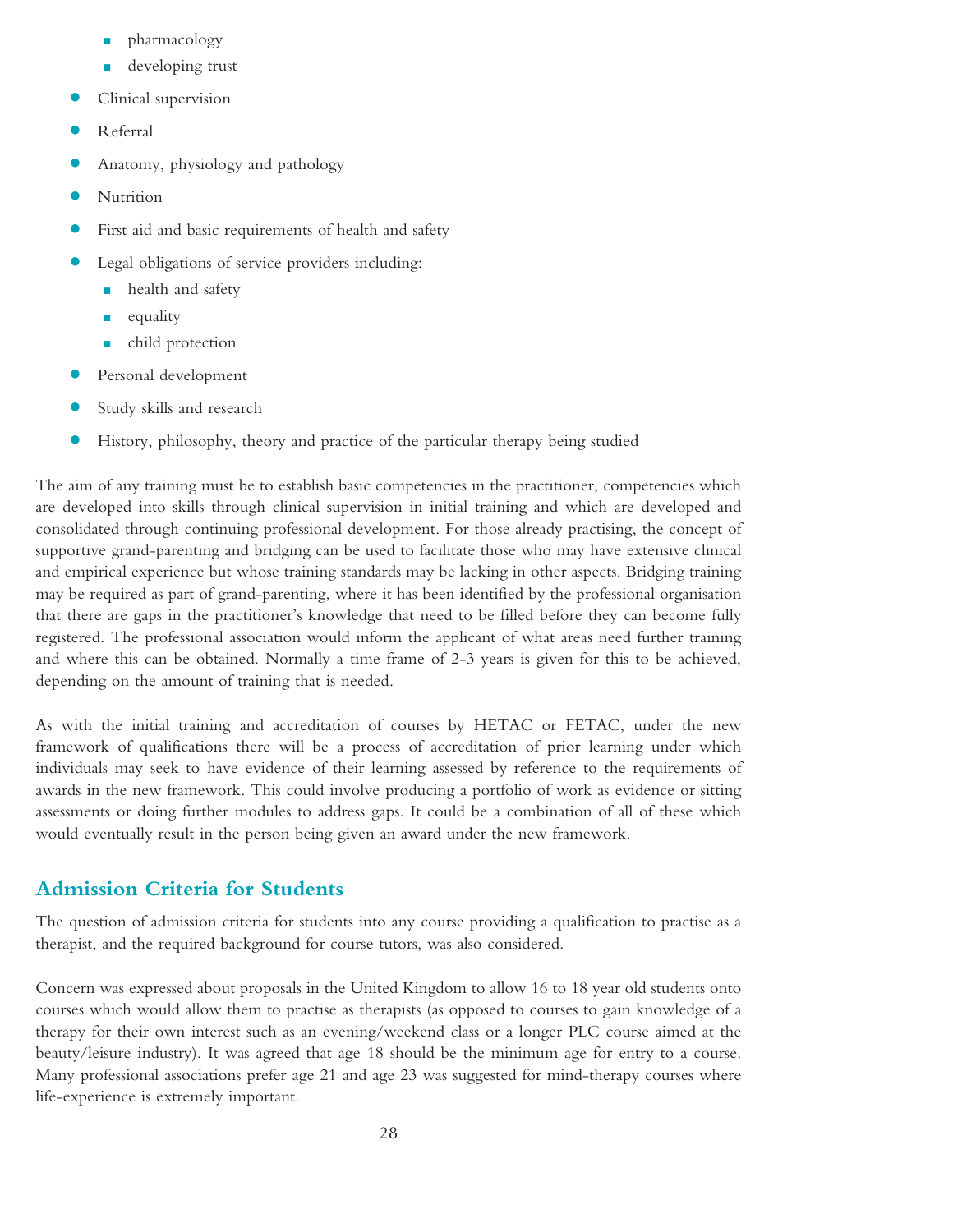Entry requirements for a professional training course should include the following:

- **•** Leaving Certificate or equivalent as required by the professional association
- **•** Proficiency in the English language
- **•** <sup>A</sup> panel interview
- **•** Two references and appropriate checks to gauge personal suitability.

It was also considered essential that assessing the personal suitability of a student should be on-going throughout the course and into a probationary period of practice as a therapist.

# **Requirements for Course Tutors**

Some concern was expressed that tutors on courses are sometimes appointed as tutors on the basis of their having been a very good student on that course. They may not always have the desired degree of practical experience as a therapist.

The Working Group considers it essential that course tutors or trainers should:

- **•** have <sup>a</sup> qualification in the therapy concerned
- **•** have at least three to five years full-time experience as <sup>a</sup> therapist, with clinical supervision, where relevant, before starting as a trainer on their own
- **•** undertake <sup>a</sup> course in teacher training or adult education.

The third component is seen as a necessary complement to their practical experience as a therapist and would ensure the right balance of theoretical as well as practical training on a therapy course.

# **Length of training and continuing professional development**

Some therapy course providers have already applied to HETAC or FETAC for recognition and accreditation of courses. The areas of content, tutor qualifications etc. will be overseen by HETAC or FETAC in collaboration with the course providers and the wider sector.

For those therapies or professional associations not yet at this stage, the situation regarding course provision is very varied. The question of length of training, whether measured in years or hours, differs considerably between therapies and within therapies depending on the level to which the therapy is being studied.

The Working Group agrees that all training needs to have a mix of practical skills and theoretical knowledge and generally a minimum of two years training for any therapy, although very many therapies would have a much longer training period. See Appendix 6 for some examples from different therapies on course duration. This is a matter which the professional associations need to address and it can only be properly addressed when the various related bodies or associations for the same therapy unite together to agree common standards and harmonisation of requirements.

This highlights the need for the facilitated work-days for therapies as stated in the recommendations to the Tánaiste and Minister for Health and Children to progress these issues in collaboration, where relevant, with providers and the Further and Higher Education and Training Awards Councils.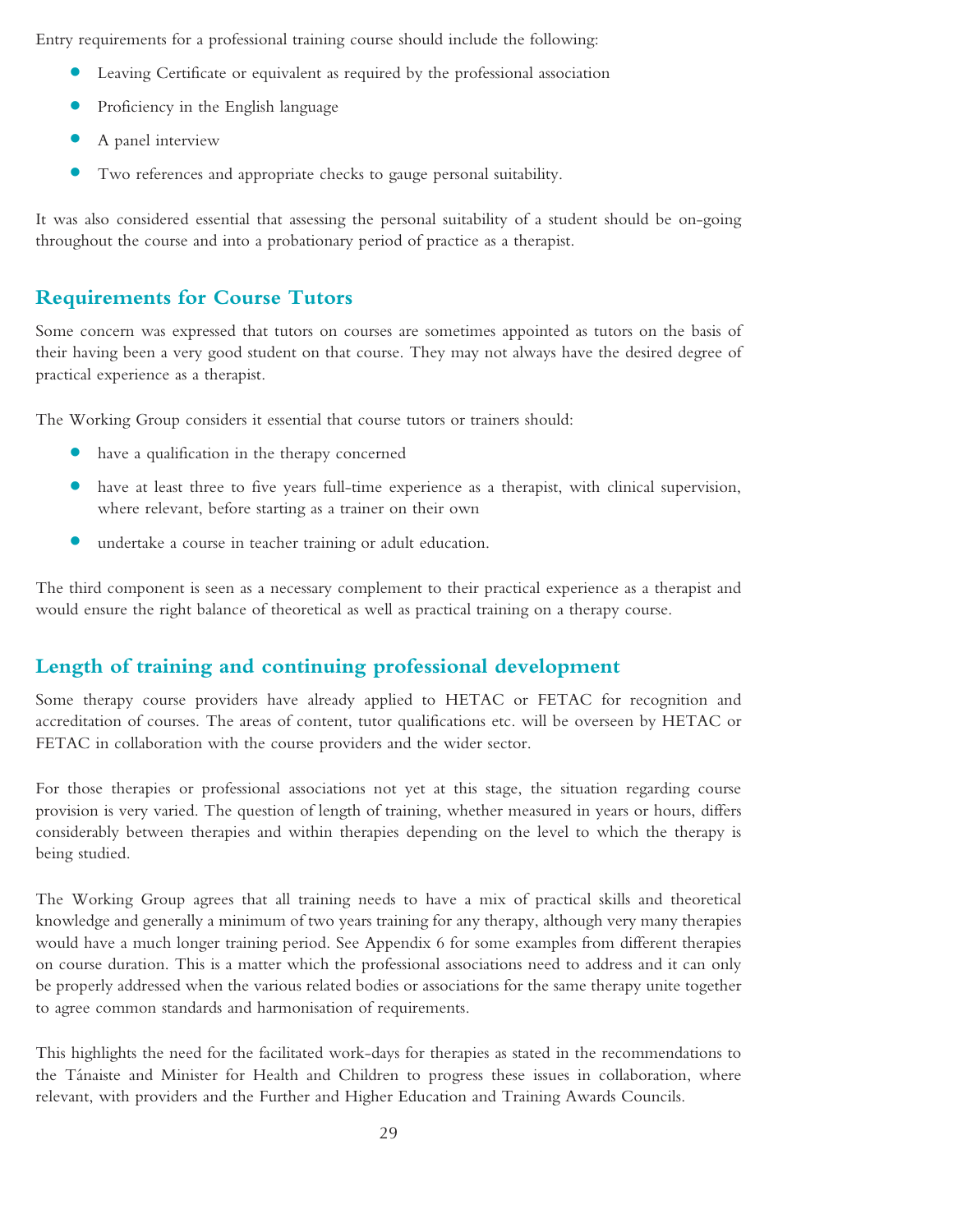# **Continuing Professional Development (CPD)**

Skills based CPD is generally a requirement for professional associations. For some professional associations it is a requirement for annual entry on the register of therapists recognised by those associations. It can involve attendance at seminars, training days or AGMs; work as a guest lecturer, writing books on the area or articles for professional journals; peer review and discussion groups; clinical training; supervision or other approved activities.

When initial training courses by course providers, validated and accredited by HETAC or FETAC in collaboration with professional associations, have been developed and are underway it should be possible for CPD courses to follow the same formula. All the activities mentioned above carry a score, assigned by the relevant professional association, which goes towards making up the total score required by that association to fulfil CPD requirements for its members. Some associations have a passport-type document on which the scores for activities recognised for CPD points are entered and verified and which are then presented, usually annually, to the professional association for continued registration.

### **Summary**

The Working Group has devised a template of modules which should form the essential elements in a therapy course curriculum.

The concept of grand-parenting and bridging can be used to facilitate therapists whose training standards may not be at the current level required by the professional association or who have not been formally assessed.

Admission criteria for acceptance of students into a course should include a minimum age of 18 and preferably older, particularly for the mind-therapy courses. Assessment of personal suitability should be on-going throughout the course and into a probationary period of practice as a therapist.

Course tutors should have a qualification in the therapy concerned, three to five years experience as a therapist in the therapy they are planning to teach and training in adult education or teacher training.

Therapy courses should generally be a minimum of two years full-time.

These recommendations are aimed at education and training for practice as therapists in the complementary health sector. Many, but not all of them, have relevance to programmes aimed at preparing students for employment in the beauty and leisure industries. This issue is dealt with in Chapter 6.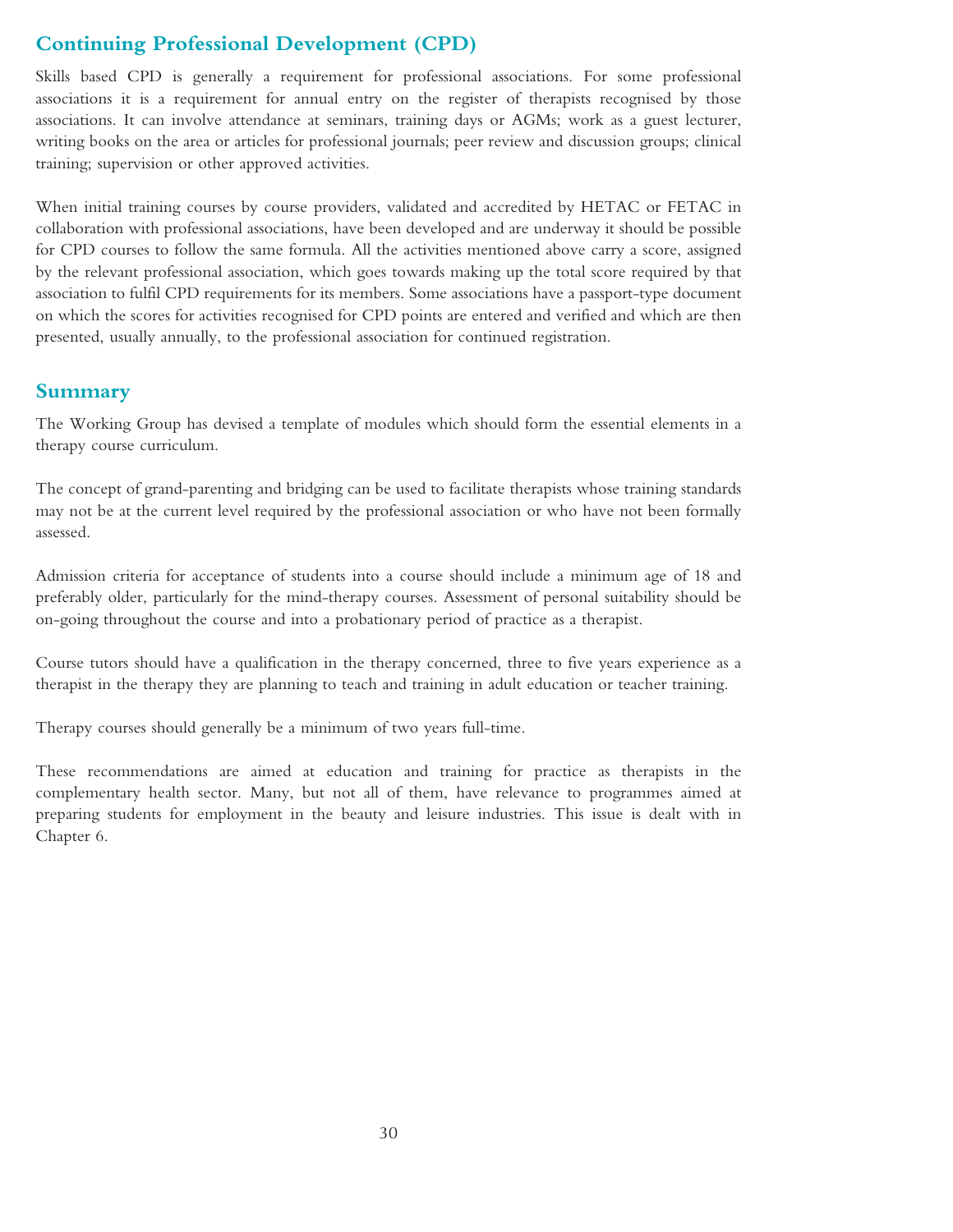# **CHAPTER 5**

# <span id="page-30-0"></span>**Professional Associations**

Many therapies have several associations representing the one therapy. Some of these may originate outside Ireland; others are affiliated to international associations. The communication and co-operation between these different associations can, as has been said previously, vary greatly. The problems posed by this fragmentation of the sector, and the question of what constitutes a professional association for a therapy, were considered at length by the Working Group.

Over the two years of the life of the Working Group and with the encouragement of the group, particularly at the 2004 forum, several professional associations have come together, or are in the process of coming together, as a federation of associations for their therapy to promote and develop knowledge of their therapy and excellence in practice.

For greater unity within the complementary therapy sector and within each individual therapy it is essential that the different groups for each therapy come together to agree common basic standards of practice, education and training, for greater strength as a lobbying body and as a source of information on their therapy. Without a common unified source of information on a therapy and the therapists practising it, and on what one might reasonably expect from the therapy and the therapist, the general public (the consumers) are at a loss as to how to make a judgment on what choice to make.

For greater protection and information it is essential that associations come together to harmonise their standards of education and training and the conditions of regulation of their members. For this to happen, the various associations will need the support of the Department of Health and Children. This could be in the form of support for, and organisation of, work days for the different therapies or groups of similar therapies to come together, with facilitation, to undertake this process of harmonisation and development. This is a recommendation to the Tánaiste and Minister for Health and Children from the Working Group.

As regards associations, it was pointed out that in many cases an association emerges initially from a training school and may or may not become independent of that school in time. For greater objectivity, especially in the area of setting standards, a professional association needs to be independent of a training provider and commercial interests. It is important that subtle commercial pressures do not enter into factors affecting what is best for that therapy and the consumer. It is also important to avoid conflicts of interest, described sometimes as individual empire building, which might prevent or delay federation of associations.

Crucial areas for associations to reach agreement on are questions of scope of practice, limits of competence and referrals to another practitioner whether conventional or complementary. It is part of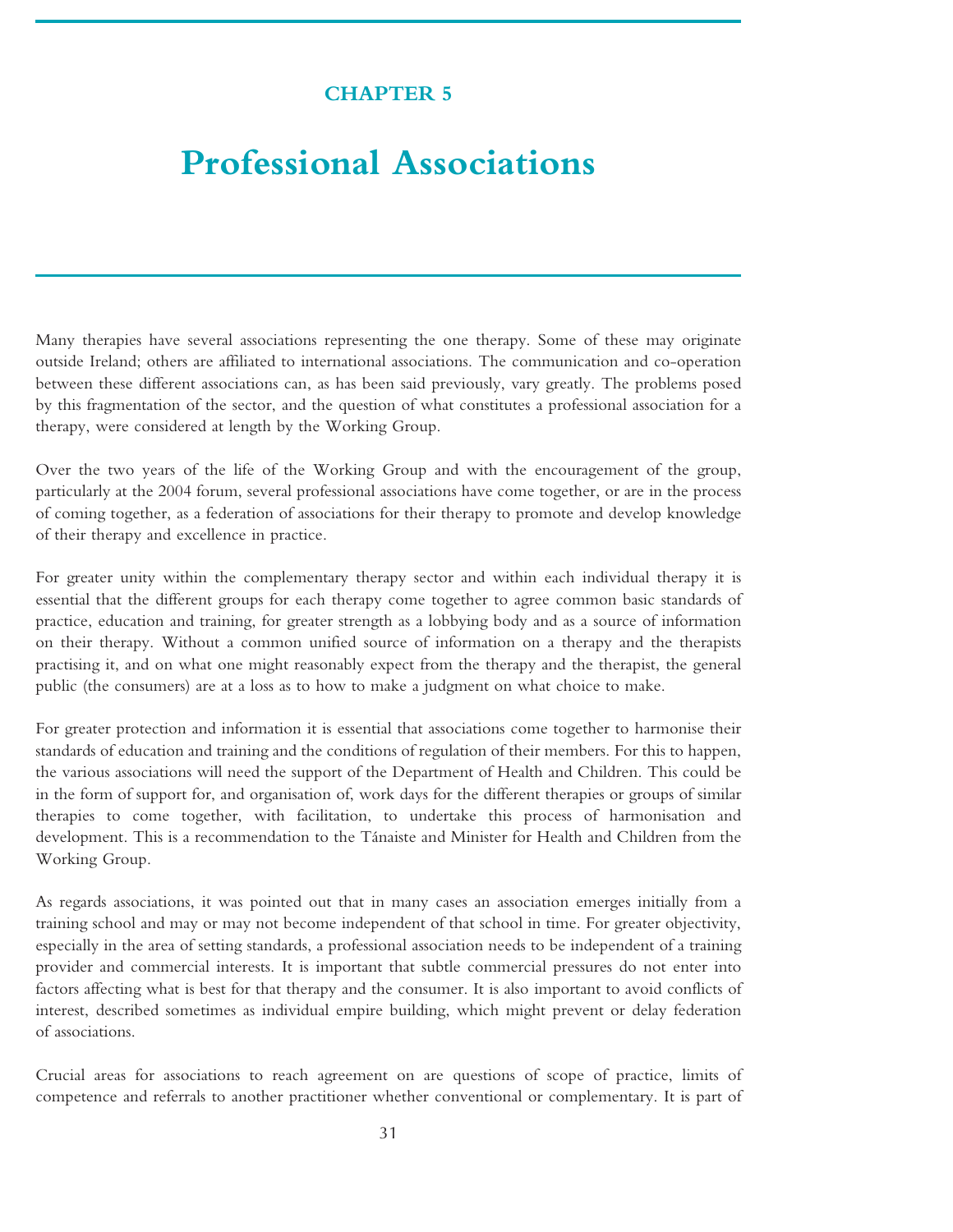the code of ethics of almost all therapies that a therapist advise a client to seek conventional medical advice if they feel this is needed. In the majority of therapies, therapists would not continue to treat a client who refused to follow this advice.

# **Template for a professional association**

The Working Group feels that a professional association for a therapy needs to have a written constitution and open, democratic election procedures with limits to office holding. An association should:

- **•** advise on standards and criteria for the education and training of therapists and for the practice of the therapy
- maintain a current register of practitioners and provide for continuing professional development
- **•** have <sup>a</sup> code of ethics and good practice and clear grievance procedures which allow for removal of a therapist from a register
- consider the interests of both the therapist and the consumer and provide sources of information for the public on their therapy
- represent the therapy at national and international level and consult with international bodies regarding new developments and research

Examples of codes of ethics and good practice, including grievance and disciplinary procedures, can be found at Appendices 7 and 8 in this report.

## **Summary**

Some therapies are represented by one overall body or a federation of associations for that therapy involving most, if not all, associations for that therapy.

Over the life of the Working Group, and arising from the work of the group, several differing associations for the same therapy have come together to form one overall association to harmonise standards for that therapy. This has happened in the case of two major therapies.

Other therapies are represented by several different and differing associations. For greater development of these therapies, harmonisation of standards of education and training, codes of ethics and good practice and continuing professional development, all such associations need to be supported by the Department of Health and Children.

The Working Group recommends to the Tánaiste and Minister for Health and Children that a series of facilitated work-days be held for these associations to progress the issues. In connection with this aspect, the Working Group devised a template of elements needed in a professional association.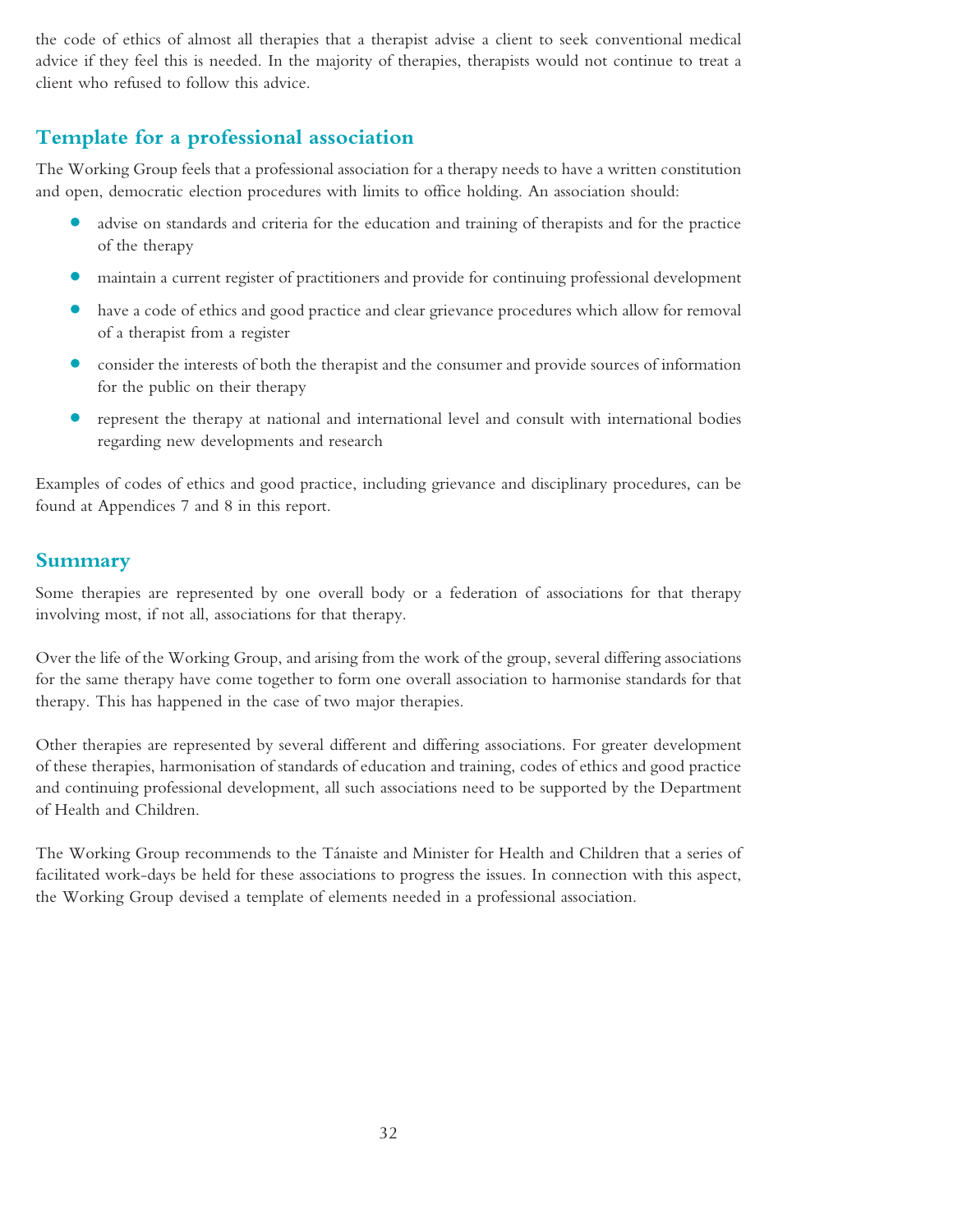# **CHAPTER 6**

# <span id="page-32-0"></span>**The Consumer**

An integral part of this report on the regulation of complementary therapists is the consumer or the client. Arising from the central issue of duty of care to the public, any discussion on regulation has to consider what might impinge on the consumer or the client. At present, as in many other countries, the area of complementary therapies, and in particular complementary therapists, is a confusing one for consumers.

Whether a therapist is properly trained or qualified, whether they are a member of a professional association, whether they are currently registered with that association, whether they undertake continuing professional development, whether they have insurance cover, are all areas where information can be lacking. In some cases there is a unified body for a therapy which can be a source of information on these areas but this situation does not exist for all therapies.

If there was a grouping or federation of associations for a therapy working as one overall registering body, with agreed standards regarding length of training, level of qualifications, codes of ethics and good practice, this would be a greater safeguard for the consumer and would provide a checklist by which clients could evaluate the suitability of a therapist.

For this reason, the Working Group is recommending to the Tánaiste and Minister for Health and Children that the Department of Health and Children assist and facilitate the various therapy associations for any one therapy to come together to federate for the better development of their therapy, for greater harmonisation of standards of education, training and good practice and as a source of information for the public.

It is also recommended that, following such a process for various therapies or therapy groupings such as mind therapies, body therapies and energy therapies, a comprehensive information booklet of current information, regularly updated, on therapy associations be developed to provide a good source of reliable consumer information. Such a booklet should be widely distributed.

The absence of good information at present is shown in several areas of confusion for the consumer. At the most basic level, titles can be used by groups which can be confusing and misleading. For example, ''the National Association of . . .'' or ''the National Centre for . . .'' implies some form of Government backing and approval or implies a more widespread existence than might be the case.

The use of the word ''medical'' in a description may cause consumers to think that there is conventional medical backing for, or involvement in, a therapy.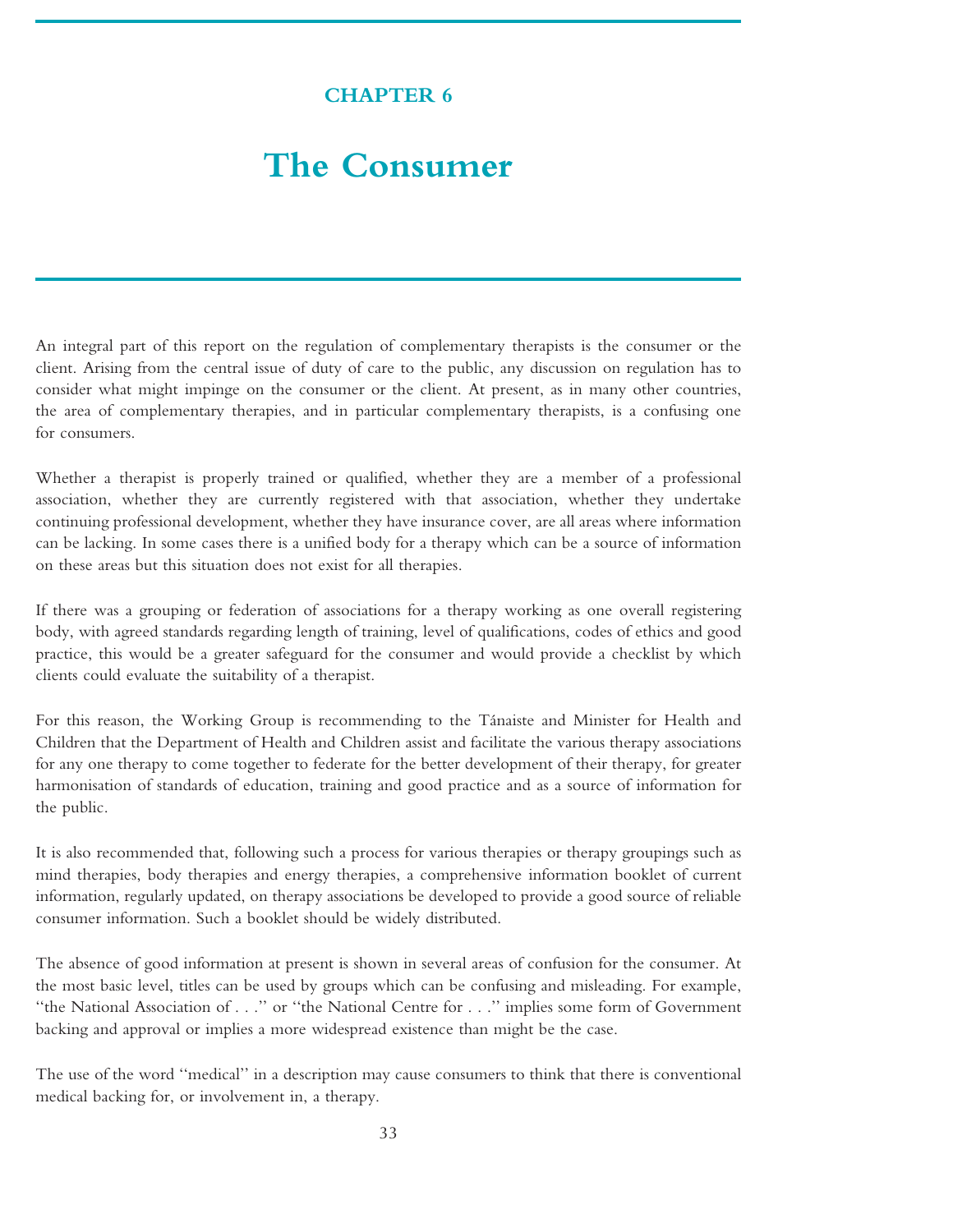The use of the term complementary therapies in the beauty industry or the leisure/spa industry can also cause confusion and will be dealt with in a later paragraph.

Well-produced glossy brochures on courses in complementary therapies with impressive titles may give the impression of in-depth training courses. However, this can often be well-organised publicity material for courses which may be correspondence courses or courses which may not be of any great duration, may not have any depth of content or which do not involve practical experience or supervision. Such courses may not be recognised by professional associations.

In the absence of a comprehensive information booklet covering most therapies, a unified overall association for a therapy will be able to give information through websites or other material as to the courses which they accept as being of the required content and duration to meet their standards for that therapy. The difficulty for the consumer is that at present such unified associations do not exist for the majority of therapies and this highlights again the need for unification of associations and reliable objective information sources.

Information on qualification standards is also important where a therapist might practise multiple therapies which may or may not be related. Provided the therapist is properly qualified in each therapy they are practising, there may not be a problem for the client. A point which should be considered however is where something goes wrong in the practice of one of the therapies offered by the therapist. The client may wish to make a complaint against the therapist through the grievance procedures of the registering body for that particular therapy. If the therapist is not registered with that particular professional association (although they may be registered with an association or associations for the other therapies which they practise) the client may have no redress.

If a practitioner is a member of a properly constituted professional association of any complementary therapy, the insurance cover, code of ethics and practice and disciplinary/grievance procedures of that association should cover all the therapies that the practitioner has properly declared themselves to be practising and shown evidence of adequate training in. It should be inherent in the ethics that they will only practise what they are properly qualified in and that they will practise within the proper scope of practice; i.e. it would be malpractice to practise a therapy in which they are not properly qualified.

As well as difficulties for the consumer in assessing general areas such as standards of qualification and good practice, there are also areas specific to certain therapies which can be confusing or misleading. This is particularly important where there are different levels of the same therapy practised by therapists or where variations on one therapy are included in the repertoire of therapists from another discipline.

An example here would be homeopathy where fully qualified homeopaths generally practise classical homeopathy and where remedies are used in accordance with the original definitions of Samuel Hahnemann, originator of homeopathy. Other therapists use combination formulae or products known as complex homeopathy. These therapists may be qualified in a therapy other than homeopathy but may use homeopathic products. A consumer who has not got a source of information on homeopathy may not appreciate the difference or be in a position to decide for themselves which therapy would be the most suitable one for them.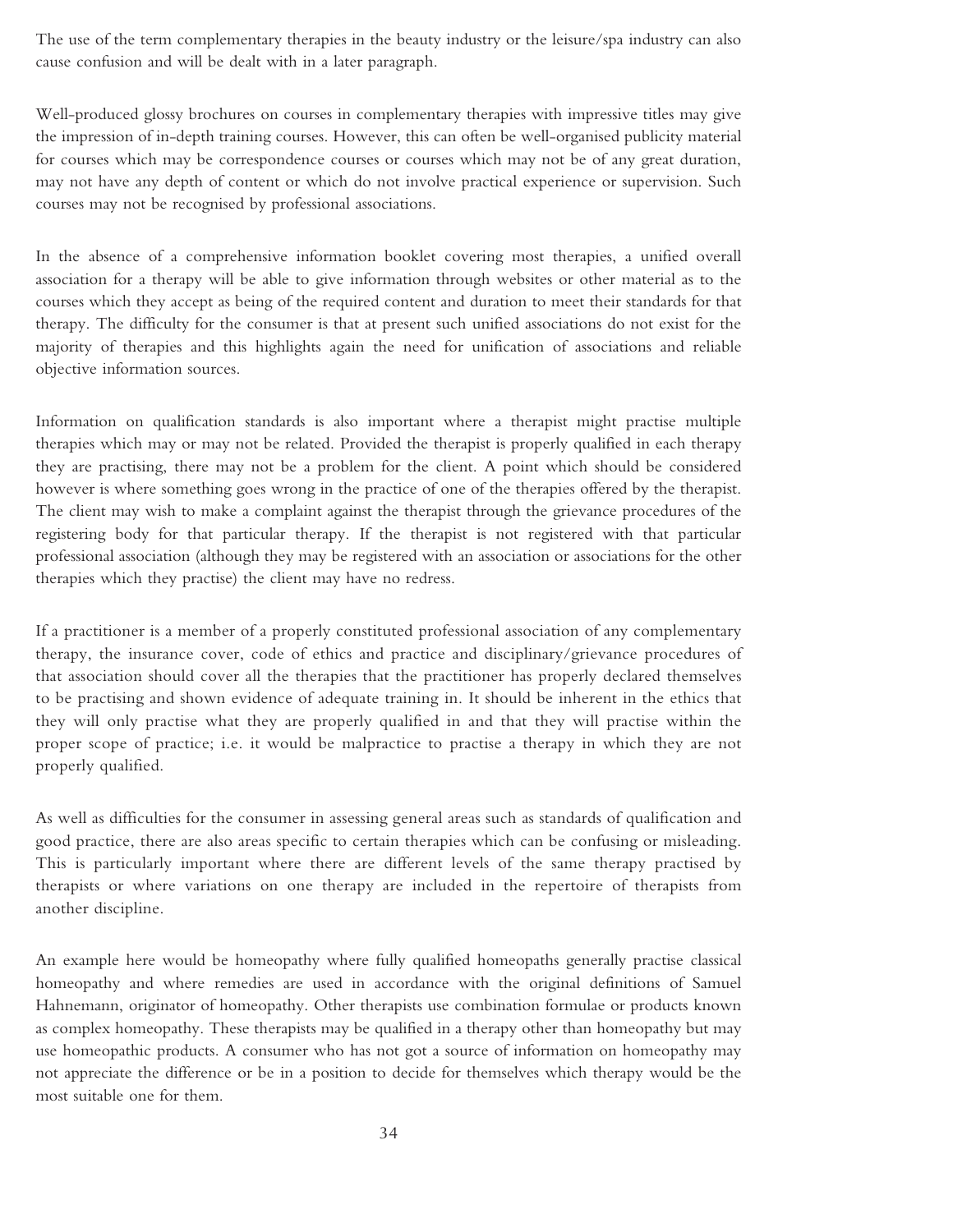A similar problem can arise in aromatherapy where there can be four different levels of practice:

- **•** Holistic aromatherapy, the area most people would be familiar with;
- **•** Aromatic medicine and psycho-aromatherapy, more widely practised in France and Germany than here;
- **•** Aesthetic aromatherapy, mainly practised as an adjunct therapy to beauty therapy using ready blended products;

The qualification to practise aesthetic aromatherapy would not be accepted as sufficient to practise in healthcare. Without an accurate and reliable source of information on the therapy in question the consumer is not in a position to evaluate the qualifications or methods of the practitioner.

As with any therapist, whether with an independent validation of educational qualifications or not, it is incumbent on the consumer to check matters such as current membership of a professional association, insurance cover, proper practice, etc. A possible checklist for any consumer thinking of consulting a complementary therapist might include the following questions:

- **•** Has research been done on this therapy?
- Are there books written on it and available to me?
- **•** Is there at least strong suggestive evidence that it benefits the patient?
- **•** Are there risks or side-effects?
- **•** Could it interfere with my current treatment?
- **•** Is there <sup>a</sup> national association of practitioners?
- **•** Is the practitioner <sup>a</sup> member in good standing with <sup>a</sup> national association?
- **•** Is the practitioner insured?
- What will the cost and duration of treatments be?
- **•** Are there reputable international organisations for this therapy?
- **•** Is there an available statement of the therapists' code of ethics and redress procedures?

## **Client/Therapist Charter**

As in all aspects of life, the consumer has an obligation to check out the qualifications, level of practice covered and current registration of the therapist before commencing treatment.

When therapy associations have federated and can be a source of information for the consumer and when a comprehensive information booklet on the sector has been published, it will be a simpler process for the consumer to check out a therapist.

Until that time, and also as a matter of good practice, it would be very important and would offer greater protection to the consumer if every therapist had a therapist/client charter prominently displayed in their premises. It should also be available in a form to be given to the client at the first meeting which they can take away for further consultation.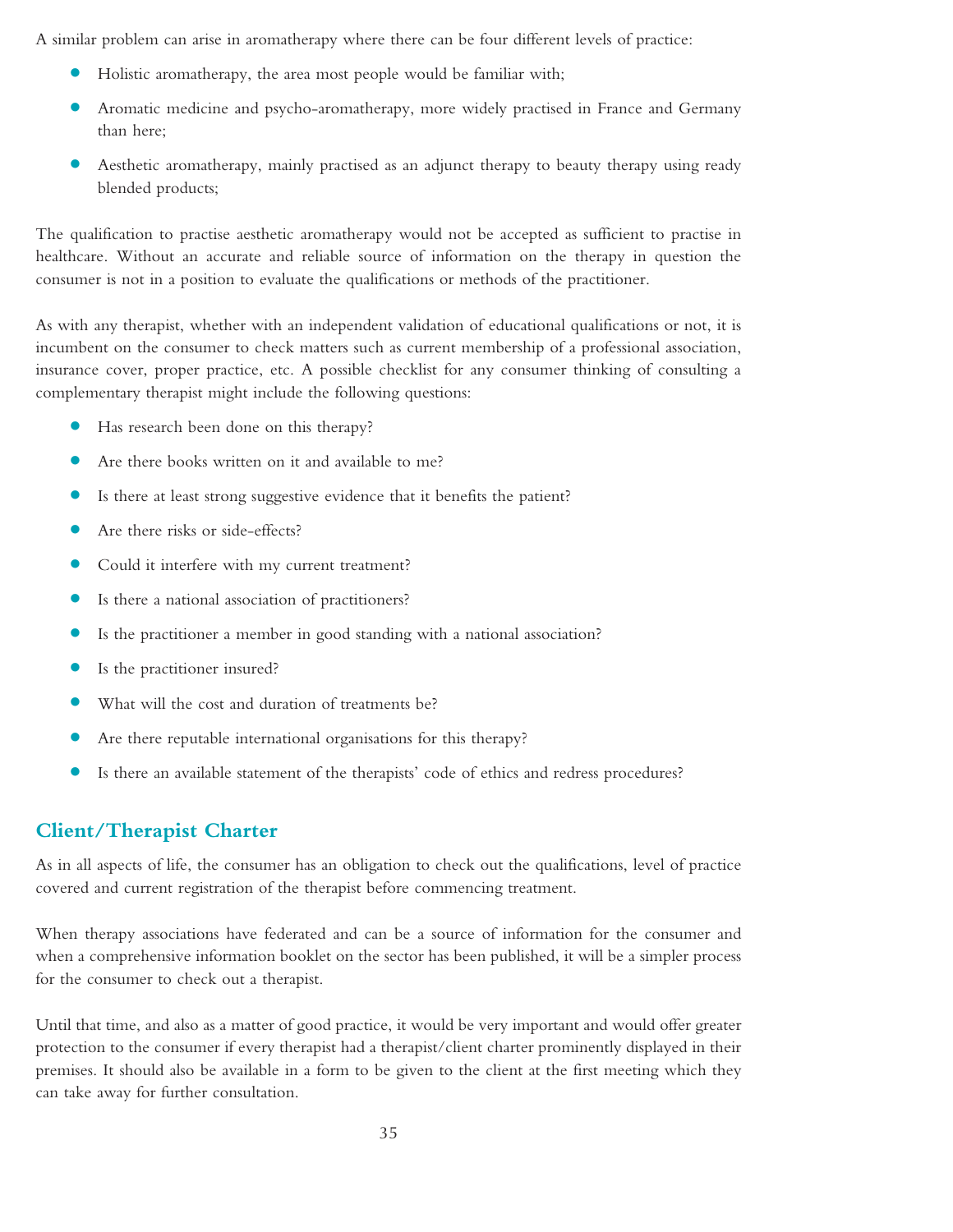Some professional associations currently have such a client/therapist charter but it is recommended that all associations and all therapists provide this. Such a charter should be a clear, concise, explicit and tangible statement defining good complementary practice as regards standards of qualification, membership of a professional association, code of ethics and good practice including grievance procedures, information on insurance cover, etc. It should involve a clear statement of the therapist's qualifications and current registration with a relevant therapy association with all required contact details for that association including, where available, a client help-line number.

Such a charter would delineate the importance of mutual trust between client and therapist, particularly in the area of a client's medical history and any medication currently being taken or treatment being followed. It would advise the client to consult with their GP if it is necessary to inform their GP of the therapy they are undergoing and any product being used in relation to the therapy. From the therapist's point of view, if any product is being supplied, the client should be informed in writing of the formulation of the product and be told of any possible side-effects or interactions with any other medicine.

As would be set out in the therapist's code of ethics relating to scope of practice, the charter would advise the client to avail of the appropriate care for their condition whether that is conventional medical care or another form of therapy for their condition if it is beyond the scope of practice for that therapist. It could also advise the client that if, in the opinion of the therapist, the client needs to be referred for conventional medical help, the therapist would not continue the therapy if the client refused to take that advice. This is the position of the majority of professional associations.

In the case of some therapies however, the therapist would continue to work with the client for a limited number of sessions, using those sessions to encourage the client to avail of conventional medical treatment. The therapist would then cease treatment if after those sessions the client continued to refuse to seek conventional medical advice.

In the case of many homeopaths, while strongly urging the client to avail of conventional medical advice, they would continue to treat if the client made the decision not to avail of this. In the words of the Irish Society of Homeopaths ''The Society of Homeopaths supports the principle of the individual's right to choose in personal health matters. In addition, having regard to a duty of care, homeopathic practitioners will work within the bounds of their competence and within the law as it allows or otherwise attaches conditions to the freedom of the individual to make informed healthcare choices. This principle and understanding applies to appropriate referral for the diagnosis of disease as well as the provision of any subsequent conventional, complementary or alternative medical assistance.''

#### **Complementary therapies and the beauty industry**

There is no restriction of use and no reservation of title of the term complementary therapy or complementary therapist. In many cases, therapists describe themselves by the therapy they practice; a herbalist, a homeopath, a massage therapist, an acupuncturist etc. and the term complementary therapist is used by others about them in a generic way. However, there has been increasing use of the terms complementary therapies and complementary therapist by the beauty industry along with the term holistic therapist.

Generally, the therapies in question here are massage, aromatherapy and reflexology. These may be perceived to be therapies of low risk although this risk level can depend on the client's state of health,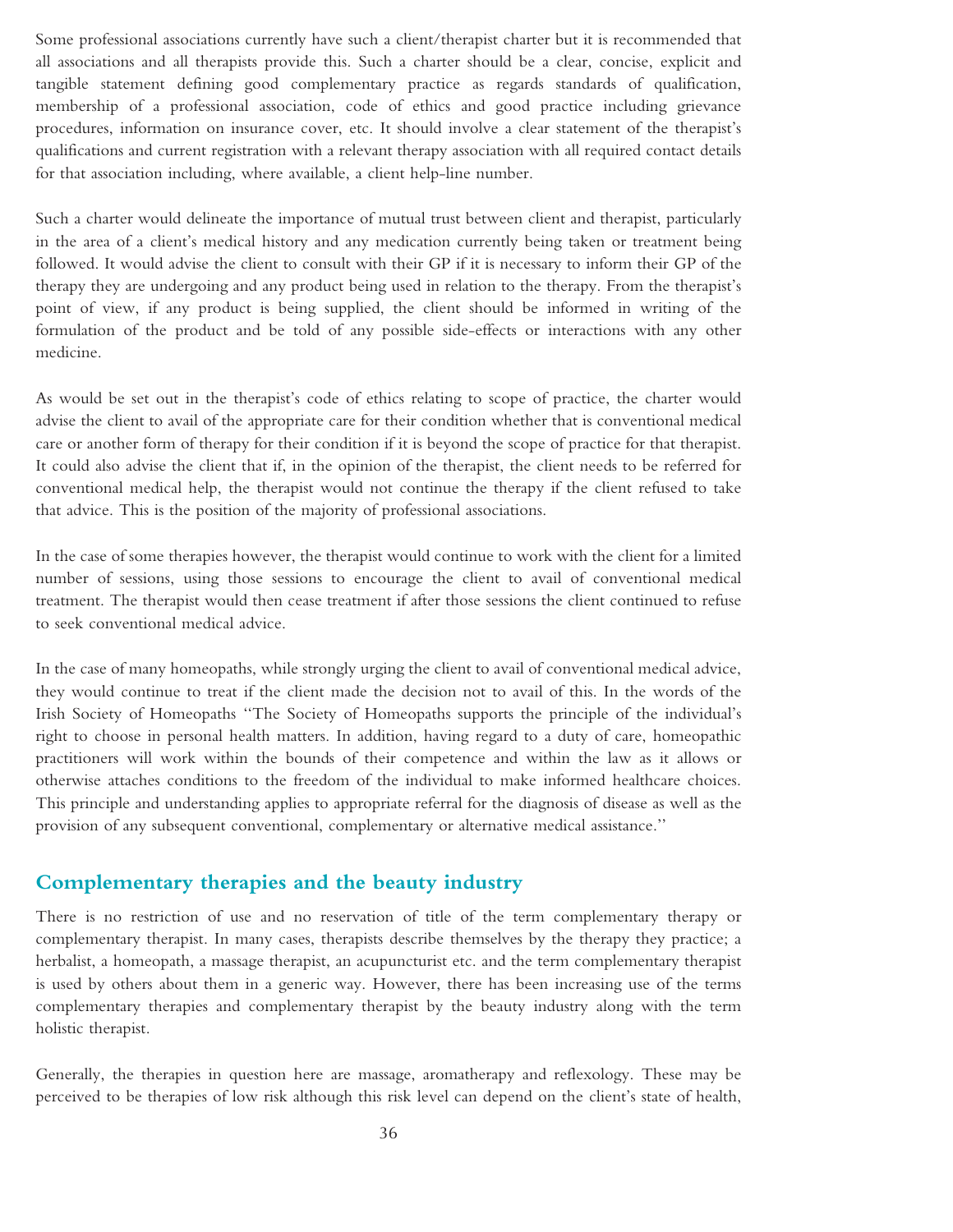e.g. where a client has active cancer; or the risk level may be affected by the product involved, e.g. where undiluted essential oils are being used.

Generally, the public are using these therapies through the beauty/hotel/leisure/day spa industry for relaxation rather than to remedy a condition. However, there could be confusion regarding qualifications and the scope of practice covered by the level of qualification of the therapist involved. Serious concern would also arise where there is a level of invasiveness involved in the treatment such as cosmetic acupuncture or colonic hydrotherapy where the risk of injury or cross-infection may arise.

Some beauticians may have additional qualifications as a therapist which are recognised as full qualifications and may be registered by a professional association. Others may have done a module or several modules as part of an overall beautician training course but would not be recognised by professional associations to practise that therapy. The client may be paying full price for a service from a person without full qualifications.

The beauty industry has expanded greatly in recent years into the spa therapy area, where beauty therapies and complementary therapies are often combined. These can be located in hotel leisure centres, day spas or premises described as holistic centres. With this expansion and the increase in the range of therapies being offered, it is important that the consumer is aware of the different levels of qualifications involved. Distinctions need to be drawn between both industries.

With increasing integration between complementary practices and conventional medicine in GP practices and hospitals, use of the term integrated practitioner could be used by those involved in this area. However, this term would not cover the complementary therapist who does not have any involvement with the conventional medical sector.

In the absence of such delineation by title, the existence and easy accessibility of a register of fully qualified and currently registered therapists by a professional association for that therapy would be of assistance to the public in distinguishing between fully qualified therapists and those who may have had a cursory introduction to a therapy as part of an overall beautician course.

Consumers also need to be aware of the different levels of courses available which then might be used as a qualification by a self-styled, unregistered and unmonitored practitioner. There are night/weekend classes in many therapies which give a basic knowledge of a therapy sufficient perhaps for interest and self-use but not sufficient to practise as a therapist with the public.

For their own protection, the public should seek a qualification at a level recognised by a professional association as qualifying a therapist to offer treatment of pathological conditions needing remediation in line with the code of ethics and scope of practice of that professional association.

## **Summary**

The area of protection of the public is integral to any question of regulation of complementary therapists. The public needs to be well-informed and to take personal responsibility and due care in this area as in any other area of their lives.

Where there are a number of professional associations for any one therapy, with differing standards of qualification and practice, the consumer needs a reliable, up-to-date source of information to guide them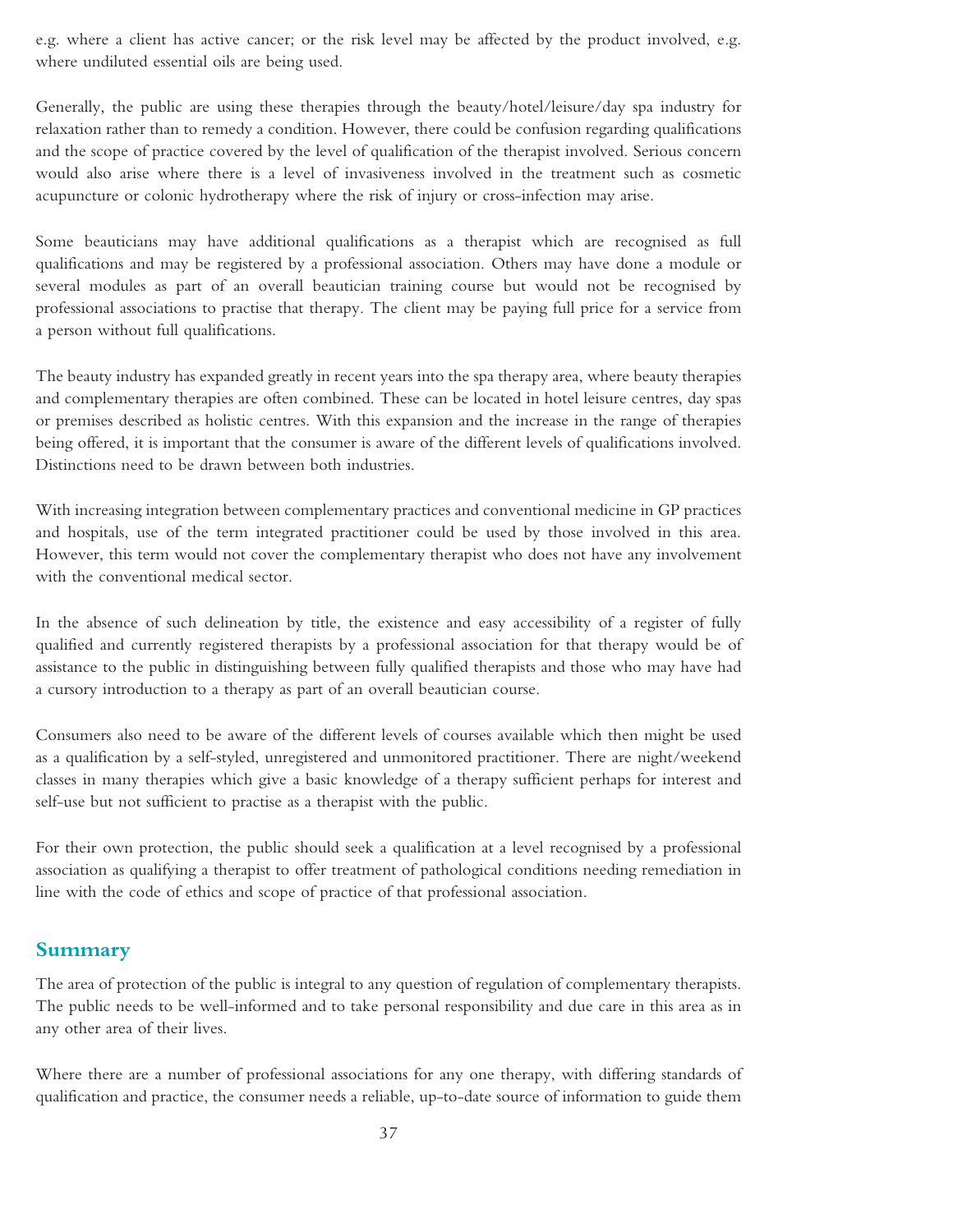towards the best choice of therapist for their needs. The Working Group recommends the publication of such a consumer guide by the Department of Health and Children.

Professional associations should provide a client/therapist charter for their members if it is not already in existence. This would provide clear information for the consumer as to what they could expect from the therapist and the therapy and would provide them with contact information for the professional association registering the therapist.

While beauty therapists may be very well qualified within the parameters of their own industry, and some may be fully qualified in a particular therapy, others may not have the full level of qualification which would be accepted by a professional association to practise in healthcare. The public needs to check the qualifications and registration of any therapist.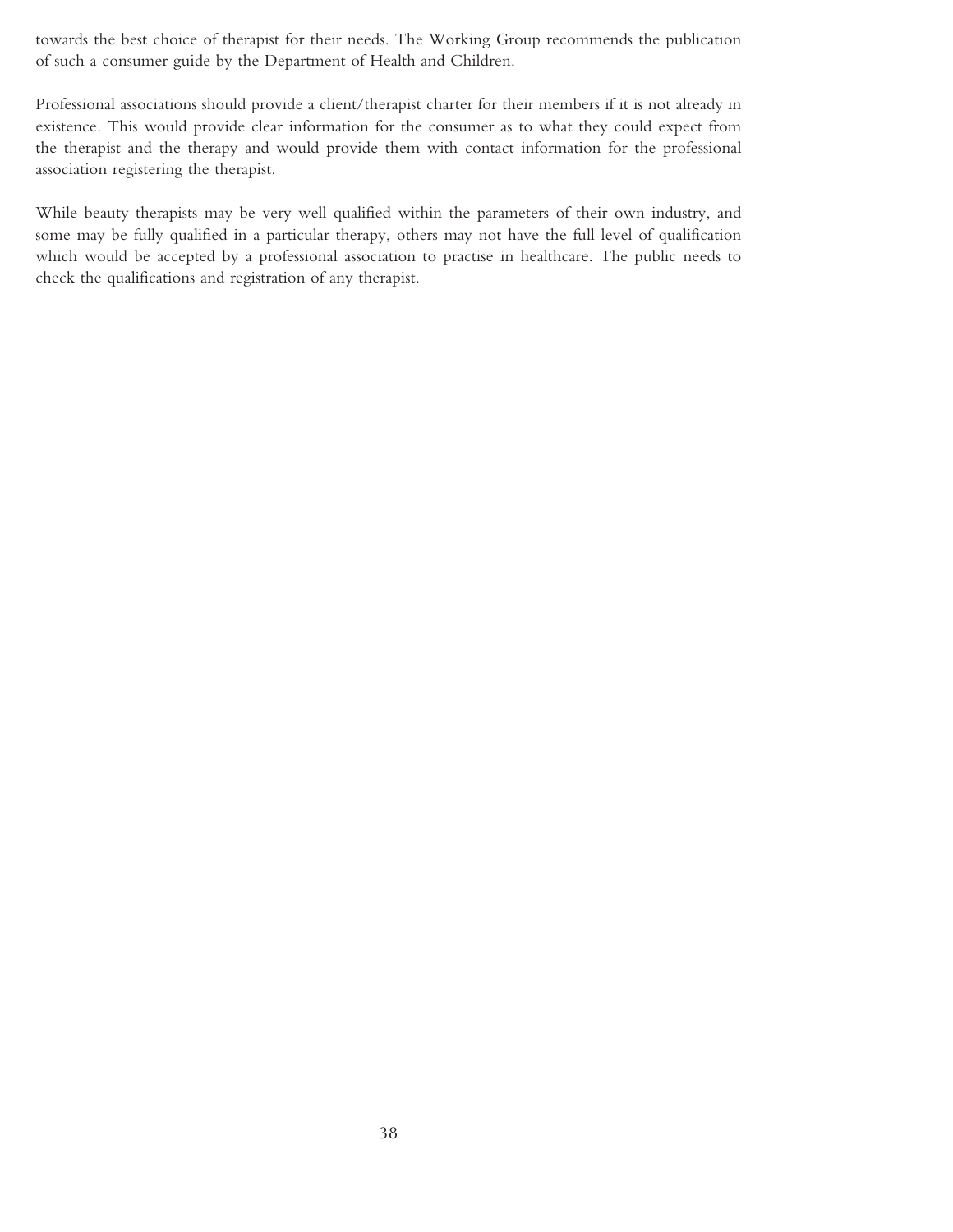## **CHAPTER 7**

# **The Regulation of Complementary Therapists**

There are two broad approaches to the area of regulation of professions.

- **1. Statutory regulation** is a system whereby each individual member of a profession is recognised by a specified body as competent to practice within that profession under a formal mechanism that is provided for by law. Unlike systems of voluntary regulation, it is a legally binding process: all persons wishing to practise must be registered, and can be prosecuted for practising if not registered.
- **2. Voluntary self-regulation** is a system where the profession itself self governs. Voluntary selfregulation, when administered by a single, professional body, is often thought to be enough to protect the client and to organise practitioners. Provided a profession has all the self-regulatory mechanisms in place, it can prove as effective as statutory registration.

The general thrust of public policy, here and in the EU, is towards minimising statutory regulation i.e. by law. The policy generally is only to regulate by statute when there is an overriding public interest for an activity to be regulated.

The trend internationally in the regulation of complementary therapists is away from statutory regulation and towards a robust system of voluntary self-regulation policed by one overall body for each therapy. For an overview of the regulatory position internationally please see Appendix 4.

It is clear there is no one common position worldwide or even Europe-wide. In Britain, the move towards statutory regulation of herbalists and acupuncturists is being delayed as government bodies await the outcome of two major reviews of statutory regulation of health-care workers.

This may be no bad thing as, according to Stone and Matthews<sup>4</sup>, statutory recognition to date has come at a high price, namely acceptance by the medical profession which they say ''almost certainly necessitates a distancing from the more intuitive and esoteric underpinnings of holistic medicine''.

Stone and Matthews say that ethics, as in codes of practice, have been seen as encouraging optimum standards of behaviour whereas the law is usually concerned with enforcing minimum standards. They go on to say that ethics are central to statutory regulation and to voluntary self-regulation and that in organisational terms there may be very little difference between statutory regulation and voluntary selfregulation. It concludes ''we must not rule out the fact that effective VSR may do a very good job of fulfilling all the regulatory requirements we have identified'' and ''It is our central contention that

<sup>4</sup> Complementary Medicine and The Law, Julie Stone and Joan Matthews, Oxford University Press 1996 reprinted 2003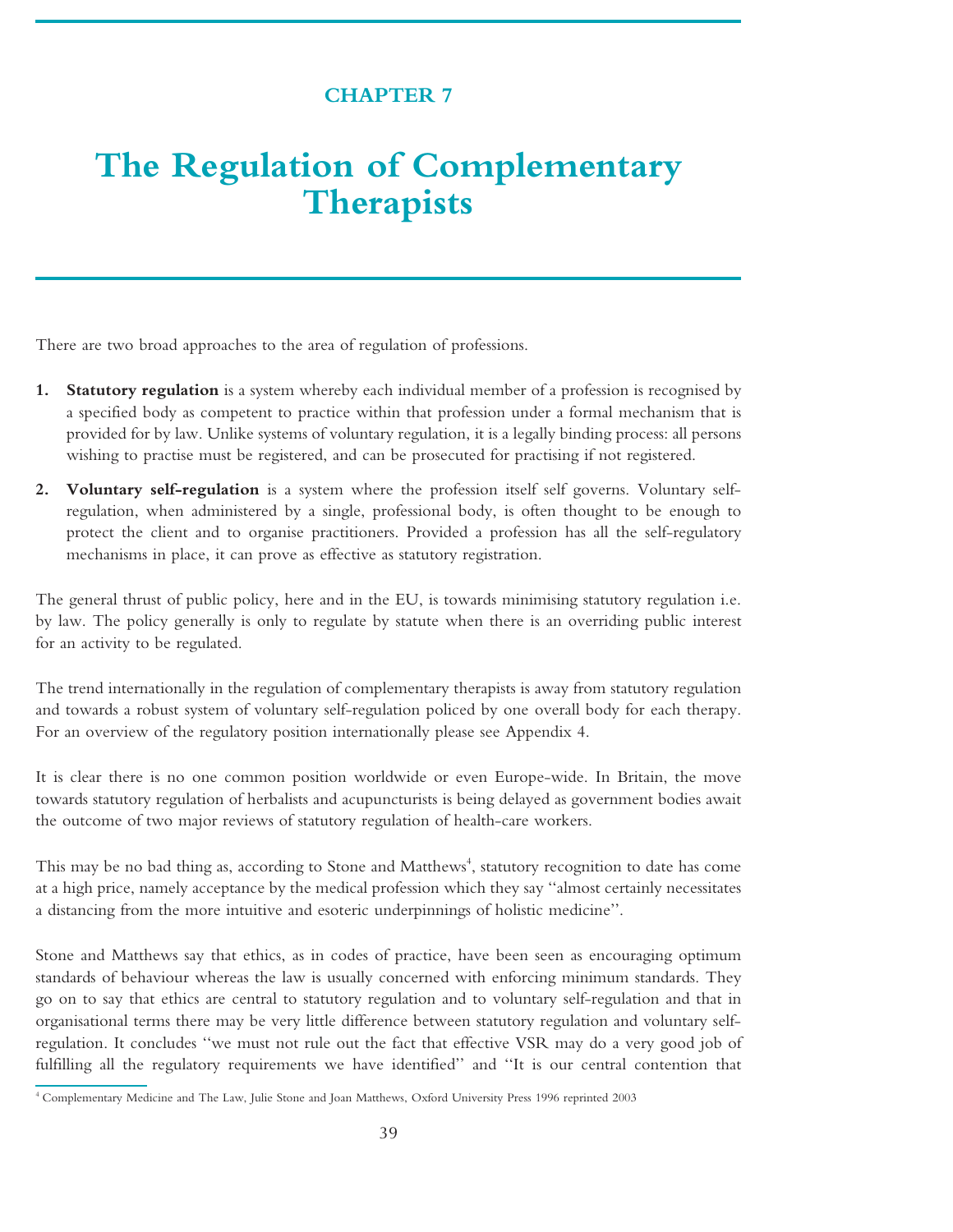whether SSR or VSR is being pursued, a grounding in what it means to practise ethically is at the heart of either system of regulation. Ethics-led regulation provides the key to effective self-regulation.''

Regulation is sometimes proposed on the basis of perceived risk arising from a particular therapy. This position has its defects because while certain therapies do carry more obvious risks e.g. acupuncture needles or herbal medicines, less obvious risks also exist. Risks may arise from the therapy itself as mentioned above or they may arise from an inadequately trained practitioner or from lack of good practice on the part of the practitioner e.g. not referring on for a serious medical condition either at the commencement of treatment or arising during the course of treatment. Risks may arise from the client where there is a pre-existing condition or treatment has been undertaken which the client does not inform the therapist about.

The solution to such difficulties is a two part process of greater voluntary self-regulation in the complementary sector and greater information for, and personal responsibility on the part of, the public.

Protection of title, which is a feature of statutory registration, is sometimes referred to as a solution and this can be useful if a protected title is being used unlawfully by someone posing as a reputable therapist. In this case there is redress. Where it is of no use and where it is a much more common occurrence is where operators make up their own title. In the United Kingdom, where the title ''osteopath'' is protected by law, many operators use a similar sounding title e.g. ''practitioner of osteopathic technique''. In such cases, provision of reliable information for the public on titles and associations will enable them to check out the difference between similar sounding therapies.

Having considered the area of regulation, the Working Group is recommending that statutory regulation should be considered for herbalists, TCM practitioners and acupuncturists. For herbalists, this is because of the issues involved in the use of herbal medicinal products by herbalists. The Working Group's remit of the protection of the public is best served by statutory registration for herbalists. OTC, i.e. Over the Counter Herbal Products will be regulated by the Traditional Herbal Medicinal Products Directive. Herbalists using specialised herbal training, however, will be entitled to continue to use herbal medicines in individualised, complex prescriptions for their patients. Given the necessity of high training standards for herbalists and the increasing use of herbal medicinal products whereby there is increasing potential for interaction between allopathic and herbal medicinal products, it is recommended that a process of statutory regulation be put in place for herbalists. In the case of acupuncture, the risks arising from the invasive nature of treatment by needle demands a high degree of education and training and good practice.

Because these therapies are often seen as stand-alone systems with their own methods of diagnosis, they may be the primary point of call for a client, unlike other therapies where a client may have seen a GP first. As a primary point of call, it is essential that there is protection for the client in the form of greater regulation.

The process of how precisely these therapies would be regulated by statute will take more time and needs further examination by a single focus group to look solely at the issues involved. Such a group will benefit from the advanced work of the two UK bodies: the Acupuncture Regulatory Working Group and the Herbal Medicine Regulatory Working Group. There is no need to re-invent the wheel and the years of work done by expert groups in Britain could help to greatly shorten the life of a similar Irish Working Group.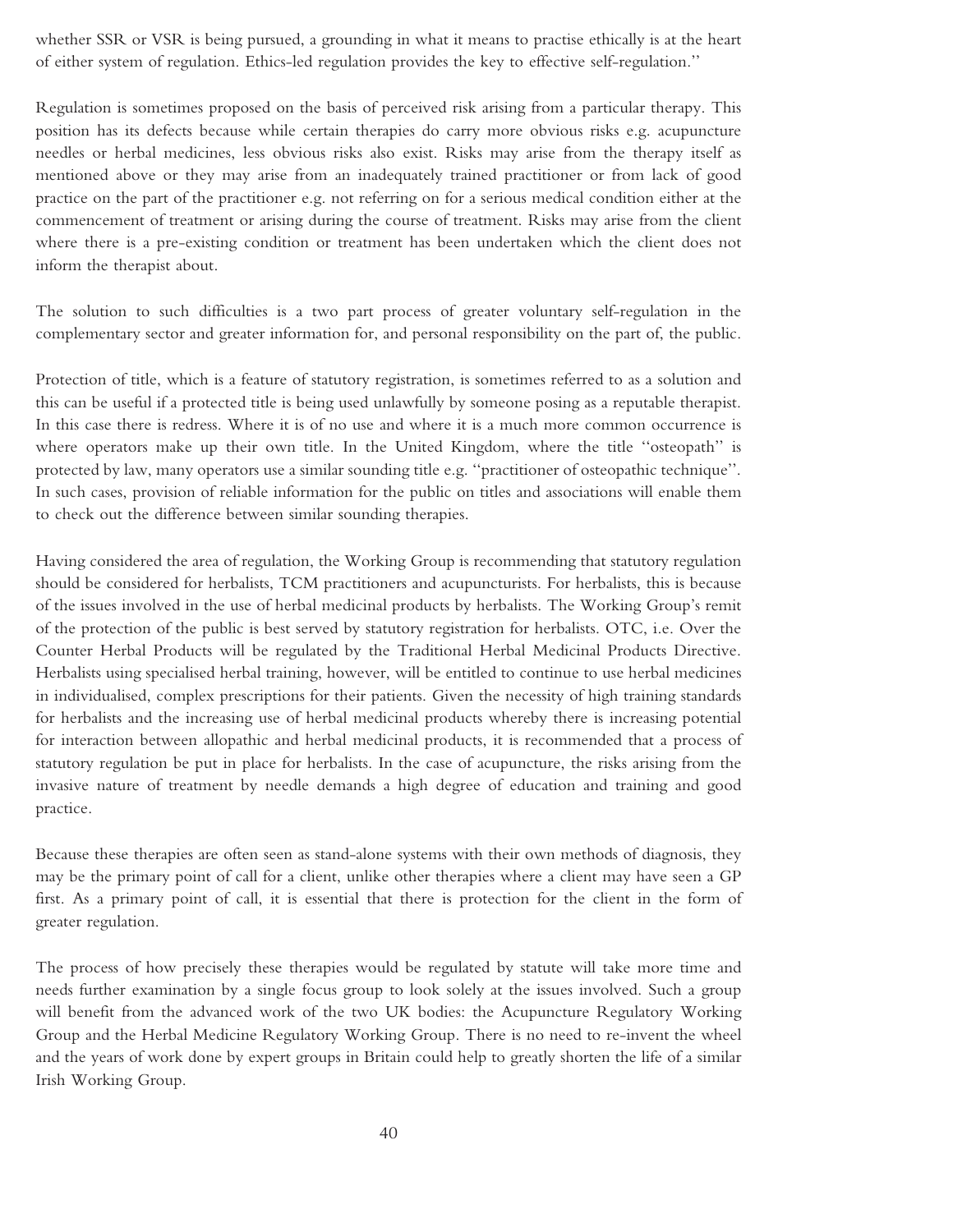For all other therapies, the Working Group is recommending the development of robust systems of voluntary self-regulation. This process is currently underway and has been for many years by many therapies and by many professional associations. Their concern is that such development is neither universal in the sector nor uniform even among associations for the same therapy. To bring about a situation where such voluntary self-regulation is both universal and uniform it is necessary that support be given to the sector to progress the level of development reached voluntarily by certain committed and hard working professional associations.

The precise nature of that support is clearly delineated in the recommendation to the Tánaiste and Minister for Health and Children that the Department of Health and Children offer facilitated work days to groups of professional associations for the same therapy or for groups of similar therapies to progress the issues which need to be harmonised. These could include issues of ethics and good practice, standards of externally validated education and training, the proper composition of a professional association or any other related matters. In addition, the adoption of a patient's charter, used at the initial point of contact between patient and therapist, constitutes another useful initiative.

Along with strong systems of voluntary self-regulation there needs to be a reliable and up-to-date source of information on therapies and professional associations for consumers. It is another recommendation of the Working Group that a booklet be published following the facilitated work days. Information on complementary therapies and complementary therapists tends frequently to come into the public domain via the media, most usually involving a rogue practitioner who is subsequently found not to have had appropriate qualifications and not to belong to the register of any professional association. With strong systems of self-regulation, a well developed sector of unified professional associations and a comprehensive information source for the public it is hoped that such sad cases will diminish if not vanish totally.

### **Summary**

There are two broad approaches to the regulation of professions:

- **•** Regulation by law or statutory regulation
- **•** Voluntary self-regulation

The general thrust is towards minimising statutory regulation. The trend internationally in complementary therapies is towards a robust system of voluntary self-regulation by one overall body for each therapy.

The Working Group recommends setting up a single-focus group to consider the issues involved in the statutory regulation of TCM, herbalism and acupuncture.

The development of robust systems of voluntary self-regulation is recommended for all other therapies. This will need the active support of the Department of Health and Children.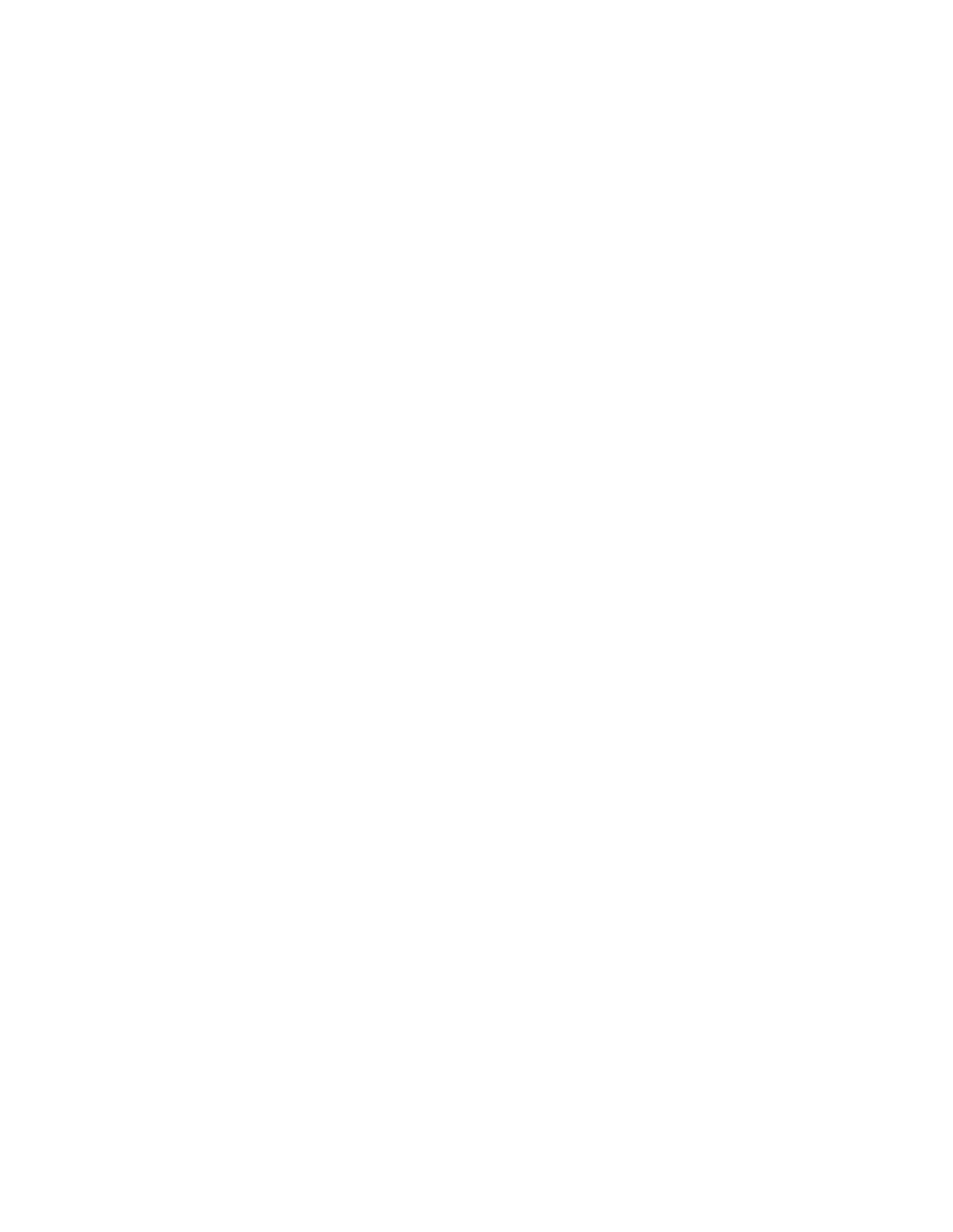### **CHAPTER 8**

# **Recommendations of the National Working Group**

The following are the recommendations of the group to the Minister for Health and Children:

- 1. Statutory regulation for herbalists/acupuncturists/Traditional Chinese Medicine practitioners. To achieve this, it is recommended that a small, single-focus working group be established without delay to consider the complex issues and various models involved in statutory regulation.
- 2. For all other groups, the development of a robust system of voluntary self-regulation is recommended.
- 3. Facilitated work-days for various therapy organisations to progress areas of development with a view to encouraging federation into one representative organisation for that therapy. This is a necessary first step before harmonisation of advice on education standards in collaboration, as appropriate, with providers and HETAC/FETAC.
- 4. A report on the state of the sector following these facilitated work days.
- 5. Publication of a comprehensive, up-to-date information booklet incorporating a client/therapist charter for the public following the publication of the report on the state of the sector.
- 6. Immediate setting up of a forum for dialogue between the complementary and conventional medical sectors.
- 7. The establishment of a National Annual Forum for the sector to continue the momentum arising from the work of the Working Group.
- 8. Following the facilitated work days and the report on the sector, the establishment of a working group on the single issue of the development of a Complementary Therapies Council which would oversee issues in the complementary therapies area.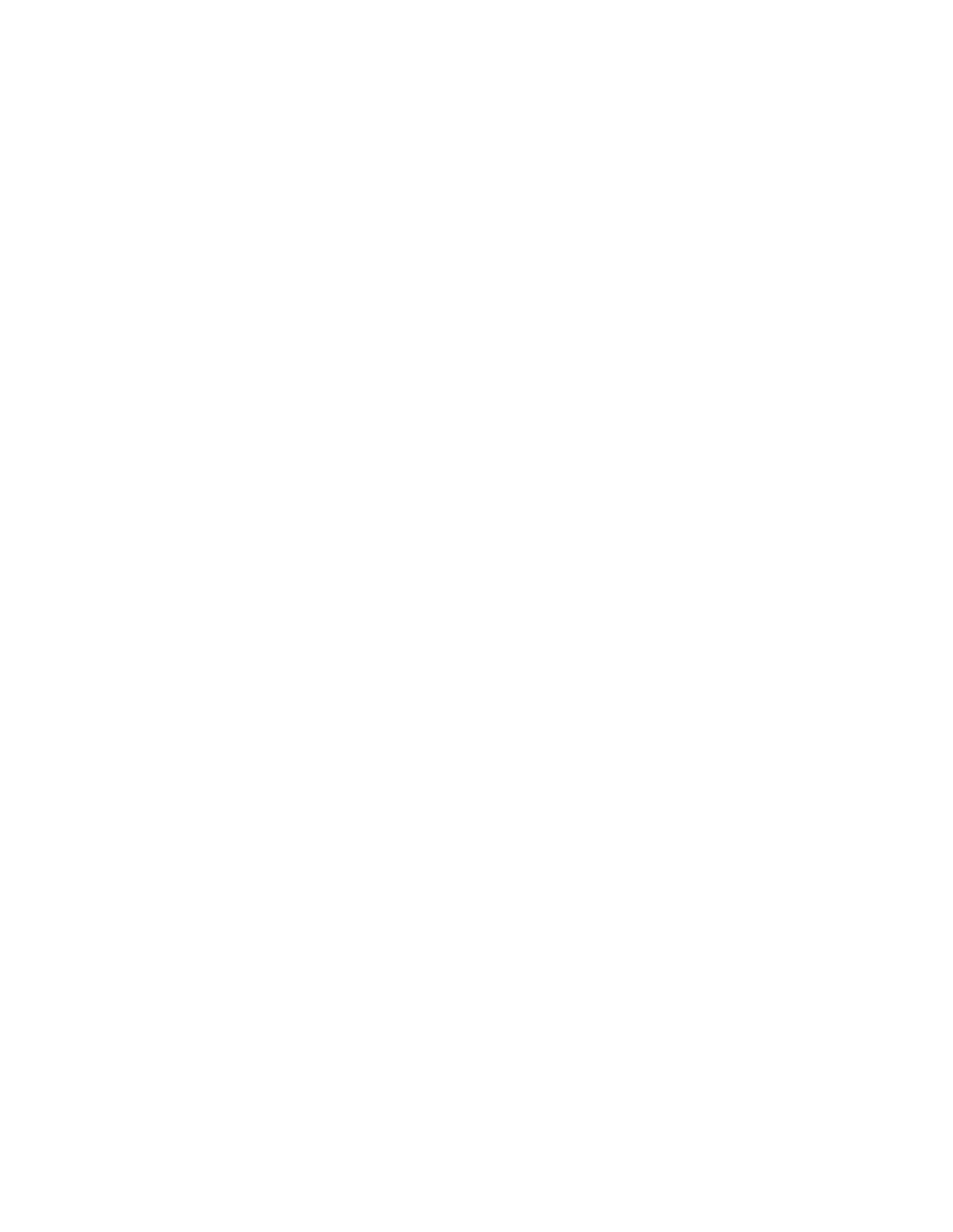# **Conclusion**

Having looked at the areas of the complementary therapy sector which need remediation and development, the National Working Group has very specific reasons for making the eight particular recommendations to the Tánaiste and Minister for Health and Children.

**Recommendation 1** arises from the importance of regulation for therapists practising therapies of a high risk category.

**Recommendation 2** arises from the need to develop robust systems of voluntary self-regulation for therapists practising complementary therapies not covered by recommendation 1.

**Recommendations 3, 4 and 5** arise from the need to support and assist therapy organisations to harmonise standards and to provide the public with reliable and current sources of information on properly qualified and registered complementary therapists.

**Recommendation 6** arises both from the increasing expansion of integrated healthcare and from the importance of providing factual and accurate information on complementary therapies and therapists to the conventional medical sector. This needs to be at the initial level of undergraduate education, for GPs, consultants and hospital administrators and on a continuing basis.

This report is a stage in the process of development of the sector, not the end of the process. **Recommendations 7 and 8** arise from the need to continue that process, to maintain and build on the momentum of the collaboration and interaction of the Department of Health and Children with the complementary therapy sector over the last few years and to progress the work done by the Working Group over the last two years.

Some recommendations are concurrent, some consecutive. They are necessary, realistic, focused, phased and achievable in a reasonable time-frame. The implementation of all these recommendations will advance the development of the complementary sector and the knowledge of the general public. It should lead to a point where the sad cases which make the headlines — of rogue practitioners incorrectly described as complementary therapists — will be a welcome rarity and the consumer will no more go to an un-qualified, un-registered and un-monitored practitioner than they would to a barber to get their teeth pulled. The National Working Group looks forward to the speedy implementation of all these recommendations.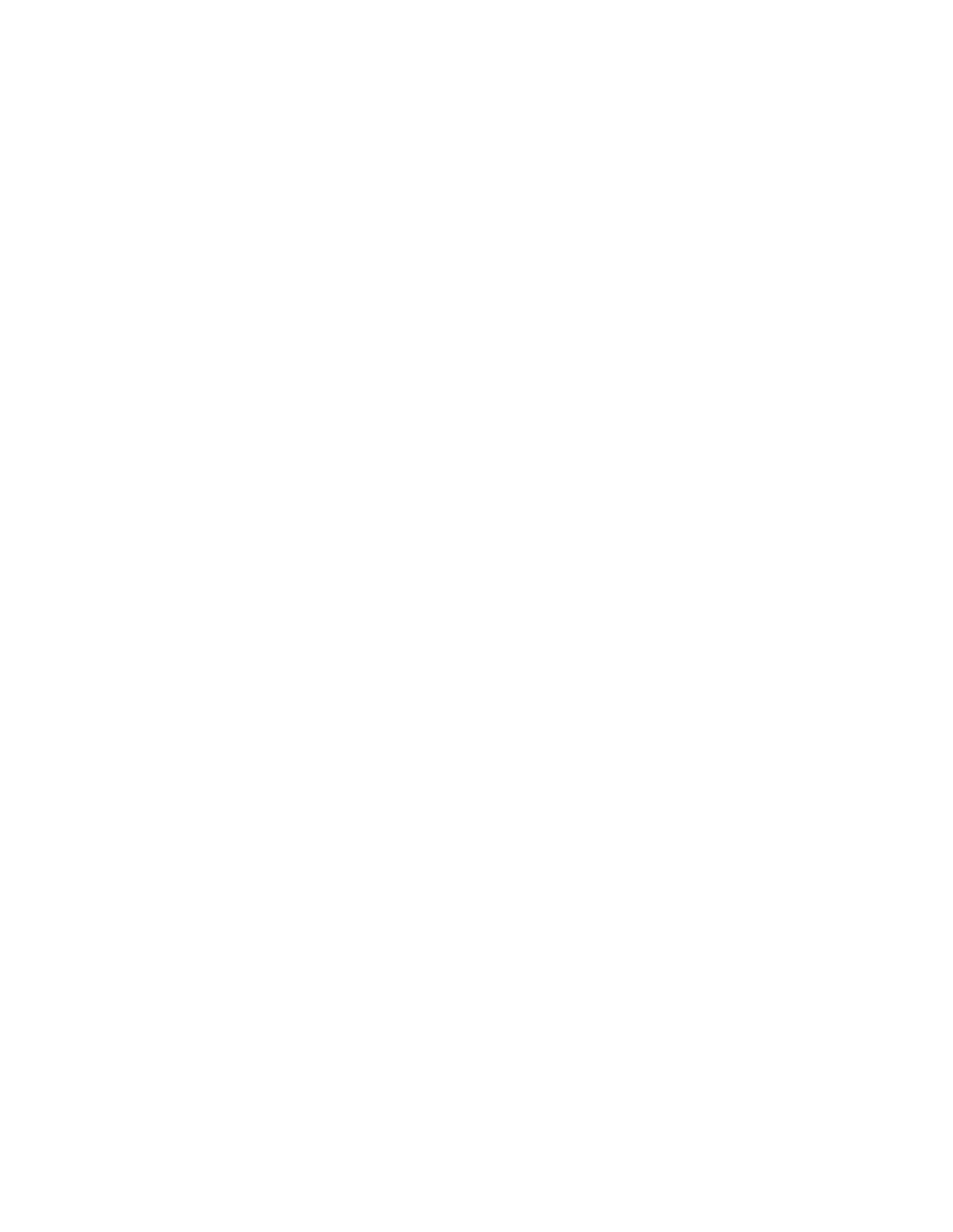## **APPENDIX I**

# **Working Group on the Regulation of Complementary Therapists**

## **Membership**

| Chairperson<br>Ms Teri Garvey                                                       | Department of Health and Children<br>Ms Maeve O'Brien<br>Replaced by<br>Ms Caroline Kelly (April 2005) |
|-------------------------------------------------------------------------------------|--------------------------------------------------------------------------------------------------------|
| <b>Federation of Irish Complementary</b>                                            | Federation of Irish Complementary                                                                      |
| <b>Therapy Associations</b>                                                         | <b>Therapy Associations</b>                                                                            |
| Ms Catherine Dowling                                                                | Ms Josephine Lynch                                                                                     |
| <b>Acupuncture Bodies</b><br>Ms Noeleen Slattery, Lic.Ac.Dip Tuina.<br>C.Ac.Nanjing | <b>Irish Society of Homeopaths</b><br>Ms Sally Quinlan<br>Replaced by<br>Ms Ursula Lynch (July 2005)   |
| <b>Irish Herbal Practitioners Association</b>                                       | <b>Consumers Association of Ireland</b>                                                                |
| Dr Celine Leonard Ph.D.                                                             | Ms Dorothy Gallagher                                                                                   |
| <b>General Practitioner &amp; Homeopathic</b>                                       | Practitioners from therapies with a                                                                    |
| Physician                                                                           | psychological base                                                                                     |
| Dr Brian Kennedy                                                                    | Dr Sean Collins, Psychotherapist                                                                       |
| <b>Education Representative</b>                                                     | <b>Ministerial Nominee</b>                                                                             |
| Ms Margaret Kelly                                                                   | Ms Phil O'Flynn, MA H.Dip Diploma in                                                                   |
| Department of Education and Science                                                 | aromatherapy and reflexology                                                                           |
| <b>Ministerial Nominee</b><br>Ms Frances Daly                                       | <b>Ministerial Nominee</b><br>Ms Nicola Darrell, BSc(Hons), MIFA,<br>MNIMH, MIMHO, MIMTA               |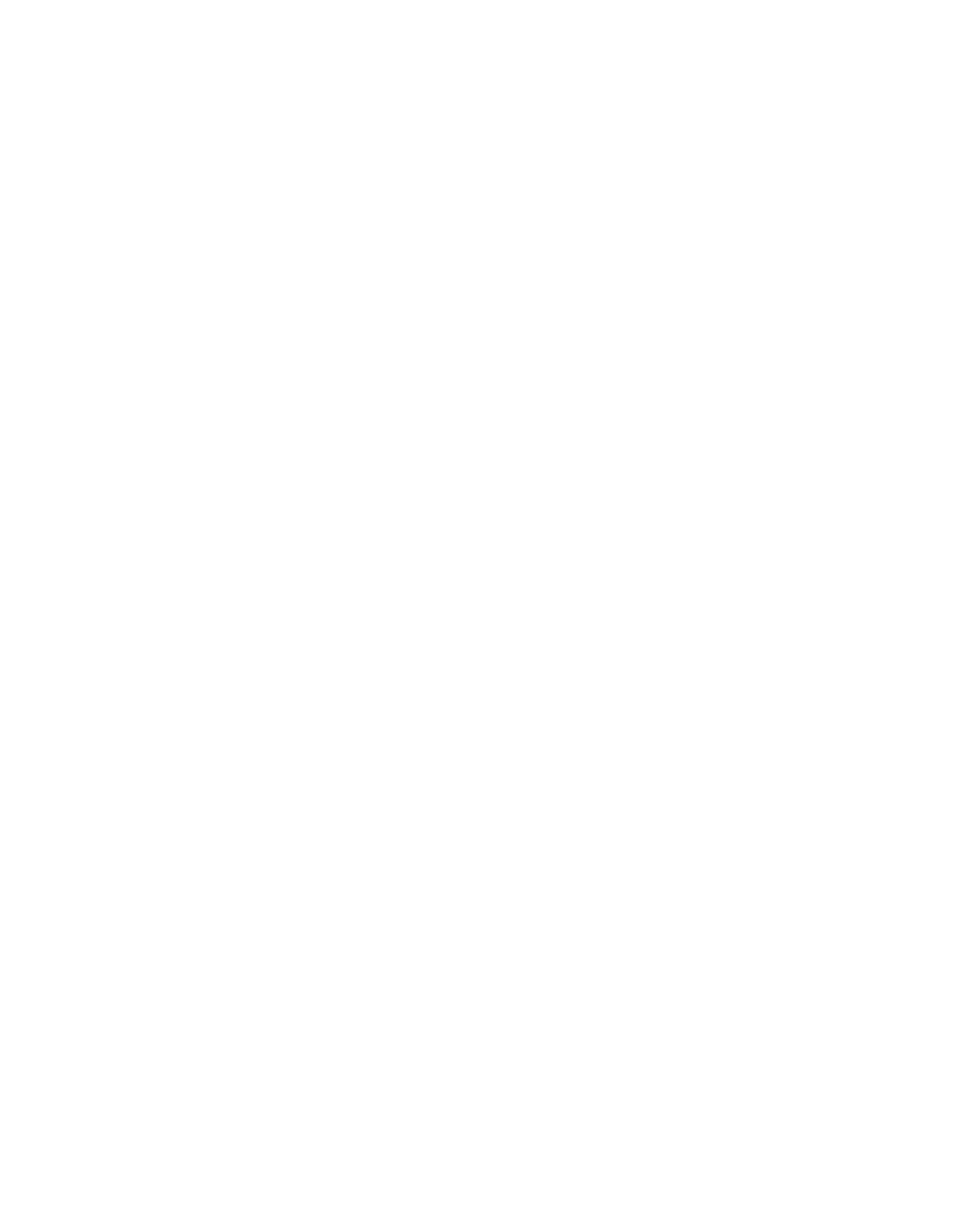### **APPENDIX II**

# **National Working Group on the Regulation of Complementary Therapists**

### **Terms of Reference**

- 1. To examine and consider regulatory issues in Ireland and to present its findings and recommendations to the Minister for Health and Children.
- 2. To advise the Minister on the way forward in relation to regulation in Ireland, taking into account recent policy developments, the publication of the Health Strategy and the publication of a report on the regulation of practitioners of complementary and alternative medicine in Ireland.

Any registration scheme or schemes should take into account:—

- **•** the categories of therapists to be covered;
- **•** the evidence base for each therapy;
- the educational qualifications, training and experience of therapists;
- the scope of practice involved;
- the protection of the public and promotion of a quality service, including the efficacy of the therapies offered;
- **•** regulations governing alternative therapists in other countries; and
- **•** the current proposals for statutory registration of health and social care professionals in Ireland.
- 3. To coordinate further consultation and organise a further forum on a national or regional basis as appropriate.
- 4. To assist and support individual therapies in developing or strengthening their systems of selfregulation.
- 5. To coordinate the gathering and collation of statistics on complementary and alternative therapies in Ireland including the nature, number and scope of practice of such therapies and information on their representative/regulatory bodies.
- 6. To gather, in cooperation with the individual therapies, information on the educational programmes currently being provided in educational institutions for complementary and alternative therapists, incorporating an assessment of such programmes by a body such as HETAC or FETAC in conjunction with the relevant professional bodies represented through the National Working Group.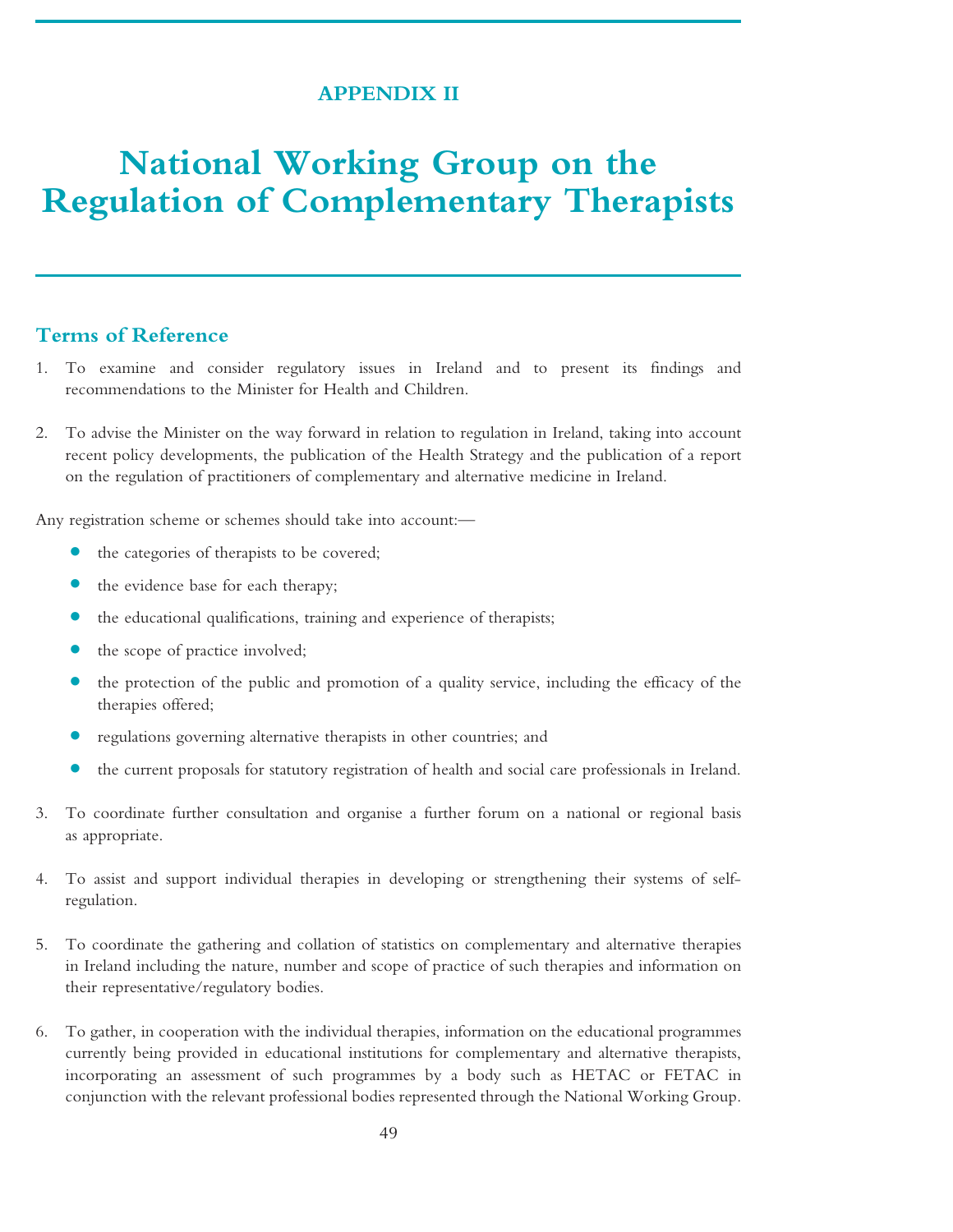- 7. To develop an agreed approach to continuing professional development (CPD) with the bodies representing the individual therapies.
- 8. To assist the proposed Health and Social Care Professionals Council in developing, for the benefit of complementary and alternative therapies that are considering applying for registration, some guidelines on the criteria governing such applications and on the requirements that they would have to meet.
- 9. To develop, in consultation with the Department of Health and Children, the Health Research Board and representative bodies, research on the efficacy/outcomes of CAM therapies and on the evidence base for each therapy.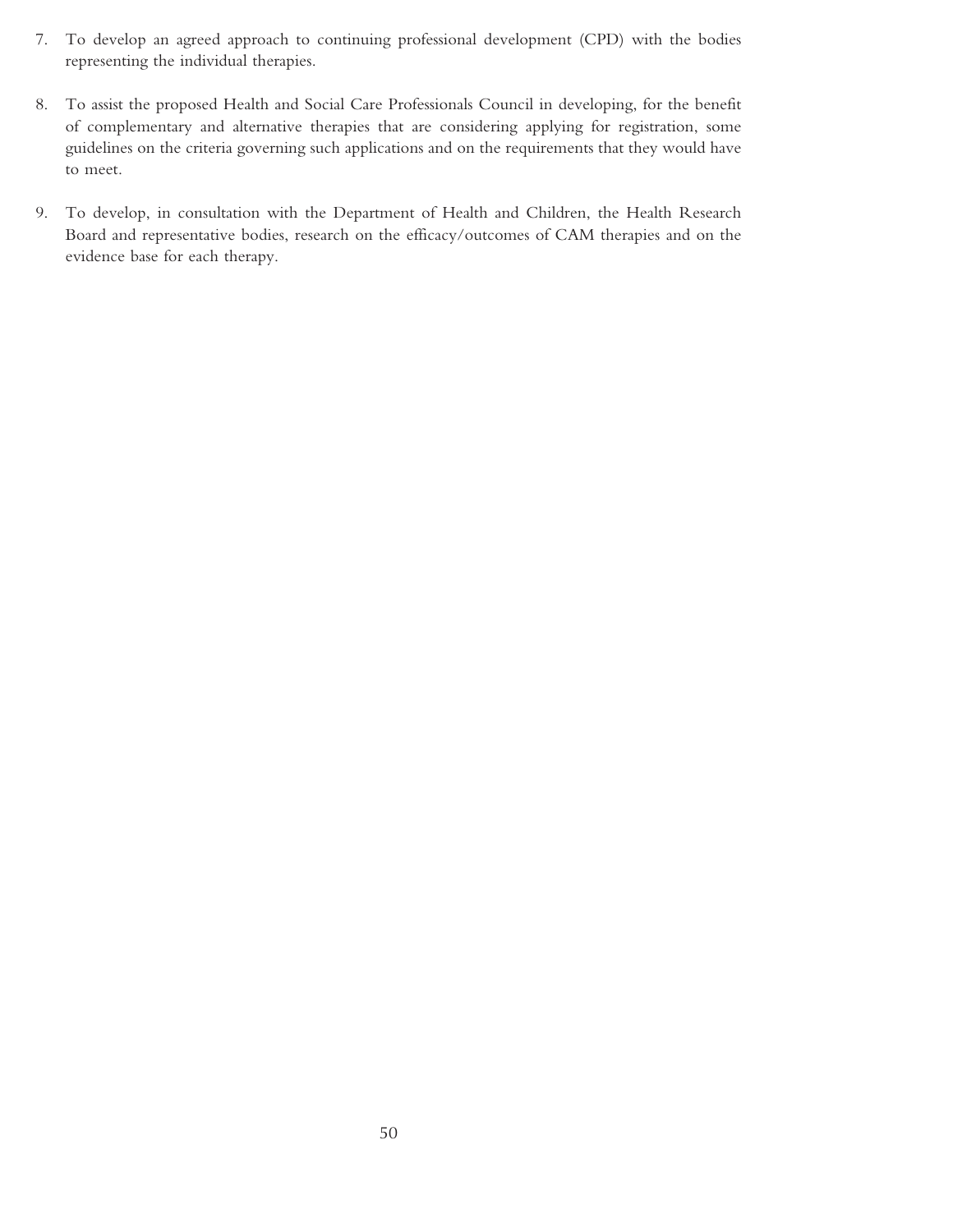#### **APPENDIX III**

## **Research on Complementary and Alternative Therapies**

The rise in consumer use of complementary and alternative therapies has led to the need for further understanding of the effects of these therapies. We also need to know more about their application in public healthcare, their cost effectiveness, and to increase our knowledge of the basic mechanisms underlying them. The large increase in their popularity has also stimulated health services internationally, academics and the biomedical community's interest in researching their safety and efficacy. The UK and USA have established funded research bodies (the Foundation for Integrated Health and NCCAM) to award research grants and establish centres of learning. These agencies also act to co-ordinate trials, share information and improve the quality and rigour of the research being conducted. In recent years, this has produced a rise in the quality and quantity of research and has led to a wider evidence base for the efficacy of a number of CAM approaches and treatments.

#### **Issues surrounding research**

This evidence base of treatment effectiveness has become integral to effective clinical care across all traditions of medicine. Over the past twenty years practitioners of conventional medicine have made a marked shift from a reliance on experience (directly observed or as recorded by others) to a reliance on a more rigorous research to evaluate the effectiveness of treatments.

This development has also shaped research practices on how they are applied to complementary and alternative therapies. However, many people in the complementary community have pointed out that there are obvious differences between complementary and orthodox medicine and the way in which they work. Not only that, there are differences between researchers and research characteristics of traditional Western-centred ideas of medical research and scientific practice from other cultures and types of medicine. The former is more likely to think in terms of linear cause and effect and to identify the simplest possible causal models. The latter is more likely to think of an overall ''system'' which is complex and has multiple levels of relationship rather than a linear pattern.<sup>[1]</sup>

This difference in approach and understanding of the two medical traditions has influenced the idea that Western concepts of levels of evidence and use of Randomised Controlled Trials as the basic standard of evidence of effectiveness of complementary and alternative therapies may not be suitable as a research model. Though, it may be that this methodology is better suited to some alternative and complementary therapies than others.

This is further complicated by evidence from the USA where studies have highlighted that many therapies are not used to prevent a specific problem or disease but are used to prevent illness or to promote a more general sense of health and wellbeing. Randomised Controlled Trials may still be used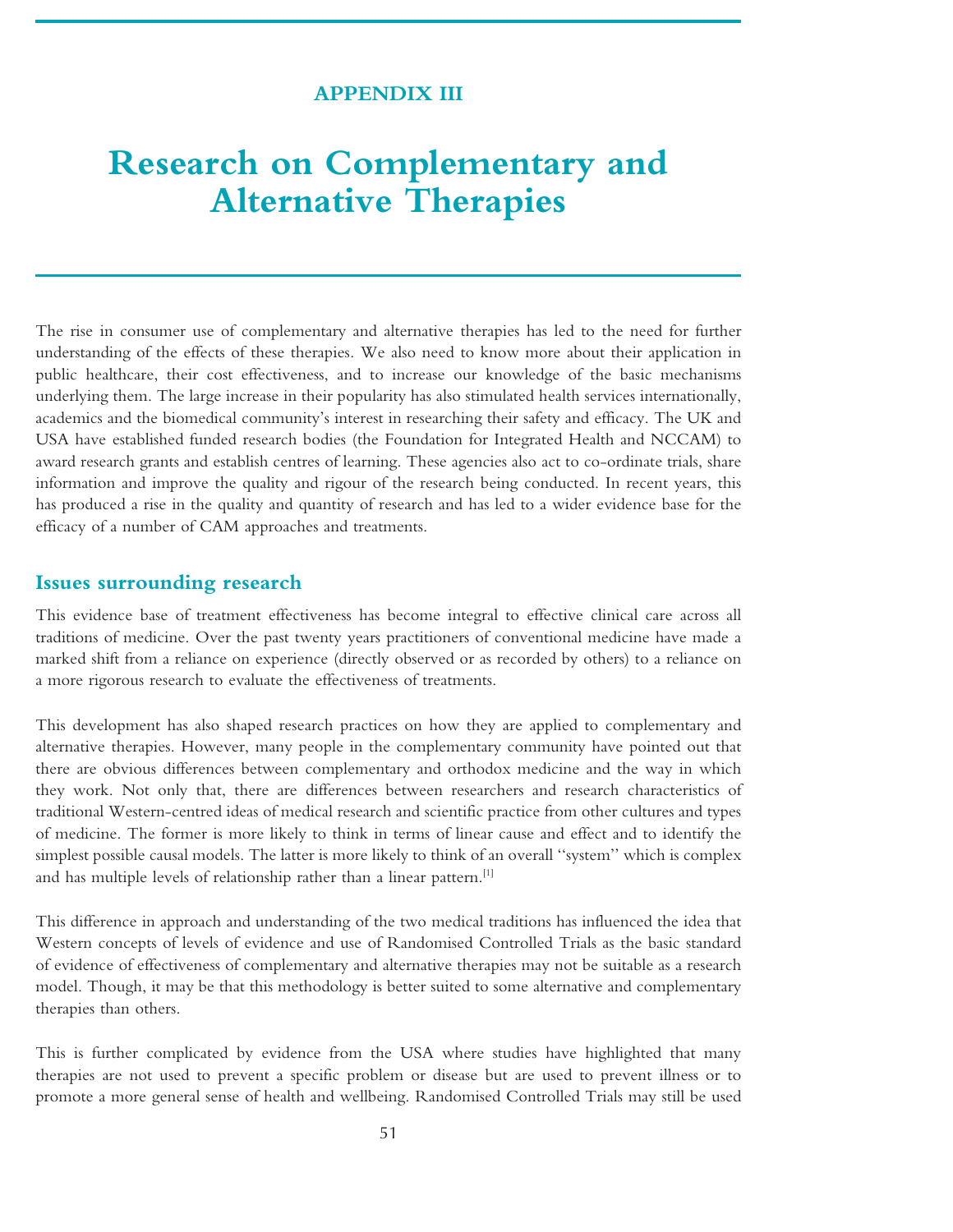to assess the effects of complementary and alternative therapies on general health and well-being but they are even more difficult to conduct as it may require long periods of study (10 to 20 years) and very large sample sizes. Even then the outcome may be very hard to define as additional lifestyle changes which often accompany adoption of a complementary therapy also come into force, e.g. giving up smoking, eating a healthier diet, etc. These can have a profound effect on a patient's well-being and so confuse which variables have promoted the change in well-being.<sup>[2]</sup>

Another complication in applying conventional research models is taking into account the particular features of the healer-patient relationship which is central to some complementary therapies. This is not new to orthodox medicine either; the relationship between a psychotherapist and their patient, the skill or surgical procedure of a particular surgeon have been taken into account in assessing the success of an outcome. However, in some of the energy or touch therapies the effectiveness of the treatment is especially bound up with the relationship between healer and patient and the healer's ''gift'' is something that is not easily measurable.

All of the agencies involved in research point out that there is a need for more innovative designs in research and new ways of thinking to accommodate these issues. In future years it is clear that we will see changes in the way research is conducted on complementary and alternative therapies, using models and methodologies which can cater for the differences between often divergent approaches.

## **Randomised Controlled Trials**

Taking into account the more orthodox medical approach, many randomised trials have been conducted on complementary and alternative therapies. The Cochrane Collaboration lists more than 4000 examples in its electronic library. Furthermore, a number of Cochrane Collaboration systematic reviews of worldwide research literature have identified the benefits of complementary therapies, related approaches and products for a small number of chronic conditions including:

- **—** Low fat or modified fats for preventing heart disease
- **—** Acupuncture for the management of lower back pain and chronic headache
- **—** St John's Wort for treating mild to moderate depression
- **—** Herbal and glucosamine therapy for treating osteoarthritis
- **—** Nutritional supplements for several neurological conditions [3]

In addition to these Cochrane systematic reviews, an American National Institute of Health scientific review panel concluded that acupuncture is a plausible option for treating several conditions, including nausea associated with chemotherapy and anesthesia, acute dental pain, headaches, temperomandibular joint dysfunction, fibromyalgia, and depression.<sup>[4]</sup>

All of the literature reviews point to the need for larger more rigorous studies and the need for comprehensive research to be carried out particularly in those areas of complementary therapy that are becoming more integrated and popular in mainstream medical care. There is an acknowledgement in the sector that as it moves towards a more integrated model, (particularly in the UK and the USA) that clear evidence of efficacy in practice in hospitals has both led to further integration of complementary therapies but also more opportunities for the evaluation of how they are working alongside orthodox medicine.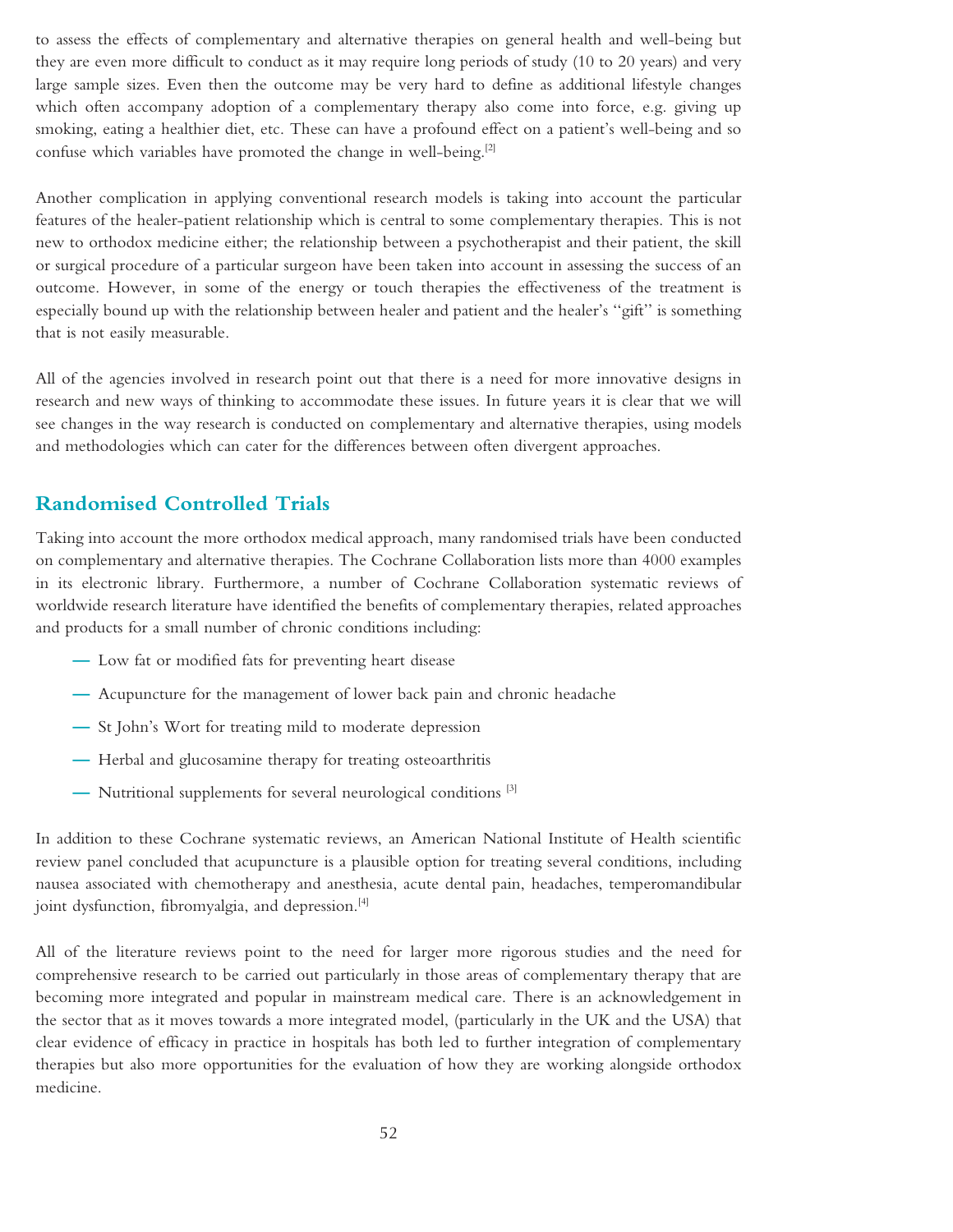### **Studies of Use**

In the UK, responses to the House of Lords Select Committee's recommendations on research have led to increased awareness of promoting high quality evaluations of how complementary and alternative practices are performing in integrated settings. In 2003, the Department of Health provided funding for research  $($ £1.3 million for the first round of a research capacity building scheme, and £324,000 for three qualitative research projects on complementary and alternative therapies in the care of patients with cancer).[5] These projects aim to contribute to a better understanding of the demand for therapies and their effects on patient-centred outcomes among patients with cancer. They are focussed upon those therapies as an adjunct to conventional forms of treatment and in palliative/supportive care.

Researching this use of complementary therapies in practice has also contributed to a rise in research funding; as the sector grows and patients express satisfaction with the therapies that they are using. It adds more impetus to examine how these therapies are creating successful outcomes. Cancer sufferers are some of the biggest users of complementary and alternative therapies. In February of this year, an important study conducted by the University of Manchester found that a third of cancer patients across Europe use complementary and alternative therapies.<sup>[6]</sup> This marks a significant increase since the last review of 29 studies was undertaken in 1998.

The study found that usage rates varied from just under 15% of patients in Greece to a high of nearly three quarters in Italy. Following the publication of its findings, the lead researcher Dr Alex Molassiotis, a Reader in Cancer and Supportive Care at Manchester University's School of Nursing, Midwifery and Social Work said that:

'Irrespective of what health professionals believe, our findings show that patients are using and will continue to use CAM. This will necessitate a re-thinking of medical and healthcare education, and work towards integrating CAM therapies for which there is evidence of effectiveness into mainstream healthcare services.'

Nearly 1000 patients aged 17 to 91 were surveyed in 14 countries for the survey, which was carried out in conjunction with member countries of the European Oncology Nursing Society. Patients are using the therapies for an average of 27 months, with only 3% feeling that they have received no benefit from this. Most patients reported using CAM to increase their body's ability to fight the disease (50%), although only 22% reported subsequent benefits. However, although only 35% initially used CAM to improve their emotional well-being, 42% reported benefits in this area. Forty percent said they used CAM to improve their physical well-being.

This broad pattern of satisfaction with complementary therapies tracked outside controlled trial situations is common and also with many studies conducted in the U.K. In a study by the Royal London Homeopathic Hospital NHS Trust, patients were surveyed about the complementary and alternative therapies they received at the hospital. Of the 262 patients that said they were using conventional medication at the start of the survey, 29% stopped all conventional medication after receiving treatment at the hospital and 32% decreased their medication  $[7]$ . Similarly, in the Glasgow Homeopathic Hospital, 46% of patients using complementary therapies reported a decrease in the use of conventional medication and 72% reported significant improvement to their state of overall well-being three months after discharge.<sup>[8]</sup>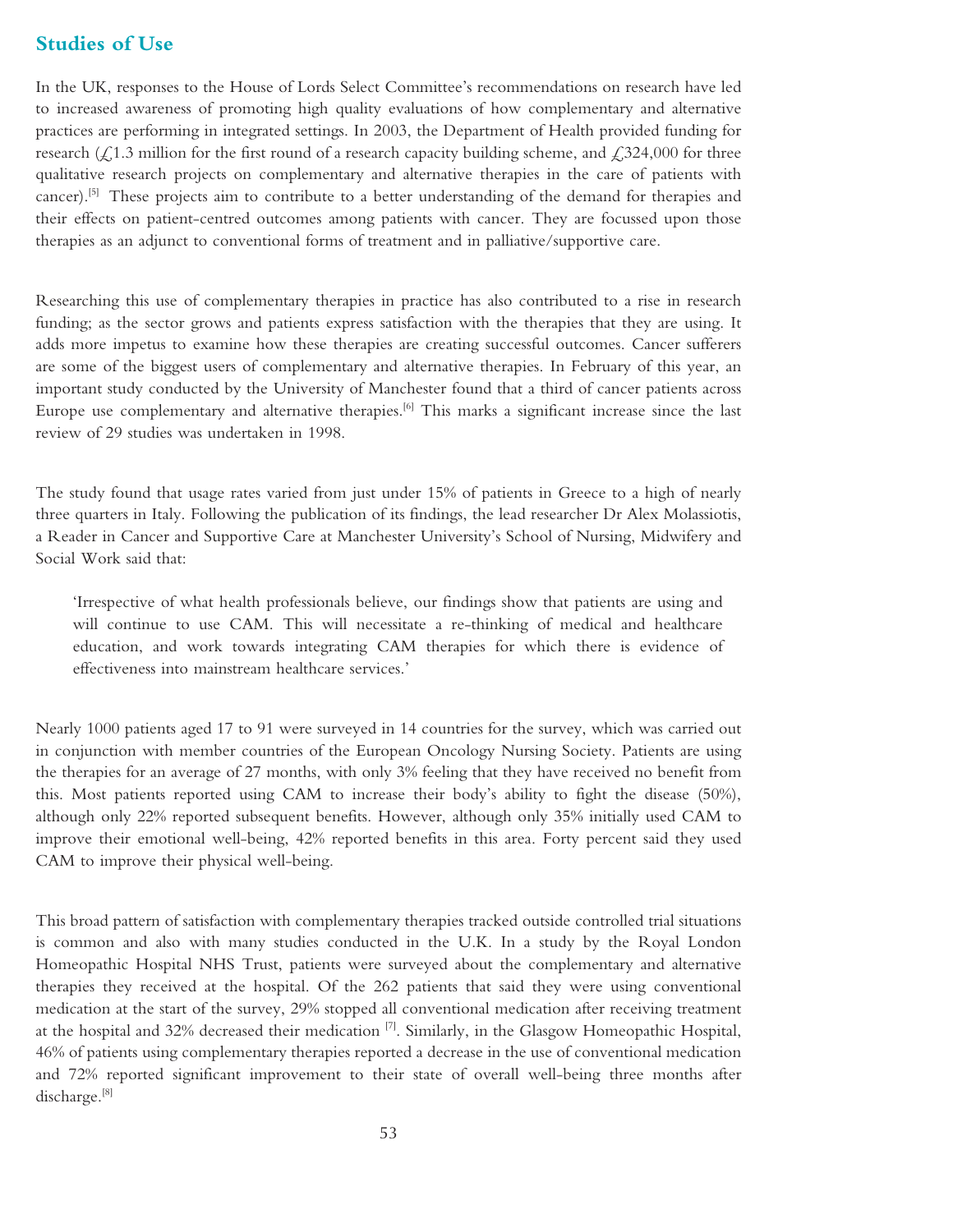#### **Cost Effectiveness**

For health services, one of the attractions of research into integrative models is examining cost savings that complementary and alternative interventions can yield for health providers. Increasingly, this has become an important benchmark in evaluating health care projects and particularly integrated models of care. When complementary and alternative therapies work effectively in this environment, they produce savings in terms of reductions in visits to doctors, reductions in medication, reductions in referrals for further treatment in hospital (x-ray, ECG etc.) and/or the take up of beds in a hospital ward. To conclude, patients who experience benefits in health from complementary therapies tend to have less recourse to the more expensive health services such as GP visits, consultant referrals and medicines.

In a British/American study published in the British Medical Journal, acupuncture was assessed under radomised control trial conditions with an economic analysis of the outcome. Compared with controls, patients randomised to acupuncture used 15% less medication, made 25% fewer visits to GPs and took 15% fewer days off sick. The report concluded that ''acupuncture leads to persisting, clinically relevant benefits for primary care patients with chronic headache, particularly migraine. It is relatively costeffective compared with a number of other interventions provided by the NHS.'' [9]

The Glastonbury Health Centre Study is a good example of evaluation of complementary therapies in general practice with a focus on their cost effectiveness. The centre offered various complementary therapies to a range of patients visiting doctors at the facility. Taking into account the costs of providing the service, it was possible to establish that a group of 41 patients from the practice which had cost the NHS around  $\measuredangle$ ,4,000 each for NHS treatment, when in the year after their treatment with complementary and alternative therapies their costs went down to just over  $\mathcal{L}1,500$ , giving a saving of around  $\ell$ ,2,500 per patient. The overall saving in secondary referrals in the year of the treatments was over  $\text{\textsterling}18,000$ .<sup>[10]</sup>

A Danish study which evaluated patients receiving acupuncture and other complementary treatments for acute angina pectoris outlined significant cost savings of US\$36,000 and US\$22,000 for surgical and non-surgical patients, respectively. These savings were mainly achieved by the reduction in the use of invasive treatment and a 95% reduction in in-hospital days.<sup>[11]</sup> The report concluded that "Integrated rehabilitation was found to be cost effective, and added years to the lives of patients with severe angina pectoris''.

Acupuncture was also the focus of a study conducted by the University of Washington. Together with massage therapy and spinal manipulation its aim was to examine the best available evidence about the effectiveness, safety, and costs of the most popular complementary and alternative medical therapies used to treat back pain. They found massage to be the most cost effective for persistent back pain.[12]

In a wide ranging study, the University of Arizona examined 56 economic evaluations of complementary and alternative therapies applied to a variety of conditions.<sup>[13]</sup> The studies that met their particular conditions of quality methodology indicated several therapies that may be considered cost-effective compared to the usual clinical care for various conditions: acupuncture for migraine, manual therapy for neck pain, spa therapy for Parkinson's, self-administered stress management for cancer patients undergoing chemotherapy, pre- and post-operative oral nutritional supplementation for lower gastrointestinal tract surgery, biofeedback for patients with ''functional'' disorders (e.g. irritable bowel syndrome), and guided imagery, relaxation therapy, and potassium-rich diet for cardiac patients.

It is clear that there are proven cost savings to be made for health service providers by allowing patients to avail of complementary therapies. Not all evaluations of complementary and alternative therapy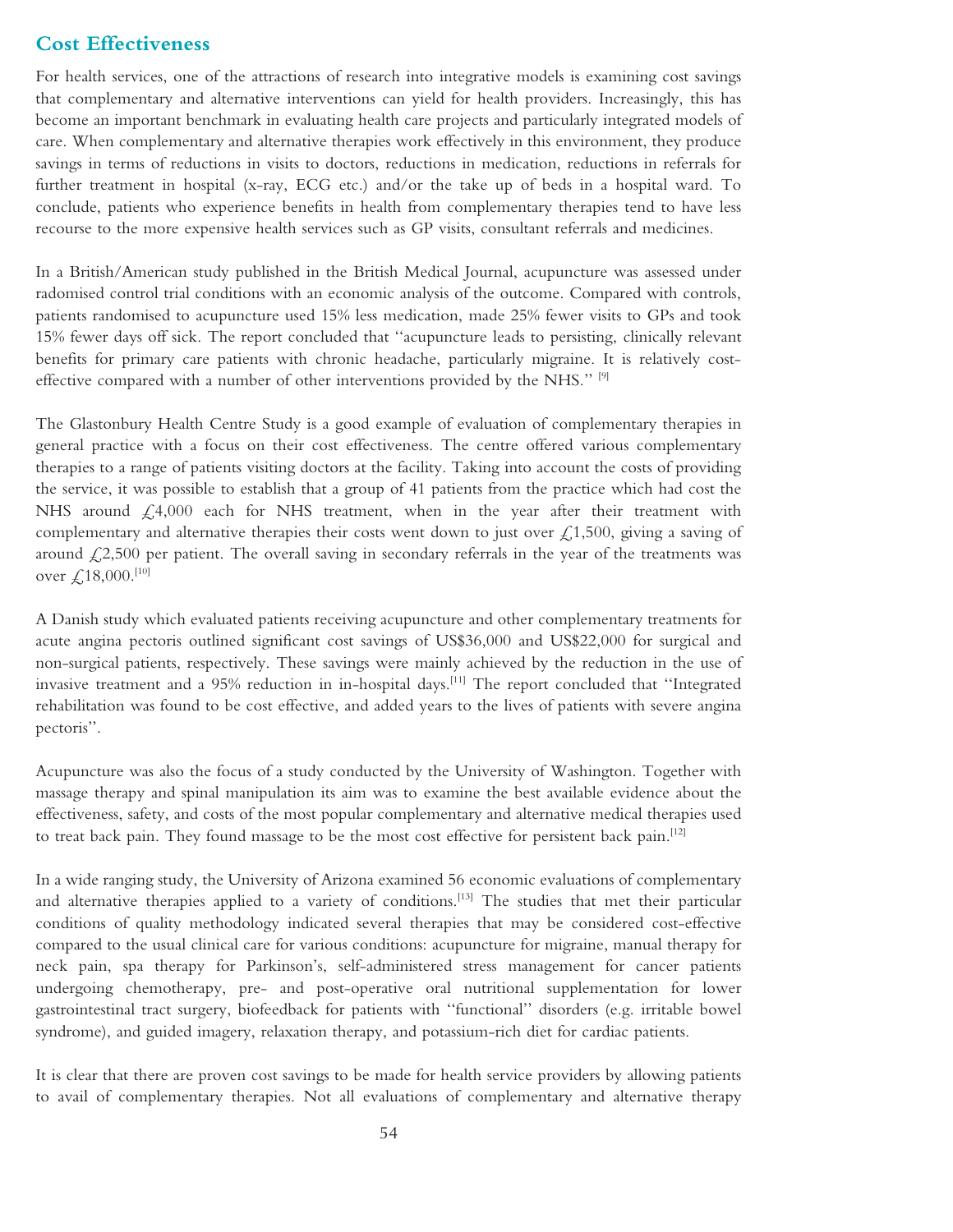programmes denote this to be the case outright, but there is widespread acknowledgement of a need for further in depth understanding of how and why these positive outcomes are taking place.

## **Award winning projects**

In the U.K., the use of complementary therapies in the field of community health care and preventive medicine has provided successful and award-winning models of projects which offer visible benefits to those who take part in them and to their health service providers. The Foundation for Integrated Health on a bi-annual basis awards the most effective or innovative programmes offering therapies to various types of patients and healthcare consumers.

In a joint project, the Royal Berkshire Hospital and the Chinese Internal Arts Association established a programme of Tai Chi exercises for the patients and staff at the elderly care unit resulting in patients reporting improved balance and muscle strength. A U.S. study conducted by the University of Atlanta also found the practice of Tai Chi by the elderly to have a favourable impact on the occurrence of falls.<sup>[14]</sup>

Infant Massage taught to neo-natal mothers in a programme run by the Imperial School of Medicine in London was another award winning project of this kind. Research has shown that mothers with post natal depression who are taught infant massage suffer a reduction in depression and also have improved interactions with their infants<sup>[15]</sup>. In another audit of a maternity aromatherapy service in a small Midlands maternity unit, offering aromatherapy services to expectant mothers showed to be effective in normalising childbirth and increasing satisfaction of mothers in respect of their labour experiences.<sup>[16]</sup>

Another award winning project is the work carried out at the Derriford Hospital in Plymouth, where acupuncture is offered for pain relief in pregnancy and labour. They have treated over 5,000 women in Plymouth with antenatal problems — mostly morning sickness and backache but also a wide range of other conditions such as constipation, varicose veins, headaches and migraines, and pelvic pain needing admission to hospital. Complementary therapies have found a particular place with pregnant women as they are restricted in what pharmaceutical products they can take for health complications.

These interventions of complementary and alternative therapies at community level are becoming more common in the U.K. and research tracking their success in economic terms will increase as time goes on. While projects that demonstrate cost benefits of complementary and alternative therapies are easier to track in terms of how and where they benefit a health service, Peter Mackereth, lecturer in complementary therapies at the University of Salford points out that the outcome of patient well-being is still at the top of the list in terms of the desired effect of complementary therapies offered to patients at their cancer hospital. At Christies NHS Hospital Trust in Manchester the use of complementary medicines and therapies can have a profound effect in helping patients ''comply with their chemotherapy'' and ''improve their experience'' of care in the hospital.

Currently, Christies is involved in a potentially ground breaking project which is using essential oils in order to kill off the MRSA bug. While the research is at an early stage, lab trials have proved that essential oils are acting in the desired way on the MRSA. The trial is continuing in a laboratory environment and will proceed onto research with patients at a later stage.

Suzanne Campbell

Researcher to the National Working Group on the Regulation of Complementary Therapists

August 2005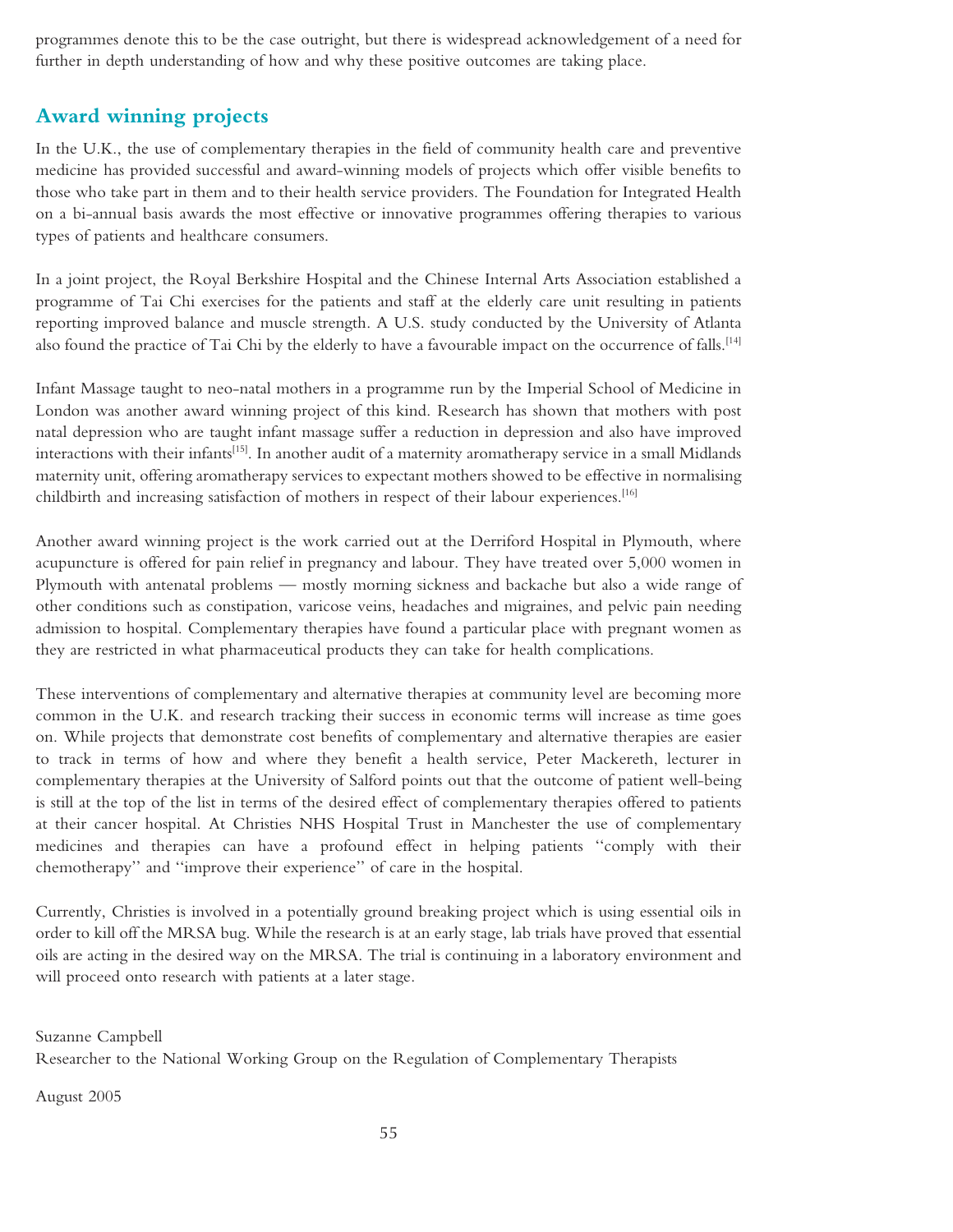### **References**

- 1. The Geography of Thought, How Asians and Westerners think differently and Why, New York, Free Press 2003, Nesbitt
- 2. Complementary Medicine in the United States, The Committee on the Use of Complementary and Alternative Medicine by the American Public, The National Academies Press, 2004),
- 3. White House Commission on Complementary and Alternative Medicine Policy Report 2002
- 4. National Institute of Health, Office of the Director. NIH Consensus Statement: Acupuncture Volume 15 (5): November 3-5, 1997.
- 5. www.dh.gov.uk/PolicyAndGuidance/HealthAndSocialCareTopics/ ComplementaryAndAlternativeMedicine
- 6. Annals of Oncology, publication date 3/01/2005 www.annonc.oupjournals.org  $\langle \text{http://www.annonc.oupjournals.org/>}$
- 7. A review of inpatient care integrating complementary and orthodox medicine at Glasgow Homeopathic Hospital. The Academic Departments, Glasgow Homeopathic Hospital 1998
- 8. Patients' perspectives on using a complementary medicine approach to their health; A survey at the Royal London Homeopathic Hospital NHS Trust. F Sharples and R Van Haselen 1997
- 9. Acupuncture of chronic headache disorders in primary care: randomised controlled trial an economic analysis, AJ Vickers,1\* RW Rees,2 CE Zollman,3 R McCarney,4 CM Smith,5 N Ellis,6 P Fisher,7 R Van Haselen,7 D Wonderling8 and R Grieve8. Health Technology Assessment 2004; Vol 8: number 48
- 10. Complementary Therapy in General Practice; An Evaluation of the Glastonbury Health Centre Complementary Medicine Service. Dione Hills, Dr. Roy Welford
- 11. Long-Term Effects of Integrated Rehabilitation in Patients with Advanced Angina Pectoris: A Nonrandomized Comparative Study (Denmark). Ballengaard, Borg, Karpatschof, Nyboe, Johannessen. Journal of Alternative and Complementary Medicine Oct 2004, Vol. 10, No. 5: 777-1783.
- 12. A review of the evidence for the effectiveness, safety, and cost of acupuncture, massage therapy, and spinal manipulation for back pain. Cherkin, Sherman, Deyo, Shekelle Group Health Cooperative and University of Washington, Seattle, Washington 98101, USA.
- 13. Is complementary and alternative medicine (CAM) cost-effective? a systematic review. Herman, Craig and Caspi.Program in Integrative Medicine, University of Arizona, Tucson, Arizona, USA. pherman@email.arizona.edu.
- 14. Reducing frailty and falls in older persons: an investigation of tai chi and computerized balance training. Wolf, Barnhart, Kutner, McNeely, Coogler, Xu, Atlanta FICSIT Group, Emory School of Medicine, Atlanta, Georgia. (American GeriAtric Society 2003)
- 15 Infant massage improves mother-infant interation for mothers with post-natal depression. Onozawa, Glover, Adams, Modi, Kumar, Journal of Affective Disorders 2001
- 16. Audit of an aromatherapy service in a maternity unit in Warwickshire. S Mousely Community Midwives Office, George Eliot Hospital, 1st Floor Maternity Unit, Heath End Rd, Nuneaton, Warks, CV10 7DJ, UK.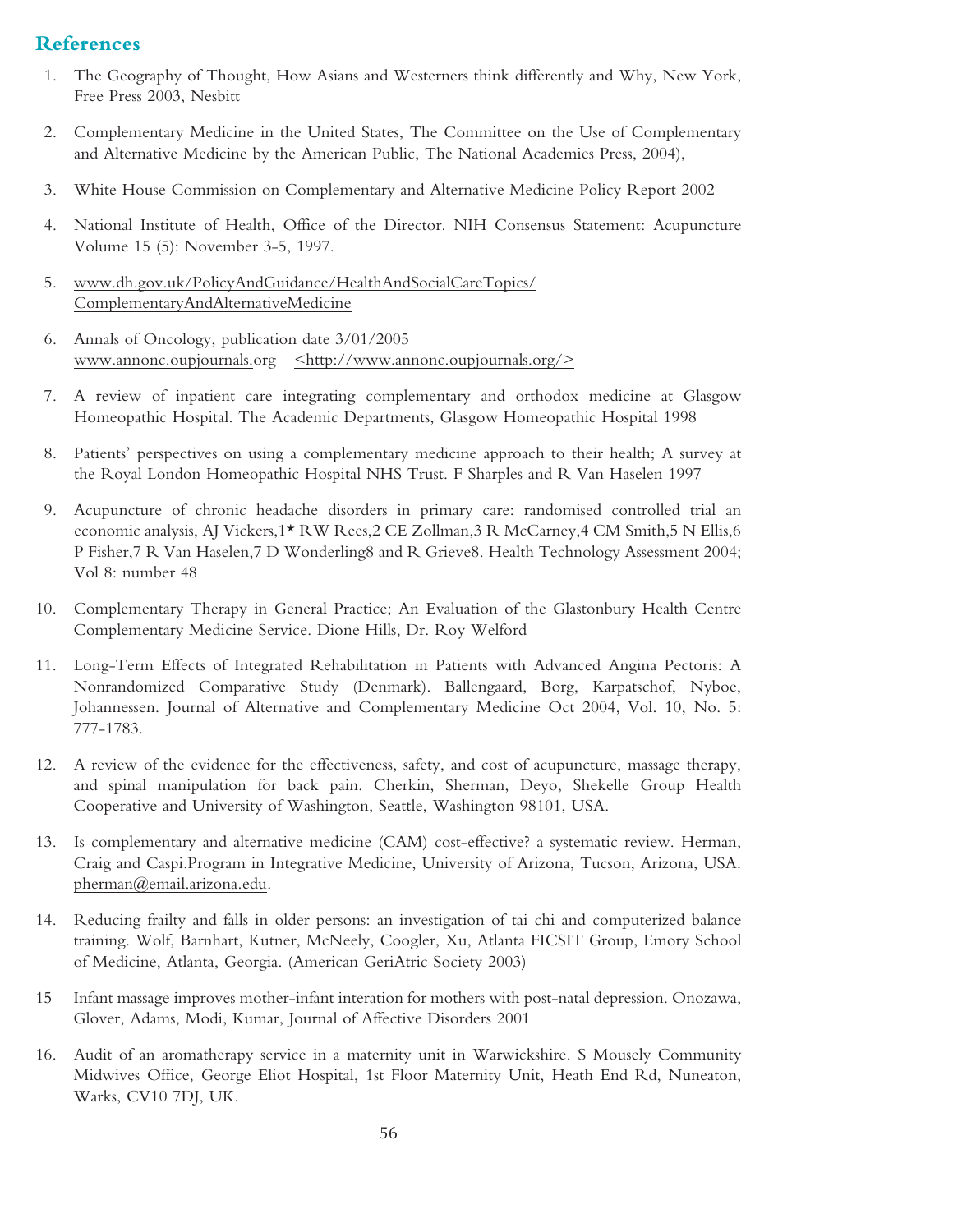## **APPENDIX IV**

## **International Regulation**

The information below is supplementary to the 2002 O'Sullivan report which describes in detail how complementary and alternative therapies are regulated in each country. Detailed below is an update to the 2002 report and a description of recent legislative changes internationally.

#### **Issues surrounding regulation**

In the past few years, the rise in the use of complementary therapies, the improved quality of research on efficacy and successful models of integrated healthcare have prompted much analysis of the best way to regulate therapists in the sector. This has led to many countries conducting systematic reviews of their regulatory systems, with several publishing reports arising from the findings of advisory committees and working groups commissioned by governments. It has been a useful process internationally in helping countries gather facts on the issue and to set their regulation agenda.

In terms of regulation, there are unique challenges affecting complementary and alternative practitioners which have been noted by many of the advisory documents and government reports arising from this examination. Some of these challenges of regulating practitioners were identified in the 2002 report of the United States White House Commission on Complementary and Alternative Medicine Policy<sup>[1]</sup>. They found the chief challenges to be:

- **—** Disagreement surrounding the nature and scope of some professions
- **—** Confusion and potential legal consequences arising from the overlap of approaches and techniques used by practitioners
- **—** The variation in the views of practitioners about how much training is needed to attain regulation status in a given field

There are also those points recognised by the New Zealand Commission on Complementary and Alternative Health in terms of regulation of practitioners by statutory regulation.<sup>[2]</sup>

- **—** Statutory regulation can be seen as a means to gain legitimacy with consumers and biomedical practitioners, facilitate integration and access public health funds
- The costs of statutory regulation are not warranted for low risk modalities

### **Trends in Regulation**

Many countries, including New Zealand, favour strong self-regulation with statutory regulation of those therapies that are understood to have potential risk to the consumer. The model of self-regulation is also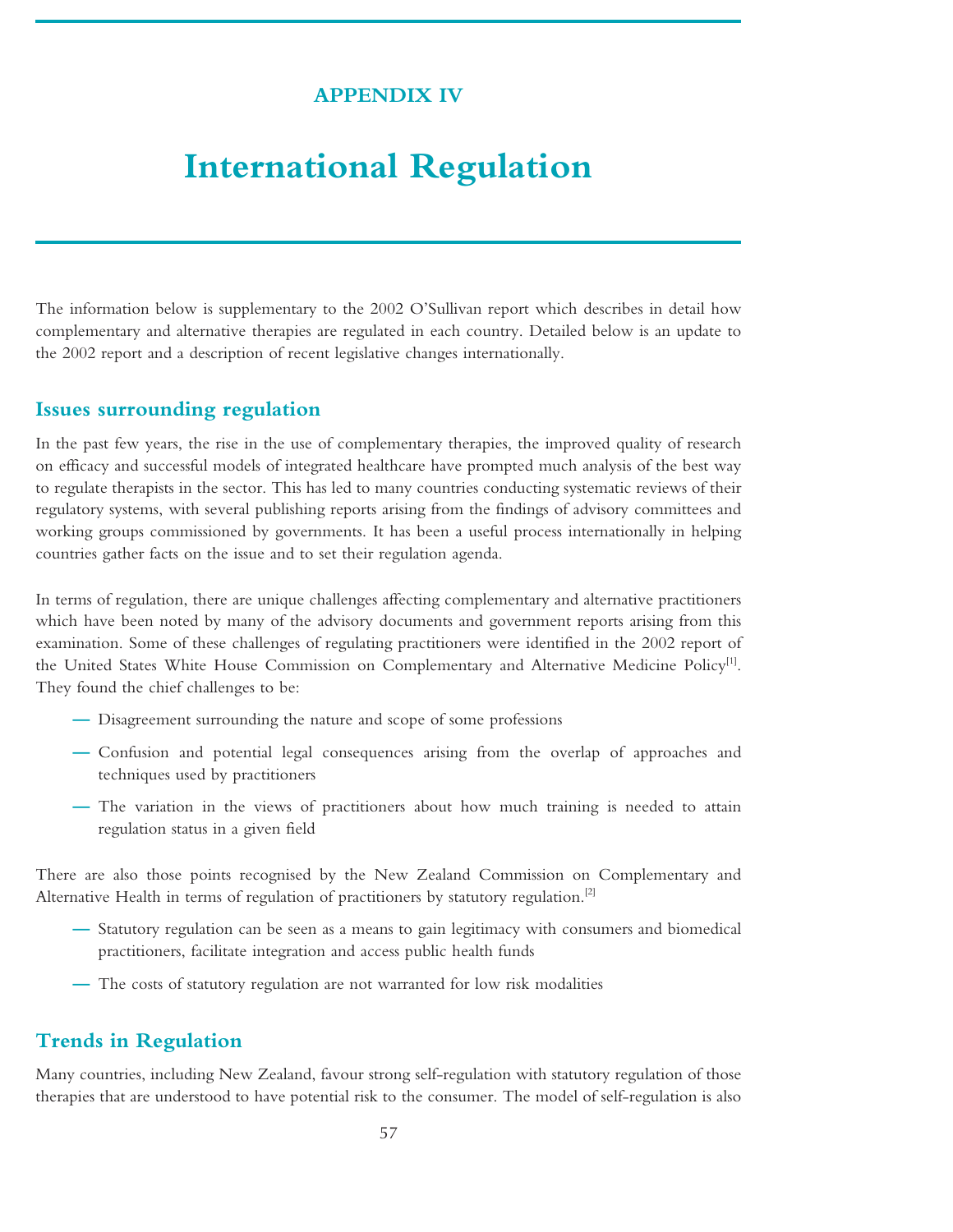preferred in Canada, where the advantages of using the therapists themselves to self-govern have been examined by their health services.<sup>[3]</sup>

- **—** The therapists act as ''gate-keepers'' to the therapy, typically by establishing and enforcing entrance standards for the therapy.
- **—** They establish standards of practice for the therapy providing guidance to their members on the performance of their duties.
- **—** They establish continuing education or continuing competence requirements which members must follow to maintain their competence throughout their career.
- **—** They administer a professional disciplinary process designed to protect the public from incompetent or unethical professionals. Members of the profession found to have engaged in unprofessional conduct or unskilled practise can face a range of sanctions from a directive to take remedial training to the expulsion from the profession in extremely serious cases.

Self-regulation through professional bodies seems to be a desirable option in many countries. This is particularly the case where the level of perceived risk to the consumer as one of the main forces driving the need to statutorily regulate some professions while leaving others to police themselves. Increasingly, organisations and professional associations of complementary therapists are formulating frameworks for self-regulatory possibilities. A 2005 report by the European Council for Classical Homeopathy (an NGO with participatory status with the Council of Europe)<sup>[4]</sup> gives an example of agreed minimum criteria for voluntary self-regulation.

- 1. A single national professional body, where appropriate, established according to common high standards of education, registration and practice agreed across Europe.
- 2. Patient representation on all standard committees particularly for complaints and professional conduct procedures.
- 3. An accreditation process for institutions providing education.
- 4. Continuing professional development required for all practitioners.
- 5. Professional indemnity insurance for all practitioners.
- 6. Code of ethics and practice.
- 7. Complaints and disciplinary procedures.

The reports published by Canada, New Zealand and the House of Lords recommendations in the UK all favour a degree of self-regulation combined with statutory regulation for certain therapies as a possible regulatory framework. In both the UK and New Zealand, recent legislation (The 2003 Health Practitioners Competence Assurance Act and the Health Act 1999) allow for the possibility of the therapy to become statutorily regulated without separate lengthy legislation having to be formed. All Government Advisory Groups reporting in the last seven years point out that statutory regulation is not suitable or necessary for all modalities. In most cases, solid self-regulation, preceded by a strong degree of uniformity in the sector, is seen as a useful way forward.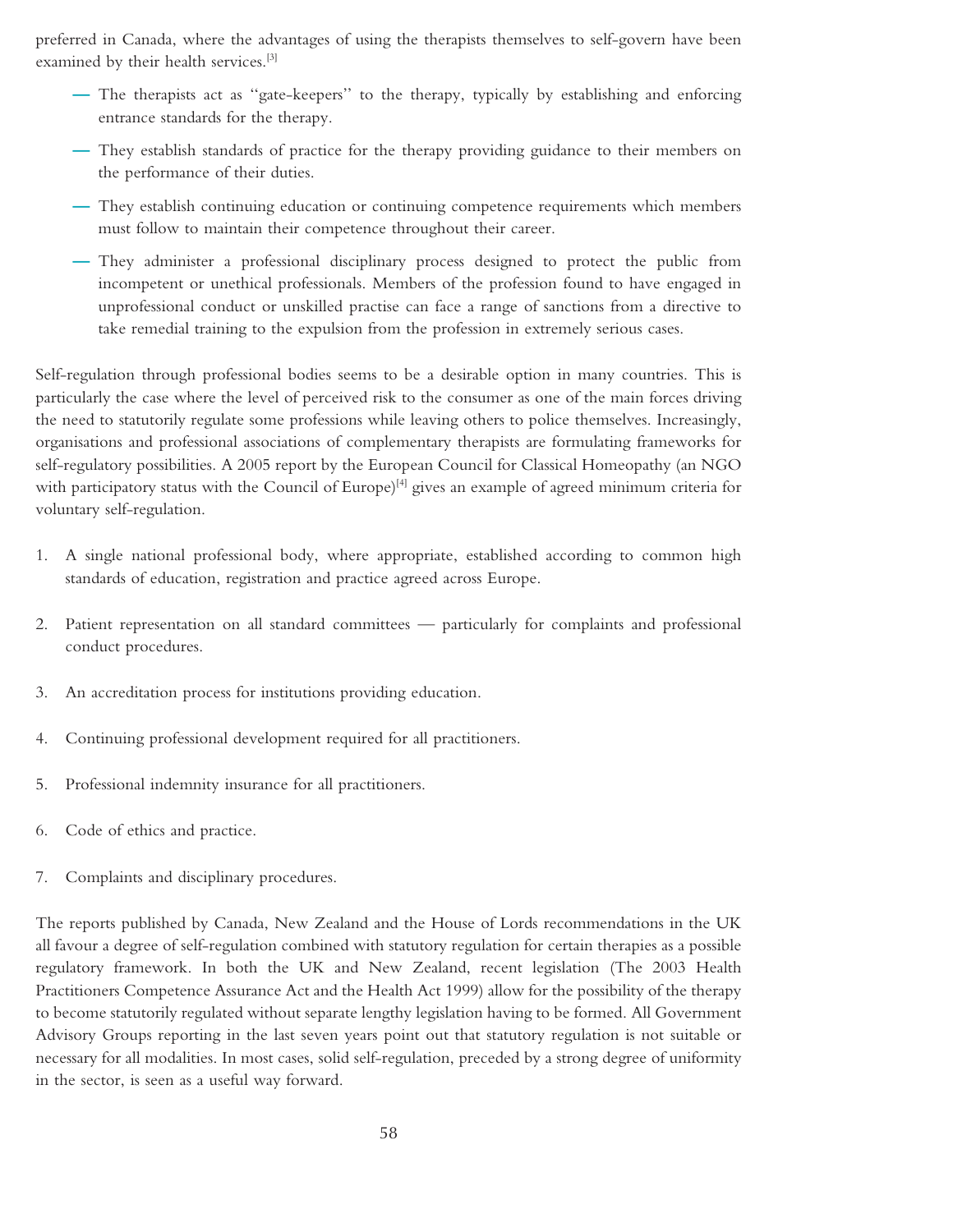## **Europe**

Following the 1997 Lannoye report, the Collins resolution<sup>[5]</sup> was passed by the European Parliament in 1997 which called on the Commission to ''launch a process of recognising non-conventional medicine'' and to carry out a study of its effectiveness, areas of application, and legal models to which it was subject. Two years later the 1999 COST report<sup>[6]</sup> (Cooperation in Science and Technology) was published. It identified two legal issues in relation to licensing therapies; licensing a therapist to practise complementary medicine and the reimbursement by social security systems of the costs for the client.

In relation to licensing, COST developed three categories of models of regulatory frameworks; the

- **—** monopolistic systems where only the practice of modern, scientific medicine is recognised as lawful, with the exclusion of, and sanctions against, all other forms of healing and practitioners.
- **—** tolerant systems where only the system based on modern, scientific medicine is recognised, although the practitioners of various forms of complementary medicines are tolerated, at least to some extent, by law.
- **—** mixed systems where there are some monopolistic and some tolerant characteristics.

Ireland, Germany and Britain fell into the ''tolerant'' category while countries like France and Spain were seen as monopolistic and Denmark, Finland and Sweden were examples of mixed systems. Since the COST report and the Collins resolution, there have been no legislative procedures made concerning complementary and alternative medicine by the EU. Nuala Ahern, former MEP, led a working group on the sector in the last parliamentary session. Since the new term began in June 2004, the position regarding the basis on which the sector is regulated remains unchanged.

To this end, a Brussels based NGO, the European Forum for Complementary and Alternative Medicine (EFCAM) was formed in 2004 in response to the EU Commission's call for single umbrella bodies to represent the various stakeholders sharing broad areas of interest and concern in the EU. Its aim is to represent the collective views and promote the interests of professional practitioners, patients and users of complementary and alternative medicine in Europe. Together with lobbying groups such as the European Public Health Alliance (EPHA), EFCAM hopes to keep the issue on the agenda.

The EPHA represents over 100 non-governmental and other not-for-profit organisations working in support of health in Europe. The platform was founded in 1994 in Brussels. Their aim is to create a permanent forum for exhange of views and information and to act as a point of reference for the EU institutions on policy and regulatory issues for CAM.

#### **Updated status on regulation internationally**

#### **Denmark**

The Danish parliament has passed a resolution to establish a register effective from June 2004 for CAM practitioners. The register is voluntary and practitioners will be self-regulated through their member associations. It includes practitioners who have well defined criteria for education and are members of an organisation for practitioners that will take on the necessary tasks for registration and maintaining the register. Politicians hope that the resolution will result in bridge building between alternative practitioners and healthcare practitioners. The register is voluntary and practitioners are self-regulated through their member associations<sup>[8]</sup>.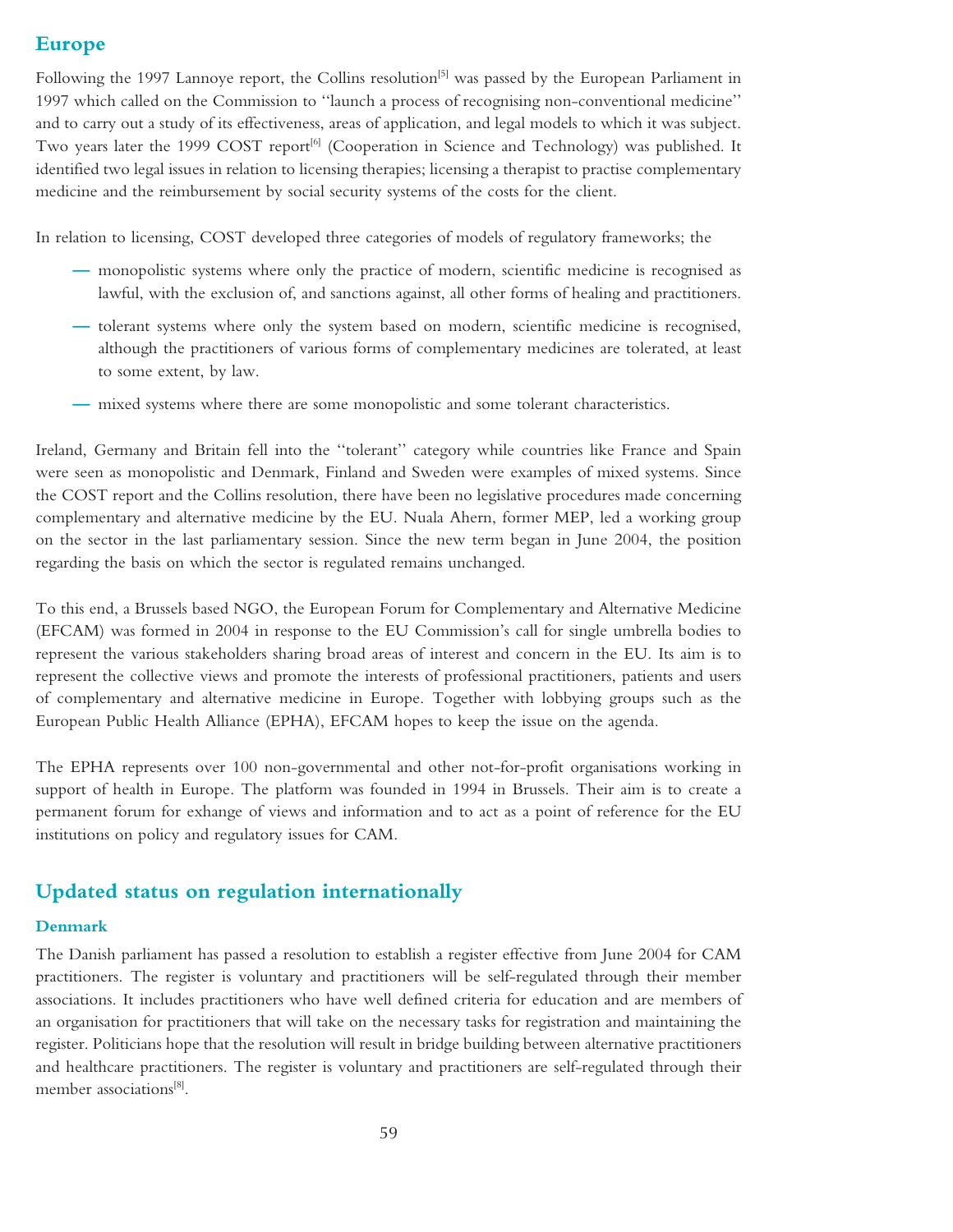#### **Italy**

The Government of Northern Italy (Piedmont region) issued a new regional law in 2002 which legally recognises the practice of Complementary and Alternative Medicine<sup>[9]</sup>. There is no national policy on CAM other than that in the Piedmont region.

#### **Holland**

Holland has regulated CAM therapies since 1993. The Individual Health Care Professions Act came into force in 1997. In relation to alternative practitioners, the focus has been on voluntary self-regulation and on the development of systems to ensure quality. A quality framework has been established for alternative practitioners. It includes 36 criteria developed in agreement with patient organisations, health insurers and the health inspectorate.

The areas covered include education, vocational training and continuing education; the register of qualified members; the application of alternative treatments; guidelines on practice organisation; codes of conduct; relationships with other health care providers; disciplinary rules and complaints procedures; and quality assurance. An independent research organisation is monitoring the progress which organisations are making in the implementation of this quality policy.

#### **Norway**

A new law for alternative therapies was enacted from 1 January 2004. The law lays out regulation for the legal practice of therapies by someone who is not a medical doctor.

The law states that the practitioner:

- **—** must follow the same regulations for confidentiality as health care personnel.
- **—** may not treat dangerous contagious diseases or serious diseases, but may treat when the purpose of the treatment exclusively is to palliate or reduce symptoms of, or consequences of, the disease or side-effects of treatment given, or when the purpose is to enhance the body's immune system or ability to heal itself.
- **—** may treat serious diseases in co-operation or understanding with the patient's doctor and when the patient is over 18 years of age and has the ability to give consent.
- **—** may treat serious diseases when the health care service can not offer the patient healing and can only offer palliative treatment.

In June 2004 a register for practitioners was also established by the Norwegian Government and is open to practitioners to join voluntarily. To qualify for registration they must be a member of a professional organisation that has been approved in accordance with the nine recommended points that the register requires for approving professional organisations. The register is run by the Bronnoysund Register in conjunction with the Directorate for Health and Social Affairs. The register is voluntary and the professions are self-regulated.

#### **Belgium**

In Belgium, before 29 August 1999, anyone who practised medicine — complementary or orthodox without being enrolled with the Belgian General Medical Council was committing a criminal offence. Registered doctors have had clinical and diagnostic freedom to carry out whatever treatments they think fit. However, those who chose complementary medicine found themselves in conflict with their professional organisation, which requires them to treat patients 'taking all reasonable care given the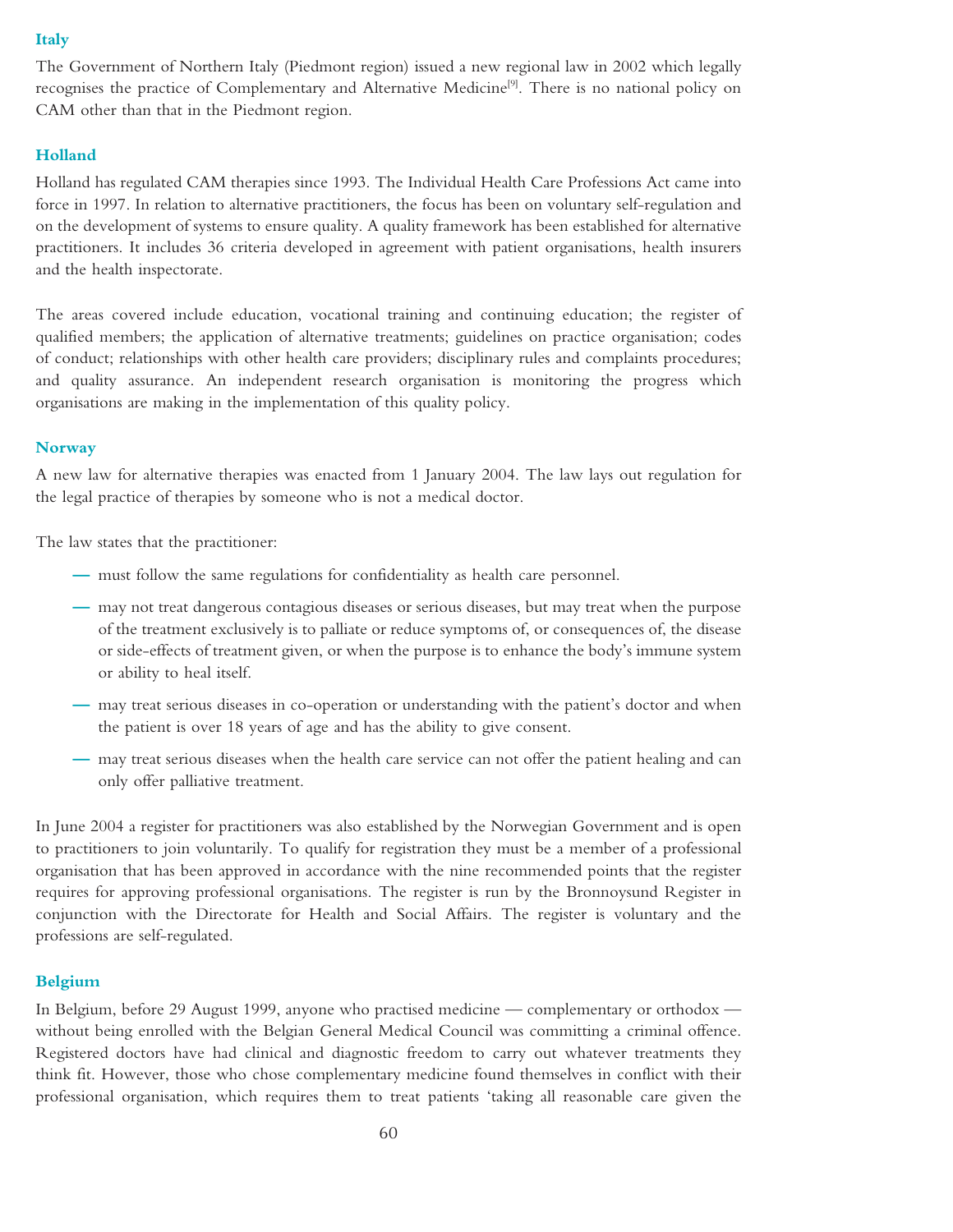current state of scientific knowledge'. This discrimination led to Colla's Law, named after Minister Colla (29 April 1999).

Colla foresees the installation of four 'commissions' (homeopathy, acupuncture, osteopathy and chiropractic) and for the first time in Belgium, regulation concerning complementary and alternative therapies.

Work is now in progress to establish committees and procedures under the new legislation that will establish the legal right to practise under a new national register.

#### **Portugal**

In July 2003, the Portuguese Parliament voted in a new law that recognises the practice of acupuncture, homeopathy, osteopathy, naturopathy, pytotherapy and chiropractic. Under this law, the practice of these therapies will be controlled and accredited by the Health Ministry while the education and certification of qualifications will be controlled by the Ministry of Education.

#### **Sweden**

The Government has proposed the establishment of a register of complementary and alternative practitioners. Funding for the process was included in the budget of 2004.

#### **UK regulation since 2000**

In the United Kingdom, the House of Lords Science and Technology Committee report on complementary and alternative medicine, published in 2000, is the chief blueprint for regulatory policy. The inquiry was mounted because of the increased use of complementary and alternative therapies not only in the United Kingdom but across the developed world. This rise in its popularity and use raised several questions of substantial significance in relation to public health policy. The inquiry lasted for 15 months. It received more than 180 written submissions and took evidence from 46 different bodies. To understand its recommendations on regulation we must first look at the report's subdivision of therapies into three groups.

- **•** *The first group* embraces what may be called the principal disciplines, two of which, osteopathy and chiropractic, are already regulated in their professional activity and education by Acts of Parliament. The others are acupuncture, herbal medicine and homeopathy. Each of these therapies claims to have an individual diagnostic approach and are seen as the 'Big 5'.
- *The second group* contains therapies, which are most often used to complement conventional medicine and do not purport to embrace diagnostic skills. It includes aromatherapy; the Alexander Technique; body work therapies (including massage); counselling; stress therapy; hypnotherapy; reflexology and probably shiatsu, meditation and healing.
- *The third group* embraces those other disciplines which purport to offer diagnostic information as well as treatment and which, in general, favour a philosophical approach and are indifferent to the scientific principles of conventional medicine, and through which various and disparate frameworks of disease causation and its management are proposed. These therapies can be split into two sub-groups: Group 3a includes long-established and traditional systems of healthcare such as Ayurvedic medicine and Traditional Chinese medicine. Group 3b covers other alternative disciplines which lack any credible evidence base such as crystal therapy, iridology, radionics, dowsing and kinesiology.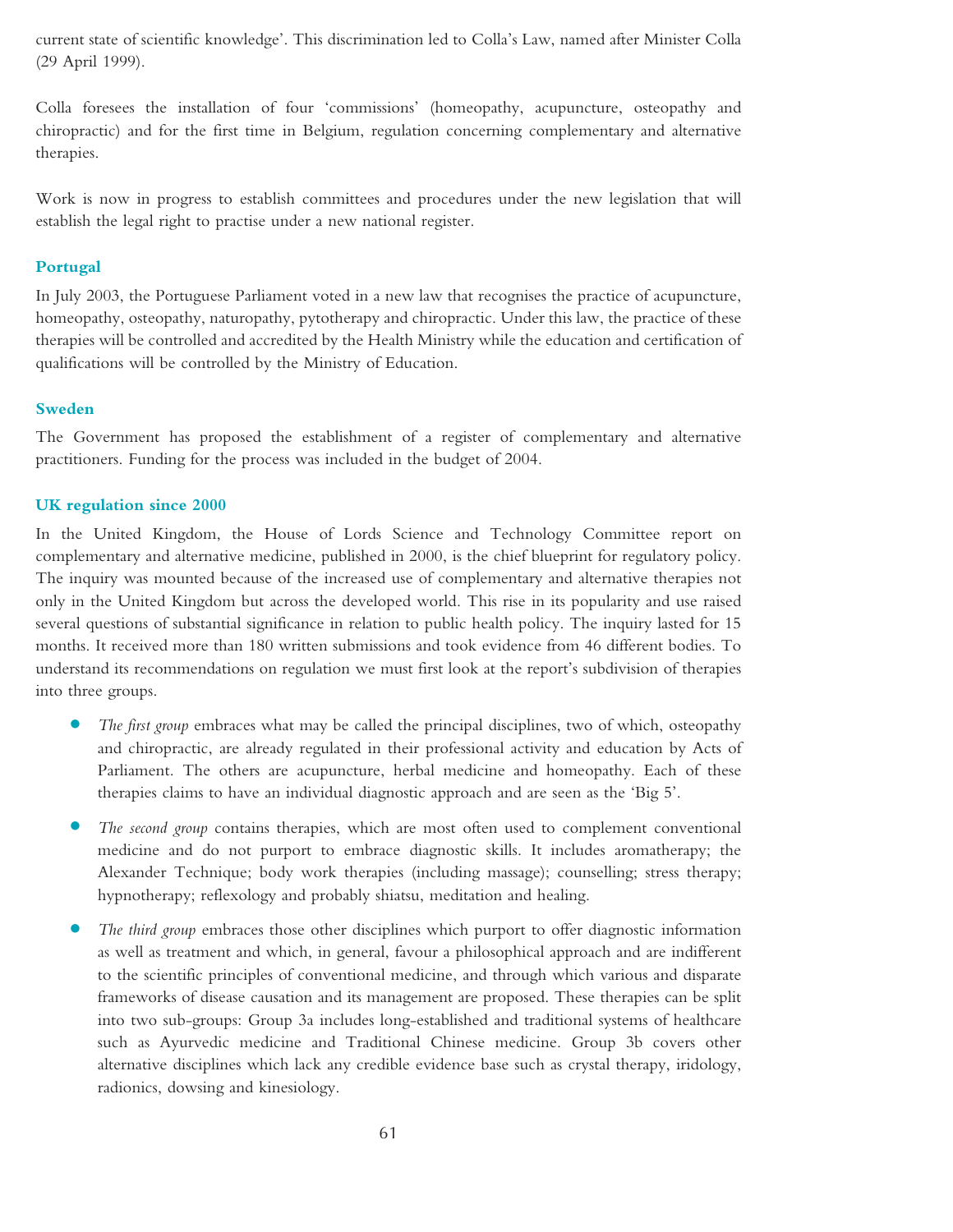Group 1 includes the most organised professions and Group 2 contains those therapies that most clearly complement conventional medicine. While the question of efficacy was not included in their initial terms of reference, in the absence of a credible evidence base it was seen that Group 3 cannot be supported unless and until convincing research evidence of efficacy, based upon the results of well designed trials, can be produced.

Their chief recommendations were:

- **—** In order to protect the public, professions with more than one regulatory body should make a concerted effort to bring their various bodies together and to develop a clear professional structure (para 5.12).
- **—** Each of the therapies in Group 2 should organise themselves under a single professional body for each therapy. These bodies should be well promoted so that the public who access these therapies are aware of them. Each should comply with core professional principles, and relevant information about each body should be made known to medical practitioners and other healthcare professionals. Patients could then have a single, reliable point of reference for standards, and would be protected against the risk of poorly-trained practitioners and have redress for poor service (para 5.23).
- **—** Acupuncture and herbal medicine are the two therapies which are at a stage where it would be of benefit to them and their patients if the practitioners strive for statutory regulation under the Health Act 1999, and it was recommended that they should do so. Statutory regulation may also be appropriate eventually for the non-medical homeopaths. Other professions must strive to come together under one voluntary self-regulating body with the appropriate features outlined in Box 5, and some may wish ultimately to aim to move towards regulation under the Health Act once they are unified with a single voice (paras 5.53 and 5.55).
- **—** Each existing regulatory body in the healthcare professions should develop clear guidelines on competency and training for their members on the position they take in relation to their members' activities in well organised CAM disciplines; as well as guidelines on appropriate training courses and other relevant issues. In drawing up such guidelines, the conventional regulatory bodies should communicate with the relevant complementary regulatory bodies and the Foundation for Integrated Medicine to obtain advice on training and best practice and to encourage integrated practice (para 5.79).
- **—** The report encourages the bodies representing medical and non-medical CAM therapists, particularly those in Groups 1 and 2, to collaborate more closely, especially on developing reliable public information sources. They recommended that if CAM is to be practised by any conventional healthcare practitioners, they should be trained to standards comparable to those set out for that particular therapy by the appropriate (single) CAM regulatory body (para 5.83).

Following on from these recommendations, between March and June 2004 the Department of Health began a period of consultation on proposals to proceed with the regulation of herbal medicine and acupuncture practitioners. Over 1000 copies of the consultation were distributed to interested individuals and organisations and a total 698 responses were received to the consultation. The majority of the responses indicated strong support for the introduction of statutory regulation, in order to ensure patient and public protection. Key areas of debate included the type and name of the proposed regulatory council, protected titles, collaborative regulation and the composition of the council.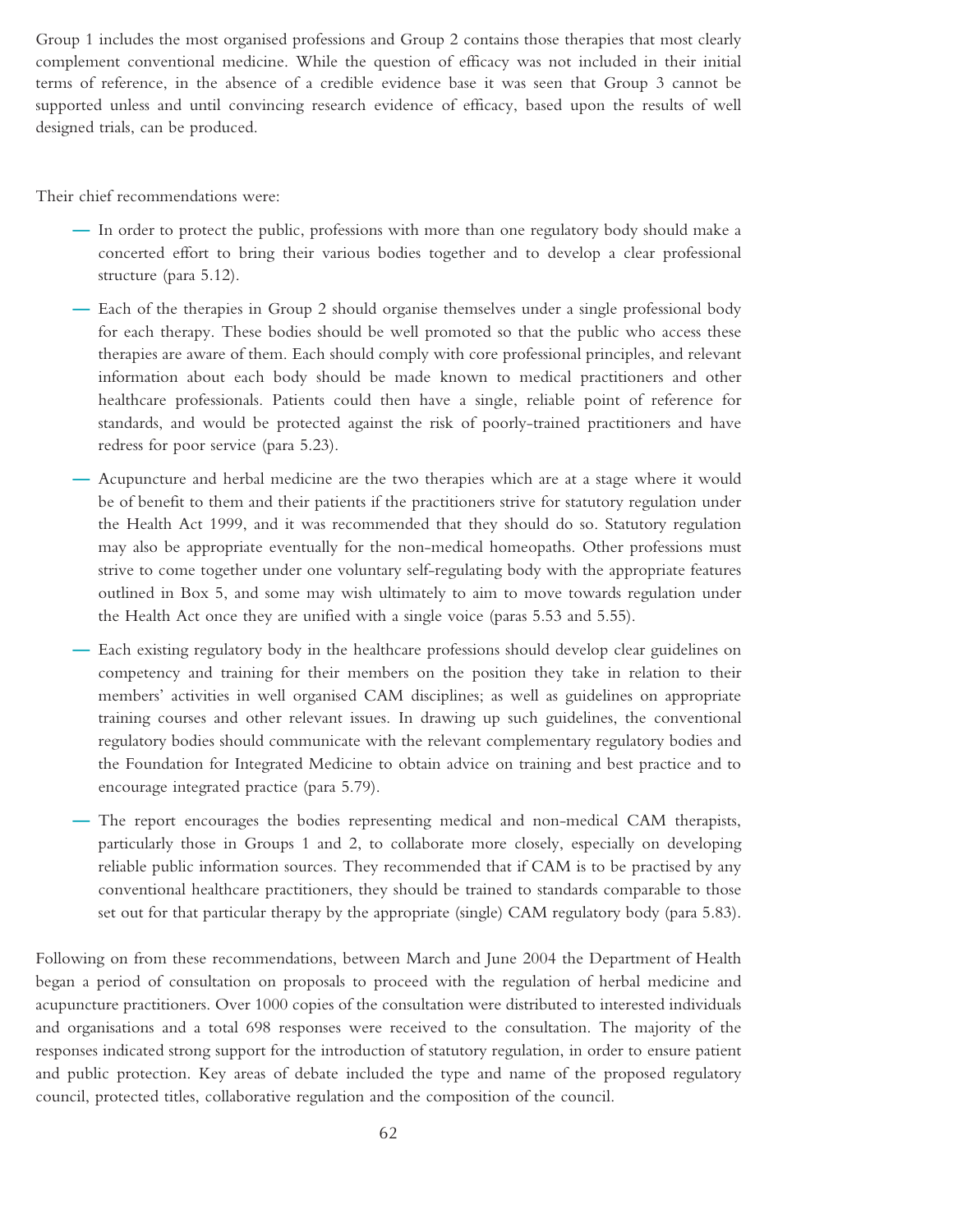The Department analysed the responses received and in February 2005 launched a report on the consultation titled ''Statutory regulation of herbal medicine and acupuncture: Report on the consultation''. The Department of Health planned to publish draft legislation for further consultation in Autumn 2005.

However, pace on the statutory regulation of herbal medicine and acupuncture has slowed as a result of the UK Government's current scrutiny of the entire area of statutory regulation. Since the enquiry into the deaths caused by Dr. Harold Shipman, two major reviews of statutory regulation of healthcare workers are now taking place as part of the Government's response to the Shipman enquiry. At present there are nine different regulators in what is regarded by some as an unwieldy and time consuming process. This has resulted in the regulation of herbal medicine and acupuncture being put on hold until the Government reacts to the findings of these enquiries.

Many people who are expert in the field of complementary therapies in the UK and their regulation feel that voluntary regulation through a federal structure could be the way forward for most groups. This would mean the establishment of agreed umbrella organisations with bodies structured beneath them through each (or related) therapies, a route which is in line with the recommendations of the House of Lords report.

Also, further regulatory change is about to occur in the UK; regulation of health care workers such as social workers, domiciliary workers etc. allows for further registration and tracking of those who work with potentially vulnerable adults and children. This process has raised questions for the alternative and complementary sector in terms of registration. Could registration and a rigorous framework of voluntary regulation act just as effectively as statutory regulation? It is felt that for some groups, the economics of statutory regulation (and perhaps factors based on lack of perceived risk) could result in voluntary regulation being a more effective choice.

The Foundation for Integrated Health is currently examining these issues and looking at the various possibilities for non-statutory regulated therapies. It is felt that there are many issues to be examined such as incentive for practitioners to belong to a federated structure and quality assurance criteria but that voluntary self-regulation could be the most suitable way forward for many groups.

The Foundation receives Government funding to support the setting up of effective voluntary selfregulation schemes for therapies such as homeopathy, aromatherapy and reflexology. The Foundation's focus is to help establish a single regulatory body for each of the main complementary health therapies and then to facilitate the development of robust forms of voluntary or statutory self-regulation.

#### **United States**

In the U.S.A., every state has its own licensing scheme, with different laws and regulations and courts and judicial documents that interpret these rules. The primary means by which states regulate health care practitioners are: (1) mandatory licensure, the most common; (2) title licensure, where a licence is needed to use a particular professional title; (3) registration, with the designated state agency; and (4) exemption from licensure requirements. In general, state regulatory boards establish educational and licensure requirements such as requiring the passing of a specific exam and minimum number of training hours.

Regulation for certain therapies is also moving faster than for others. For example, South Dakota passed a law in February of this year to regulate the state's massage therapy profession. According to the American Massage Therapy Association (AMTA), South Dakota is now the 34th state to regulate massage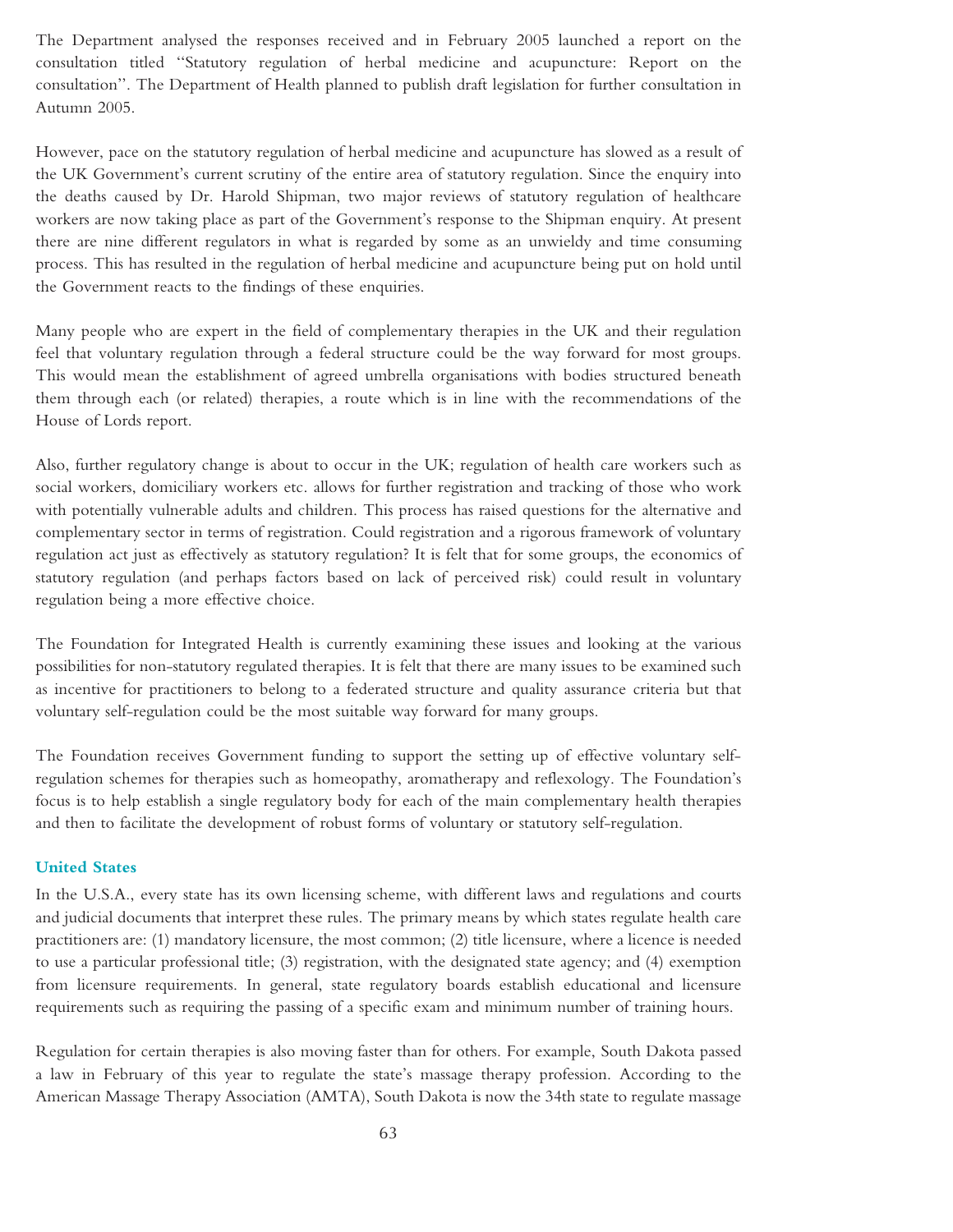therapy. The first state to regulate massage therapy was Arkansas, which passed its law in 1951. Fiftyfour years later, there are still 16 states with no specific regulation and in many states, massage is still regulated by individual town ordinances. This situation is one familiar to many complementary and alternative therapies in the U.S.A.

Minnesota is a state where there is almost unlimited freedom to practise a therapy. Unlicensed practitioners must inform clients of their education, experience and intended treatments, as well as possible side effects or known risks of the treatment. Clients must sign an informed consent form acknowledging the practitioner is unlicensed, that complaints may be filed with the Minnesota Department of Health if the treatment is unsatisfactory, and that they have the right to seek licensed care at any time. Requirements for practice are minimal, but practitioners are not exempted from liability for untoward outcomes.

In a contrasting example, Washington provides licensure, registration, or exemption for various categories of therapists, based on their education and the extent to which their profession prepares practitioners to assume responsibility for the total health care of clients. Regulations delineate standards of practice, the scope of practice allowable, education and training requirements for licensure, registration or exemption and required professional oversight. Four therapy groups (naturopaths, acupuncturists, massage therapists and chiropractors) are licensed and regulated.

While accepting the view that the U.S. has a multiplicity of regulatory and educational requirements for therapists, in order to facilitate future uniformity the Federation of State Medical Boards Special Committee for the Study of Unconventional Health Care Practises has begun to develop guidelines for the use of complementary therapies. These guidelines address training and education with a focus on the scientific basis of treatment methods. The American Board of Holistic Medicine has administered a board certification examination covering 13 areas of holistic medicine including nutritional medicine, environmental medicine, bio-molecular medicine, homeopathic medicine, manual medicine, ethnomedicine including acupuncture and conventional medicine.

Chiropractic is the most developed in terms of national standards for education and training in the U.S.A. of any complementary profession. Traditional Chinese acupuncture, therapeutic massage and naturopathic medicine have moved closer than other CAM professions to having national education and training standards. Because of this progression, these professions are appropriate candidates for conferences convened by the Department of Health and Human Services and other agencies where the leaders of the sector, conventional medicine, health professional groups, the public and other organisations will meet to facilitate the establishment of education and training guidelines. Establishing agreed levels of training, education and standards of continuing education and scope of practice is necessary if legal authority to practise a therapy is to be recognised in a wider context across the states.

As the U.S. regulatory framework is framed by its federal nature, one of the recommendations of the report of the White House Commission on Complementary and Alternative Medicine Policy is to establish a centralised office for the sector in order to facilitate policy formulation and implementation.

It was also a recommendation of the White House Commission on Complementary and Alternative Medicine Policy that the Department of Health and Human Services should assist the states in evaluating the impact of legislation inacted in various states in terms of regulation of practitioners and ensure accountability to the public, with periodic review. It was also recommended that the Secretary of Health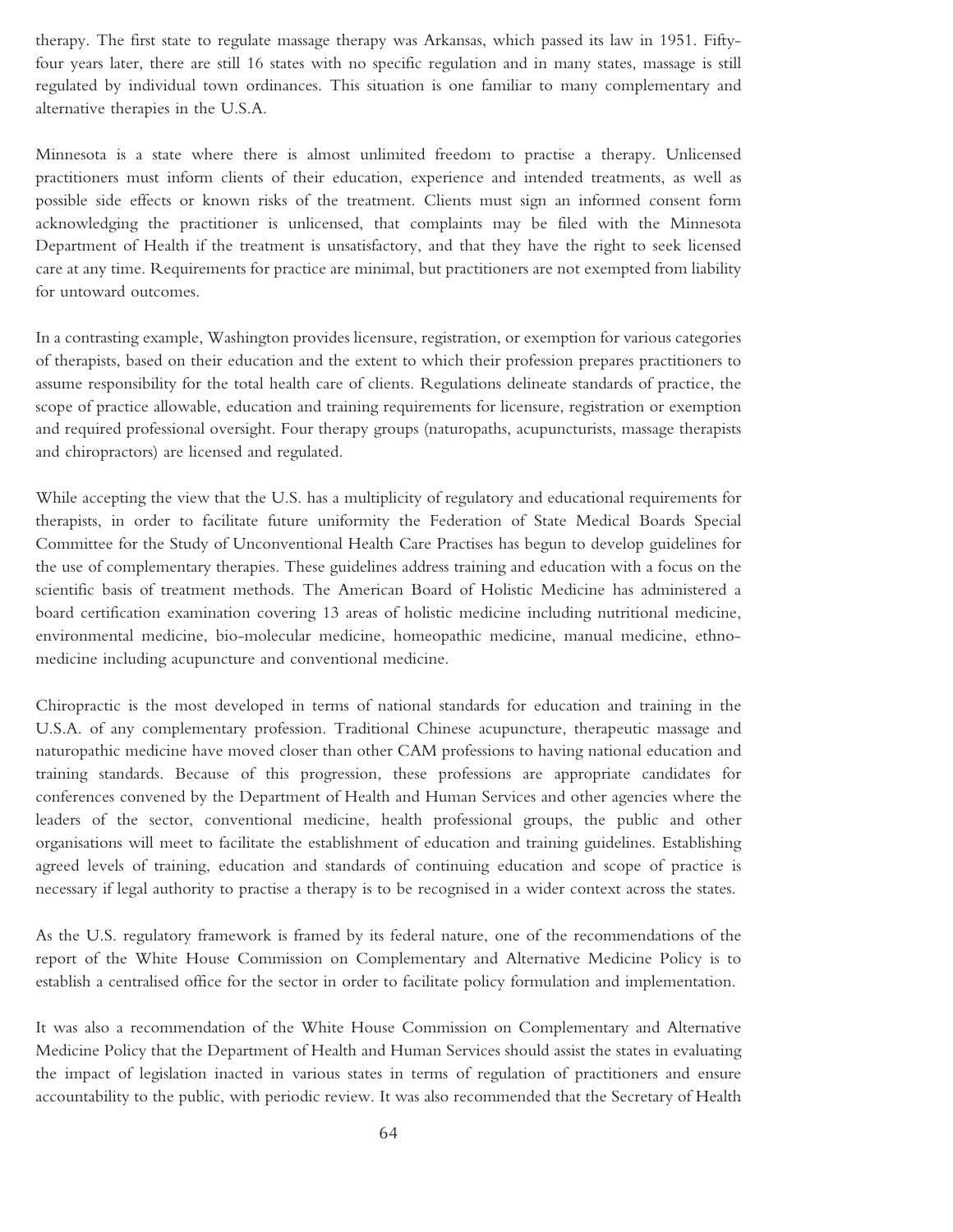and Human Services, in collaboration with states, should assist CAM organisations that wish to develop consensus within the field of practice regarding standards of practice including education and training.[1]

These conclusions could then be considered by states in terms of regulatory options such as registration licensure or exemption. In conclusion, it is evident that the United States is endeavoring to establish a more cohesive framework for regulation across the country and facilitate better communication, evaluation, and review of regulations between states, regulatory bodies and practitioners.

#### **Canada**

Canada, along with many other nations, is examining policy issues relating to the safety, efficacy, costeffectiveness and regulation of complementary and alternative health care. In the next few years, the policy choices that will be made with respect to the recognition and regulation of complementary and alternative health care practitioners will have a great impact on the continuing development of complementary and alternative health care in Canada.<sup>[13]</sup>

The predominant mode of regulation for health professions in Canada is self-regulation. Historically, this has been achieved after certain acceptance or recognition by the political and economic players and institutions in the health sector. Regulatory precursors to such self-regulation include direct government regulation through mechanisms such as the Acupuncture Committee in Alberta. Legislation in Canada has established three primary regulatory structures for the self-regulation of health professions.

The provinces and the territories have the constitutional jurisdiction to regulate health care professionals, including complementary and alternative practitioners. While the national health service (Health Canada) does not have a direct role in regulating health professionals, the significant impact of complementary and alternative health practices on the health system has necessitated policy analysis in this area.

The 2001 report commissioned by Health Canada recommended four primary themes for further regulation of the sector.[14]

- **—** The importance of government to remain cognisant of the consumer driven nature of complementary and alternative health care. The potential lack of an ''evidence-based'' approach should not necessarily be a barrier to regulation.
- **—** Consideration of potential regulatory mechanisms should focus primarily on the identification of risk and the meaningful reduction of risk.
- **—** Consider carefully the implications of championing complementary over alternative health care, or over-emphasising the concept of integration of Complementary and Alternative Health Care with conventional health care. Many practitioners worry that complete integration of Complementary and Alternative Health Care with conventional health care would lead to an undermining of the holistic nature of complementary therapies which is perceived by consumers to be of great value.
- **—** Consider the pace and extent to which governments consider regulating CAM practitioners, given the dearth of evidence about harm done to the public because of the level of current professional regulation. Government should advocate for *appropriate regulation,* rather than overregulation or under-regulation. In some cases, no regulation of practitioners of certain CAM modalities may be appropriate. Where some form of regulation is necessary, it cannot be assumed that the same type of regulation is necessary for all CAM modalities.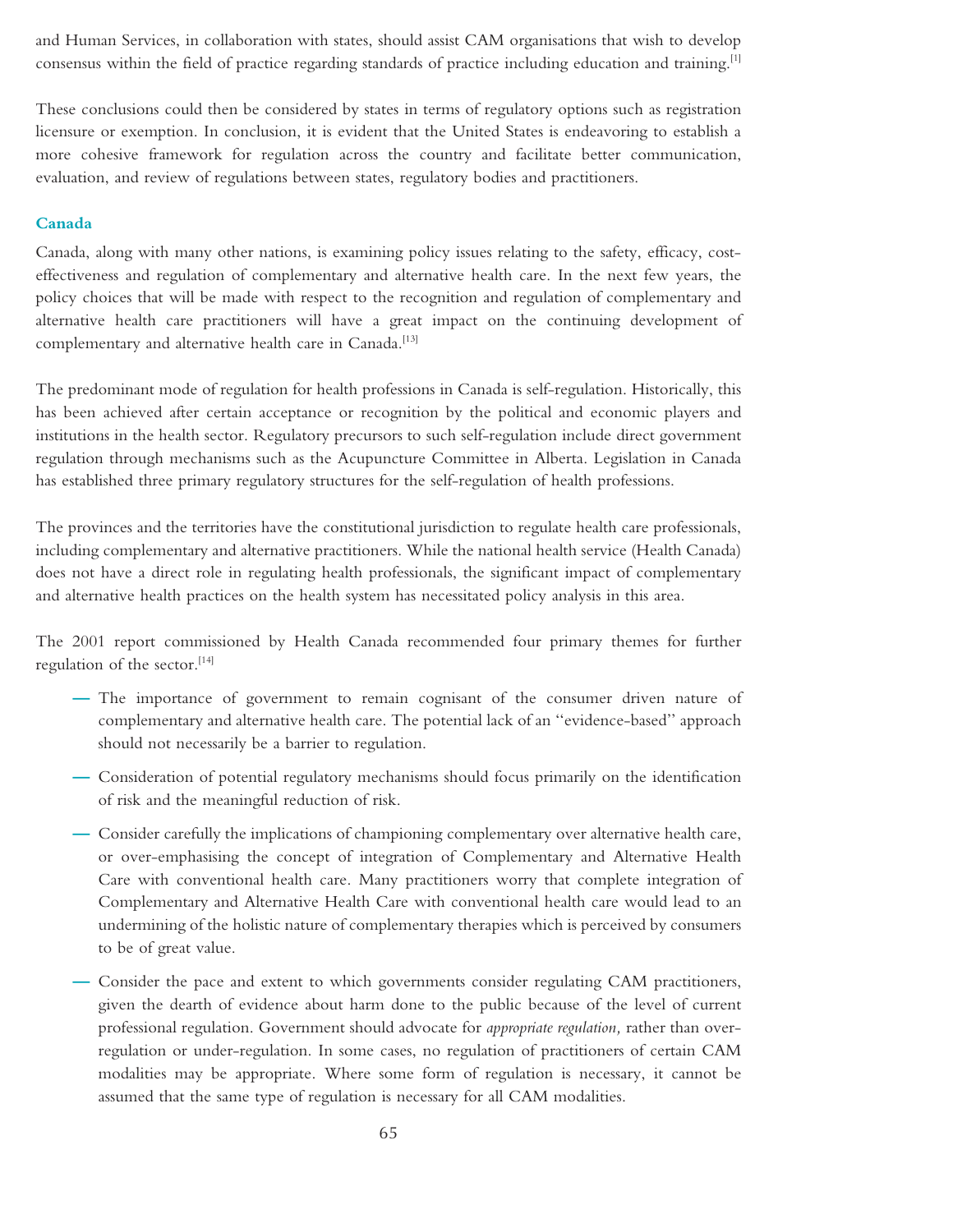#### **Australia**

Regulation of practitioners in Australia is the responsibility of the various state governments. Currently, Victoria is the only Australian jurisdiction to formally regulate therapists, requiring practitioners who use the title ''Acupuncturist'', ''Chinese Herbal Medicine Practitioner'', and ''Chinese Medicine Practitioner'' to register with the Chinese Medicine Registration Board. However, all state jurisdictions have legislation (with varying requirements) for the registration of chiropractors and osteopaths. Most therapists are therefore subject only to varying forms of professional self-regulation.

However, the federal Government is getting involved in funding some groups of practitioners to explore avenues for self-regulation. Under A New Tax System (Goods and Services Tax) Act 1999, complementary and alternative practitioners had to satisfy the definition of being a recognised professional in order to continue to supply their services GST-free beyond 30 June 2003. To this end, the Australian Government has provided AUS\$500,000 to help professional associations form national professional registration systems for acupuncture, naturopathy and herbal medicine practitioners. The funding was spread between the following groups: National Herbalists Association of Australia; Australian Traditional Medicine Society Ltd; Australian Natural Therapists Association Ltd; Federation of Natural and Traditional Therapists; and Australian Acupuncture and Chinese Medicine Association Ltd.[15]

#### **New Zealand**

New Zealand has taken a risk-based approach to the statutory regulation of health practitioners and to date has provided for the statutory regulation of two therapies; chiropractic and osteopathy. Other therapies are at various stages of self-regulation through a range of therapy-based professional bodies and/or through the multi-therapy body, the New Zealand Charter of Health Practitioners.

The 2003 Health Practitioners Competence Assurance Act stresses the importance of the health and safety of the public and an accountability regime for practitioners. Most importantly for the professions under discussion, it also provides an opportunity for additional complementary modalities to be covered under the act. Again, the risk-based approach is primary here and chiropractic and osteopathy were regulated under this Act as they were felt to have appropriate level of risk for consumers.

In 2004, the Ministerial Advisory Committee on Complementary and Alternative Health (MACCAH) published its report into the sector with advice to the Minister for Health on policy.<sup>[2]</sup> The MACCAH report examined the issue of statutory regulation for therapies while favouring the risk-based approach. The report also notes that other countries are at a similar stage of considering statutory regulation but that no country has yet provided a best practice model for New Zealand.

For future policy, the report concludes that an increased level of regulation of practitioners is needed to effectively protect New Zealand consumers from the risks involved with complementary and alternative healthcare. On the basis of the information available to them, the report recommends that strong selfregulation through professional bodies is the best way to protect consumers and that a strong regulatory framework, including such elements as those set out in the House of Lords Report, is the most desirable basis for regulation.

Suzanne Campbell

Researcher to the National Working Group on the Regulation of Complementary Therapists

August 2005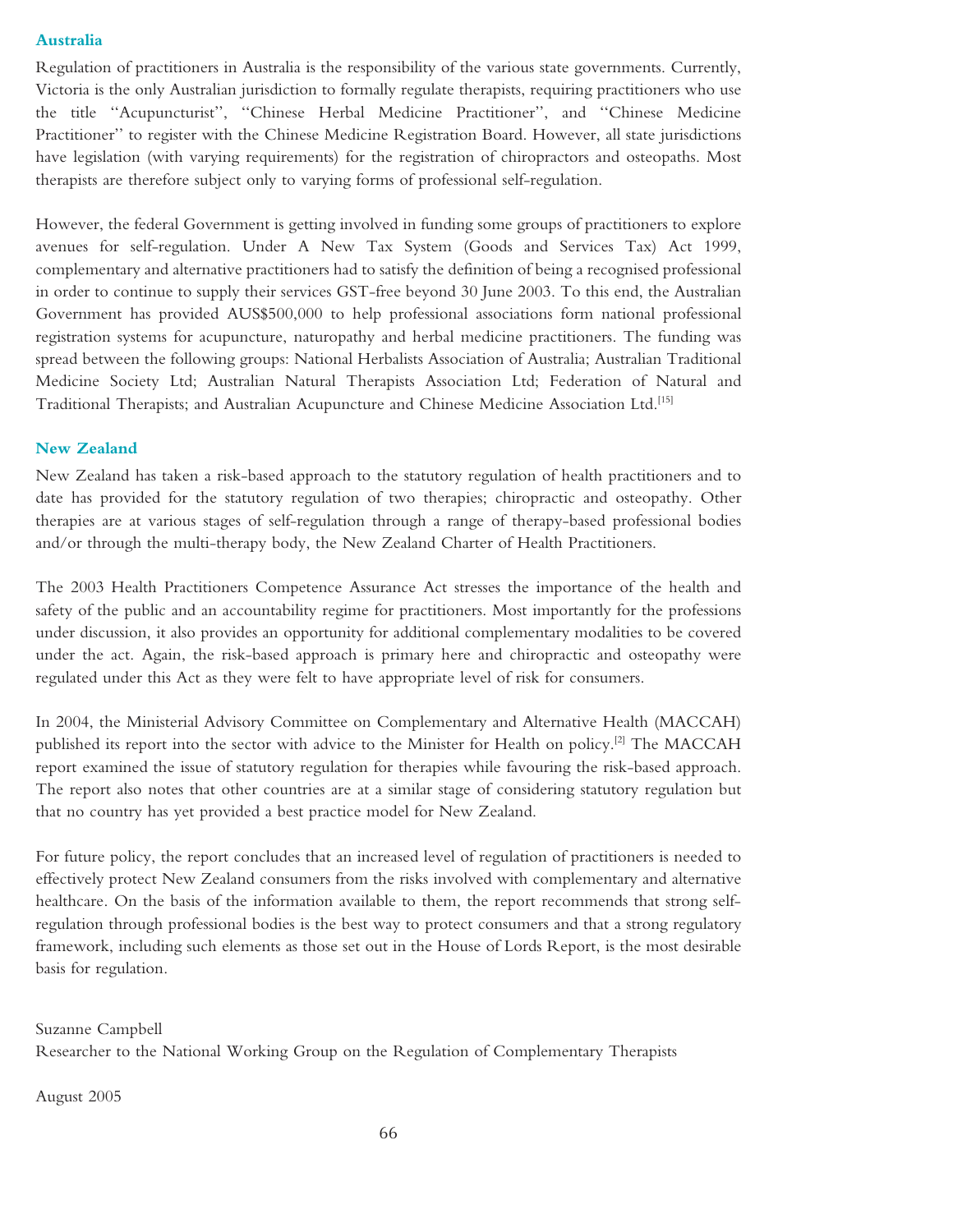## **References**

- 1. United States White House Commission on Complementary and Alternative Medicine Policy 2002
- 2. The Ministerial Advisory Committee on Complementary and Alternative Healthcare (MACCAH) Report 2004 www.newhealth.govt.nz/maccah
- 3. The Regulation of Complementary and Alternative Health Care Practitioners: Policy Considerations, a report commissioned by Health Canada Health Human Resource Strategies Division, 2001
- 4. European Council for Classical Homeopathy Recognition and Regulation of Homeopathy in Europe. March 2005 — draft
- 5. European Parliament, Report on Non-Conventional Medicine (Collins Resolution: Doc-En/PR/289/289543 PE216.066/fin) Strasbourg, European Parliament
- 6. COST Action B4 Unconventional Medicine. Final report of management committee 1993-1998 (EUR 18420 EN) Luxembourg, office for the publication of the European Communities
- 7. www.ft.dk/Samling/20021/beslutningsforslag–oversigtsformat /B47.htm
- 8. Legge Regioinale 24 Ottobre 2002, n.25. Regalomentazione delle practiche terapeutiche e deele discip line non convenzionali
- 9. Lov am alternativ behandling av sykdom mv
- 10. www.eatcm.net European Association of Traditional Chinese Medicine
- 11. Project of law No.263/IX (for framing the base of Non-Conventional Medicines) and Project of law No.27/ *IX Legal procedures of the Non Conventional Therapies*
- 12. Regeringen proposition 2003/04:1. Budgetpropositionen for 2004. Forslag till statsbudget for 2004, finansplan, skattefragor och tillaggsbudget m.m
- 13. de Bruyn, T. 2000. *Taking stock: Policy issues associated with complementary and alternative health care.* A commissioned report for the Health Systems Division, Health Promotion and Programs Branch, Health Canada, March, 2000.
- 14. The Regulation of Complementary and Alternative Health Care Practitioners: Policy Considerations, a report commissioned by Health Canada Health Human Resource Strategies Division, 2001
- 15. Ethical and legal issues at the interface of complementary and conventional medicine. Ian McKerridge and John R McPhee Medical Journal of Australia 2004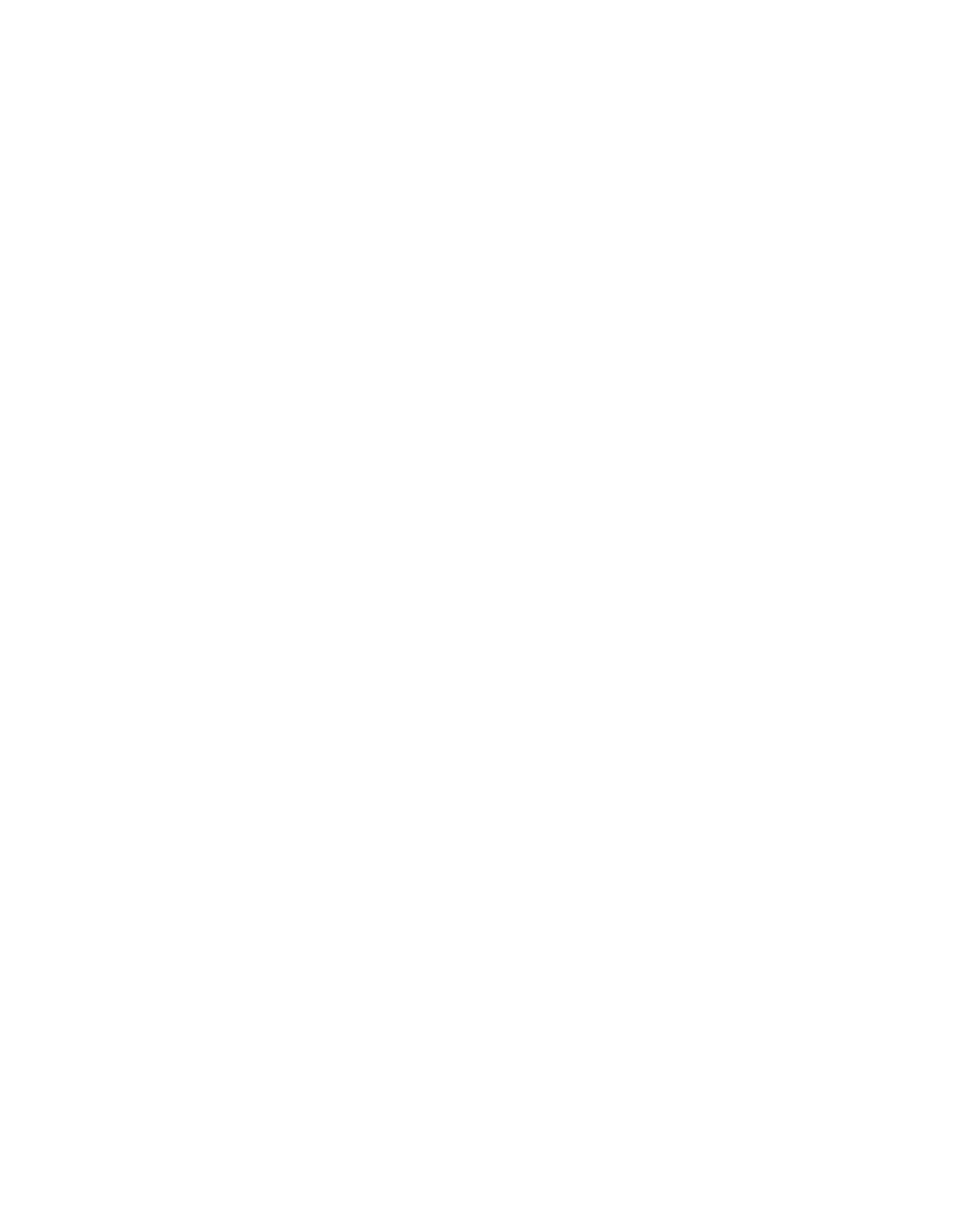## **APPENDIX V**

# **Associations**

In Ireland, the complementary and alternative therapy community is a very disparate one with a broad range of levels of expertise, training and level of association with other practitioners and/or international organisations. In comparison to some countries, Ireland is at a slightly earlier stage of forming solid frameworks of associations and federations with which to link, and in some cases govern, the sector.

In Ireland (as with many countries) it is frequently the case that alternative and complementary therapists practise on a part-time basis, are not registered with any association or group and work in a non-business orientated way. The basis of some therapies is the relationship between the therapist and the patient being healed; the economics of this transaction are not always as important.

At the other end of the scale are groupings of therapists in clinics or with large numbers of clients or referrals, therapists who practise on their own but on a full-time basis and who are active members of a single association which governs or lobbies for their particular discipline.

This variance is to be expected where the level of practice that individuals have is influenced by the amount of time they are prepared to dedicate to training, their commitment to continuing professional development and/or earning from their expertise. Some associations point out that most of their therapists only use their therapy on family or friends and don't charge for their therapy. Others, at the much more professionally organised end of the scale, have total reliance for income on their therapy and a high degree of involvement in one single therapy association.

Many therapists concentrate on one single therapy while others practise as many as 18 different therapies (the most identified in this study) and offer a very diverse range of treatments. With this broad range of differences in practice, one of the challenges for the complementary and alternative therapy community is providing organisational or regulating frameworks that are inclusive for everyone.

## **Methodology**

For the purposes of this project, 63 groups were contacted by post or e-mail and more than 80 additional individuals and groups who had attended Department of Health and Children forums were also contacted by post. Each was asked for the following details:

- **—** Background on their association, why and when it was established, its purpose and goals
- **—** The number (and if possible) names of therapists that are members of the association
- **—** A note on training; what are the qualifications acceptable for membership of your association and where these qualifications can be gained
- **—** What other associations or groups of members are active in your therapy in Ireland?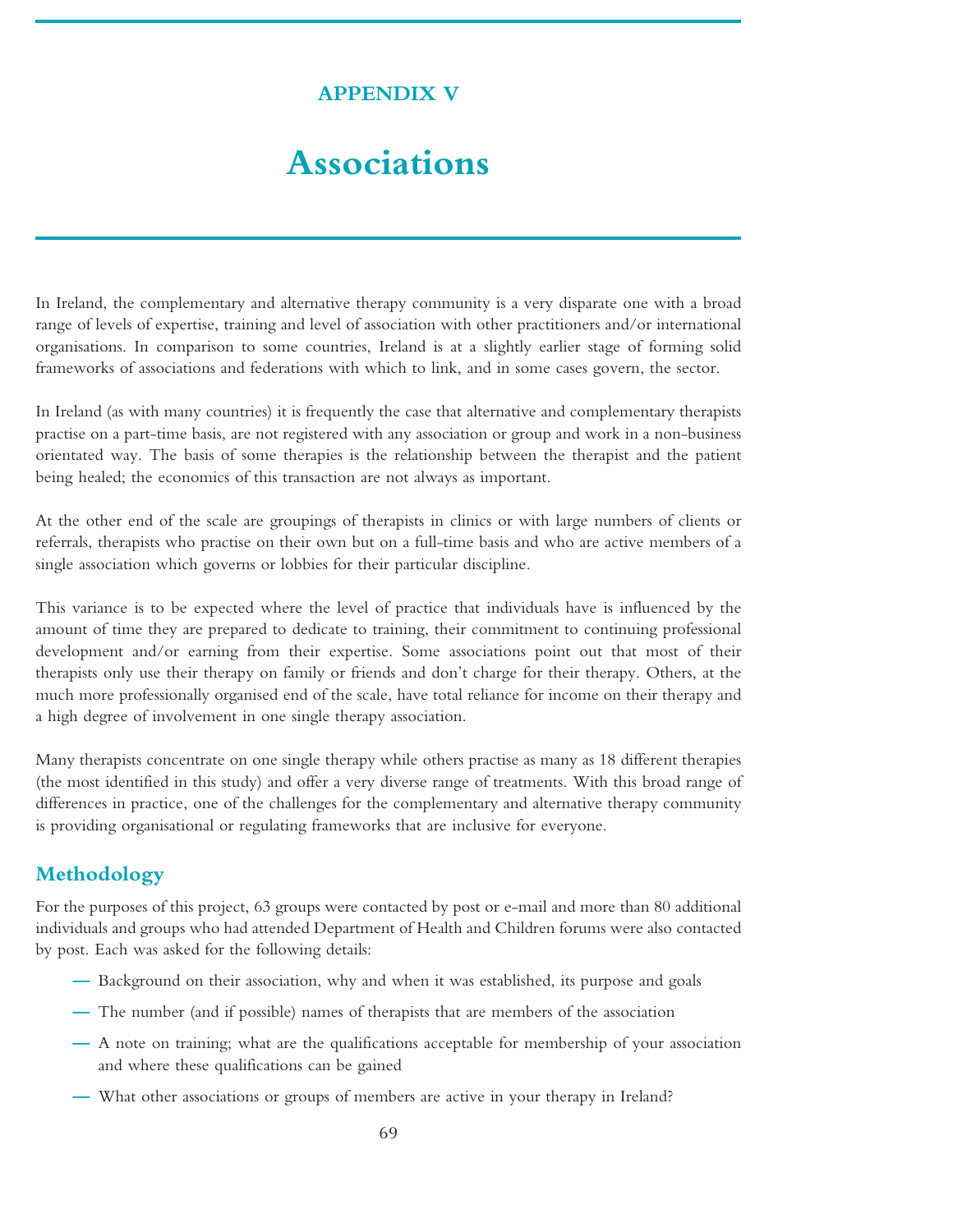- **—** In terms of individuals we would like to hear from people who are practising single or multiple therapies, details of your qualifications, professional practice and membership of professional bodies (if any)
- **—** We would also like to know the rates charged for treatments (if possible)

[The full query letter is included at the end of this appendix along with the survey results.]

The response to the questionnaire was mixed. Some groups did not make contact, despite follow up phone calls on three or more occasions. Some original contact details were inaccurate and so efforts were made to find someone in a group or association who would respond. Following this, the new contact often failed to reply. Some organisations' contact people were abroad and others did not receive the query letter in time from the former contact person.

Most organisations were reluctant to forward names to the study and nearly all omitted the costs of treatment. Some organisations responded with substantial information about their group but were reluctant to give membership numbers. When pushed, most submitted membership figures. It appears that the smaller groups were more reluctant to give membership figures as they felt that their membership size could result in them being left outside of future decision making processes. Some organisations gave great responses with a comprehensive breakdown of everything that was requested in the query letter.

In Ireland, level of association falls into the following groups:

- 1. Associations representing one therapy only who are part of two or more associations representing their therapy e.g. Kinesiology Association of Ireland representing the Association of Systematic Kinesiology in Ireland and Brain Gym Educational Kinesiology
- 2. Associations or registers established by a school and representing only those trained in a therapy at their particular school, e.g. The Irish Reflexology Institute
- 3. Associations that are pan-therapy and represent therapists who may also be a member of an association for their own therapy, e.g. Complementary Therapy Association of Ireland
- 4. Federations i.e. groups representing single therapy associations e.g. Yoga Federation of Ireland or the National Herbal Council, or groups representing associations encompassing many therapies e.g. FICTA.

In Ireland the associations in Group 1 are the most common. Single representative bodies for a therapy are unknown. There are four associations in Group 3 representing many therapies namely — Irish Association of Holistic Therapies, Association of Registered Complementary Health Therapists of Ireland, Complementary Therapy Association of Ireland and Association of Holistic Therapies. In Group 4 there are three federations representing associations for a particular therapy i.e. — Yoga Federation of Ireland, National Herbal Council and Federation of Irish Reflexology Professional Bodies.

From the research it follows that there are many factors affecting why therapists join particular bodies. Many therapists want to remain in contact with those in the same field as they often work on their own and in some cases are geographically isolated. The idea of community is fostered by therapy associations whose aims tend to fall into the same general terms:

**—** To promote communication and exchange of expertise between members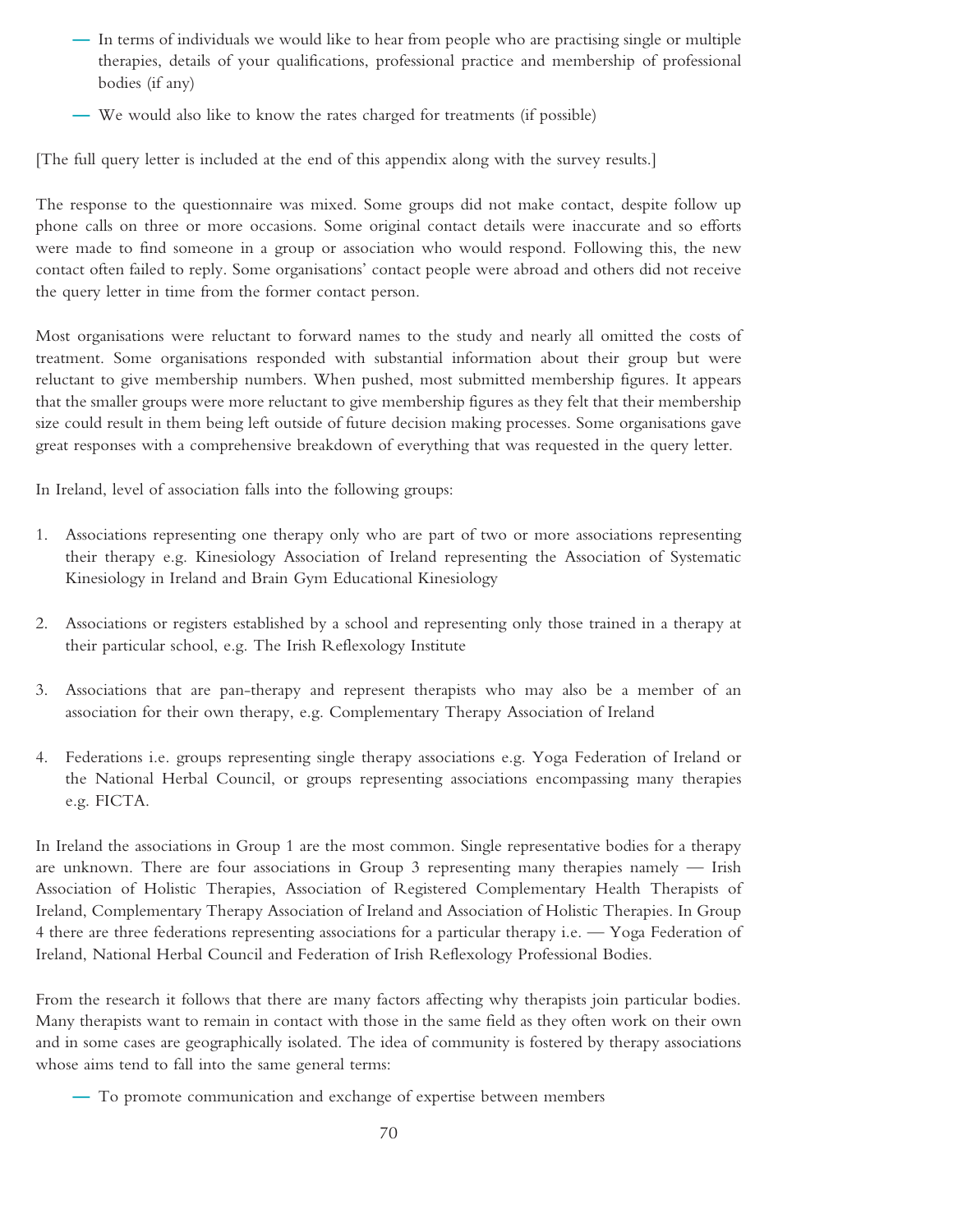- **—** To have an established code of ethics and training guidelines
- **—** To promote the benefits of the therapy and to offer continuing professional development
- **—** To offer newsletters and/or email communications of events and research to members
- **—** To provide a directory or website of accredited practitioners to facilitate the public

Some practitioners become registered with the register or organisation that is based around their college or training association. Some therapists leave their initial association because of personal differences with those in charge of their original association.

One common situation that was mentioned frequently is the predicament of therapists who practise more than one therapy. Some of them are members of several associations while others have joined the pan-therapy associations which are The Association of Registered Complementary Health Therapists of Ireland (ARCHII), established in 1999 and the Complementary Therapy Association of Ireland (CTA), established in 2004.

The cost of joining and paying yearly membership to several associations is a factor in the establishment of these pan-therapy groups. To some therapists it is more attractive to pay one single membership fee each year and to have an involvement with one single association rather then pay for membership and have to attend meetings etc. of several associations. At present, these pan-therapy groups are at an early stage of development and are not affiliated to each other or to FICTA. However, both have plans to lobby on the part of their members for better recognition and influence on the process of regulation of therapists in Ireland.

The price of insurance premiums is also a driver for therapists seeking membership of organisations. One of the pan-therapy groups indicated that since they began to offer an insurance policy on their website, 75% of its membership queries are from people who are interested in joining the association to take up the insurance offer. Another therapist said that the reason he left an Irish association to go to an English pan-therapy group was because the insurance premium with the English group (Embody) was lower than his professional association here.

### **Amalgamation/Federation**

There are quite large differences in the degree or openness to federation or amalgamation from groups across the complementary and alternative therapy community.

Most associations tend to operate on their own but have an awareness of others working in their sector. Many have a positive attitude to integration, amalgamation or federation of groups within their therapy. In opposition to this, some associations were formed by a group of therapists that has left another organisation and formed their own association. These groups tend to have negative attitudes to joining with the former association in any capacity.

In terms of associations which represent a single therapy, there were many reasons stated for reluctance to join several groups in their sector into one single association.

The main differences arise over accepted standards of training and education. This is a common difficulty in that some associations don't recognise the standards accepted by other groups in their field. Some felt that their association could not join with another as it was affiliated to a European body with a shared standard that was above those standards accepted by other associations in its field. For example, one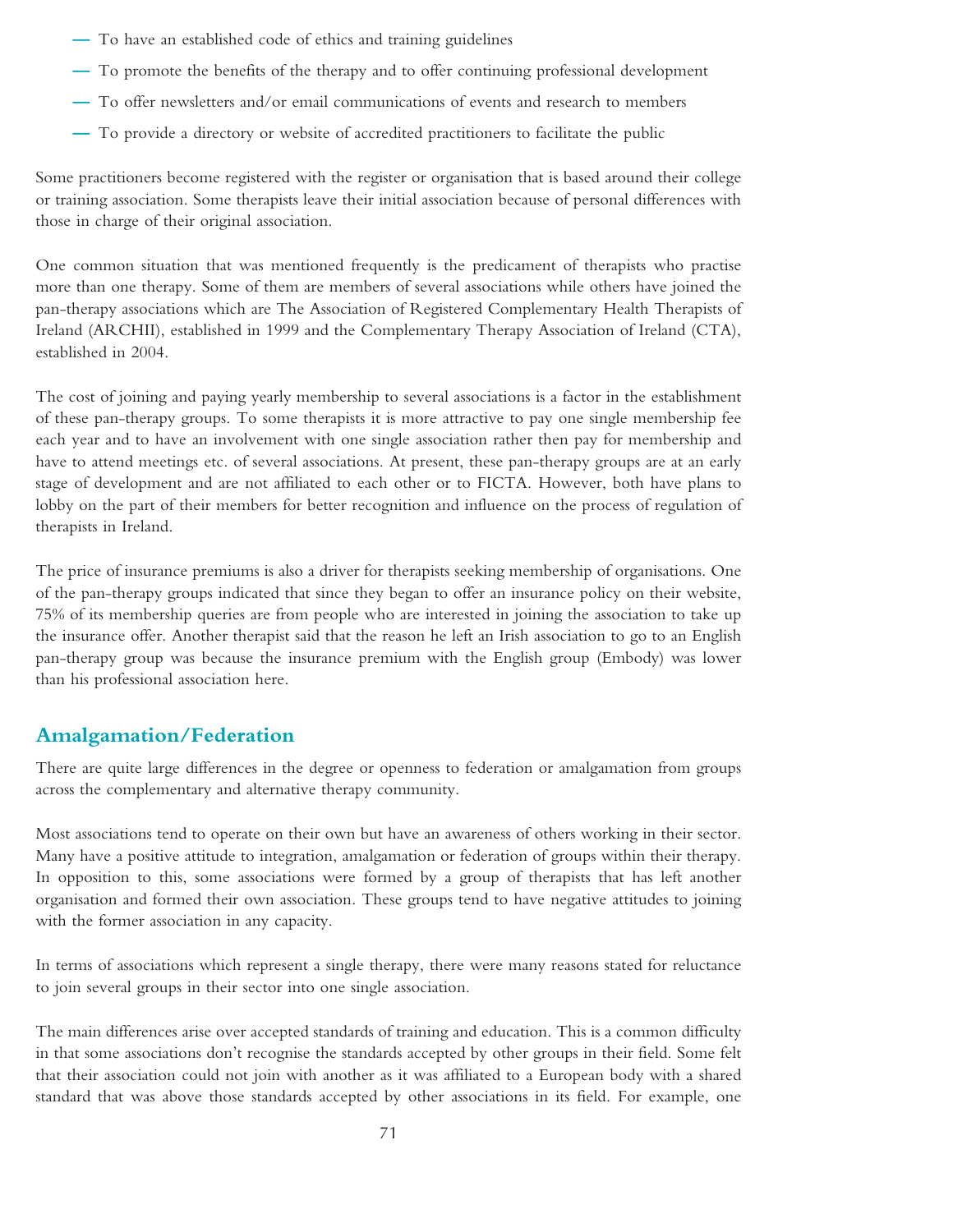association's governing European body insists that all practitioners hold a primary degree which was not demanded by other associations representing the same field. Therefore this association felt that it was difficult to join with other Irish associations as it would lower the standard of their practitioners.

Likewise, some groups were subject to a U.K. standard and had difficulties accepting practitioners trained in Ireland under what they felt were lower standards.

However, there is an awareness generally that a more cohesive structure is desirable and more beneficial to therapists in the long term. Many felt that a federated structure of one umbrella association in each therapy with others affiliated to it is more attractive than a complete amalgamation of the present associations in their field.

Many groups who discussed this issue wish to stay autonomous; they felt that in a federated system the bigger groups can dictate to the smaller groups and drive policy their way. One therapy group reported that when trying to get a federation structure off the ground there were basic logistical issues such as the fact that representatives of other groups didn't always turn up to meetings to move the process along, and not all groups in their therapy were interested in a federated body. In short, in some cases there is an openness to a federated structure within their field, it is often simply a matter of needing the incentive to do so.

Some associations are open to amalgamation but feel that sometimes this is driven by a larger group or federation who is more dominant in their field. They are reluctant to become ''swallowed'' by a larger group already in existence, whose structure and membership would become the dominant framework of the new group. Broadly they would be amenable to amalgamation provided it was conducted on a basis of equality and that one single group (or more than one) would not take charge at the expense of others.

There is also overlap between associations and registers offered by schools; for example, the National Register of Reflexologists has twelve accredited schools on its register. One of these schools, The Natural Healing Centre in Cork, runs its own register of therapists (The National Healing Institute) which covers a range of therapies including reflexology. In some ways, it is understandable why therapists might be confused about the benefits of joining an association, or which one is the best choice to represent their interests. Many simply practise on their own and are happy to remain outside a group where they see no benefit to joining it. This idea of incentive is an important point to remember as a factor in future registration or regulation of therapists.

The following are the therapy associations in Ireland who have moved or are moving towards a degree of amalgamation/federation:

- **—** Bio-energy Therapists Association is a member of FICTA and formed from two separate groups in 2003
- **—** The IMTA have made attempts at bringing the other physical therapy groups together. In 2004, the Irish and International Aromatherapy Association joined with them and the IMTA is in talks with the Natural Healing Institute for possible joining up in the near future
- **—** The Federation of Irish Reflexology Bodies comprises three groups [The Association of Irish Reflexologists, The Irish Reflexology Institute and the National Register of Reflexologists]
- **—** Five of the herbal groups are working to form a herbal council, with a herbal register. At present, it is more of a steering group who are in the process of agreeing common standards, and a lobbying position. These groups are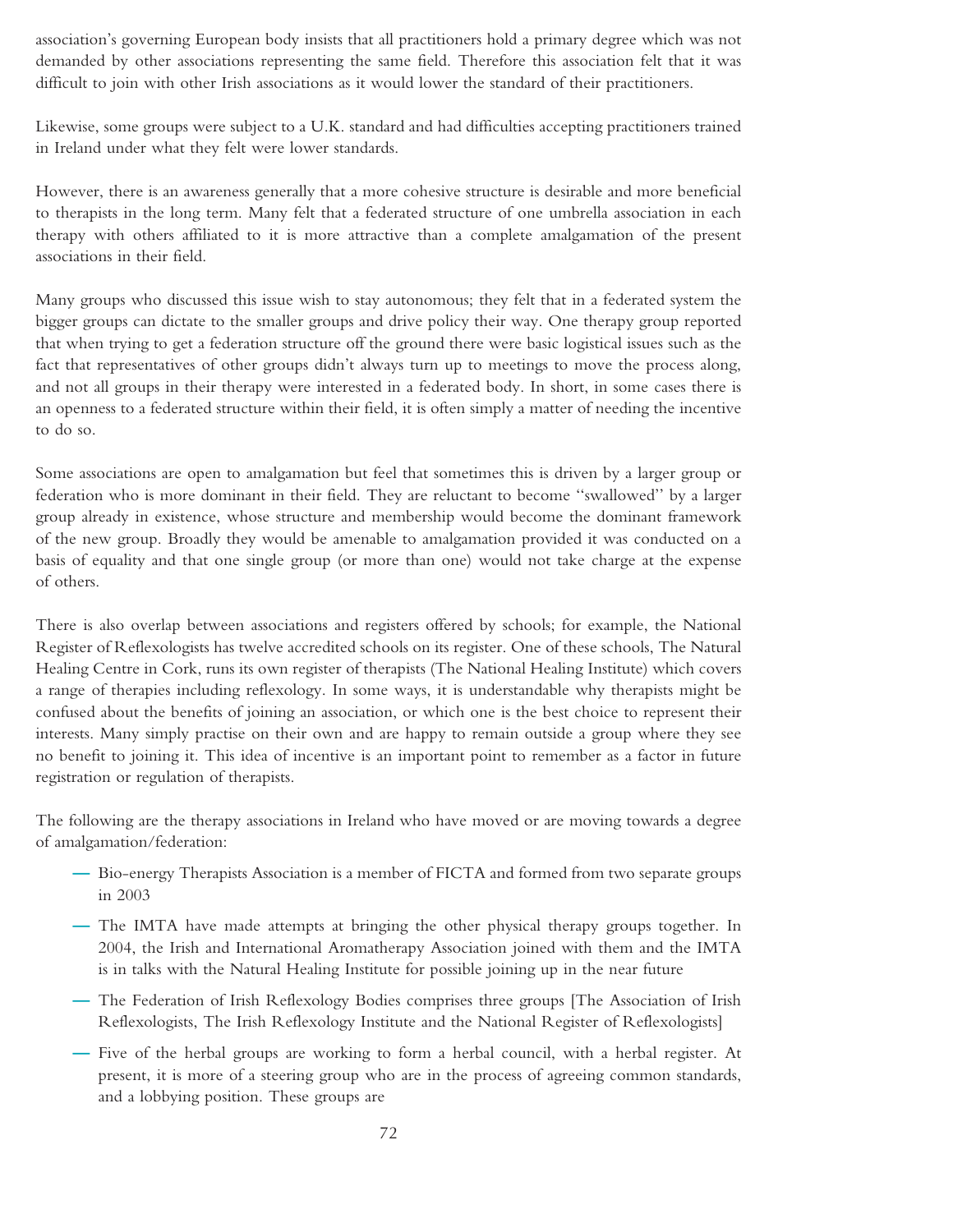- **—** The Irish Medical Herbalists Association
- **—** The Irish Association of Master and Medical Herbalists
- **—** The Irish Register of Chinese and Herbal Medicine
- **—** The Association of Chinese Herbalists in Ireland
- **—** The Irish Herbal Association

There are two Herbal Associations who exist outside this process.

- **—** The Yoga Federation of Ireland is an umbrella group with:
	- **—** Yoga Therapy Ireland
	- **—** Contemporary Yoga (Cork)
	- **—** Yoga Fellowship of Northern Ireland
	- **—** Galway Yoga Centre
	- **—** Aurolab Project (Offaly)
	- **—** ViniYoga Ireland is an Associate Member

Three other yoga associations operate outside of the Federation

In conclusion, while the community of therapists involved in complementary and alternative therapies is a disparate one, there are some moves to provide uniformity in terms of establishing single professional bodies. This process is going to be quicker in some therapy associations than in others, but this study found an increasing awareness of the benefits of working towards more cohesiveness within therapy groups.

Suzanne Campbell Researcher to the National Working Group on the Regulation of Complementary Therapists August 2005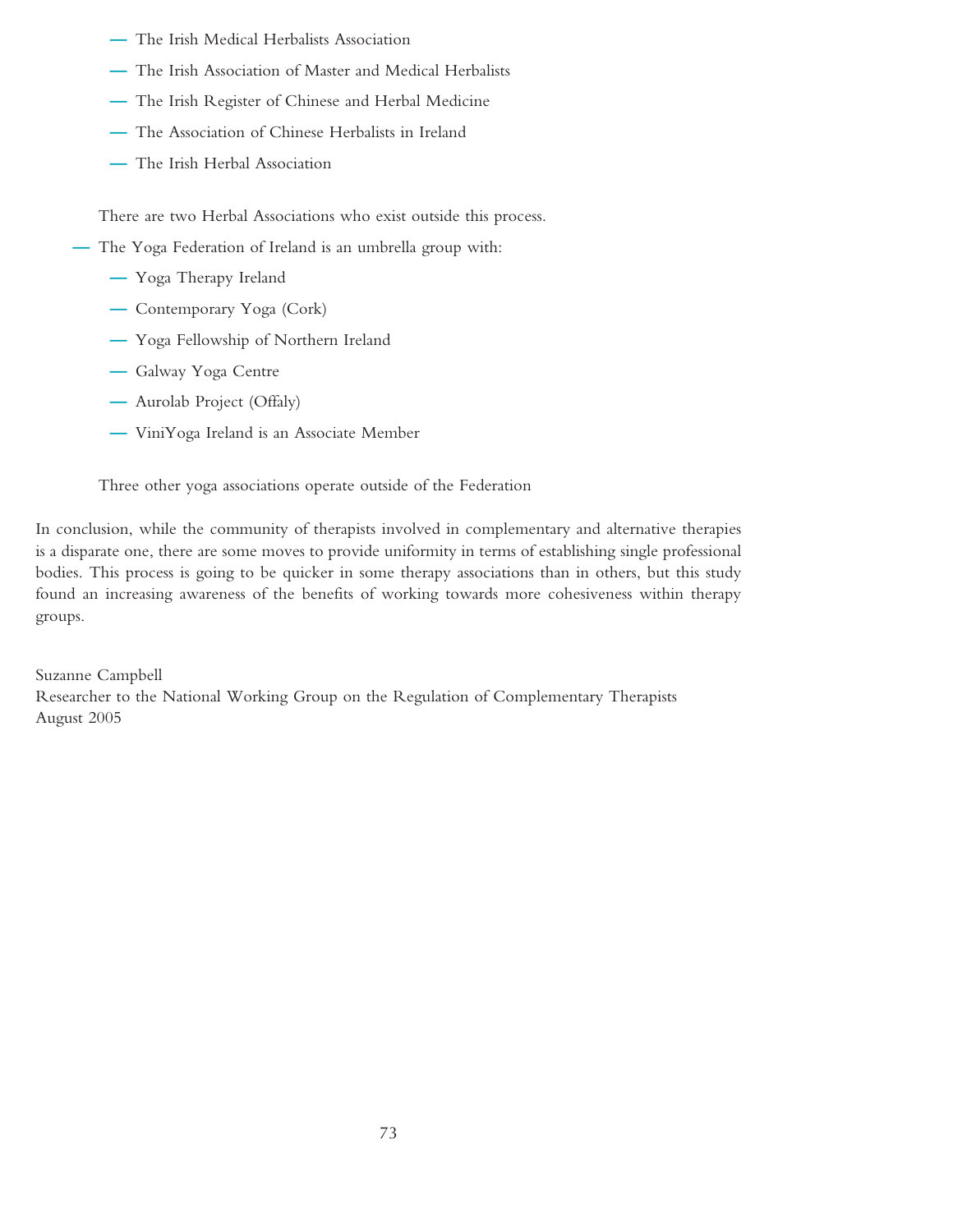# **Letter sent to associations and individuals in the complementary and alternative therapy community**

On behalf of the National Working Group on the Regulation of Complementary Therapists, I am compiling statistics on the complementary and alternative therapy sector in Ireland.

To enable the group to carry out this function, we would like to hear from therapists and/or associations active in this field. The information we are seeking regarding associations is:

- **—** Background on the association, why and when it was established, purpose etc.
- **—** The number (and if possible) names of therapists that are members of the association A note on training; what are the qualifications acceptable for membership of your association and where these qualifications can be gained.
- **—** What other associations or groups of members are active in your therapy in Ireland? In terms of individuals we would like to hear from people who are practising single or multiple therapies, details of your qualifications, professional practice and membership of professional bodies (if any).

We would also like to know the rates charged for treatments. This information will remain confidential and the names, qualifications or rates for treatment will not be published in the report. The purpose of gathering these statistics is to collate an accurate picture of the complementary and alternative therapy sector in Ireland, and most importantly, to find how many individuals and associations are active in it. Relevant research on the efficacy of your therapy which you feel might be useful for the report can be sent my way, or any pointers which you feel are relevant to a description of what is happening in terms of new developments or projects in your area. I would appreciate it if you could send this information to me as soon as possible. The gathering of statistics for the report is to be completed in five weeks time so it is vital that people contact us soon.

Thanking you in advance.

Sincerely

Suzanne Campbell Project Manager, National Working Group for the Regulation of Complementary Therapists.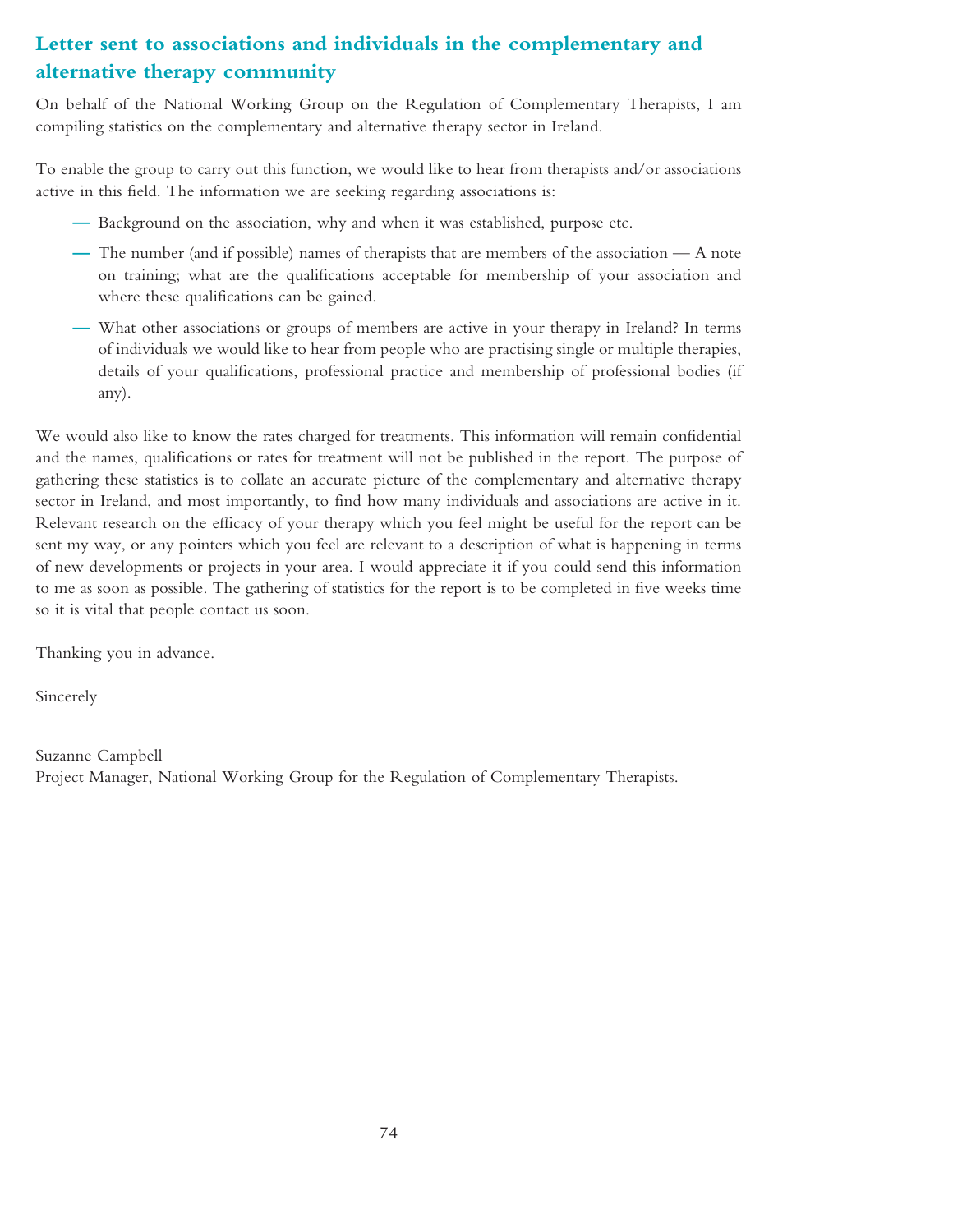# **List of Associations with notes on membership and educational standards**

# **Federations**

| The Federation of Irish | $FICTA - 25$       |  |  |
|-------------------------|--------------------|--|--|
| Complementary Therapy   | associations, 3    |  |  |
| <b>Associations</b>     | affiliated members |  |  |
|                         |                    |  |  |

# **Pan-Therapy Groups**

| Irish Association of<br>Holistic Therapies                                             |                                                                                                            | Offers diploma awards<br>in various therapies<br>using City and Guilds<br>qualifications and Irish<br>Yoga Group<br>qualifications.                                                                                                 |                                     | 300 members<br>practising various<br>therapy groups |
|----------------------------------------------------------------------------------------|------------------------------------------------------------------------------------------------------------|-------------------------------------------------------------------------------------------------------------------------------------------------------------------------------------------------------------------------------------|-------------------------------------|-----------------------------------------------------|
| Association of Registered<br>Complementary Health<br>Therapists of Ireland<br>(ARCHII) |                                                                                                            |                                                                                                                                                                                                                                     | www.Complementary<br>therapists.org |                                                     |
| Complementary Therapy<br>Association of Ireland<br>$(CTA)$ (est. 2004)                 | The CTA aims to<br>affiliate with the<br><b>British</b><br>Complementary<br>Medicine Association<br>(BCMA) | Members are qualified<br>in various therapies.                                                                                                                                                                                      |                                     | 12 members                                          |
| Association of Holistic<br>Therapies                                                   |                                                                                                            | founded in 1986 to<br>represent graduates<br>from the College of<br>Holistic Therapies<br>which gives<br>qualifications in<br>several therapies. It<br>has recently become<br>ITEC registered and<br>plans to offer ITEC<br>courses | www.taht.ie                         | 60 members                                          |

# **Associations**

#### **Acupuncture**

| The Acupuncture and<br>Chinese Medicine<br>Association*                 |                                                                                                     | 170 members |
|-------------------------------------------------------------------------|-----------------------------------------------------------------------------------------------------|-------------|
| The Association of Irish<br>Acupuncturists*                             | Members must have<br>completed a 3yr<br>course with not less<br>than 1250 training<br>contact hours | 115 members |
| Acupuncture Foundation<br>Professional Association*                     |                                                                                                     |             |
| The Professional Register<br>of Traditional Chinese<br>Medicine (PRTCM) |                                                                                                     | 36 members  |

 $\star$  [all three moving to amalgamation by end 2005, early 2006]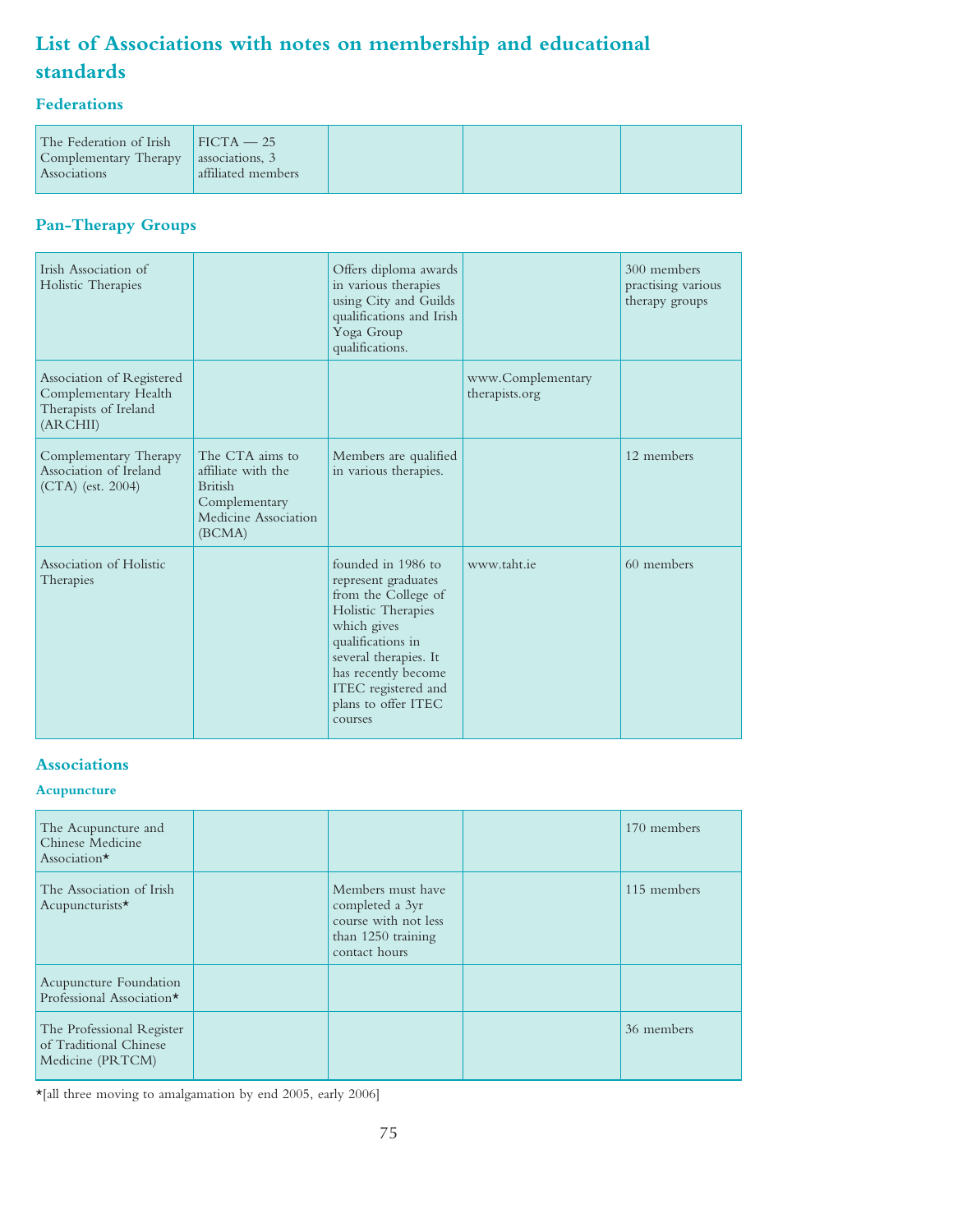#### **Amatsu**

| <i>I</i> reland | Amatsu Association of |  |  |
|-----------------|-----------------------|--|--|
|                 |                       |  |  |

# **Ayurvedic Medicine**

### **Bio-Energy**

| Bio-Energy Therapists<br>Association; BETA | Therapists must have<br>a diploma in Bio-<br>Energy therapy | 16 members |
|--------------------------------------------|-------------------------------------------------------------|------------|
|                                            |                                                             |            |

# **Bio Testing and Therapy**

# **Bowen Therapy**

| Accredited Bowen<br>Therapists of Ireland |  |  | www.bowenireland.com 32 members across | 32 counties |
|-------------------------------------------|--|--|----------------------------------------|-------------|
|-------------------------------------------|--|--|----------------------------------------|-------------|

# **Cranio Sacral Therapy**

| Irish Association of<br>Cranio Sacral Therapy | Training is provided<br>by the Upledger<br>Institute which is an<br>international body. | www.upledgerireland.com They have 500 | therapists practising<br>in Ireland |
|-----------------------------------------------|-----------------------------------------------------------------------------------------|---------------------------------------|-------------------------------------|
|-----------------------------------------------|-----------------------------------------------------------------------------------------|---------------------------------------|-------------------------------------|

## **Endorphin Release**

| Endorphin Release | The only centre       |  |  |
|-------------------|-----------------------|--|--|
| Clinics Ltd.      | offering this therapy |  |  |
|                   | and training of       |  |  |
|                   | therapists            |  |  |
|                   |                       |  |  |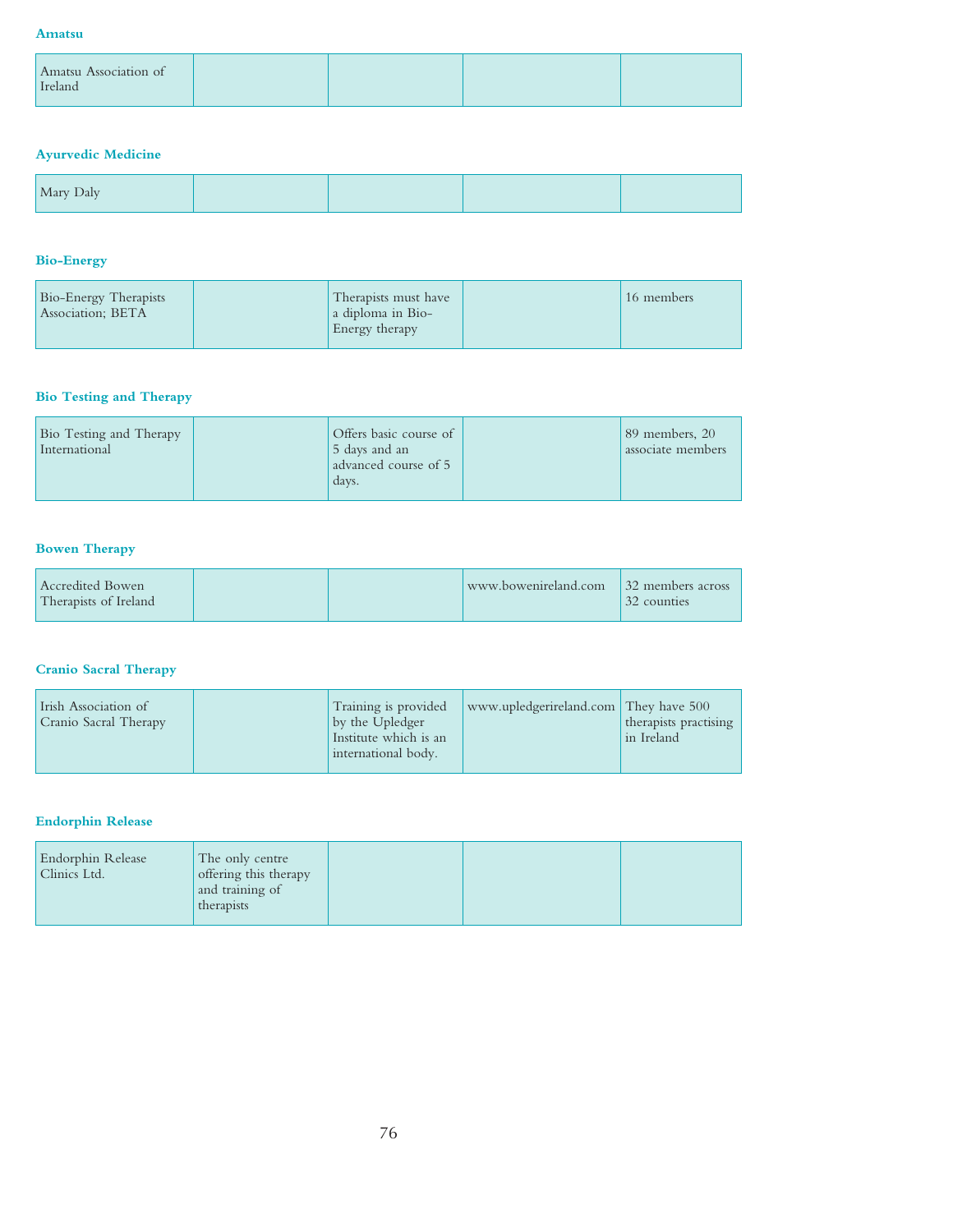#### **Herbal Groups**

The associations marked with an asterisk are affiliated to the National Herbal Council.

| Professional Register of<br><b>Traditional Chinese</b><br>Herbal Medicine |                                                                                                                                                | 8 members on its<br>register of herbal<br>medicine<br>practitioners |
|---------------------------------------------------------------------------|------------------------------------------------------------------------------------------------------------------------------------------------|---------------------------------------------------------------------|
| Irish Register of Chinese<br>Herbal Medicine*                             |                                                                                                                                                |                                                                     |
| Irish Association of Master<br>and Medical Herbalists*                    |                                                                                                                                                |                                                                     |
| Association of Chinese<br>Herbalists of Ireland*                          |                                                                                                                                                |                                                                     |
| Irish Herbal Register*                                                    |                                                                                                                                                |                                                                     |
| <b>Irish Medical Herbalists</b><br>Association $\star$                    | Must be graduates of<br>colleges accredited by<br>the National Institute<br>of Medical Herbalists<br>with a minimum of<br>three years training | 12 members                                                          |
| <b>Homeopaths</b>                                                         |                                                                                                                                                |                                                                     |
| The Irish Society of<br>Homeopaths                                        | 3 schools in Ireland<br>teaching over a four<br>year period,<br>application made to<br>HETAC for degree<br>status                              | 390 members                                                         |
| Institute of Complex<br>Homeopathy                                        |                                                                                                                                                |                                                                     |

# **Healing (multi-discipline)**

| The National Healing<br>Institute (NHII) | Based at the National<br>Healing Clinic and<br>Training School in<br>Cork. | Member training<br>school of the British<br>Complementary<br>Medicine Association.<br>Graduates can join<br>the Institute's<br>Association, National<br>Register of<br>Reflexologists or<br><b>IMTA</b> |  | 113 members |
|------------------------------------------|----------------------------------------------------------------------------|---------------------------------------------------------------------------------------------------------------------------------------------------------------------------------------------------------|--|-------------|
|------------------------------------------|----------------------------------------------------------------------------|---------------------------------------------------------------------------------------------------------------------------------------------------------------------------------------------------------|--|-------------|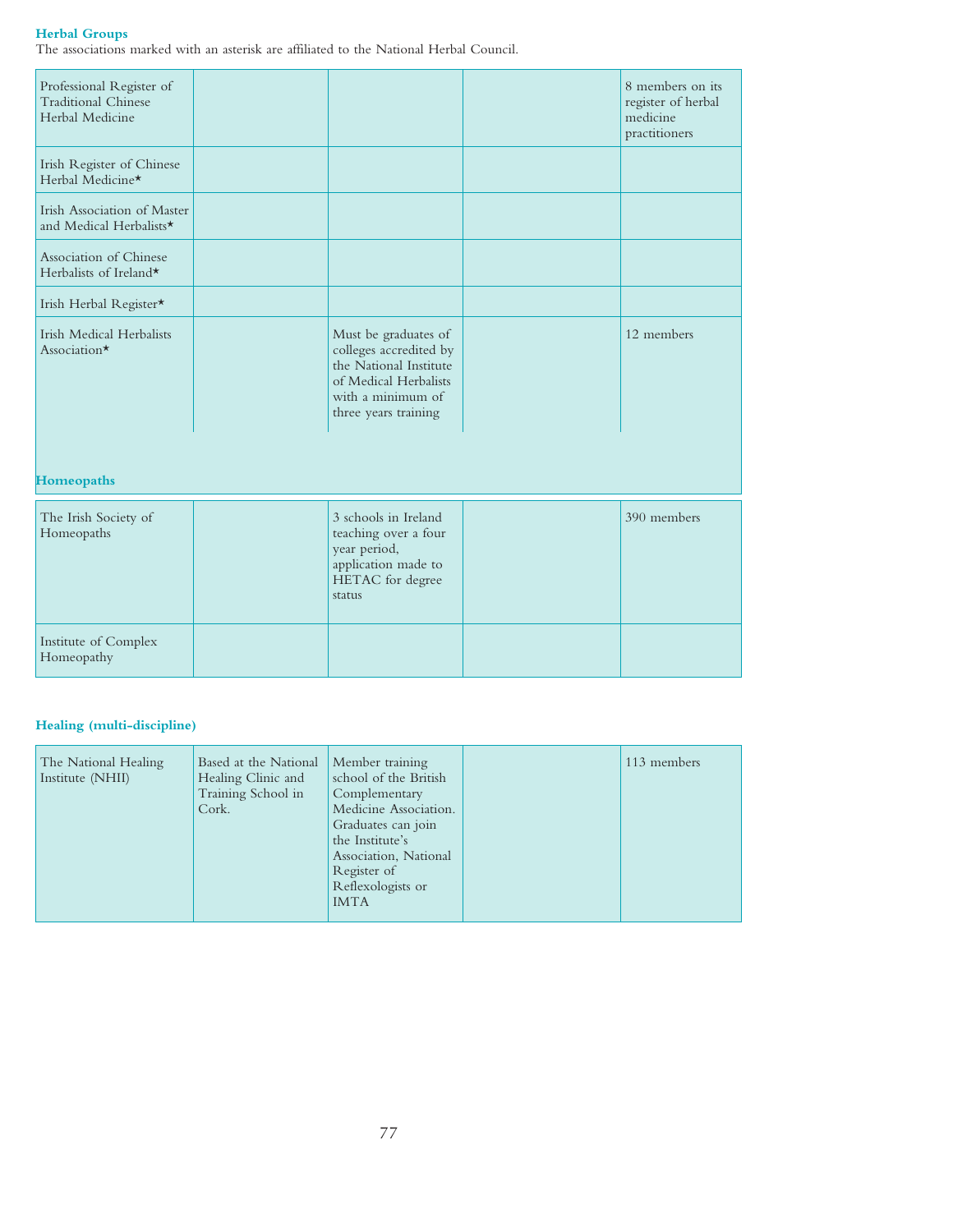#### **Indian Head Massage**

| Ayurvedic bodywork<br>consortium |  |  |
|----------------------------------|--|--|
|                                  |  |  |

# **Kinesiology**

| Kinesiology Association of<br>Ireland                                   | Does not provide<br>training, members<br>must have 120 hours<br>training from<br>accredited courses | Professional<br>members 86, others<br>30                                    |
|-------------------------------------------------------------------------|-----------------------------------------------------------------------------------------------------|-----------------------------------------------------------------------------|
| Association of Systematic<br>Kinesiology in Ireland                     | Affiliate to ASK in<br>the UK, offer a two<br>year part time<br>diploma course                      | Professional<br>members 32,<br>student members<br>18, associate 14          |
| Brain Gym Educational<br>Kinesiology                                    |                                                                                                     | 13 practising<br>members with<br>qualifications<br>gained over 360<br>hours |
| Professional Register of<br>the Kinesiology College<br>of Ireland PRKCI |                                                                                                     |                                                                             |

### **Manual Lymph Drainage**

| must have completed<br>training in nursing,<br>physiotherapy,<br>physical therapy or<br>massage therapy.<br>Following this they<br>must complete a basic<br>course in MLD of 40<br>hours, followed by<br>Therapy 1 (48 hours)<br>and Therapy 2 and 3<br>(80 hours). Students<br>are then certified as<br>MLD therapists |
|-------------------------------------------------------------------------------------------------------------------------------------------------------------------------------------------------------------------------------------------------------------------------------------------------------------------------|
|-------------------------------------------------------------------------------------------------------------------------------------------------------------------------------------------------------------------------------------------------------------------------------------------------------------------------|

### **Massage**

| Irish Massage Therapists<br>Association | 750 members, also<br>includes<br>aromatherapists |
|-----------------------------------------|--------------------------------------------------|
|-----------------------------------------|--------------------------------------------------|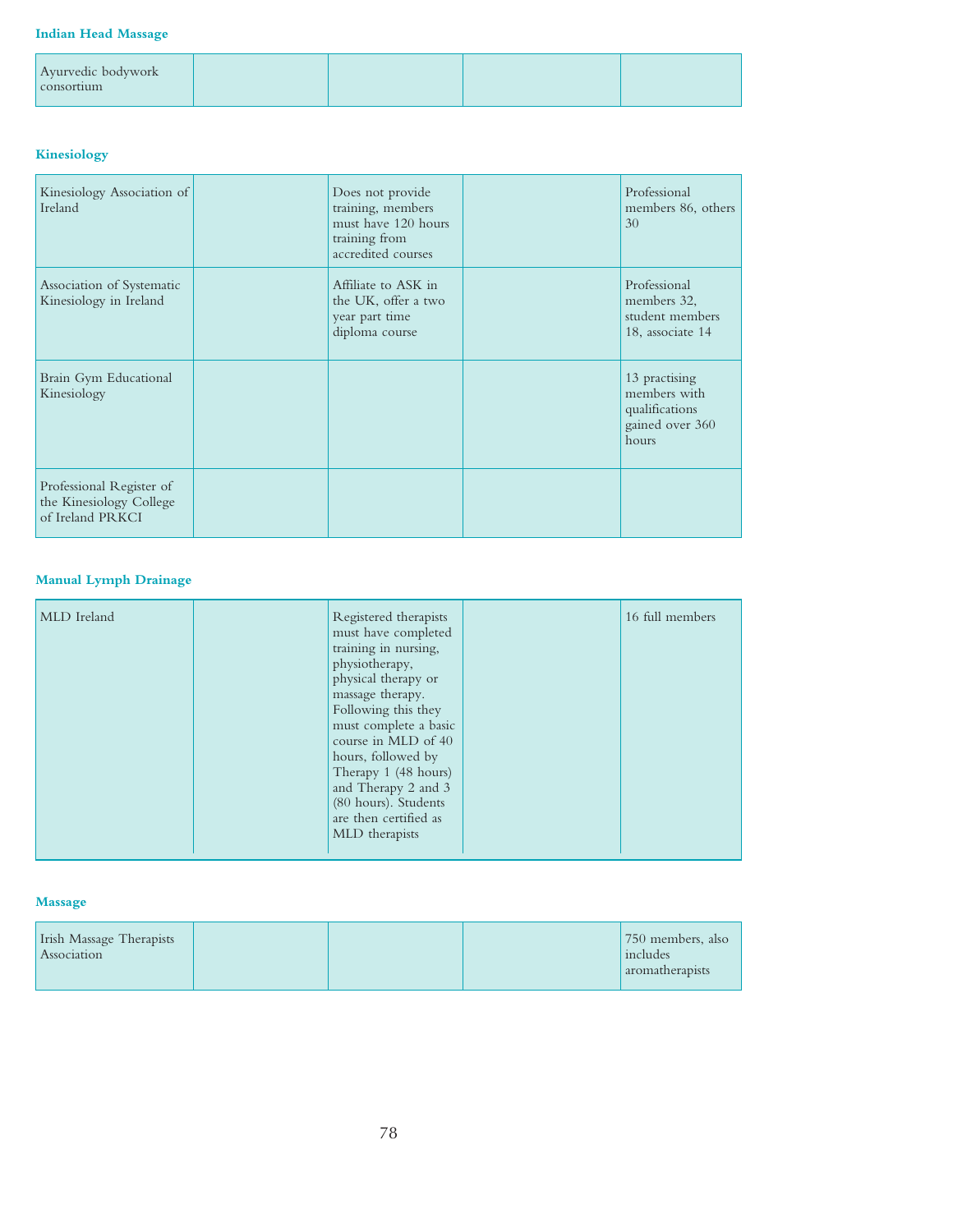| Association of<br>Neuromuscular Therapists<br>(ANMT) | The association offers<br>membership to<br>graduates of the<br>National Training<br>Centre in<br>Neuromuscular<br>Therapy | 892 members |
|------------------------------------------------------|---------------------------------------------------------------------------------------------------------------------------|-------------|
|------------------------------------------------------|---------------------------------------------------------------------------------------------------------------------------|-------------|

# **Mind Therapies**

| Irish Institute of<br>Counseling and<br>Hypnotherapy     |                                                                                      | Members undergo a<br>three year part time<br>diploma with external<br>assessment from City<br>and Guilds in the UK |                       | 70 members                                                                                                                                                        |
|----------------------------------------------------------|--------------------------------------------------------------------------------------|--------------------------------------------------------------------------------------------------------------------|-----------------------|-------------------------------------------------------------------------------------------------------------------------------------------------------------------|
| Institute of Clinical<br>Hypnotherapy &<br>Psychotherapy |                                                                                      | Offers training courses<br>up to higher diploma<br>level                                                           | www. hypnosiseire.com | 284 members                                                                                                                                                       |
| Association for Neuro<br>Lingustic Programming           |                                                                                      |                                                                                                                    |                       | 20 members.                                                                                                                                                       |
| Neuro-Developmental<br>Therapy Ireland                   | Neuro-<br>Developmental Delay<br>Therapy clinic was<br>opened in the early<br>1990's |                                                                                                                    |                       | Circa 20 therapists<br>are in part time or<br>full time practice.<br>Circa 400<br>professionals are<br>trained to use the<br>work within their<br>own profession. |
| Association of Neuro-<br>Developmental Therapy           |                                                                                      |                                                                                                                    |                       |                                                                                                                                                                   |

### **Naturopathy**

| The Association of<br>Naturopathic Practitioners | Colleges in Cork,<br>Limerick, Galway and<br>Dublin. The College<br>of Naturopathic<br>Medicine has applied<br>to HETAC for<br>applying the award of<br>Bachelors Degree to<br>their Naturopathic<br>programme | Over 100 members |
|--------------------------------------------------|----------------------------------------------------------------------------------------------------------------------------------------------------------------------------------------------------------------|------------------|
| Naturopathic Society of<br>Ireland               |                                                                                                                                                                                                                | 50 members       |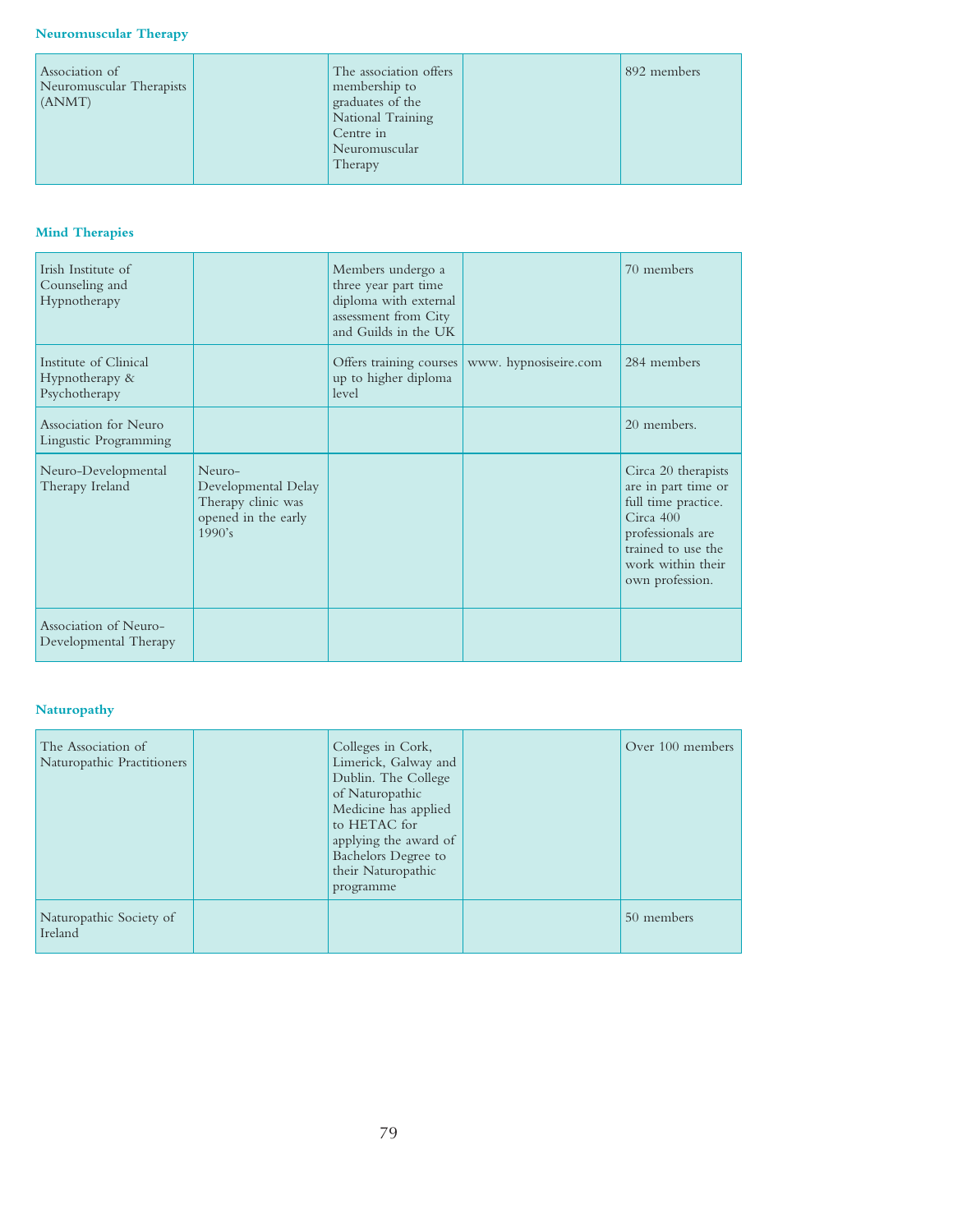#### **Nutritional Therapy**

| Professional Body — the<br>British Association for<br>Nutritional Therapy | Diploma and Degree<br>courses available in<br>the UK, Irish Institute   Health. (IINH,<br>is a recognised<br>teaching body for<br>NT; awards a diploma<br>in Nutritional<br>Therapy in a 3 year<br>part time course | Contact -Director of Irish<br>Institute of Nutrition and<br>www.iinh.net) |  |
|---------------------------------------------------------------------------|---------------------------------------------------------------------------------------------------------------------------------------------------------------------------------------------------------------------|---------------------------------------------------------------------------|--|
|---------------------------------------------------------------------------|---------------------------------------------------------------------------------------------------------------------------------------------------------------------------------------------------------------------|---------------------------------------------------------------------------|--|

### **Physical Therapy**

| The Irish Association of<br>Physical Therapy |  | 120 members |
|----------------------------------------------|--|-------------|
| Irish Institute of Physical<br>Therapies     |  |             |

#### **Reiki**

| Reiki Association of<br>Ireland | Some members do<br>not have public<br>practise and just<br>practise for the benefit<br>of family and friends. | Members must have<br>completed Reiki 1 to<br>join. | www.<br>reikiassociationireland.<br>com | 100 members                                   |
|---------------------------------|---------------------------------------------------------------------------------------------------------------|----------------------------------------------------|-----------------------------------------|-----------------------------------------------|
| Reiki Federation Ireland.       |                                                                                                               |                                                    |                                         | $\left  \frac{222}{222}(163) \right $ (F)???? |

# **Re-birthing Psychotherapy**

| Re-birthing<br>Psychotherapy<br>Association. | No training courses<br>currently in Ireland<br>which are of a<br>sufficient length to<br>qualify people for this<br>association | www.rebirthing.ie | 8 members |
|----------------------------------------------|---------------------------------------------------------------------------------------------------------------------------------|-------------------|-----------|
|----------------------------------------------|---------------------------------------------------------------------------------------------------------------------------------|-------------------|-----------|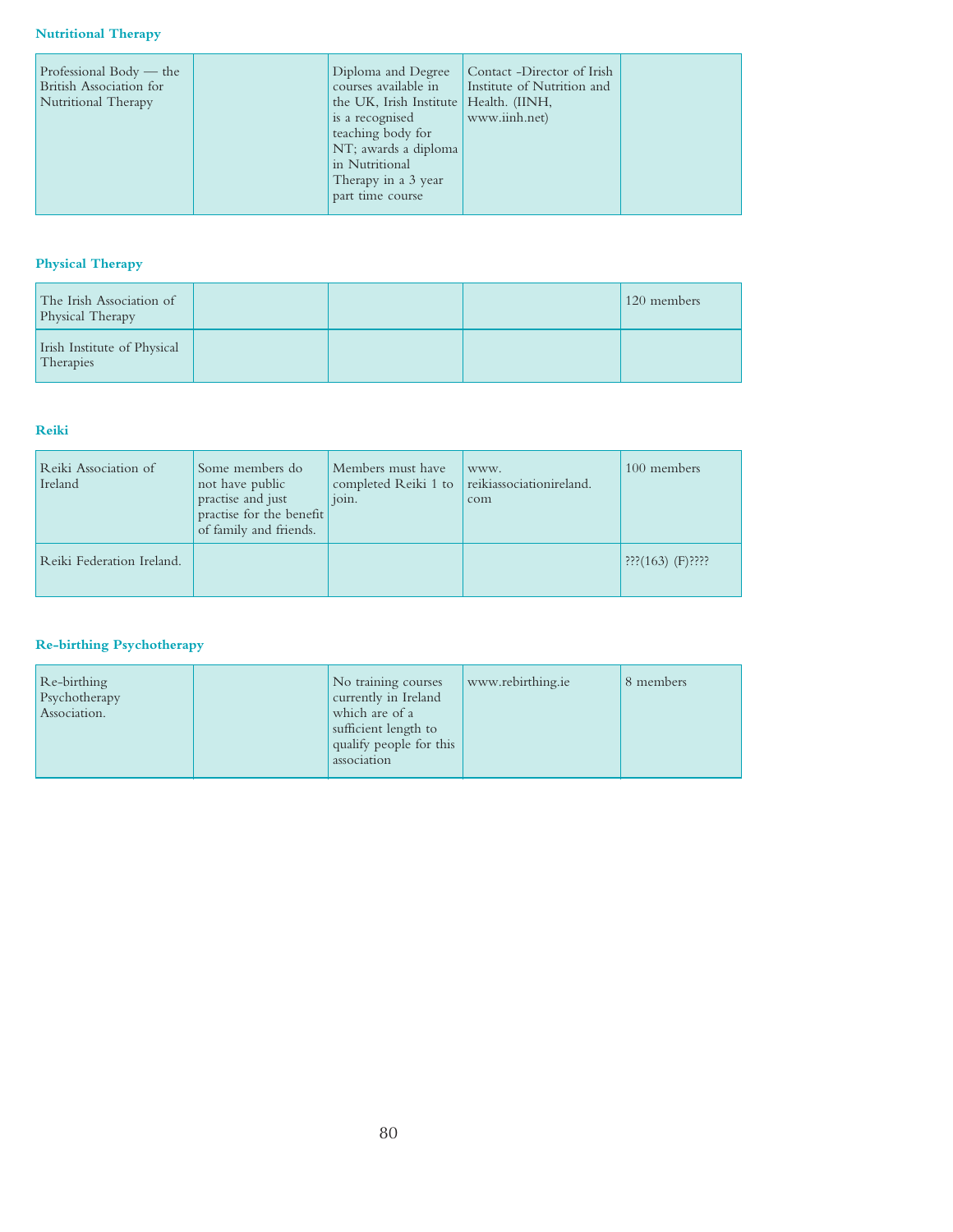#### **Reflexology**

| Federation of Irish<br>Reflexology Professional<br>Bodies $\star$ |                                                                                                                      |                    |                                                           |
|-------------------------------------------------------------------|----------------------------------------------------------------------------------------------------------------------|--------------------|-----------------------------------------------------------|
| The Association of Irish<br>Reflexologists*                       | Members must have<br>completed a course of<br>at least 100 hrs<br>teaching time spread<br>over a 12 month<br>period. |                    | 40 members                                                |
| Irish Reflexologists<br>Institute*                                | Members must have<br>completed a course of<br>at least 120 hours                                                     | www.reflexology.ie | 1300 members<br>with 20 accredited<br>reflexology schools |
| National Register of<br>Reflexologists                            |                                                                                                                      |                    | 412 members, has<br>12 accredited<br>schools              |
| Association of Clinical<br>Reflexologists                         |                                                                                                                      |                    |                                                           |

 $\star$  Those marked with an asterix have federated

#### **Scenar**

| Scenar Practioners Society<br>of Ireland |  | www.scenrtherapyireland.<br>com |  |
|------------------------------------------|--|---------------------------------|--|
|------------------------------------------|--|---------------------------------|--|

# **Seichem (now disbanded)**

| Irish Seichem<br>запоп |  |  |  |  |
|------------------------|--|--|--|--|
|------------------------|--|--|--|--|

#### **Shen**

| <b>SHEN</b> Association Ireland |  | 12 members |
|---------------------------------|--|------------|
|                                 |  |            |

#### **Shiatsu**

| Shiatsu Society of Ireland | Affiliated to the<br>European Shiatsu<br>Society | Three schools in<br>Republic and one in<br>Belfast. Three years<br>part time professional<br>course |  | 33 professional<br>members |
|----------------------------|--------------------------------------------------|-----------------------------------------------------------------------------------------------------|--|----------------------------|
|----------------------------|--------------------------------------------------|-----------------------------------------------------------------------------------------------------|--|----------------------------|

## **Tai-Chi**

| Association | Martial Arts | Tai-Chi Association. | Affiliated to the Irish |  |  |
|-------------|--------------|----------------------|-------------------------|--|--|
|-------------|--------------|----------------------|-------------------------|--|--|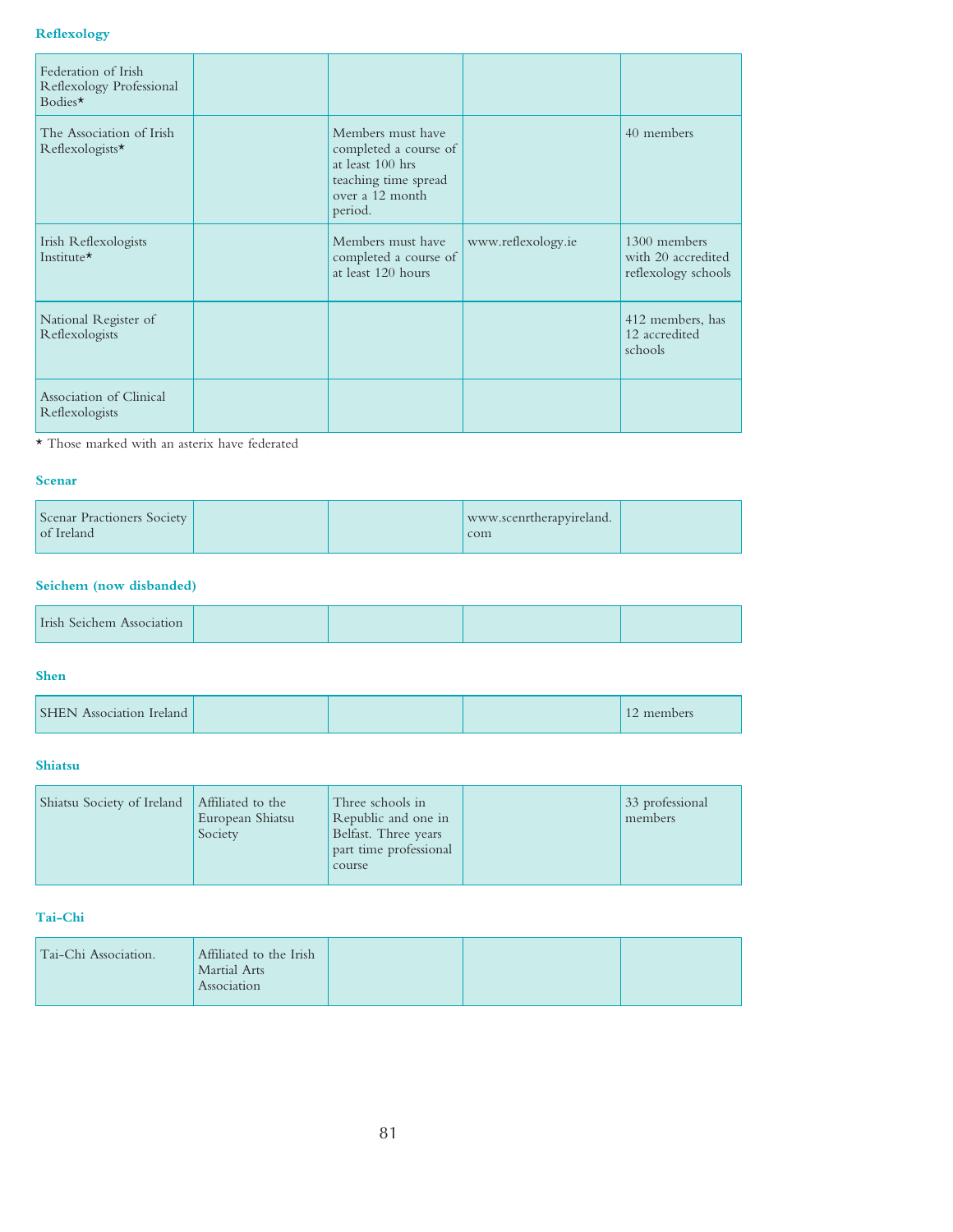#### **Tibetan Medicine**

| Tara Institute of Tibetan<br>Medicine |  |  |
|---------------------------------------|--|--|
|                                       |  |  |

### **Yoga**

| Irish Yoga Association.                                     | Members of the<br>European Union of<br>Yoga (EUY)                               | Runs teacher training<br>courses; 621 hours<br>over four years.                                                                                  | www.iya.ie                      | 214 members      |
|-------------------------------------------------------------|---------------------------------------------------------------------------------|--------------------------------------------------------------------------------------------------------------------------------------------------|---------------------------------|------------------|
| Yoga Society Ireland. (F)                                   |                                                                                 | trains teachers and<br>most membership<br>comes from students<br>they have trained.                                                              |                                 | 250 members      |
| Yoga Therapy Ireland &<br>Yoga Federation of<br>Ireland (F) | Umbrella group for<br>five Yoga training<br>organisations<br>throughout Ireland | Standard training<br>course is a minumum<br>of two years with<br>compulsory COPD<br>Currently putting a<br>proposal together for<br><b>HETAC</b> | www. yogatherapyireland.<br>com | Over 600 members |
| Harmony Yoga Ireland*                                       |                                                                                 |                                                                                                                                                  |                                 |                  |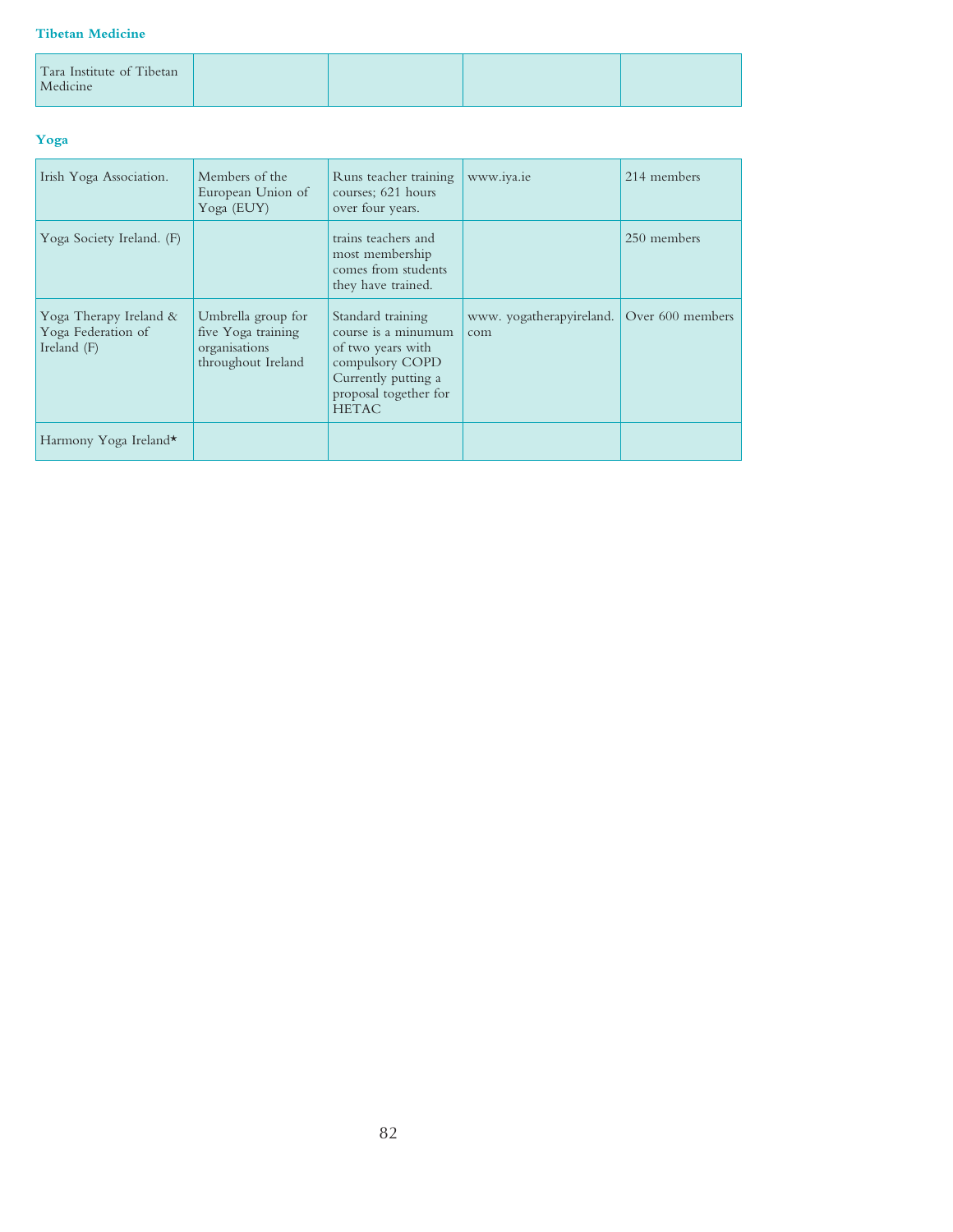# **APPENDIX VI**

# **Training Standards**

# **1. Training standards agreed by the Herbal Council, now comprising 5 discrete registers and therefore the majority of trained herbalists in the State:**

#### **Accreditation & Training**

The minimum requirements for membership in respect of the National Herbal Council are as follows:

The training curriculum for all traditions of Herbal Medicine must include the following:—

#### **Human Sciences**

250 Hours of lectures and study time in those aspects of normal Anatomy, Physiology and biochemistry that are essential to understanding the causes, mechanisms, diagnosis and clinical features of disease as understood by biomedicine.

## **Nutrition**

80 hours of lectures and study time to comprehensively understand the foundations of nutrition and diet as a means for the maintenance of good health and treating disease. Included in this would be an understanding of the effects of food and diet on specific body systems and disease processes whilst underscoring the holistic aspects of this type of approach.

To provide a perspective on the possible interactions between foods, herb supplements and drugs, with an emphasis being placed on the safe limitations of their usage including nutrient/drug/herb and food interactions.

To allow the herbalist and related practitioners to use an understanding of nutrition as an essential part of their existing discipline.

# **Clinical Sciences**

350 hours of lectures and study aimed at outlining the common diseases, their causes, mechanisms, clinical features and diagnosis.

Training and experience in case-history taking and physical examination.

Training to enable students to develop an understanding of the limits of their own medical capabilities and thereby enhance the skills of appropriate referral.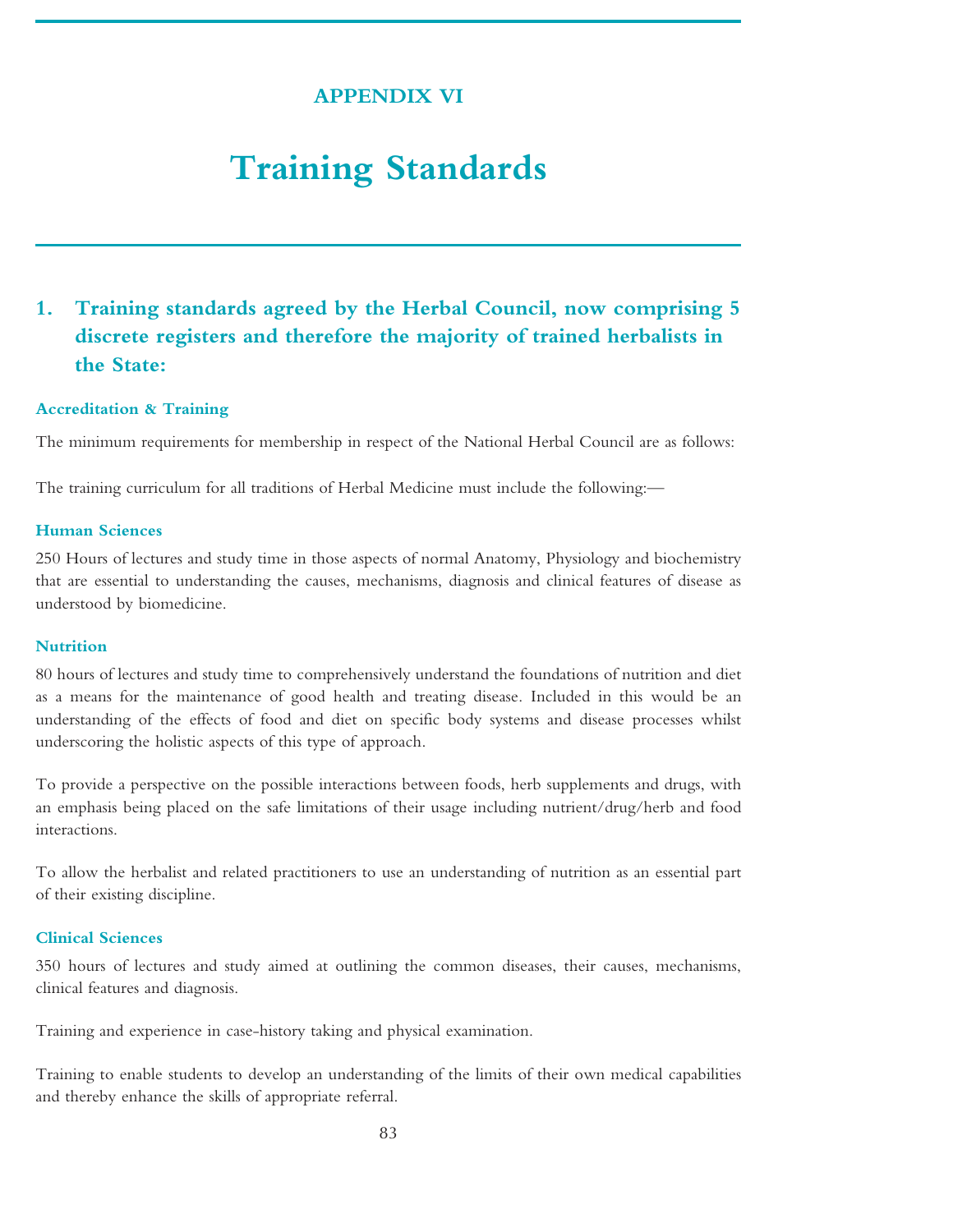To provide practitioners with a foundation from which to compare and contrast this knowledge with their own approach to medicine and to communicate effectively with practitioners of conventional medicine.

#### **Plant Chemistry and Pharmacology**

80 hours of lectures and study time to ensure that herbal medicine practitioners are familiar with the main chemical constituents of the most common herbs, the effects they have on the human body, and their reactions with orthodox drugs.

#### **Pharmacognosy and Dispensing**

80 hours of lectures, study time to ensure the safety of herbal practice by enabling herbalists to evaluate quality control and quality-assurance processes for herbal medicines.

To ensure a good understanding of the processes by which herbal medicines are grown, harvested, stored and processed.

To enable herbalists to read and evaluate technical material published on herbal medicines in pharmacopoeias, monographs etc.

To teach the legal requirements relating to herbal practice.

To teach the necessary skills for the running of a herbal dispensary.

#### **Practitioner Development and Ethics**

40 hours of lectures, study time to enable practitioner self-development leading to effective communication (including listening and counselling skills, and empathy) within the therapeutic relationship, and within their professional lives as a whole, e.g. in liaising with GPs, etc.

To support the development of reflective practice — the practitioner as a life-long learner; and an understanding of how personal and psychological factors influence the therapeutic relationship.

To provide practitioners with the ethical, legal and professional foundations of good practice, enabling them to apply these principles appropriately.

#### **Practitioner Research**

80 hours of lectures and study time to enable practitioners of herbal medicine to develop an orientation towards continuous professional development, recognising that learning is a life-long process, and that part of this process is concerned with the ability to frame enquiry within the context of personal practice, reflecting and analysing in a systematic and critical way.

To introduce the principles and practice of research as a system and critical process of enquiry in the context of health care in general and herbal medicine in particular.

# **Tradition Specific Training**

1,000 hours of lectures, study time and clinical training within the theoretical and practice framework of the specific herbal tradition such as Ayurvedic, Chinese, Tibetan and Western Herbal medicine.

#### **Clinical Practice**

450 hours under the supervision of an experienced herbal practitioner(s), including developing a herbalmedicine treatment strategy, dispensing herbal medicines, dispensary management, health and safety aspects and practitioner development issues.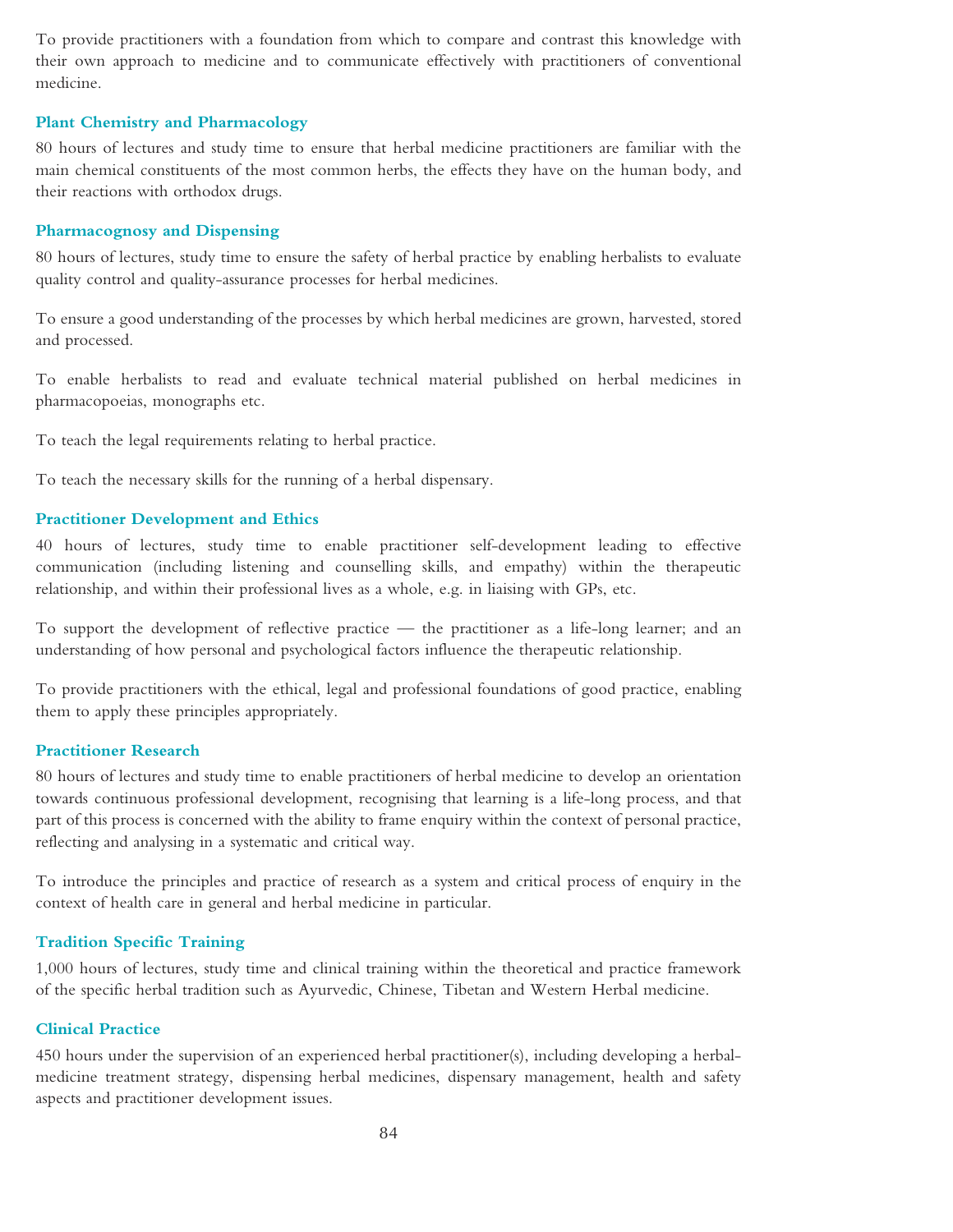# **2. Reiki Practitioner Module**

Please note that the following recommendations presented by Reiki Federation Ireland are currently a work in progress and not the finalised recommendations.

The *Practitioner Module* will be presented to RFI members at the next AGM — 25<sup>th</sup> March 2006 for approval.

**Reiki Practitioner Module**

# **Reiki**

Reiki is an ancient non-intrusive complementary therapy. As hands on healing energy technique, Reiki enhances the body's own innate natural ability to heal itself on all levels. Reiki complements conventional medicine. It has no major side effects or contraindications.

# **Recommended Supervised Minimum Training Hours:** 100

The complete module for Reiki Practitioner would include:

- **—** Reiki Level One
- **—** Reiki Level Two
- **—** Duty of Client Care
- **—** Professional Conduct
- **—** Clinical Practice
- **—** Membership of Professional Body
- **—** Anatomy & Physiology
- **—** First Aid
- **—** Business Awareness
- **—** Continual Personal Development
- **—** Review of Case Studies

#### **Non Supervised — Student Hours**

- Reiki Level One  $10\frac{1}{2}$  hours
- Reiki Level Two  $10\frac{1}{2}$  hours
- **—** Case Studies 20 Hours minimum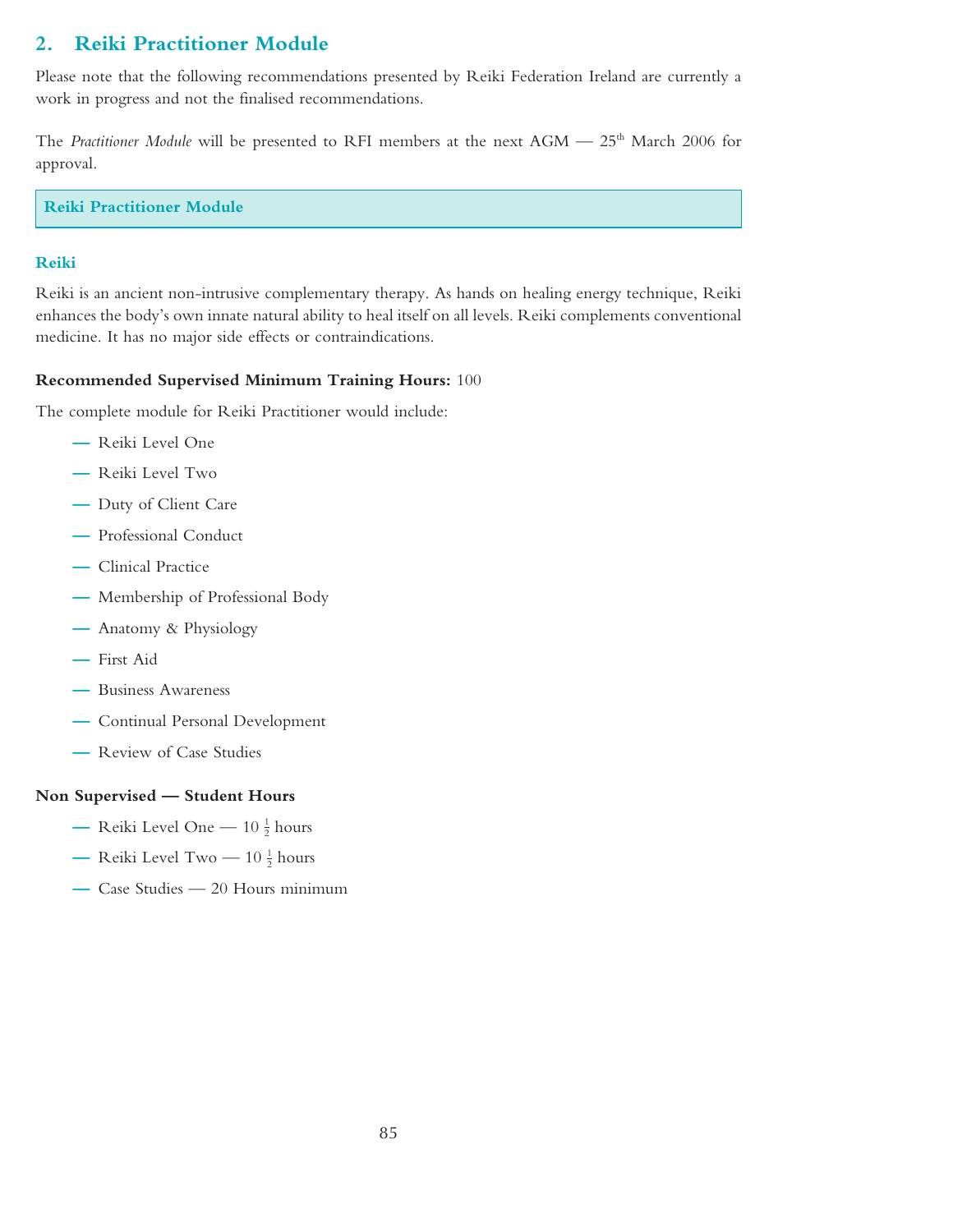### **FIRST LEVEL REIKI TRAINING**

- **•** Definition of Reiki
- **•** How Reiki actually works
- **•** The benefits of Reiki
- **•** History of Reiki
- **•** The Reiki Principles
- **•** Receiving First Level Reiki
- **•** Meditation/visualization
- **•** Teaching and practice of Reiki hand positions for self-healing, chair treatment, and lying on a plinth
- With regard to hand positions it must be emphasised to students that the genital and breast areas are not physically touched and that clients remain clothed while receiving Reiki
- **•** Each student to practice giving and receiving Reiki
- **•** Explanation of the energetic systems of the body including the aura, chakras and endocrine systems
- **•** Teacher emphasize importance of using Reiki self healing every day
- **•** Opportunities for students to share workshop experience
- **•** Teachers must make students fully aware of the possible effects during and after <sup>a</sup> Reiki treatment
- **•** The ethical use of Reiki in the student's life is emphasized
- **•** Course manual to be given
- **•** Certification of First Level Reiki to be given
- **•** Brief introduction to the various levels of Reiki
- **•** Suggested reading list
- **•** Overview of RFI and information on joining RFI
- **•** Teaching on the integration of Reiki energy and possible experiences following the Reiki One workshop
- **•** Teaching of the importance of personal energy management, self care and well being while giving Reiki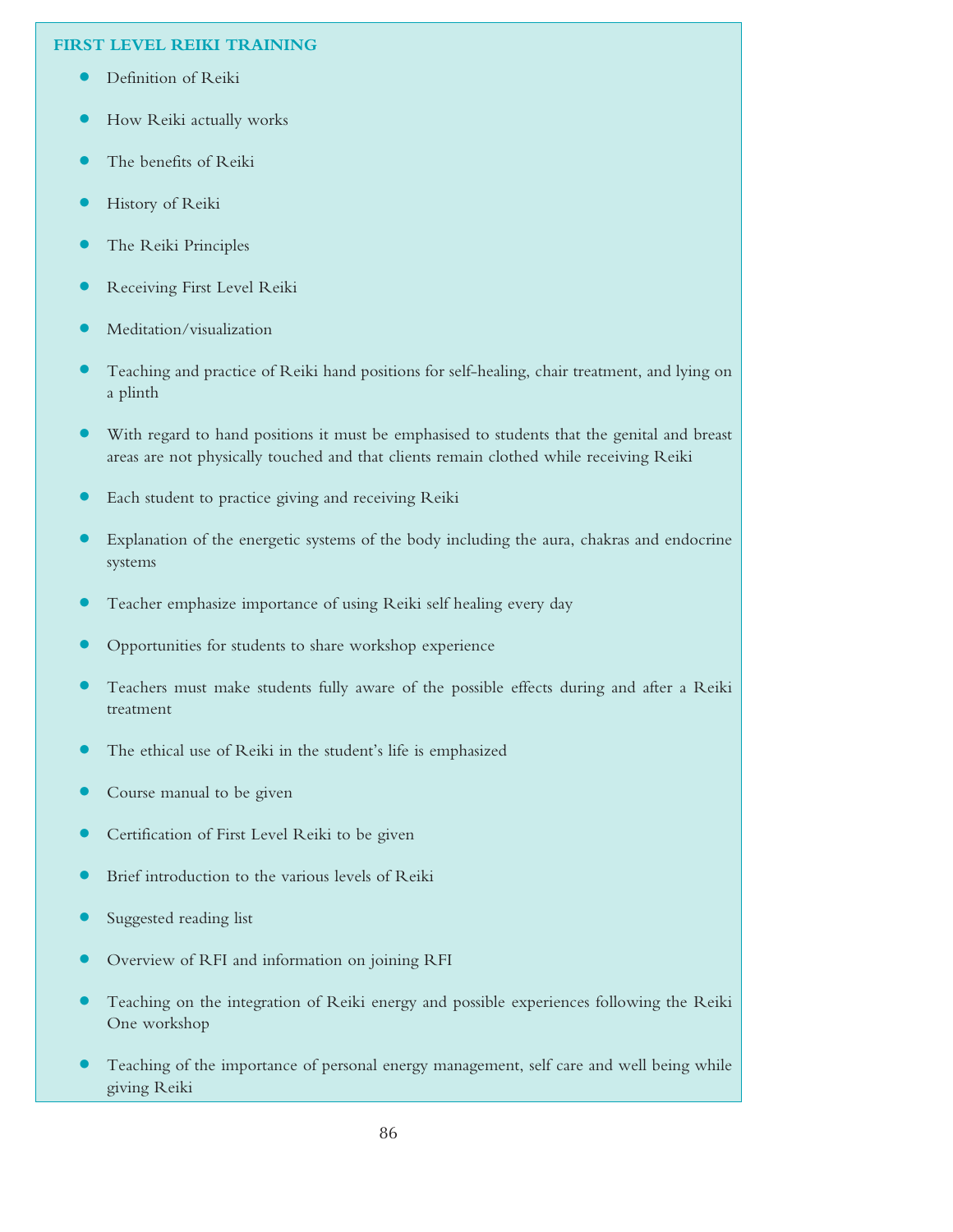# **SECOND LEVEL REIKI TRAINING**

- **•** Revision of all aspects of Level One in detail
- **•** Receiving of Second Level Reiki
- **•** Meditation/visualization
- **•** Sharing of experiences
- **•** Teaching and practice of Reiki hand position for self-healing, chair treatment, and lying on a plinth
- With regard to hand positions it must be emphasised to students that the genital and breast area is not physically touched and that clients remain clothed while receiving Reiki
- **•** Each student to practice giving and receiving Reiki
- **•** Sharing of feedback since first level workshop and the experience of using Reiki on self and family and friends
- **•** Introduction to the Reiki Symbols
- **•** Teaching the Reiki symbols and practice of them physically
- **•** Explanation and practice of distant Reiki Healing and distant treatments
- **•** Teacher emphasize importance of using Reiki self healing every day
- **•** Opportunities for students to share workshop experience
- **•** Teachers must make students fully aware of the possible effects during and after <sup>a</sup> Reiki treatment
- **•** Course Manual to be given
- **•** Second Level Certificate to be given
- **•** Suggested reading list
- **•** Teaching on the integration of Reiki energy following Reiki Two workshop
- **•** If student is new to the Reiki Master/Teacher they must ensure that the First level Reiki Certificate is presented
- **•** The ethical use of Reiki in the student's life is emphasised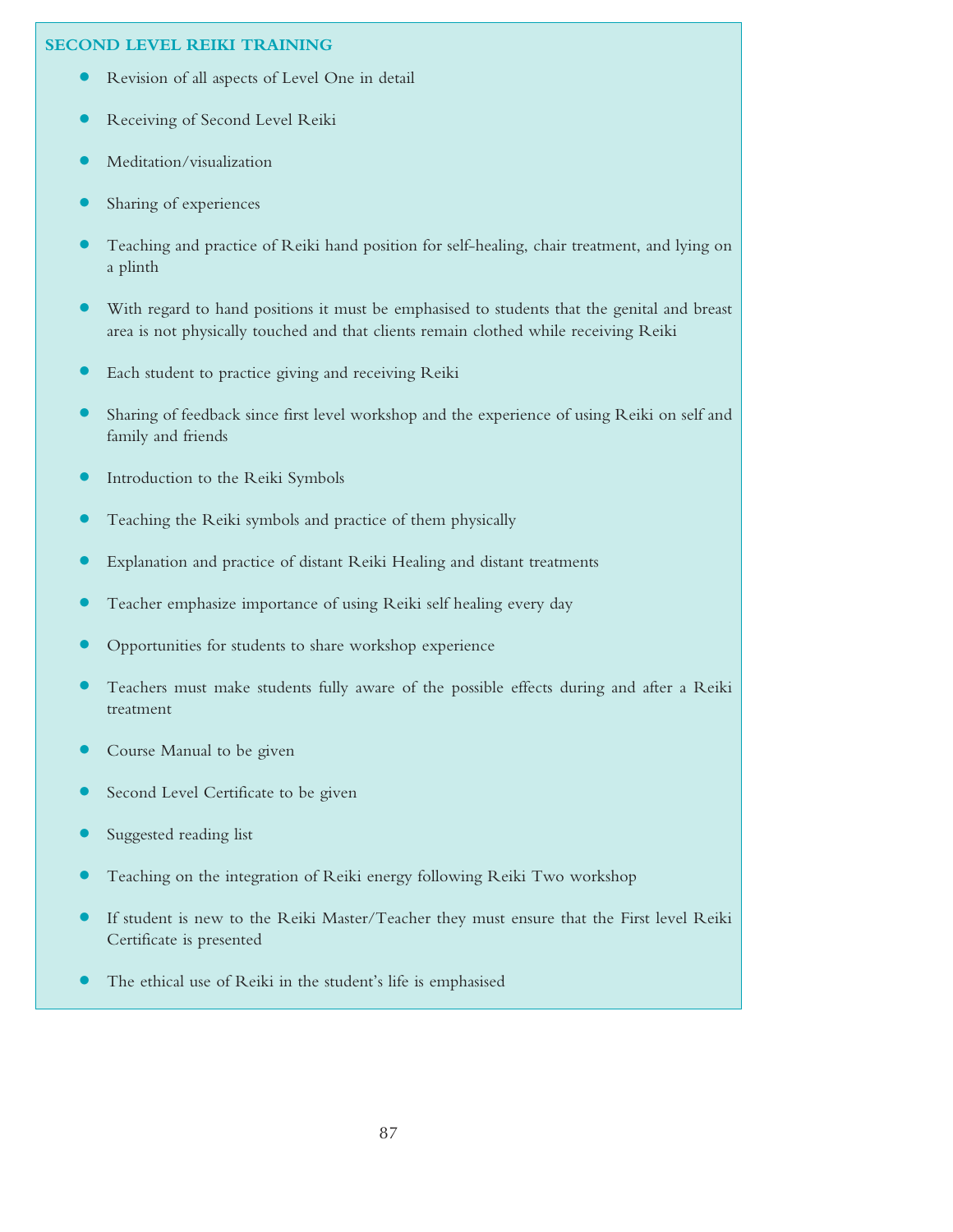### **Duty of Client Care**

- **•** Consultation Methods
- **•** Boundaries
- **•** Creating Client Consultation Forms
- **•** Assessing Client Consultation Forms
- **•** Greeting and briefing the client
- **•** Client Record Keeping
- **•** Consent to treatment (to include gaining consent from legal guardian)
- **•** Explaining the Treatment To Client
- **•** Helping onto and off the Plinth
- Ensuring client's comfort need to use supports, chest, head, knees etc.
- **•** After Treatment Feedback and assessment
- **•** Home Care Advise
- **•** Referral Procedure GP, Counsellor etc.
- **•** Understanding the Holistic Approach
- **•** Knowledge and understanding of other complementary therapies.
- **•** Client confidentiality
- **•** Developing trust

#### **Professional Conduct**

- **•** Code of Ethics and Conduct
- **•** Boundaries for the Practitioner
- **•** Communication Skills listening, feed back
- **•** Confidentiality
- **•** Working in Harmony/Respect and Professional Behaviour with other Complementary Therapists
- **•** Working in Harmony/Respect and Professional Behaviour with Conventional Medical Practitioners
- **•** Hygiene personal, premises, plinth and equipment
- **•** Professional appearance and conduct
- Never using 'hands on' technique over the genital and breast area
- **•** Reiki is <sup>a</sup> fully clothed treatment
- **•** Client relationships
- **•** Diagnosis The Reiki Practitioner must never diagnose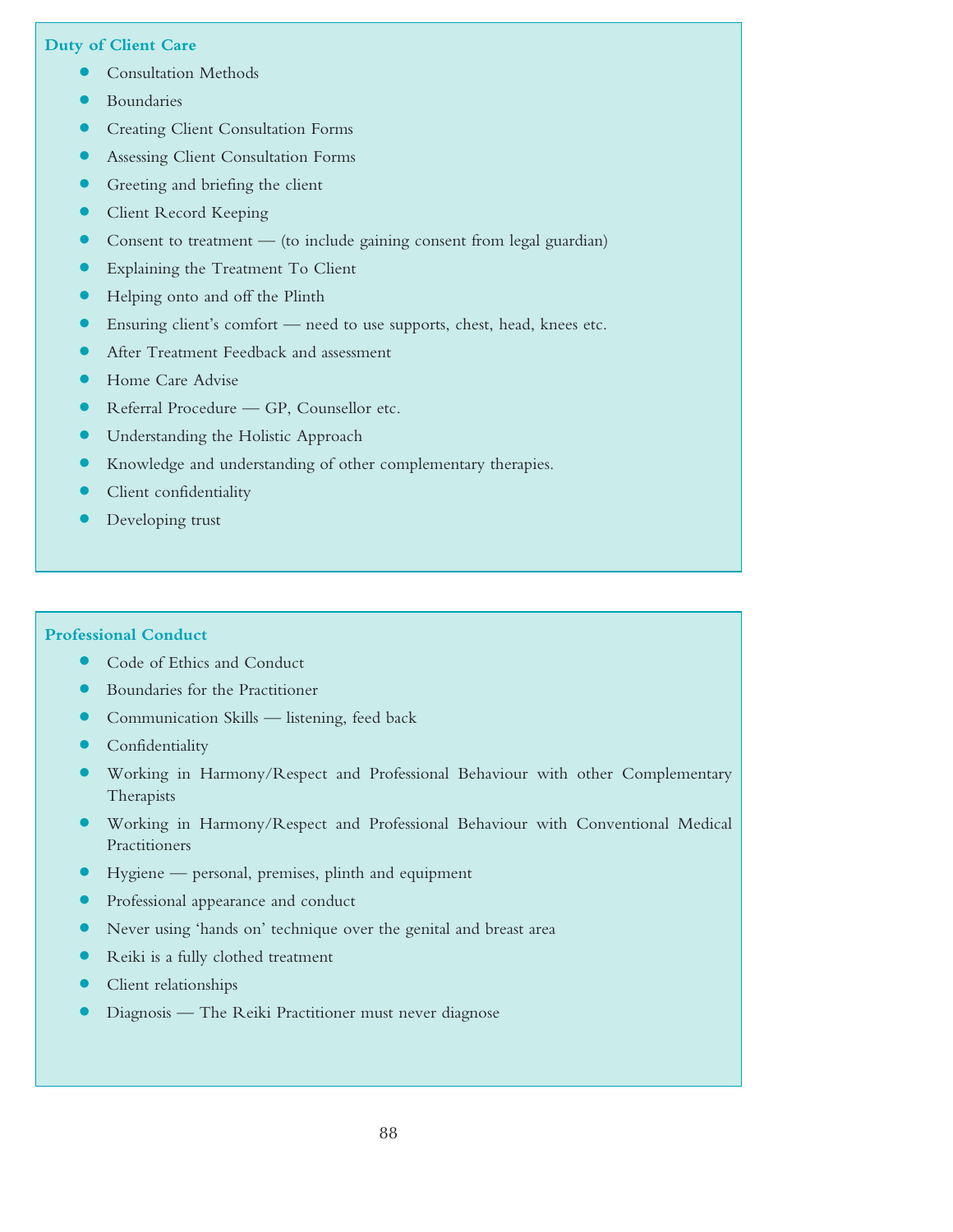## **Clinical Practice**

- **•** Treatment Procedure
- **•** Length of Treatment
- **•** Course of Treatments
- **•** Treatment procedure for babies, young children and elderly
- **•** Knowledge of other holistic therapies and how they work
- **•** Referral Procedure
- **•** Full Treatments given by each student; observed, supervised and discussed
- **•** Introduction to Case Studies
- **•** Clinical Supervision to avail of ongoing supervision as required
- **•** Respect
- **•** Non discrimination
- **•** Non judgement
- **•** Therapy Room preparation to include: Heating, Lighting, Atmosphere, Security, Outside interference, Appropriate Music
- **•** Possible Reactions: people may experience an emotional release, detoxification symptoms, increased need for sleep, relaxation.
- **•** Contraindications Do not perform <sup>a</sup> Reiki Healing if the client or Reiki Practitioner is under the influence of alcohol or mind altering substances.
- **•** Special Recommendations To assess and make decisions as to the suitability of treating <sup>a</sup> client suffering with an Acute Mental Psychotic Episode at the specific treatment time with special regard for the safety of the client and Reiki Practitioner.
- **•** While Reiki is not contra-indicated to any medication we advise that clients' medication may need to be reassessed by their GP as Reiki can enhance the clients' rate of recovery.

# **Anatomy & Physiology**

Understanding of the structures being worked over and their function:

- **•** The Cellular System
- **•** The Skeletal System
- **•** The Muscular System
- **•** The Skin
- **•** The Circulatory, Cardiovascular & Lymphatic Systems
- **•** The Neurological System
- **•** The Endocrine System
- **•** The Respiratory System
- **•** The Digestive System
- **•** The Urinary System
- **•** The Reproductive System
- **•** The Nervous System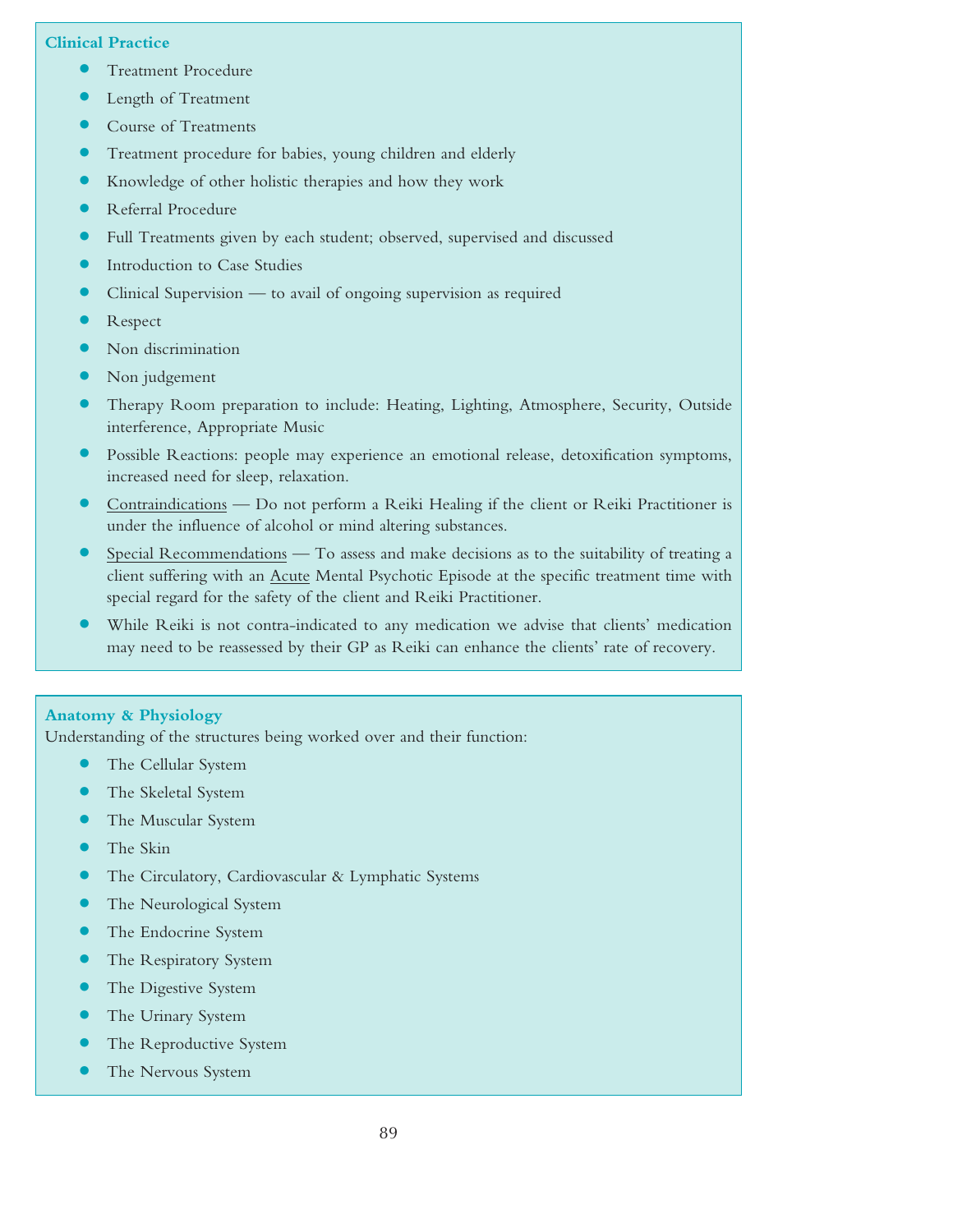# **First Aid**

We recommend a recognised First Aid Certificate

- **•** Contents of First Aid Box
- **•** Teaching on how to deal with First Aid emergencies in professional practice
- **•** Necessity for an accident book and its contents
- **•** Correct first aid procedures for the following:
- **•** Fainting
- **•** Burns/scalds
- **•** Epileptic fit
- **•** Bleeding
- **•** Hysteria
- **•** Heart attack
- **•** Unconsciousness
- **•** Twisted ankle
- **•** Asthma attack
- **•** Diabetic coma
- **•** Nose bleed
- **•** Insect sting
- **•** Hyperventilation
- **•** Migraine
- **•** Dizziness
- **•** Recovery position
- **•** Knowing how to call for medical assistance
- **•** Types of fire fighting equipment required in the workplace
- **•** CPR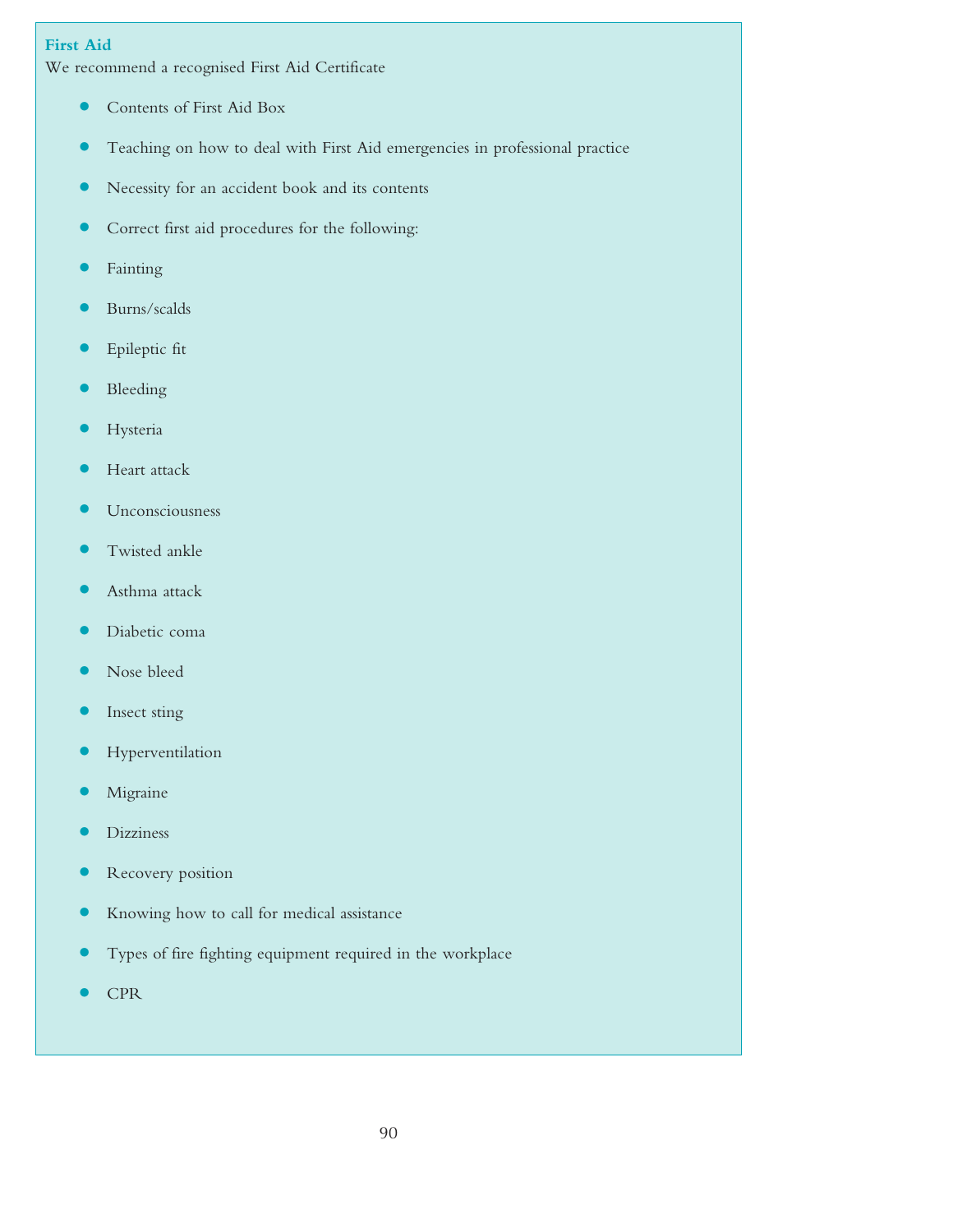#### **Business Awareness**

- **•** Data Protection Act
- **•** Child Protection Act
- **•** Health & Safety
- **•** Fire Prevention & Fire Regulations
- **•** Insurance
- **•** Appropriate Legislation applicable to Reiki (e.g. local authority)
- **•** Registering and establishing <sup>a</sup> Business
- **•** Types of Business Sole Trader, Partnership, Limited Company
- **•** Home Visiting
- **•** Tax Returns
- **•** Legality of Keeping Accounts
- **•** Bank Accounts
- **•** VAT
- **•** Marketing Leaflets, Flyers, Health Shows, Interviews
- **•** Advertising Newspapers, Radio, Talks, Leaflets, Mail Shots, Word of Mouth
- **•** Contract of Employment
- **•** Presentation Skills
- **•** Planning <sup>a</sup> talk,
- **•** Costing & Pricing
- **•** Room Preparation , atmosphere, temperature, lighting,
- **•** Suitable Equipment
- **•** Keeping Accounts- Including income, expenditure and VAT
- **•** Scheduling appointments, telephone manner, Customer Service, Taking money and logging payments
- **•** Communication Skills
- **•** Security Premises, confidential client records, equipment, stock, people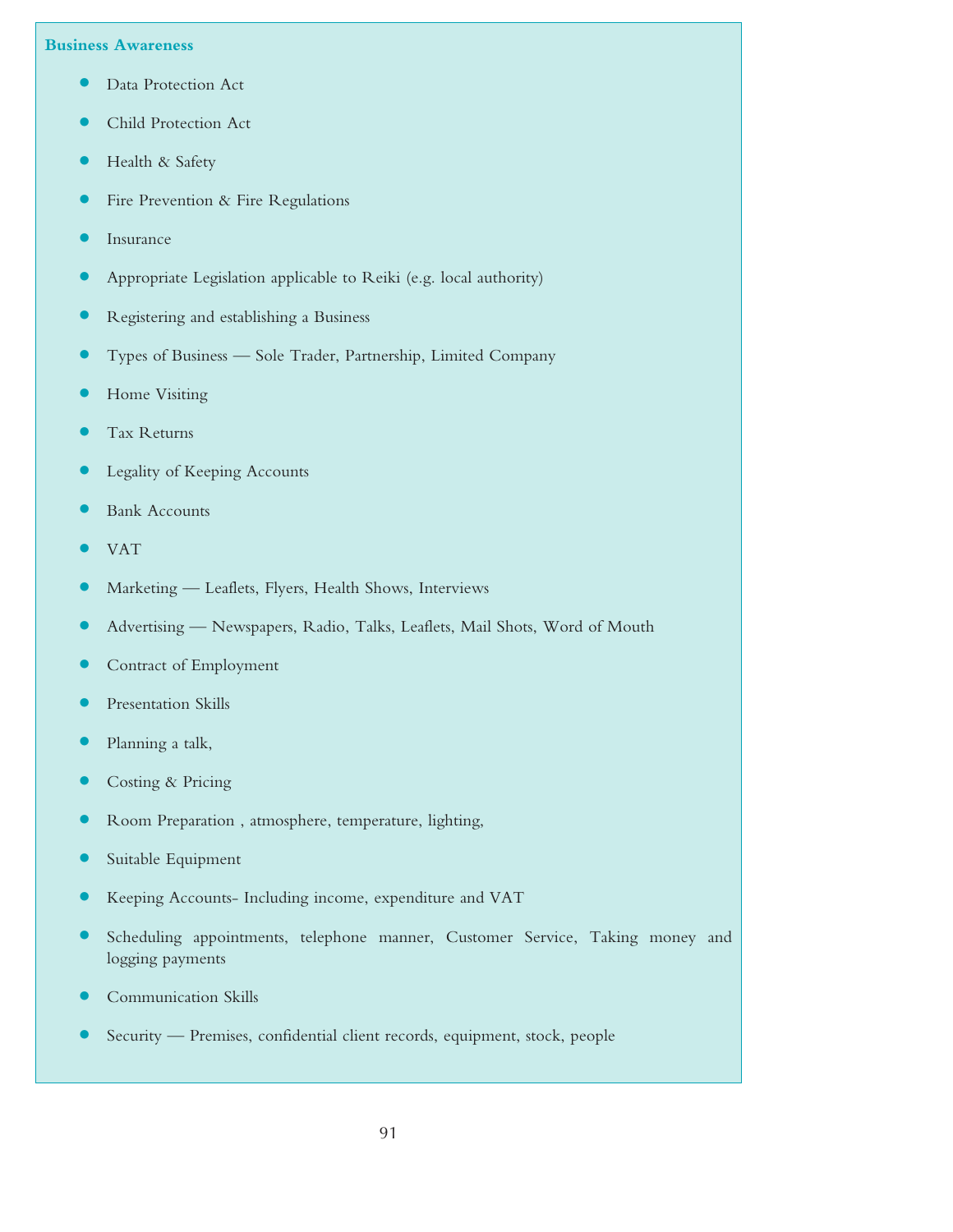**Membership of Professional Body**

- **•** Benefits
- **•** Choosing <sup>a</sup> Professional Body
- **•** Constitution
- **•** Code of Ethics
- **•** Grievance Procedure

# **Continual Personal Development**

Further training in personal development as a Holistic Therapist

This may include:

- **•** Further Holistic Training
- **•** Personal study skills
- **•** Knowledge and awareness of research in the complementary field
- **•** Reiki share groups or workshops
- **•** AGM's or events of Professional Bodies
- **•** Workshops, Talks, Health Fairs
- **•** Reading, Books, Videos, Audiotapes
- **•** Selected events
- **•** Further related educational training (computer skills, business skills, etc.)
- **•** Avail of supervision made available by Reiki Master Teacher

#### **Case Studies**

- **•** Consultation including thorough medical history and general lifestyle
- **•** Client Consultation Form Review
- **•** Client profile
- **•** Evaluating and reviewing the Reiki treatment programme
- **•** Recording client's feedback and experience as appropriate
- **•** Effectiveness of treatment
- **•** Details of how the therapist conducted the treatment
- **•** Details of how the client felt during and after the treatment
- **•** Details of home care advice given to client
- **•** Overall conclusion of each case should be recorded
- **•** Reflective Practice students should reflect on their own professional practice and learning outcomes of the case study.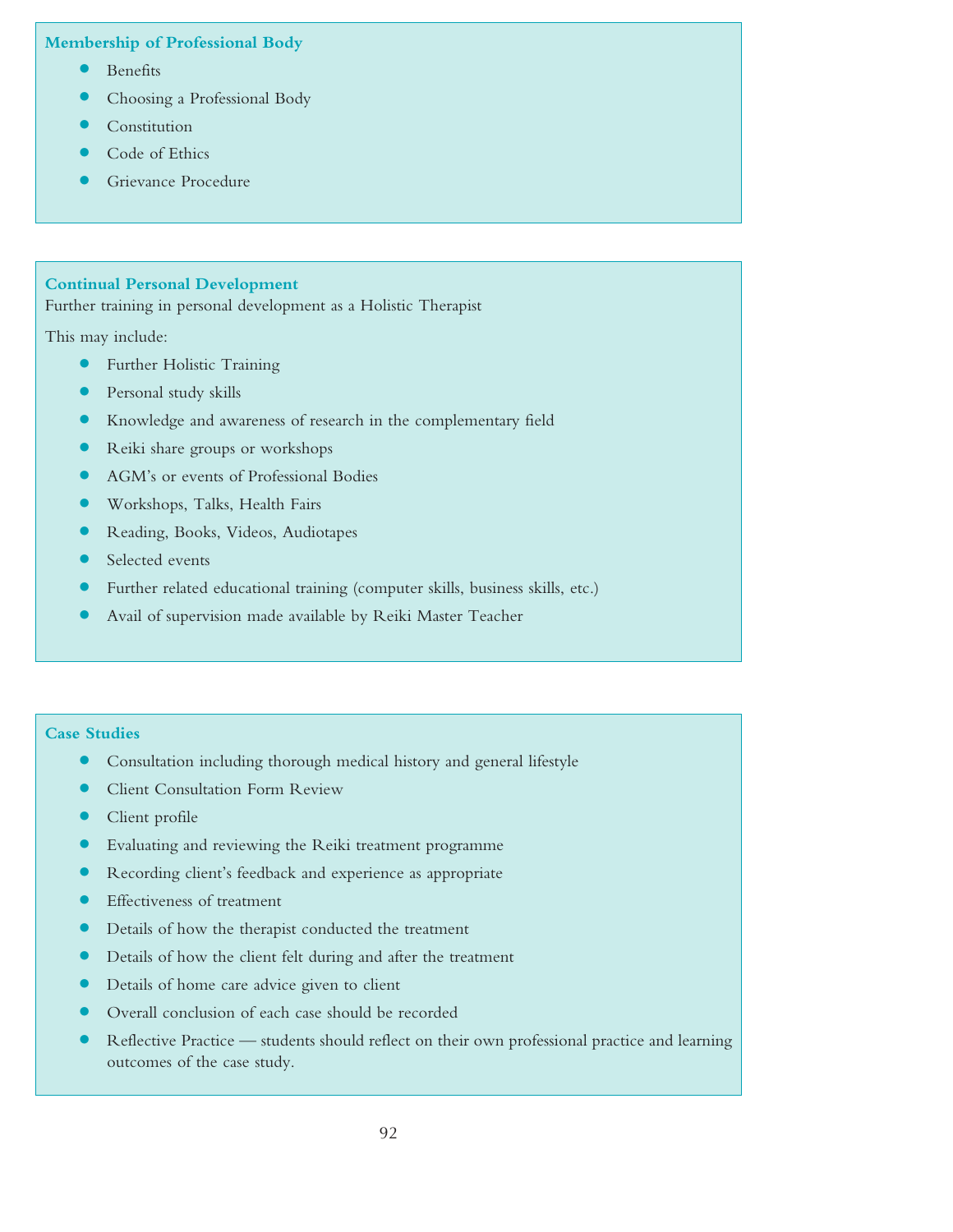# **3. Craniosacral Therapy**

# **PROFESSIONAL TRAINING PROGRAMME (OCTOBER, 2005) TRAINING PROGRAMME**

All course material is written by **Dr John Upledger DO.**, **O.M.M.,** founder of CranioSacral Therapy (CST) and SomatoEmotional Release® (SER) and is subject to constant review. Current teaching formats are the result of development over a 20-year period. All Workshops are conducted by Upledger Institute Certified Instructors who are all practicing Healthcare Professionals and have completed intensive training programmes with the Institute.

To meet the standards and objectives of the Irish Government Legislation, practitioners' work must be verifiable. As part of the training programme there will be study groups for the practitioners. The practitioners will share their written case histories with the study group leader. This will help with each practitioner's understanding of the work and will show areas for further study. There will be a documentary system that requires signatures to show that the work has been completed.

# **CONTINUED PROFESSIONAL DEVELOPMENT (CPD)**

Therapists are given many opportunities for on-going professional development.

- **•** Become <sup>a</sup> Teaching Assistant at Upledger Institute Ireland Workshops
- **•** Become <sup>a</sup> Certified Presenter of one-day Seminars
- **•** Become <sup>a</sup> Certified Instructor for the Upledger Institute
- **•** Attend official study groups, and become <sup>a</sup> leader of study groups
- **•** Organise and participate in supervised intensive clinic treatment programmes

# **THE IRISH ASSOCIATION FOR CRANIOSACRAL THERAPY (IACST)**

IACST exists to promote **Cranio Sacral Therapy,** for **YOU**. It obtains preferential insurance rates. IACST works with the Federation of Irish Complementary Therapists Association **(**FICTA). FICTA works with the government and represents the Practitioner professional body.

IACST represents YOUR professional interests.

www.iacst.com (Web) E-mail: michael.j.ward@usermail.com (Secretary)

# **NEW SYLLABUS — HOURS**

| <b>CRANIOSACRAL THERAPY 1</b>    | 28  |
|----------------------------------|-----|
| Home Study CST 1                 | 84  |
| Practice Hours                   | 70  |
| Study Groups                     | 28  |
| Personal Therapy                 | 20  |
| Anatomy & Physiology & Pathology | 50  |
| A & P & P Module Home Study      | 100 |
|                                  |     |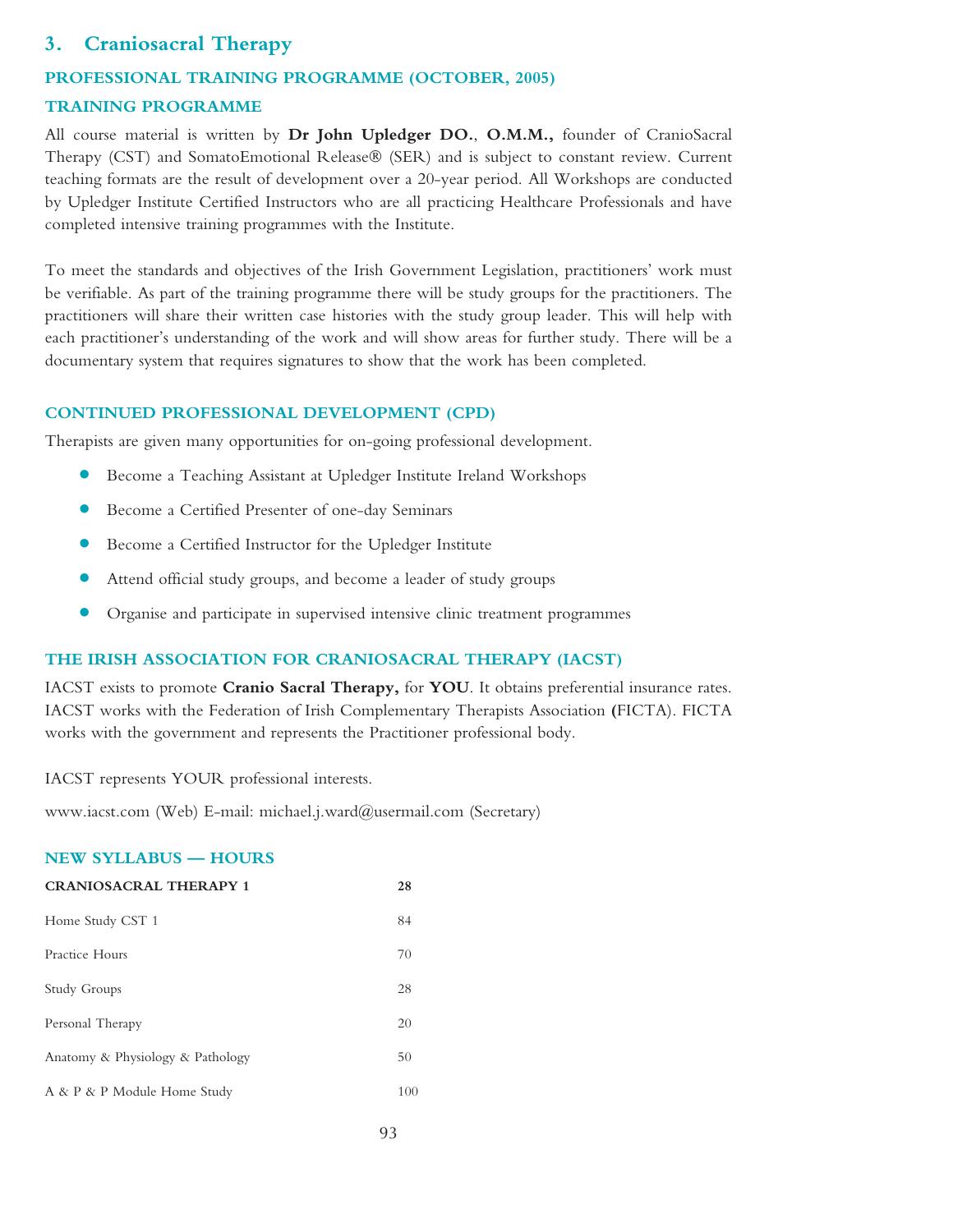Anatomy & Physiology can be taken with a school of your choice but it MUST be approved by the UPLEDGER INSTITUTE IRELAND. We can recommend the name of an Instructor nearest to where you live.

| <b>CRANIOSACRAL THERAPY 11</b>                      | 28  |
|-----------------------------------------------------|-----|
| Home Study                                          | 84  |
| Case Studies                                        | 32  |
| Study Groups/Preceptorship                          | 28  |
| Personal Therapy                                    | 10  |
| Professional Standards/Procedures                   | 50  |
| Professional Standards/Procedures Module Home Study | 100 |

Before carrying out your practice of CST it is necessary to be covered by insurance. This can be done through the IACST which offers a discount rate for group insurance. For your own protection it is important to know that it is a LEGAL requirement, when working with a child under the age of 16 years, that a PARENT or GUARDIAN, MUST be present at ALL times.

### **TECHNIQUES EXAMINATION**

At this point you are eligible to take the Upledger Techniques Examination. For information on this please contact the Upledger Institute Ireland. After successful completion of the Techniques Certification Programme, a practitioner is **CST-T. Cranio Sacral Therapist, Techniques Certified.**

| <b>SOMATOEMOTIONAL RELEASE 1</b> | 28 |
|----------------------------------|----|
| Home Study                       | 84 |
| Case Studies                     | 16 |
| Study Groups/Preceptorship       | 16 |
| Personal Therapy                 | 10 |

SER 1 is open to non-Upledger trained students who have studied CST with other organisations that wish to skip CS1 and CS11. Proof of substantial CST training in CS1 and CS11 is required, you would then be eligible to attend a special 4 day course that combines CS1 and CS11 review.

| <b>PAEDIATRICS</b>         | 32 |
|----------------------------|----|
| Home Study                 | 96 |
| Case Studies               | 10 |
| Study Groups/Preceptorship | 20 |
| Clinical Supervision       | 20 |

To enable you to work with babies from birth to 4 years, it is a requirement to attend this course which can be taken after SER1.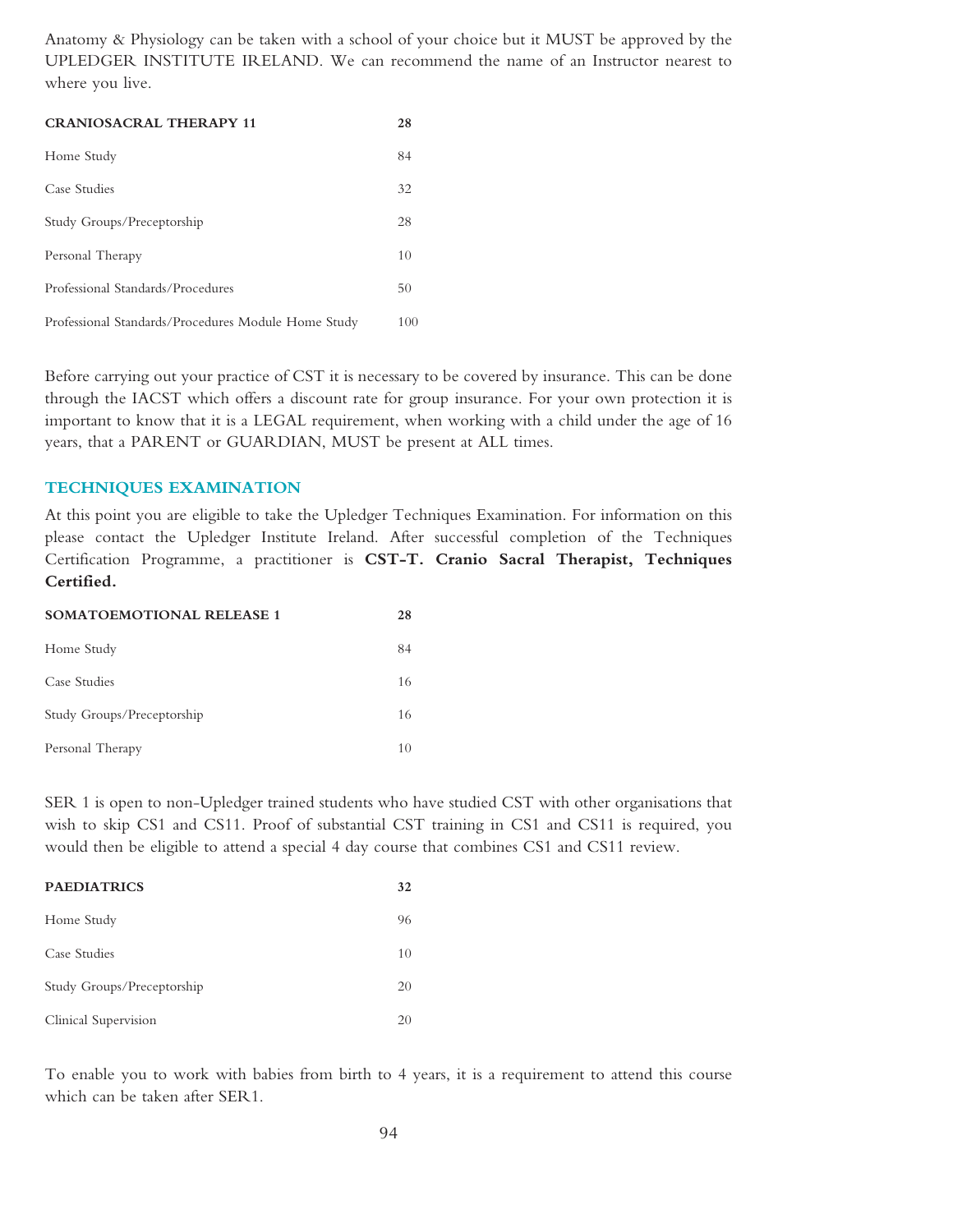| <b>SOMATOEMOTIONAL RELEASE 11</b>   | 32   |
|-------------------------------------|------|
| Home Study                          | 96   |
| Case Studies                        | 16   |
| Study Groups/Preceptorship          | 16   |
| Personal Therapy                    | 10   |
| <b>ADVANCED (ADV) 1</b>             | 60   |
| Home Study                          | 120  |
| Personal Intensives                 | 10   |
| Total hours (Excluding Paediatrics) | 1226 |

### **DIPLOMATE CERTIFICATION**

A second level of certification is available after attending SomatoEmotional Release®, SomatoEmotional Release® 11 and Advanced. For information on the Advanced seminar and Diplomate Certification, please contact the Upledger Institute Ireland.

After successful completion of the Diplomate Certification Programme, a practitioner is **CST-D. CranioSacral Therapist, Diplomate Certified.**

*Note:* The workshops involve continual assessment of the participants by the instructor and teaching assistants. For a participant's benefit, he/she may be asked to repeat a workshop (at a reduced rate) if it is felt that extra help is needed to fully grasp the concepts and techniques in the seminar.

# **GRANDPARENTING CLAUSE**

From August 1<sup>st</sup> 2005, the 'new' syllabus applies for all training students. Those in active practice as CST/SER for 5 years and more, have reached Advanced 1 level, certifiable, will not be required to retake any Upledger course training already completed. Those mentioned practitioners will be required, in certain cases, to complete approved bridging courses e.g. a relevant module such as Anatomy, Physiology; module on professional practice and procedures.

There is a period of 2 years from August 1st 2005 when upgrading as appropriate will be completed (refer to IACST). Ongoing continued professional development (CPD is a requirement for all practitioners. CPD is built in to the Upledger training programme e.g. Training Assistant (T/A) or CST 1, CST11 etc. (refer to UI Ireland). Approved external CPD training is also accessible (refer to IACST).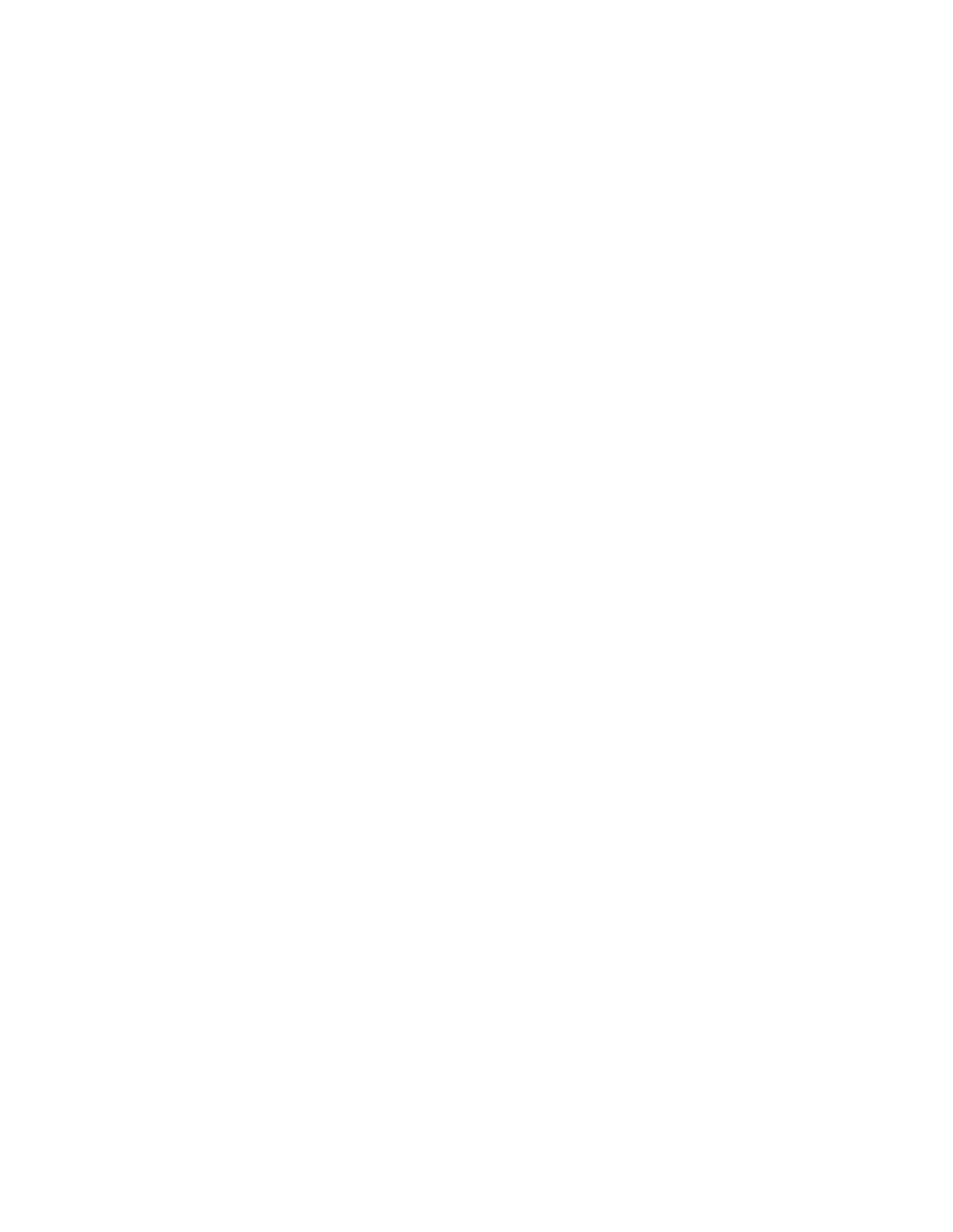# **APPENDIX VII**

# **Codes of Ethics**

# **1. Irish Institute of Counselling and Hypnotherapy**

#### **Introduction**

The purpose of this document is to define the general code of ethics and practice for IICH members. This code is based upon a set of philosophical principles which are detailed later in this paper and which are drawn from the European charter defining documents.

Organisational and individual members are bound to adhere to the code of ethics and practice detailed in Appendix A. The IICH code of ethics and practice is a controlled document bound to the articles of association of the IICH.

#### **Definitions**

Therapist: a person offering a therapeutic service to a client within the IICH definition of counselling and hypnotherapy, who has the levels of skill and training specified by standards laid down by the IICH.

Client: a person, couple, family, group or organisation seeking help through a therapeutic relationship.

Therapeutic Relationship: an explicit agreed and formally contracted professional relationship between the therapist and client/s.

#### **Philosophical Principles**

The core values of the therapist are based upon respect for human rights, individual and cultural differences. These values underpin a set of attitudes and skills which have regard for the integrity, authority and autonomy of the client.

Respect is the unconditional acceptance of clients but not necessarily acceptance of all of the client's behaviour. Therapists have the responsibility to make themselves aware of individual and cultural differences.

Integrity means the right of the client to maintain their physical and emotional boundaries and the right to not be exploited in any way.

Authority recognises that the responsibility for entering into and out off the therapeutic relationship is vested in the client.

Autonomy realises the freedom of the client to express themself, as they see fit, within their own model of actualization, with an unbiased attitude towards the client's beliefs and culture.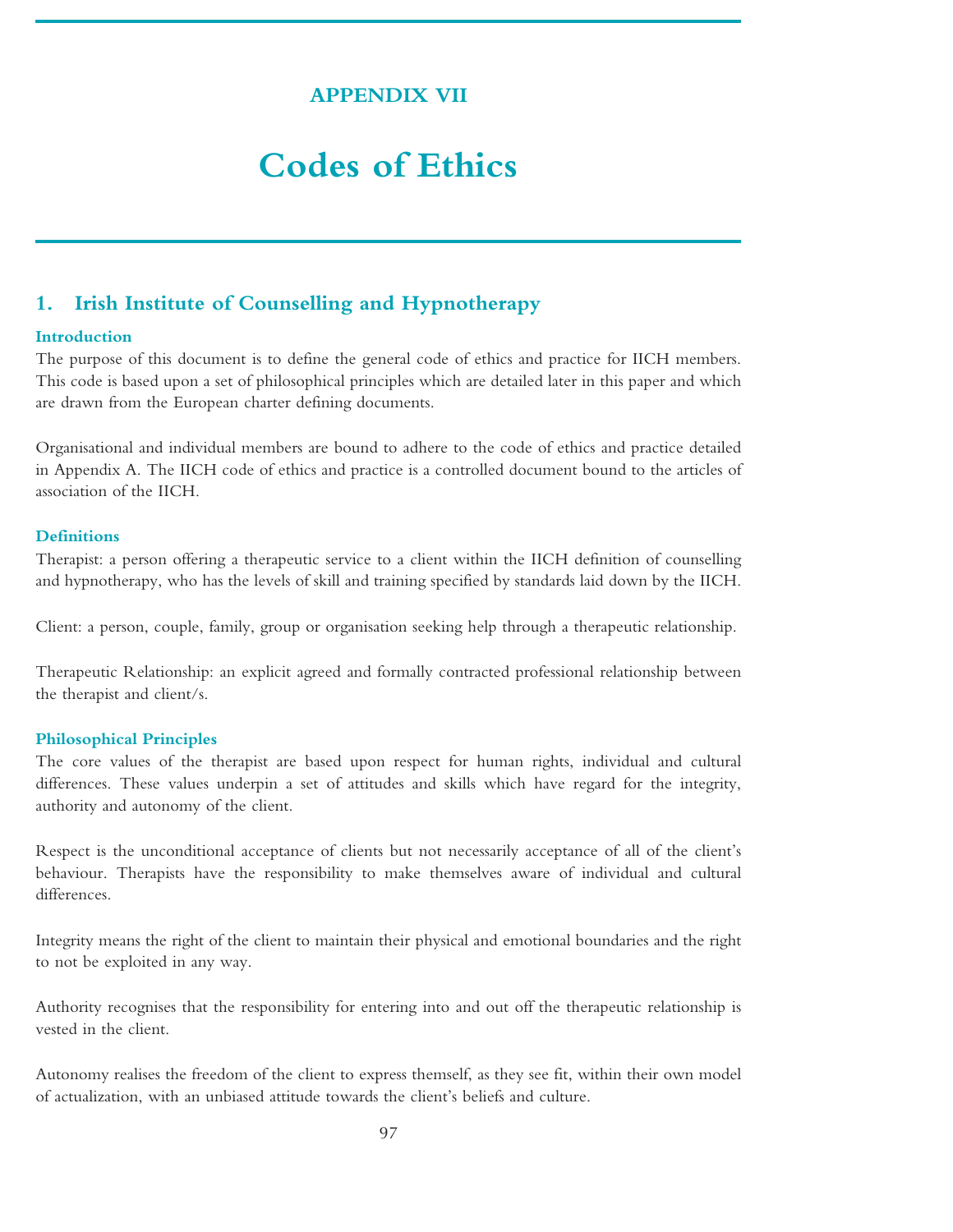Privacy means that there must be no un-contracted observation of the therapeutic relationship, nor must there be allowed any inappropriate observation, interference or intrusion by a third party.

Confidentiality respects that any personal information shared between client and therapist during the therapeutic process remain undisclosed and that the therapist, further undertakes to maintain any written records pertaining to the therapeutic process in such a way as to prevent inappropriate disclosure to third parties.

Responsibility requires that the therapist ensure strict adherence to the philosophical principles outlined above and conduct themselves in a professional manner consistent with the IICH Code of Ethics and Practice as detailed in Appendix A.

Competence is the requirement of the therapist to ensure, at all times, that they maintain the highest quality of standards in their practice. Therapists should only provide services and use only those techniques for which they are qualified by dint of education, training or experience.

The IICH is determined that its members shall be aware of, and conduct themselves at all times, to the standards of the Code of Ethics and Practice. Deviations from the Code of Ethics and Practice notified to the IICH will be investigated as defined by the Disciplinary Procedure of the IICH. In cases where there exists an ethical conflict the therapist is bound to take a position that reflects the greatest good and least harm to the client and other third parties, with due respect to the common law of the State.

Members of the IICH are required to present any ethical conflicts they may encounter to their clinical supervisor and the sitting standards committee. In these presentations the privacy and confidential nature of the therapeutic relationship is required to be maintained and may only be discussed in the third party.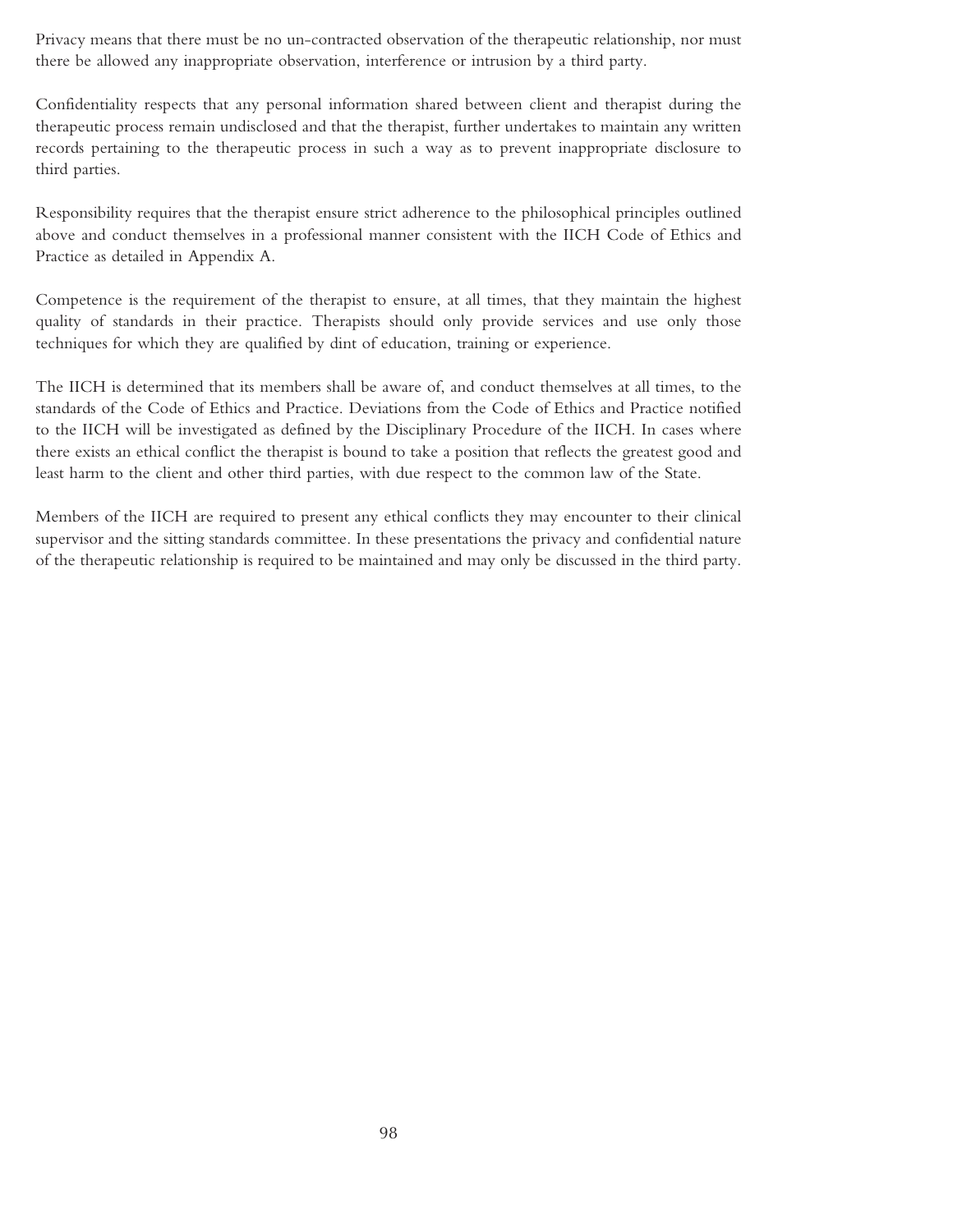# **Appendix A**

# **The Code of Ethics and Practice of the Irish Institute of Counselling and Hypnotherapy**

- 1. To establish and maintain standards of competence and integrity among members.
- 2. To respect the client's model of the world and to avoid imposing the therapist's values on the client.
- 3. To maintain the confidentiality of the client at all times, except where doing so would endanger the life or health of the client.
- 4. To accept that clients possess within themselves the resources needed for change.
- 5. To take responsibility for maintaining a high standard of competence, pursuing on-going training and courses of study and to maintain regular contact with colleagues and supervisors for consultation.
- 6. To be aware of the limits of their own competence and skills and, where necessary, refer clients to more suitably qualified persons.
- 7. To take care not to misrepresent their qualifications or level of competence
- 8. To refrain from practice if their judgement is impaired due to drugs, illness, stress.
- 9. To establish a boundary between a therapeutic or working relationship and a personal relationship and, where necessary, to make this boundary clear to the client.
- 10. To use hypnosis for therapeutic and/or training purposes only, and disassociate themselves from the use of hypnosis for entertainment.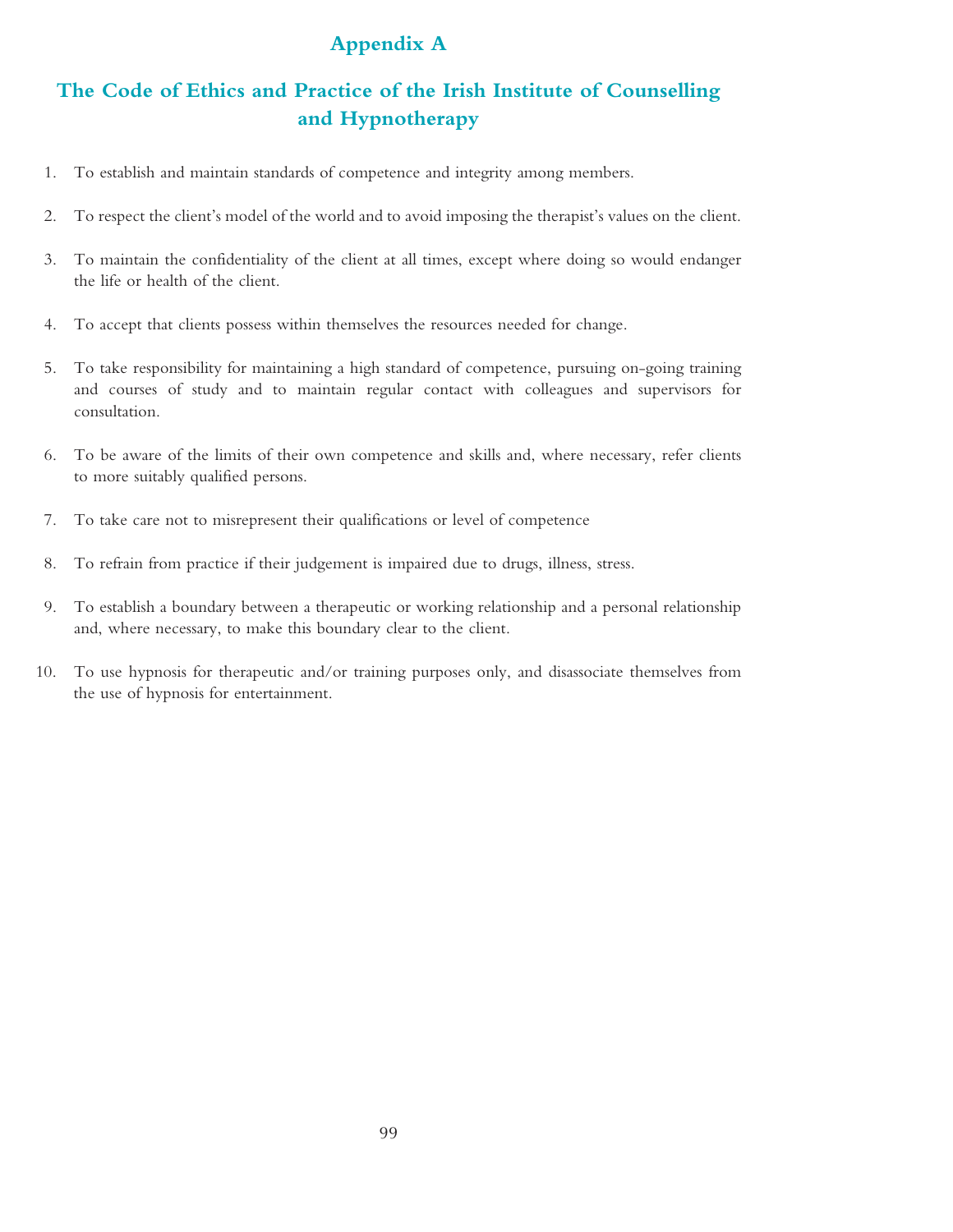# **2. Irish Massage Therapist Association**



# **CODE OF ETHICS AND PRACTICE IRISH MASSAGE THERPAIST ASSOCATION**

#### **Code of Ethics and Practice**

• This code applies to registered members of the I.M.T. A. Its purpose is to establish and maintain standards for the practice of massage therapy, and to inform and protect members of the public seeking massage therapy treatment.

#### **1 THE DUTIES**

These are the general principles that therapists need to observe in order to responsibly fulfil their calling. To ignore these would imply a lack of regard for the needs of the patient and the reputation of massage therapy and the Irish Massage Therapy Association.

- 1.1 In general, members should endeavour to act in such a manner as to: Inspire public trust and confidence, uphold and enhance the good standing and reputation of the massage therapy profession and above all safeguard the interests of the client.
- 1.2 Members' professional conduct towards their client is respectful of the dignity and integrity of the individual, as a whole person, their beliefs and values must be taken into account; empathy, care, trust and confidentiality are characteristics of a professional massage therapist.
- 1.3 A therapist should practice their profession with integrity and dignity.
- 1.4 The highest standards must be maintained in conduct, the care of the client and professional expertise.
- 1.5 The therapist owes loyalty to their client and should have regard for their wishes.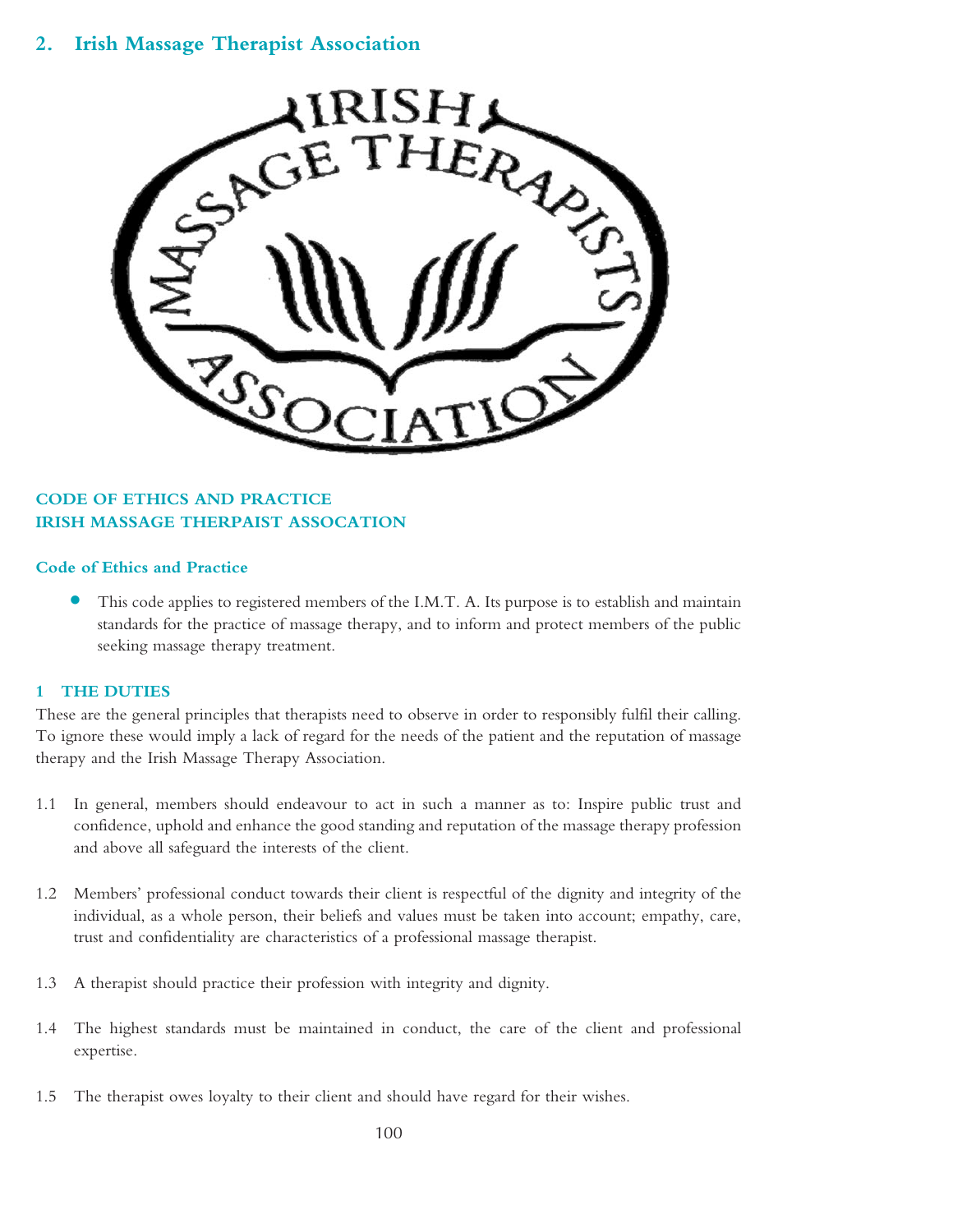- 1.6 The therapist should not exploit their clients emotionally, physically, sexually or financially.
- 1.7 The therapist should neither claim nor guarantee to cure, nor should they prescribe medication.
- 1.8 Essential oils should not be introduced or prescribed by the therapies unless qualified to do so.
- 1.9 Members' certificates and fee scale should be clearly displayed.
- 1.10 If a client is currently receiving medical treatment for a specific condition liaison between practitioner and the clients medical professional is advised.

#### **2 THE OBLIGATIONS**

These are the restrictions and regulations, which the association must impose upon its members for legal and professional reasons.

#### **THE THERAPIST IS REQUIRED**

- 2.1 To comply with the law of the state or territory where the therapist practices.
- 2.2 To advise the Secretary of the Association immediately in the event of any police or governmental (including local government) inquiry into their practice.
- 2.3 To secure and maintain full indemnity insurance.
- 2.4 Not to treat or make a physical examination of a child under 16, except in the presence of a parent or guardian.
- 2.5 Not to disclose any information about a patient which comes to them through their professional relationship with the patient, except:
	- (a) Where required to do so by rule of law; or
	- (b) In an emergency or other dangerous situation where, in the opinion of the therapist, the information may assist in the prevention of possible injury to the client or to another person; or
	- (b) Where the client has consented to the mature and the extent of the disclosure.

#### **3 CONDUCT**

- 3.1 A therapist shall keep full records of all treatments of clients, including the following details;
	- (a) Name, address, telephone number and date of birth and contact no.
	- (b) Essential details of medical history.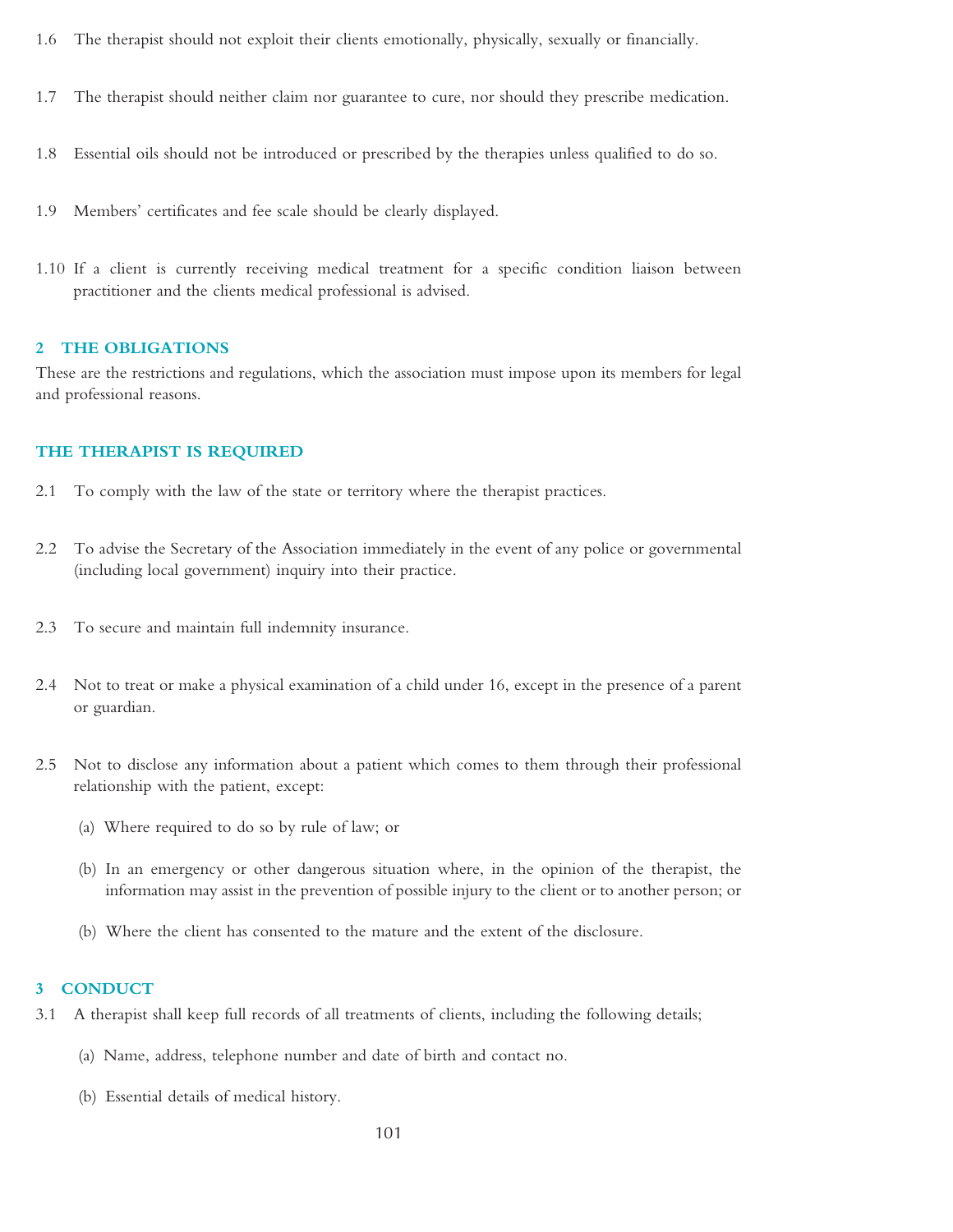- (c) Dates of treatments.
- (d) Details of treatments
- 3.2 On deciding to retire or move practice, a therapist must inform all clients of their intentions to do so and of any arrangements being made for the transfer of the practice to another therapist. It is recommended that records should be kept for a minimum of five years.
- 3.3 A therapist may not in public nor to a client disparage or speak disrespectfully of a fellow therapist.
- 3.4 Where a therapist has good reason to believe a fellow therapist has committed misconduct or has any complaint whatsoever about them a confidential report should be made to the Irish Massage Therapist Association and the therapist concerned will be informed by the Secretary.

#### **GENERAL**

- 3.4 Dress should be clean and appropriate for the professional practice of a Massage Therapist
- 3.5 Premises should be of a professional standard and should be kept, along with all equipment, in a serviceable and hygienic condition.

### **4 ADJUDICATION**

The Executive Committee of the Association sitting as a professional purpose subcommittee shall advise upon conduct and adjudicate upon matters concerning the skill, competence, qualification and conduct of Massage Therapist on the register.

- 4.1 The executive committee shall make a ruling.
- 42. An appeal may be made to the committee, following which; the decision is final and binding.

# **Breach of Code of Ethics shall invalidate membership of the Irish Massage Therapist Association.**

Amended August 2000.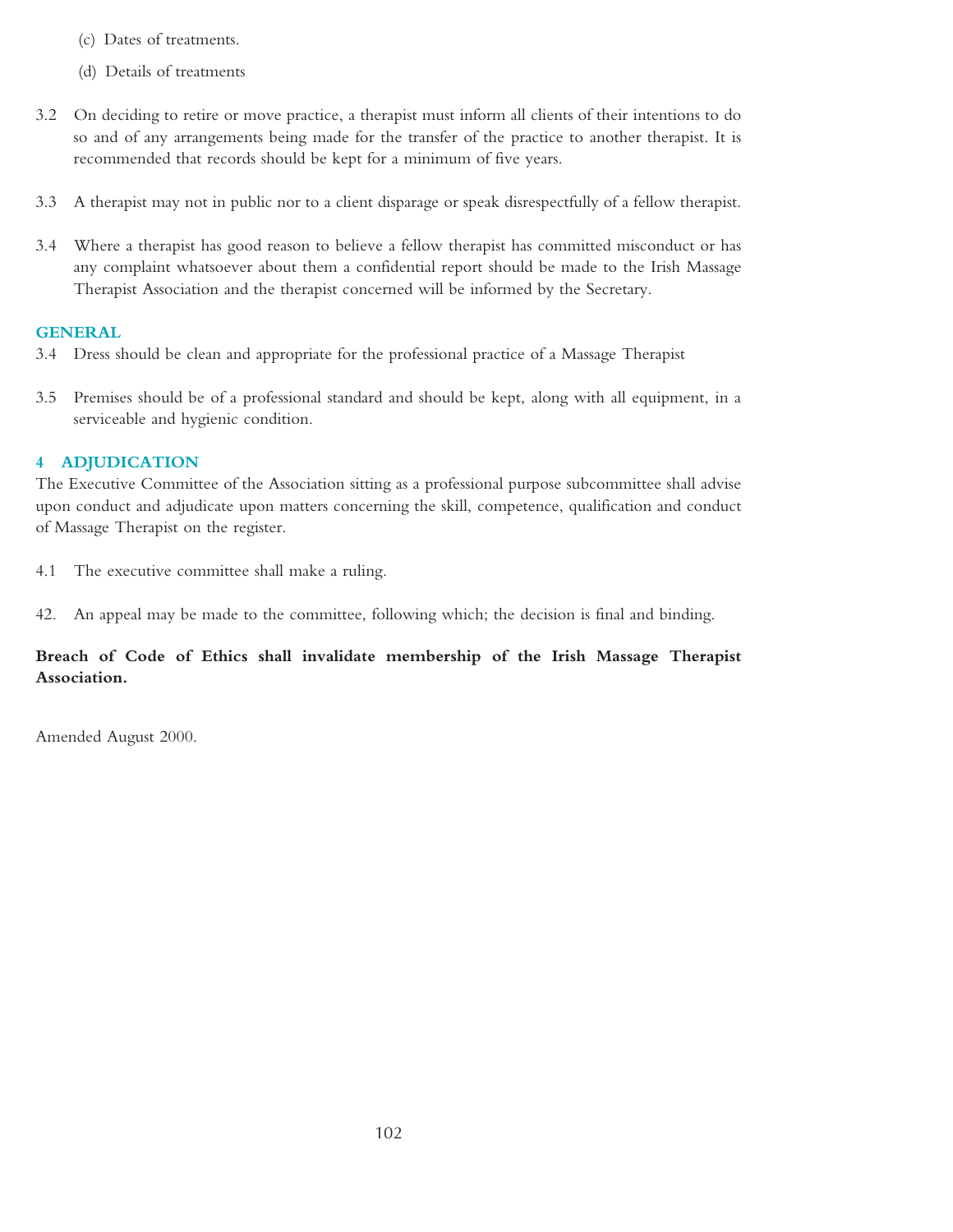#### **3. ACUPUNCTURE FOUNDATION PROFESSIONAL SOCIETY**

#### **AFPA Code of Ethics**

**RULE ONE** Members shall comply at all times with the The requirements of the Codes of Ethics and Practice. By accepting membership of the organisation, members agree to abide by all terms and conditions of membership, and agree to accept sanction in the event of a breach of the Codes.

**RULE TWO** Members shall at all times conduct themselves in an honourable manner in their relations with their patients, the public, and with other members of the Organisation.

**RULE THREE** No member may advertise or allow his or her name to be advertised in any way, except in the form laid down by the Organisation. See Advertising format.

**RULE FOUR** Members shall not give formal courses of instruction in any TCM therapy without the approval of the Organisation.

**RULE FIVE** It is required that members apply the foregoing Code to all their professional activities.

**RULE SIX** Infringement of the Ethical Code renders members liable to disciplinary action with subsequent loss of privileges and benefits of the Organisation.

#### **RULE ONE**

#### **Members shall comply at all times with the requirements of the Code of Practice**

They shall thoroughly familiarise themselves with the contents of the Codes of Ethics and of Practice and any amendments made to the codes, and ensure that their premises meet the required standards. Any member who requires advice or help in meeting the requirements of the Code of Practice is encouraged to contact the Council of the Organisation which will offer every possible assistance.

Local authority bye-laws in his or her area under Part V111 of the Local Government (Miscellaneous Provisions) Act; or any similar Local Authority Act; or

#### **U.K. and N.I. Members**

Members are reminded that under Part V111 of the Local Government (Miscellaneous Provisions) Act 1982 and the other Private Acts, Local Authorities in England and Wales are empowered to require the registration of acupuncturists and their premises, and to introduce bye-laws and inspection procedures to ensure the cleanliness of the practice and the sterility of instruments. Where such bye-laws are introduced, they will apply to all practitioners in the area concerned, regardless of when they established themselves in practice or what qualifications they possess.

#### **RULE TWO**

Members shall at all times conduct themselves in a professional and ethical manner in their relations with their patients, the public, and with other members of the Organisation.

#### **A. Member's obligations to their patients**

Member's obligations to their patients are governed by the contractual relationship between them. Members owe their patients a duty to act with reasonable care in accordance with the standards of professional skill expected of an Acupuncturist and TCM Professional.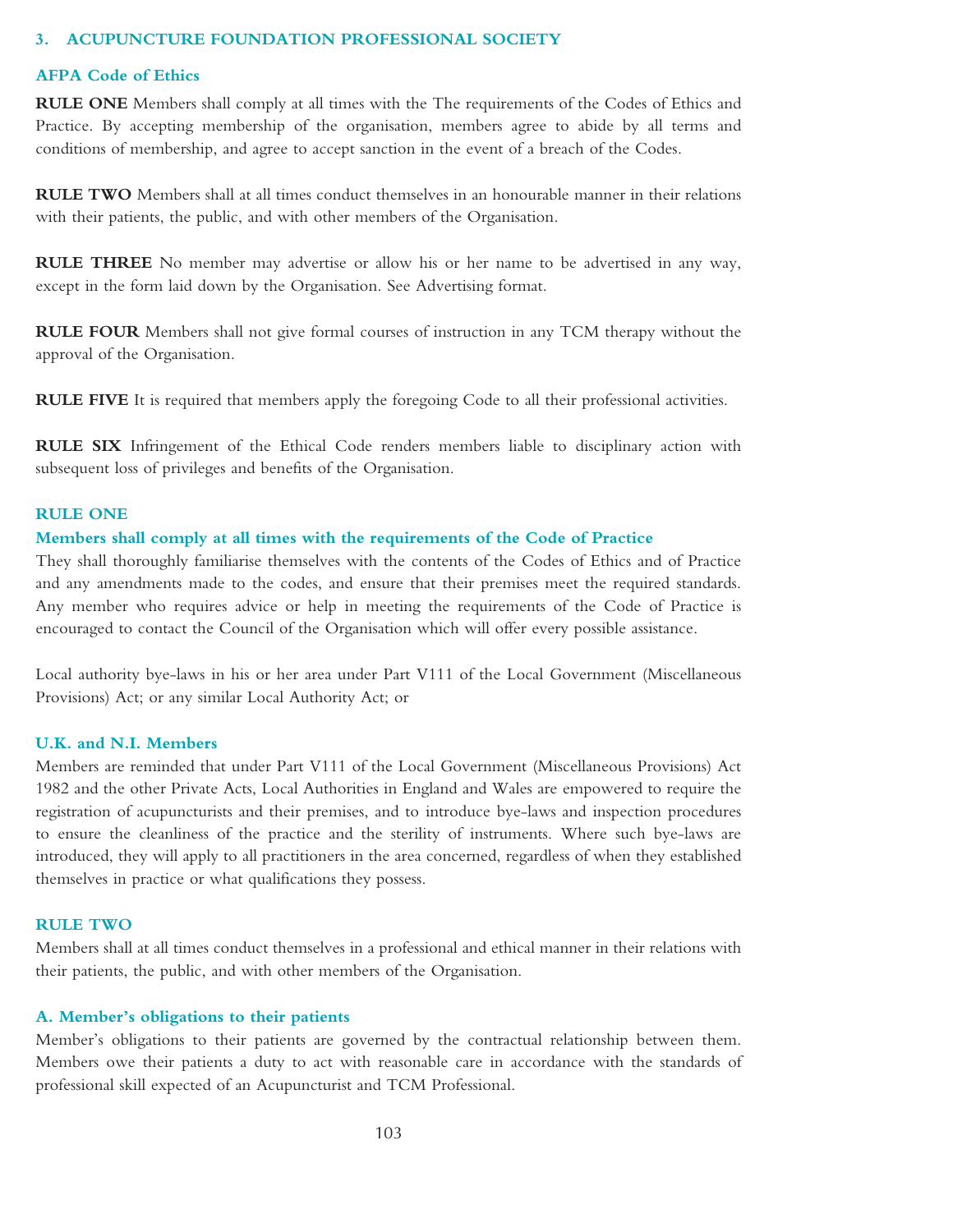#### **Professional and private life are indivisible**

The relationship between an acupuncturist and his patient is that of a professional with a client. The patient puts complete trust in a practitioner's integrity and it is the duty of the member not to abuse this trust in any way. Proper moral conduct must always be paramount in member's relations with patients. Members must act with consideration concerning fees and justification for treatment.

Members must take care when explaining the procedures and treatment which they propose to administer, and should recognise the patient's right to refuse treatment or ignore advice.

For the purposes of 'medical treatment' the consent of a parent or guardian in the case of a minor is a requirement.

The practitioner will only offer treatment to patients within the bounds of practitioner competence, and if a practitioner is in doubt as to whether their ability is sufficient to offer the best treatment to the client, that he consults with, or refers to a more senior colleague, or to a practitioner within a different health care profession if it is in the client's best interest to do so.

Members as practitioners will maintain a suitable dress code while treating clients.

It is the duty of the member if he or she is away from the practice for any length of time to ensure adequate arrangements are made to enable patients to receive treatment.

Members have an implicit duty, within the law, to keep all information concerning, and views formed about, patients entirely confidential between the member and the patient concerned.

The same level of confidence must be maintained by any person employed in the practice. This extends to all information concerning the client or patient.

Practitioners will keep confidential documents relating to clients locked at all times, and only release them to other healthcare professionals upon the receipt of written consent by the client.

Members are warned not to assume that details of a wife's or husband's case should be discussed with the other. The above ruling applies to all parties including next of kin and members should never allow a third person to be present unless it is with the express consent of the patient.

Disclosure of any confidential information to a third person is only in order when all the following requirements are met:

- **—** Disclosure is in the patient's interest
- **—** It is done with the patient's knowledge and consent except when the patient is not in a condition to give this and a third person is in a position to be responsible for the patient's interests.
- **—** There is a real need for such information to be imparted, such as when a member considers a case should be referred to a colleague. The only exceptions to this principle of confidentiality are:
	- **—** When the law requires the information to be divulged (see below, members obligations to the Public).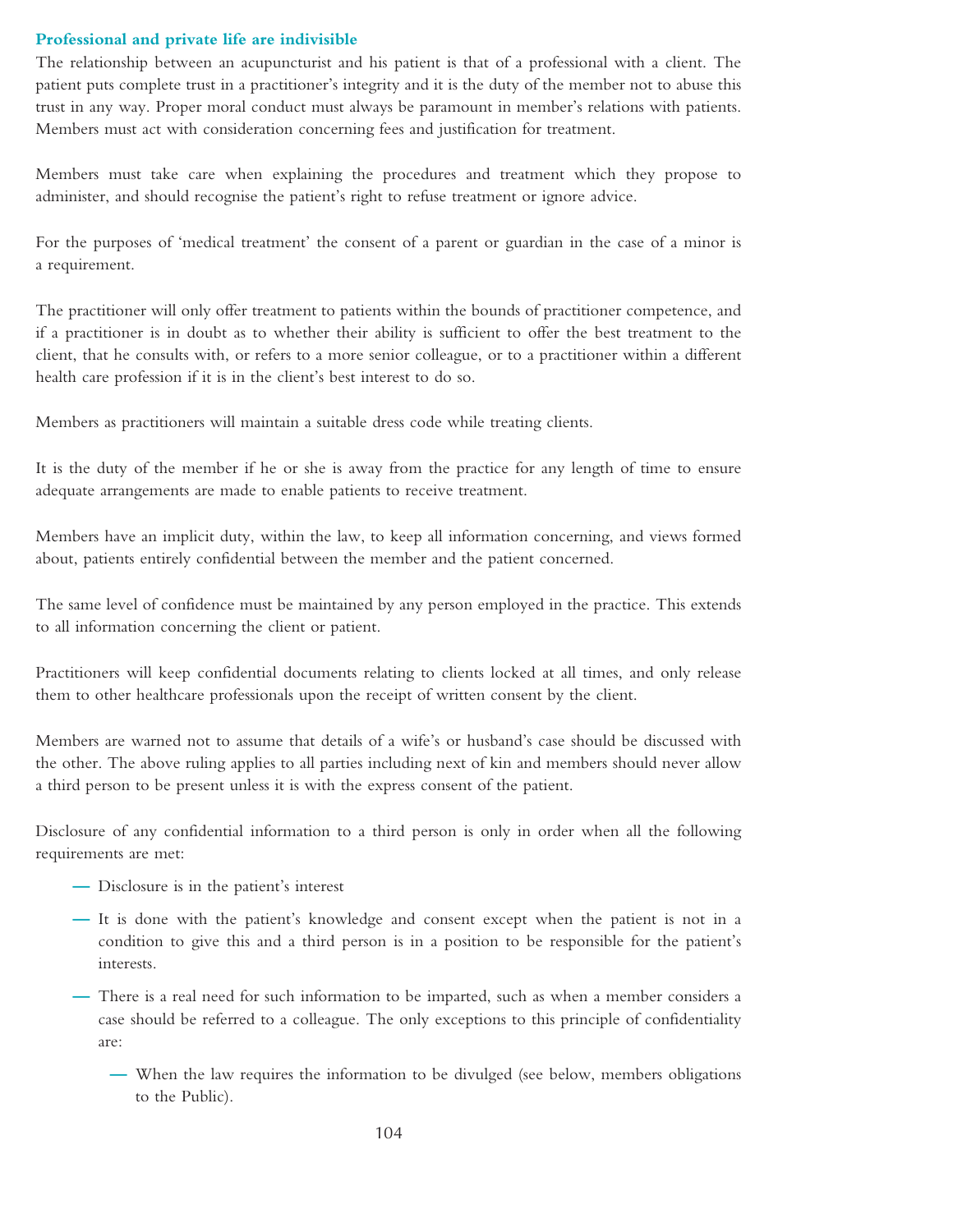- **—** When for reasons relating to the condition or treatment of a patient it is inappropriate to seek his consent, but is in the patient's own interest that confidentiality should be broken.
- **—** When the member reasonably considers that his or her duty to society at large take precedence.

Members must ensure that they keep clear and comprehensive records of the treatment they administer to patients (see also Code of Practice, Appendix C).

The use by a member of an illegal substance e.g. narcotics, or the misuse of or improper use of legal but addictive substance e.g. alcohol is considered to be a breach of the Code of Ethics.

# **B. Members Obligations to the Public**

#### **B.1 Disclosure of Information**

If members receive requests for the disclosure of confidential information they should first refer the matter to the Organisation for advice. If a member is asked in a Court of Law to disclose information which he or she considers to be confidential, the member should ask the Court to take into consideration his or her reasons for not wishing to divulge the information requested, i.e. on the grounds of professional secrecy.

If the Court nevertheless overrules this contention and requires disclosure of the information, the member may be in contempt of Court by refusing to disclose it, but if he or she does refuse, the Council will not hold the member in breach of this Code of Ethics.

In cases where sensitive information is given to a practitioner, especially regarding activities of a possibly criminal nature, members are strongly advised to take legal action and to consult the Committee before deciding how best to proceed.

#### **B.2 Use of the title 'Doctor'**

No member may use the title 'Doctor' either directly or indirectly in such a way to imply that he or she is a medical practitioner, or holds a doctorate unless that is the case.

# **C. Members Obligations to other practitioners**

Though this Code of Ethics is of course applicable to members of the Organisation, in this section the term 'practitioners' includes all Complementary and Alternative Practitioners. It is against the interests of the Organisation to have distrust or disputes between practitioners. Members shall at all times conduct themselves in a professional manner in their relations with other practitioners.

#### **C.1. Transfer of a patient**

Action taken by a member to persuade the patient of another practitioner or of his principal (If he or she is employed as an assistant), or of a clinic in which he or she may be working, to patronise him or her is in all circumstances unethical and contravenes this Code of Ethics. In consequence it is advisable that members should apply a clear and proper procedure when exchanging or referring patients or dealing with the patients of other practitioners.

When a member treats a patient of another practitioner (referred by the other or not) due to holiday, illness, or any other reason, the member should consider himself or herself to be under an obligation to encourage the patient to return to the original practitioner as soon as the practitioner can accept them back for treatment, and to inform the original practitioner as to which patients have been treated and the treatment that has been given.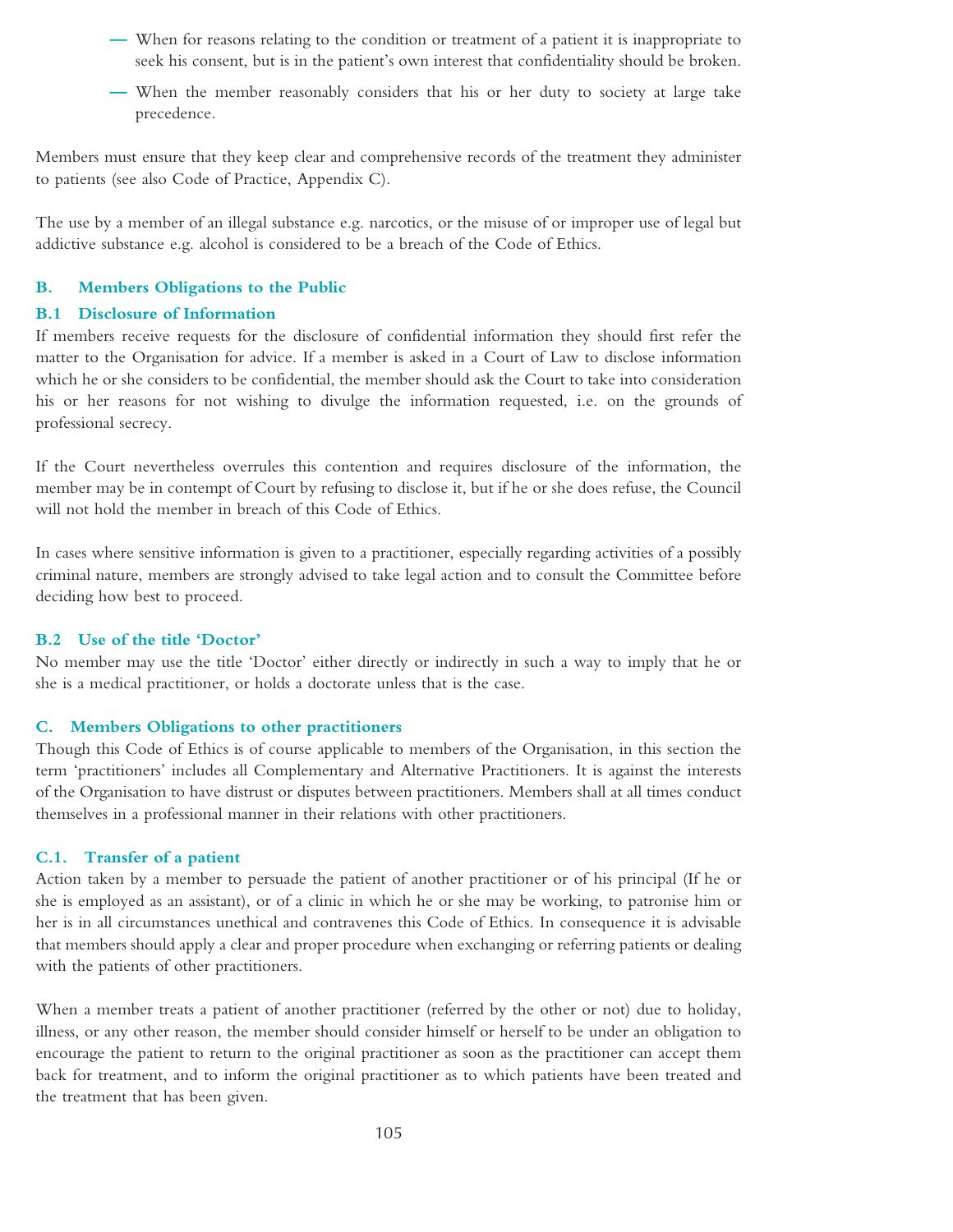In the same way, when a patient attends a second practitioner because the original practitioner has for any reason neglected to refer them or give them advice on where to go, the obligation on the second practitioner still remains the same. An exception to this may be if the original practitioner indicates that he or she wishes otherwise.

Any such attempt would, in the view of the Organisation, amount to soliciting the patient to accept treatment when he or she had not specifically requested it and would therefore be constructed as unethical conduct.

Where a patient transfers to another practitioner for any reason, e.g. change of location; all possible help should be afforded to the second practitioner if requested.

If a patient chooses for personal reasons to transfer to another practitioner without the knowledge or recommendation of the original practitioner, it would be advisable as a matter of courtesy for the second practitioner to inform the original practitioner before making any further arrangements, so that any relevant information may be exchanged.

#### **C.2 Denigration**

No matter how justified a practitioner may feel in holding critical views of a colleagues competence or behaviour, it is unprofessional and would be considered unethical that he or she should communicate such an opinion to a third party.

Not only might such criticisms be considered unjustified or slanderous, but also it is contrary to good practice that the confidence of the public should be undermined because of personally held views.

A member, to whom criticisms of a colleague's competence are communicated, whether he or she be a member of the Organisation or not, should at all times act with discretion and should himself express no opinion. An exception to this is when a member needs to refer a complaint to the Organisation.

#### **RULE THREE**

No member may advertise or allow his or her name to be advertised in any way, except in the form laid down by the Council of the Organisation. See advertising format.

#### **RULE FOUR**

Members shall not give formal courses of instruction in a Chinese Medical Therapy without approval of the Committee of the Organisation.

The Council of the Organisation has no wish to impede the free flow of information between fully qualified practitioners of acupuncture. Nevertheless, at a time when the major professional organisations are making great efforts to standardise and improve the teaching of acupuncture in this country, it is undesirable that there should be an uncontrolled proliferation of courses, 'colleges', etc; the spread of which can only further confuse the general public as to the qualifications of acupuncturists practicing in Ireland.

Lecturing to medical and paramedical groups and the public, in order that they may better understand the work of the qualified acupuncturist, the scope of his or her services and overall role is perfectly acceptable. The permitted scope of such lecturing is largely a matter of common sense in interpreting these guidelines. However, such lectures should be strictly informational and should not be promoted or constructed as being 'training' in the theories or techniques of acupuncture, or any TCM therapy.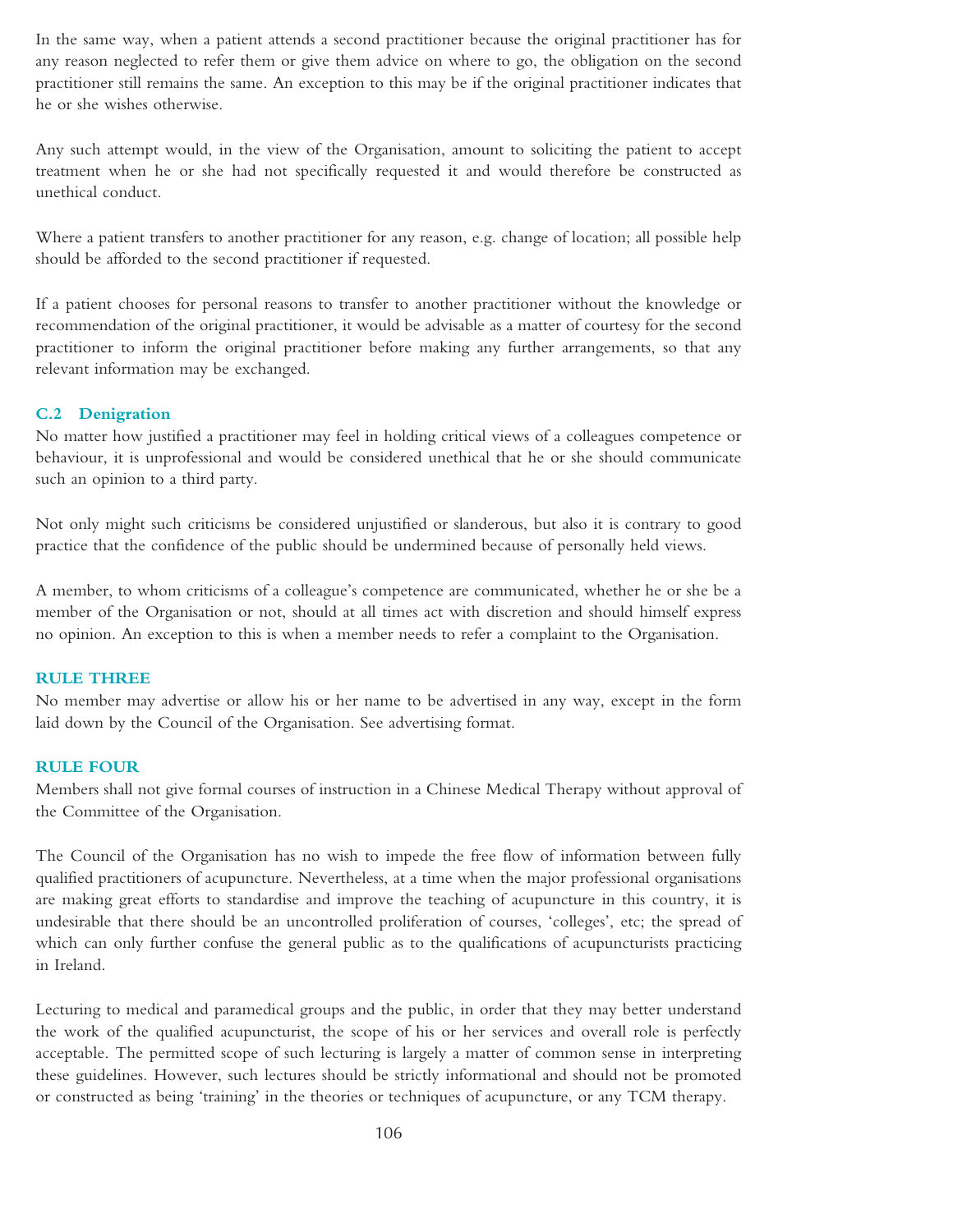The training of an individual or individuals by a member in the techniques of acupuncture, herbalism or tuina without the express consent of the Committee of the Organisation is strictly forbidden. The only exceptions to this rule are:

- **—** Where the training is done by a member under the auspices of a teaching establishment approved by the Organisation.
- **—** Where the member is training other qualified practitioners of acupuncture and
	- **—** The contents of the course have been vetted and approved by the the Organisation and
	- **—** Completion of the courses does not lead to any qualifications, degrees, certificates; etc; apart from certificates of attendance, except where these have been approved by the Council of the Organisation.

In this section the word 'training' includes any lectures, demonstrations or study material given to individuals with the implication that the satisfactory completion of said work will enable them to refer to themselves as 'Acupuncturist's', or lead them to believe that they will be qualified to practice acupuncture on the general public.

The above rules do not preclude the participation of students of acupuncture teaching establishments approved by the Organisation as observers, and in so far as they are qualified, as assistants in a member's practice. Whenever acupuncture students are permitted to participate in the work of a member, the member must ensure that:

- **•** The teaching establishment where the student studies has been consulted and permission obtained.
- **•** The student is never allowed to perform any function, which he or she is not fully trained to carry out.
- **•** Where case taking is observed or confidential information is discussed, the consent of the patient is always obtained before allowing the student access to this.

#### **RULE FIVE**

It is required that members apply the Codes to all their professional activities.

#### **A. Membership of other Professional Organisations**

Members of the Organisation may belong to other organisations whose ethical standards may differ from those of the organisation. Such members must accept that their dual membership does not give them any immunity from the consequences of contravening the regulations of the Organisation, whether contained in it's Memorandum and Articles of Association, this Code of Ethics or any rules, memoranda, recommendations or advice issued by the Committee of the Organisation for the conduct of it's members.

#### **RULE SIX**

Infringement of the Ethical Code renders members liable to disciplinary action with subsequent loss of privileges and benefits of the Organisation.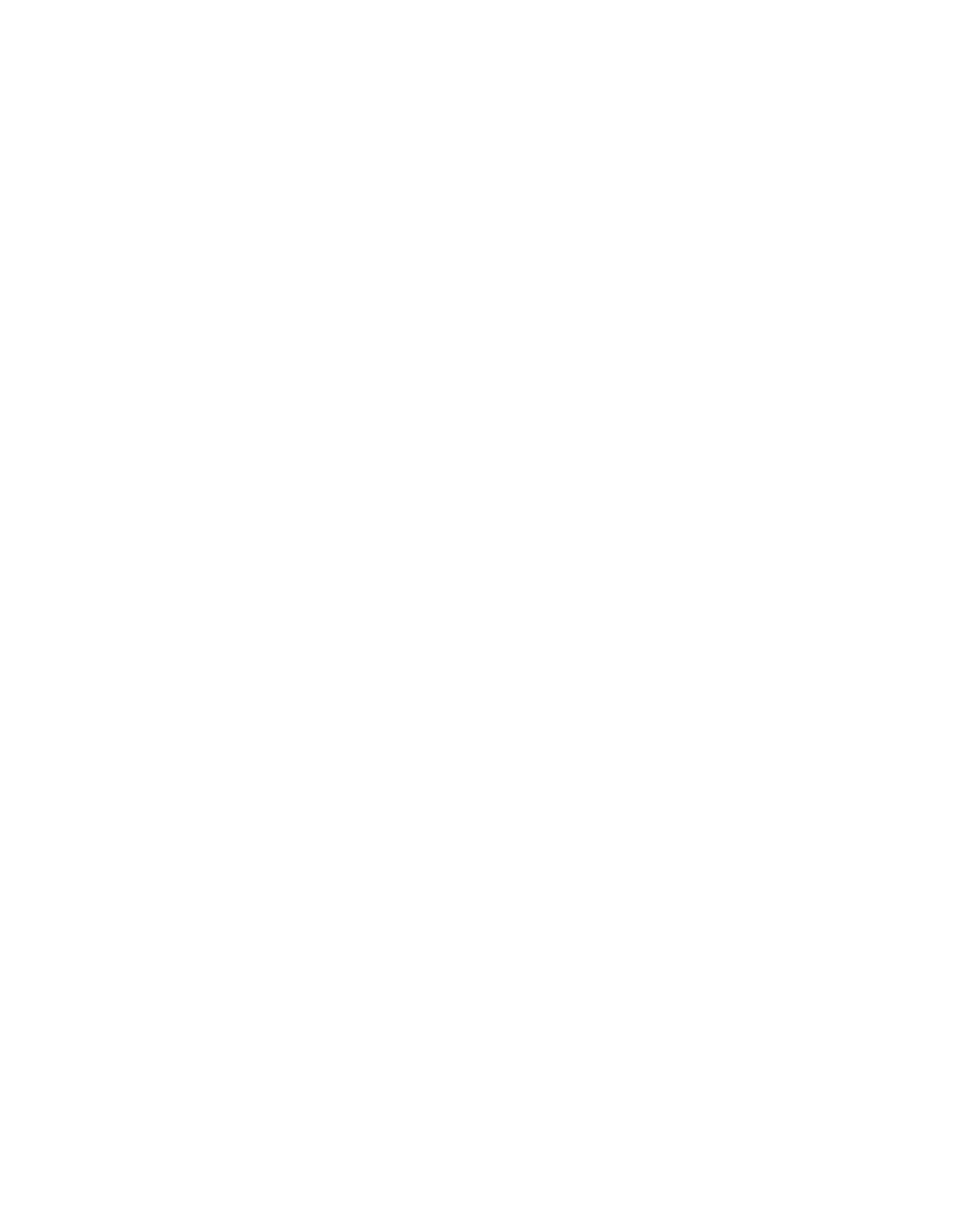# **APPENDIX VIII**

# **Disciplinary and Grievance Procedures**

# **Irish Society of Homeopaths**

#### **ARBITRATION AND DISCIPLINARY PROCEDURES**

- 31. Failure by a Full Member to observe the provisions of either these presents or the Code of Ethics of the Society or any other standards or regulations made by the Society may render them subject to arbitration and/or disciplinary procedures, upon receipt of a complaint against them.
- 64. The Committee shall appoint one of its members to be the Arbitrator who shall be responsible for the maintenance of standards within the Society and to investigate all complaints against Full Members.
- 65. Complaints received by the Society concerning Full Members shall be referred to the Arbitrator and the member concerned and the Registrar shall be notified without delay of the fact that a complaint has been made against them.
- 66. Enquiries into complaints must be made impartially by those involved and they shall conciliate, where possible, by frank discussion and exchange of letters. The Arbitrator shall endeavour to resolve the complaint where necessary in consultation with one other Committee member and/or specialist advisors. The results of investigations and mediations shall be made known in writing to both the complainant and the member involved, and a report made to the Committee.
- 67. Where conciliation has proved unsatisfactory or unacceptable to any of the parties involved, or to the Committee, the disciplinary procedure, referred to at Articles 68 to 77 shall be followed.

## **DISCIPLINARY PROCEDURES AND DUTIES OF THE CONVENOR**

- 68. The Arbitrator shall appoint a Convenor who shall be a Registered Member to conduct the hearing. More than one Convenor may be appointed to hear different cases occurring at the same time.
- 69. The Convenor shall appoint a mutually agreeable Registered Member to be supportive of the homeopath who is subject to the disciplinary procedure and a Registered Member to represent the complainant, if so desired.
- 70. The Convenor shall notify all parties and invite them to appear at a hearing with or without representation and any witnesses on their behalf. The Convenor shall also seek from each party written statements of all allegations, evidence, or other relevant material they wish to be available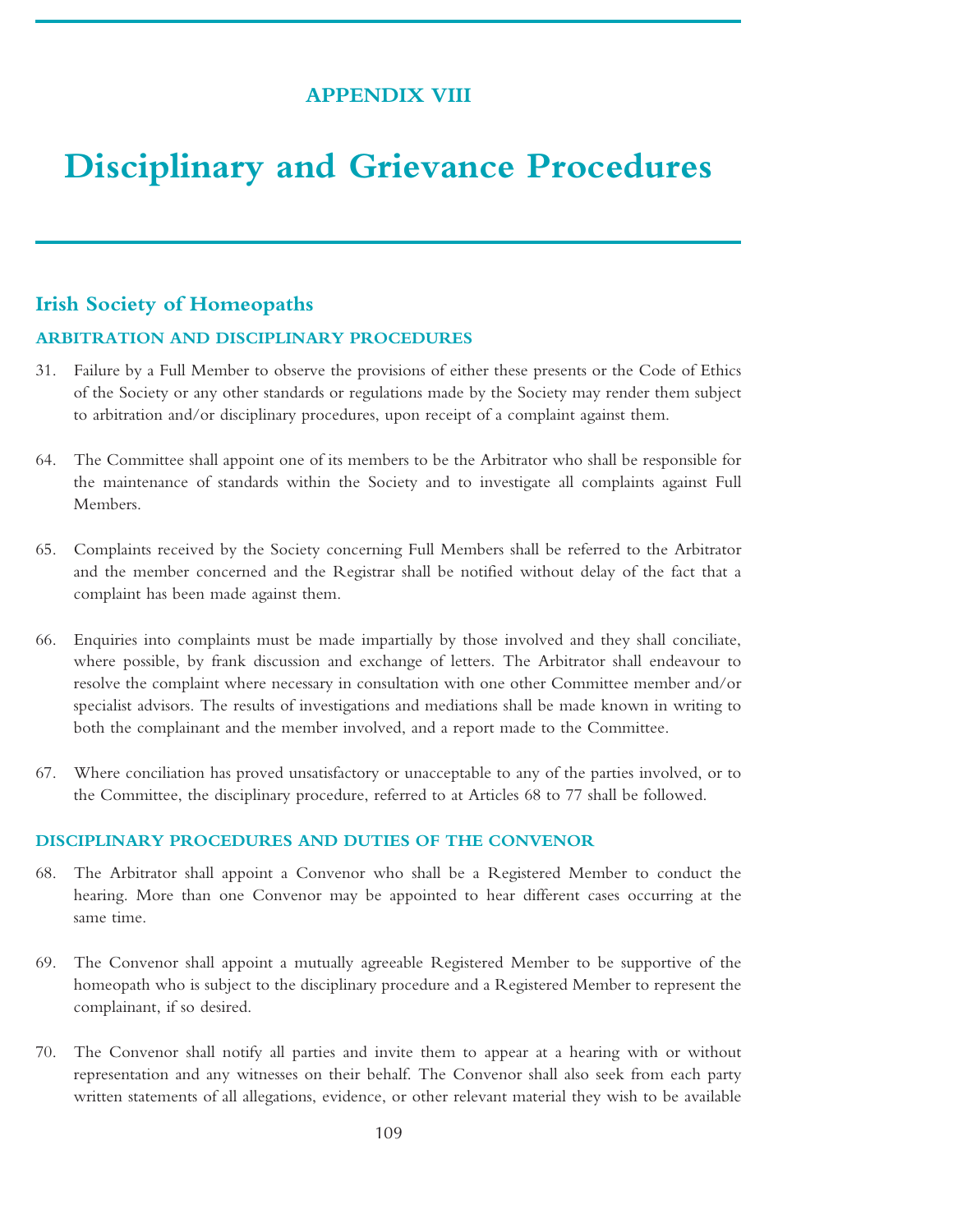at the hearing. Copies of such documents shall be sent to each party at least twenty-one days before the hearing.

- 71. The Convenor shall arrange a time, date and place for the hearing, notify all parties at least twentyone days beforehand and shall nominate and ensure the attendance of a panel of three Registered Members, who are not Committee members, and one other person who is neither a member of the Society nor a homeopath, with full voting rights in this instance.
- 72. Where the homeopath under investigation is a member of the Committee, the panel may suspend them on the basis of the written submissions, until a final decision is made.
- 73. The Convenor shall attend the hearing, as an observer, but may take no part in its decision.
- 74. The Convenor shall communicate in full confidentiality, within seven days, the decision of the hearing to the Committee members, for ratification at the next meeting. Upon ratification by the Committee the Convenor shall notify, in writing, within seven days, the decision of the Committee to the complainant and the member, giving the latter notice of their rights to appeal.

## **THE PANEL IN DISIPLINARY HEARINGS**

- 75. The panel, as convened, shall consider all written and oral evidence presented to it by all parties and witnesses attending the hearing.
- 76. The panel shall dismiss a case unless they consider beyond all reasonable doubt that the member has contravened or insufficiently observed any provisions of these presents or the Code of Ethics of the Society or any other regulations of the Society. In this instance, the panel shall impose a penalty on the member from the following categories: a warning; a demand to give a written undertaking not to re-offend; a reprimand, a suspension; an expulsion from membership. The panel may, in addition or as an alternative to the above penalties, recommend that a member should embark on a period of counselling or supervision or training which is relevant to the matter in hand.
- 77. The panel shall make its report to the Convenor within twenty-eight days of completion of the hearing.
- 78. The Committee shall have the discretion to reimburse any reasonable out of pocket expenses incurred for work undertaken in the course of a panel hearing.

## **APPEALS**

- 79. A Full Member can, within twenty-eight days of the date of the notice of the decision of the Committee, give written notice of their intention to appeal to the Society. Such notice shall state therein the grounds for such an appeal.
- 80. An appeal may be made on the grounds that:
	- (a) there is evidence which was not available at the panel hearing; or
	- (b) there is evidence that procedures were not properly followed; or
	- (c) the appellant considers that he/she has been unjustly or unfairly treated in the adjudication process generally.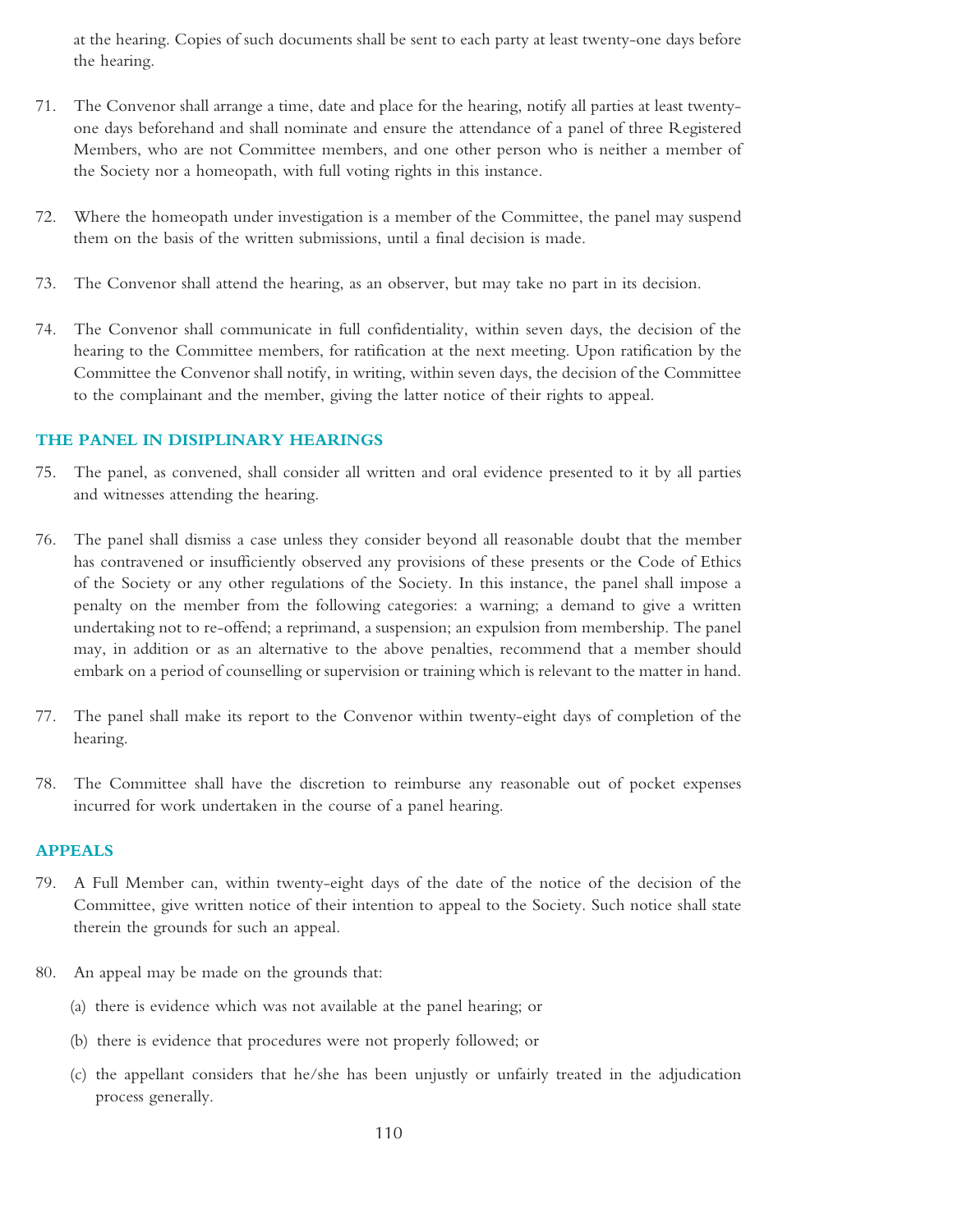- 81. Within three calendar months of receipt by the Society of the notice of intention to appeal, an appeal hearing shall be convened by the Secretary of which at least twenty-one days notice in writing shall be given to all Registered Members of the Society.
- 82. An appeal meeting shall be held in camera, consisting of twelve Registered Members, of whom eight shall be a quorum, who are neither members of the Committee nor the panel, the appellant with or without representation and the Arbitrator with or without representation.
- 83. Both parties to the appeal may supply written evidence in advance to be sent with notice of the meeting and provide written and oral evidence to the appeal meeting and to call any witnesses on their behalf.
- 84. Upon completion of the evidence from both sides, the Registered Members to whom the case has been presented shall make their decision. A decision of at least three-quarters of those members shall be final. In the absence of such a majority, the appeal shall be upheld and the decision of the panel set aside.
- 85. Within seven days of the appeal decision, the Secretary shall notify the complainant and the member concerned and any suspension or expulsion shall commence fifteen clear days from the date of such notice. All outcomes of the arbitration and disciplinary procedure shall be made in writing to the Registrar by the Arbitrator, who shall keep a confidential copy.